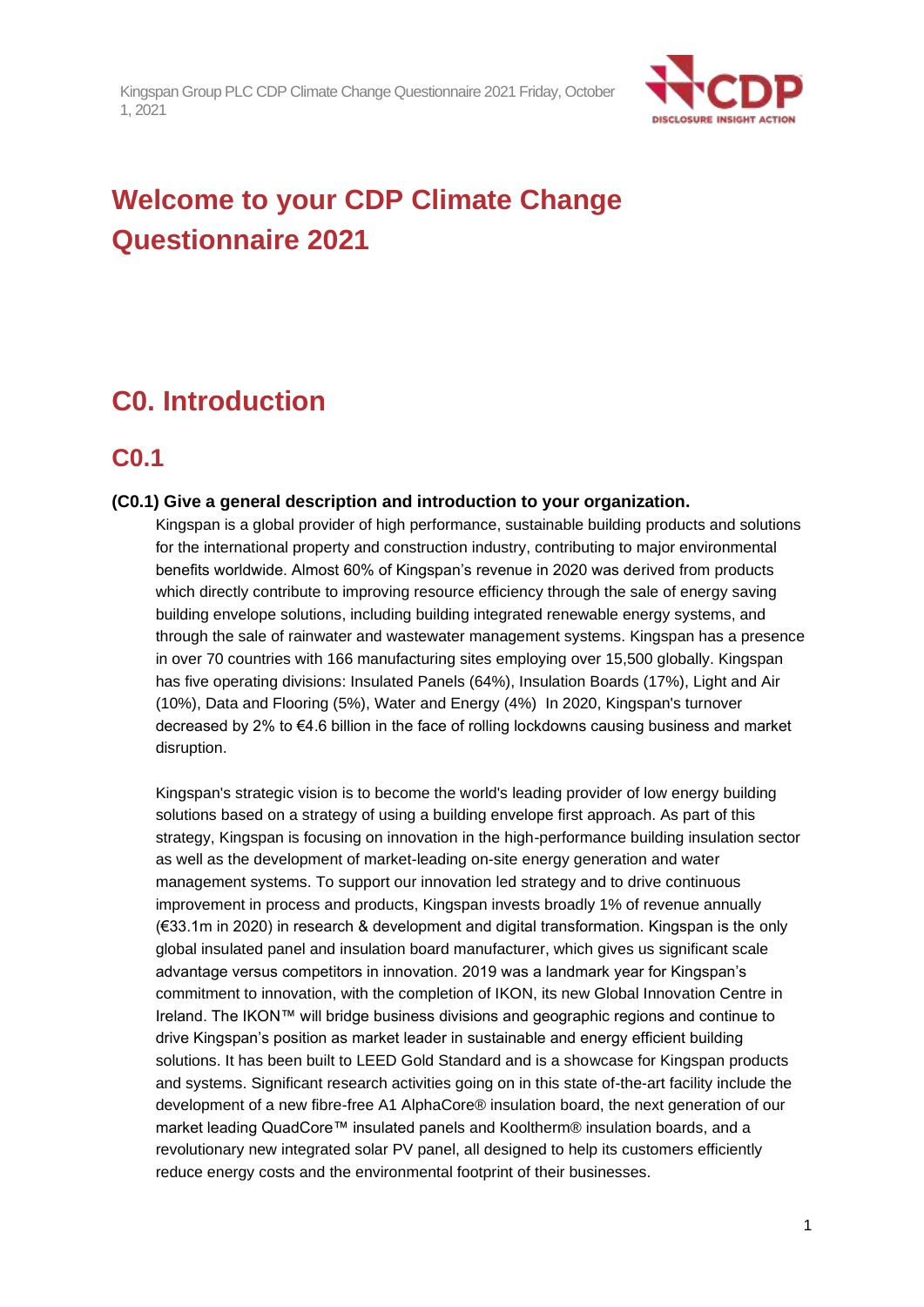

Kingspan recognises the significance of climate change to global society and the central importance of addressing the built environment as part of efforts to mitigate greenhouse gas emissions. Today, the construction and operation of buildings together account for 36% of global energy use and 39% of energy-related  $CO<sub>2</sub>$  emissions when upstream power generation is included. As a growing number of countries pass new regulations in favour of more energy efficient buildings, it has encouraged the use of innovative construction solutions for new buildings and increased insulation standards for renovation projects.

Kingspan's product portfolio consists of products which make a positive impact on resource efficiency, particularly in relation to in-use energy and carbon saving benefits. The embodied carbon of our products is insignificant relative to the impact of carbon saved through their use. For example, we estimate that Kingspan insulation products sold in 2020, will save 716 million MWh of energy and 164 million tCO2e over their lifetime, which compares to 5.3 million tCO2e of Scope 1, 2 and 3 emissions emitted due to their manufacture. However, we recognise the need to minimise the carbon emitted due to the manufacture our products and have committed to science-based targets covering greenhouse gas emissions from company operations and value chain(scopes 1,2 and 3) that are consistent with reductions required to keep warming to 1.5°C.

Through its new Planet Passionate programme, Kingspan aims to help impact on three global issues: climate change, circularity and protection of the natural world. The overarching goals of the programme significantly reduce the company's environmental impact, to further enhance the environmental performance of its products and to contribute towards the achievement of the UN SDG's. Kingspan is an active member of the RE100, signatory to the Task Force on Climate-related Financial Disclosures (TCFD) and the World GBC's Net Zero Carbon Buildings Commitment. The commitment challenges industry to achieve net zero operational carbon in all new buildings by 2030, and all buildings by 2050.

In summary, the climate change agenda is at the heart of Kingspan's vision and activities. However, the company recognises that these same measures will also pay dividends for its customer base in terms of cost savings and energy security, thereby underpinning the current business strategy.

# **C0.2**

# **(C0.2) State the start and end date of the year for which you are reporting data.**

|           | <b>Start date</b> | End date     | Indicate if you are providing emissions data for<br>past reporting years |
|-----------|-------------------|--------------|--------------------------------------------------------------------------|
| Reporting | January 1,        | December 31, | l No                                                                     |
| year      | 2020              | 2020         |                                                                          |

# **C0.3**

**(C0.3) Select the countries/areas for which you will be supplying data.**

Australia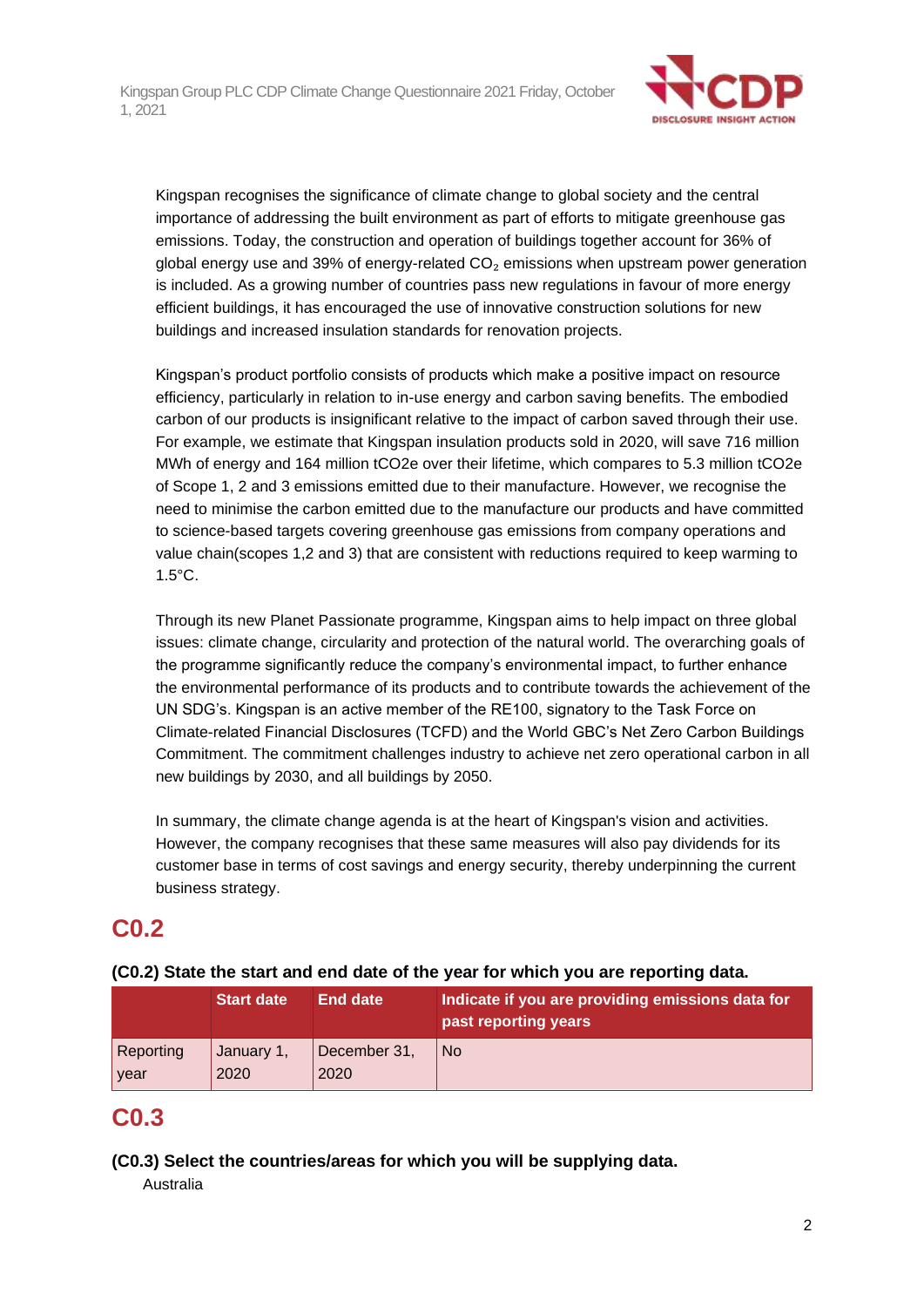

Belgium Brazil Canada China Colombia Czechia Finland France Germany Hungary India Iran (Islamic Republic of) Ireland Latvia Mexico **Netherlands** Norway Panama Poland Romania Russian Federation Saudi Arabia Slovakia Spain **Turkey** United Arab Emirates United Kingdom of Great Britain and Northern Ireland United States of America

# **C0.4**

**(C0.4) Select the currency used for all financial information disclosed throughout your response.**

EUR

# **C0.5**

**(C0.5) Select the option that describes the reporting boundary for which climaterelated impacts on your business are being reported. Note that this option should align with your chosen approach for consolidating your GHG inventory.**

Financial control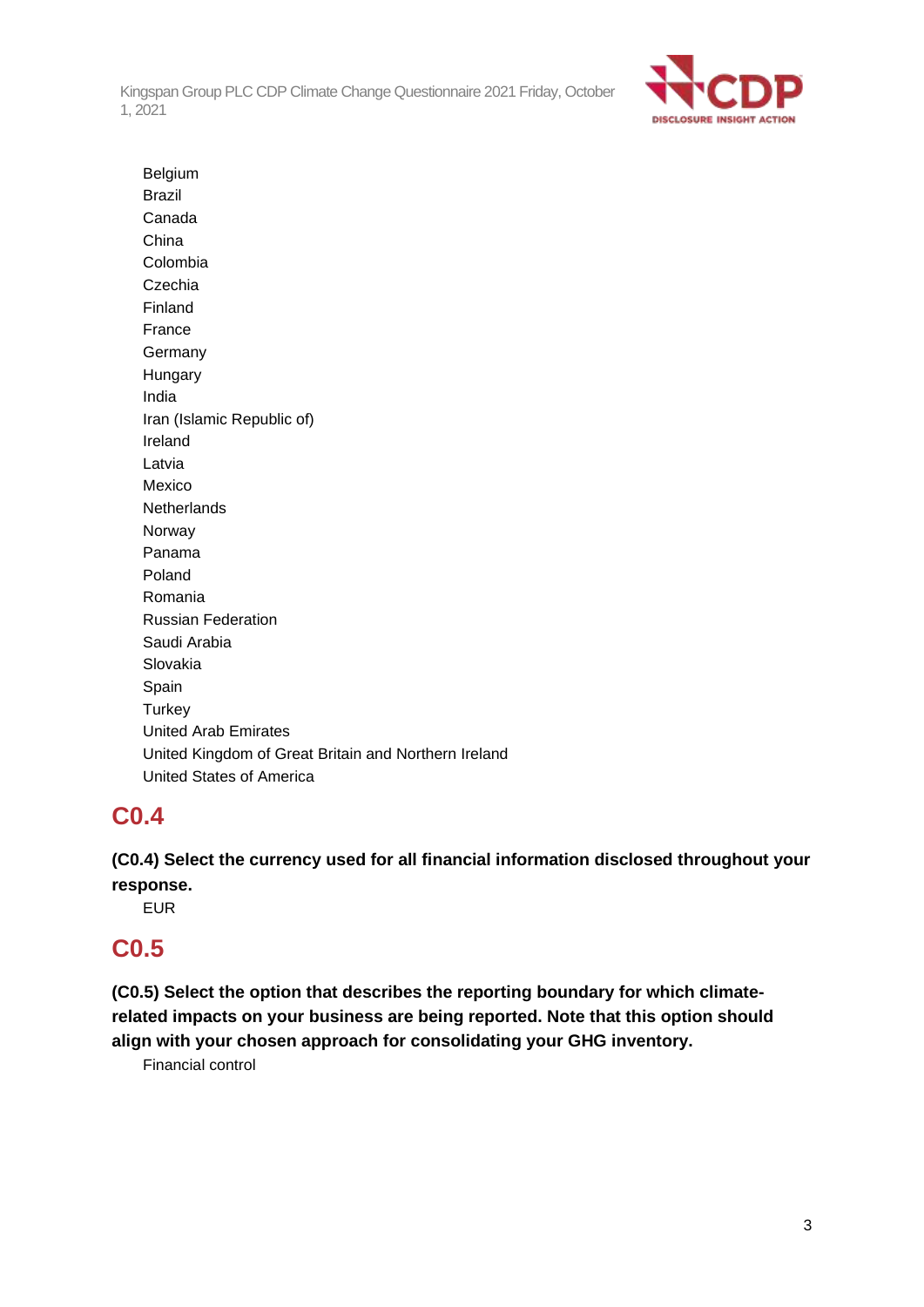

# **C1. Governance**

# **C1.1**

**(C1.1) Is there board-level oversight of climate-related issues within your organization?**

Yes

# **C1.1a**

**(C1.1a) Identify the position(s) (do not include any names) of the individual(s) on the board with responsibility for climate-related issues.**

| <b>Position of</b><br>individual(s)     | <b>Please explain</b>                                                                                                                                                                                                                                                                                                                                                                                                                                                                                                                                                                              |
|-----------------------------------------|----------------------------------------------------------------------------------------------------------------------------------------------------------------------------------------------------------------------------------------------------------------------------------------------------------------------------------------------------------------------------------------------------------------------------------------------------------------------------------------------------------------------------------------------------------------------------------------------------|
| <b>Chief Executive</b><br>Officer (CEO) | Kingspan Group Chief Executive Officer is the individual on the board responsible<br>for climate related issues. This responsibility has been embedded at the top of the<br>chain of command to ensure climate related issues are considered when<br>reviewing and guiding strategy, major plans of action, risk management policies,<br>annual budgets, business plans and assessing progress against goals and targets<br>for addressing climate-related issues.                                                                                                                                 |
| Other C-Suite<br>Officer                | The CEO is supported in this role by the PLC Executive Directors who are<br>responsible for ensuring that climate related issues are monitored at divisional<br>level and that any significant issues are reported back to the board at the bi-<br>monthly board meetings. Monitoring is carried out at overall divisional level by the<br>Health and Safety and Planet Passionate committees. The responsibility for<br>climate related issues extends to the PLC Executive Directors (and beyond) to<br>ensure that climate related issues are identified, managed and escalated<br>accordingly. |

# **C1.1b**

# **(C1.1b) Provide further details on the board's oversight of climate-related issues.**

| <b>Frequency with</b><br>which climate-<br>a scheduled<br>agenda item | <b>Governance</b><br>mechanisms into<br>related issues are which climate-related<br>issues are integrated | <b>Please explain</b>                                                                                                                                                                                                                                                                                                               |
|-----------------------------------------------------------------------|-----------------------------------------------------------------------------------------------------------|-------------------------------------------------------------------------------------------------------------------------------------------------------------------------------------------------------------------------------------------------------------------------------------------------------------------------------------|
| Scheduled - some<br>meetings                                          | Reviewing and guiding<br>strategy<br>Reviewing and guiding<br>major plans of action                       | Climate related issues can be escalated to board level<br>at any of the bi-monthly meetings, should the need<br>arise. Irrespective of this provision, the subject is<br>presented and discussed at board level several times<br>a year through the governance mechanisms provided<br>in the previous column. Please see three such |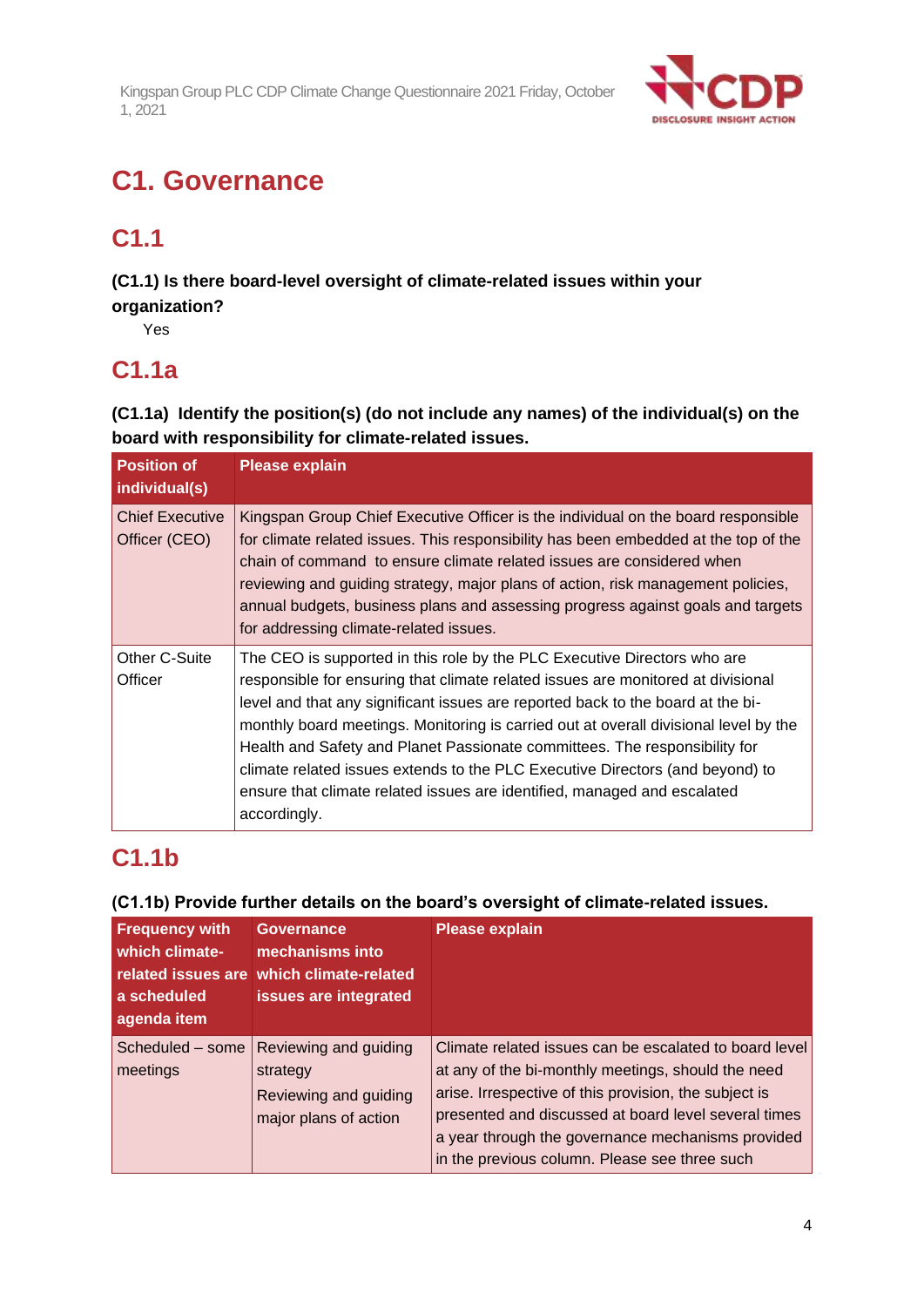

| Reviewing and guiding                    | examples below.                                                                                            |
|------------------------------------------|------------------------------------------------------------------------------------------------------------|
| risk management<br>policies              | Examples of how the chosen governance                                                                      |
| Reviewing and guiding                    | mechanisms are implemented:                                                                                |
| annual budgets                           |                                                                                                            |
| Reviewing and guiding                    | Reviewing and guiding business plans: Kingspan                                                             |
| business plans                           | hosts a full strategic review of the business annually.                                                    |
| Setting performance                      | This review includes all aspects of the business and                                                       |
| objectives                               | long-term strategic decisions are made which include                                                       |
| Monitoring                               | any climate change risks or opportunities. The                                                             |
| implementation and                       | outcomes of that strategic review are presented to the                                                     |
| performance of                           | board for review at the subsequent board meeting.                                                          |
| objectives                               | Reviewing and guiding risk management policies:                                                            |
| Overseeing major                         | Annually, in the fourth quarter, we ask each business                                                      |
| capital expenditures,                    | to consider all material business risks and the                                                            |
| acquisitions and                         | processes in place to manage those risks. Each risk                                                        |
| divestitures                             | is assessed for its probability and impact.                                                                |
| Monitoring and                           | Environmental and climate change risks are assessed                                                        |
| overseeing progress<br>against goals and | as part of this exercise. These risks are subsequently                                                     |
| targets for addressing                   | considered at the November Audit Committee                                                                 |
| climate-related issues                   | meeting each year with a summary provided to the<br>Kingspan board at its December meeting.                |
|                                          |                                                                                                            |
|                                          | Monitoring and overseeing progress against goals                                                           |
|                                          | and targets for addressing climate-related issues:                                                         |
|                                          | Through its Planet Passionate (PP) programme,                                                              |
|                                          | Kingspan has committed to ambitious energy and                                                             |
|                                          | carbon targets with the aim of achieving net zero                                                          |
|                                          | carbon manufacturing by 2030. This programme                                                               |
|                                          | following on from Kingspan's Net Zero Energy target<br>which aims to match 100% of operational energy with |
|                                          | renewable energy generation and the purchase of                                                            |
|                                          | renewable energy certificates. We achieved this goal                                                       |
|                                          | in 2020.                                                                                                   |
|                                          |                                                                                                            |
|                                          | This agenda is managed by the Group Head of                                                                |
|                                          | Sustainability and driven by the Global Planet                                                             |
|                                          | Passionate Team, which has senior operational                                                              |
|                                          | representatives from each division. The PP Team is                                                         |
|                                          | responsible for managing our energy needs by<br>improving energy efficiency, generating renewable          |
|                                          | energy or sourcing renewable energy - thus helping to                                                      |
|                                          | reduce our overall carbon intensity. The Group Head                                                        |
|                                          | of Sustainability reports to the board annually.                                                           |
|                                          |                                                                                                            |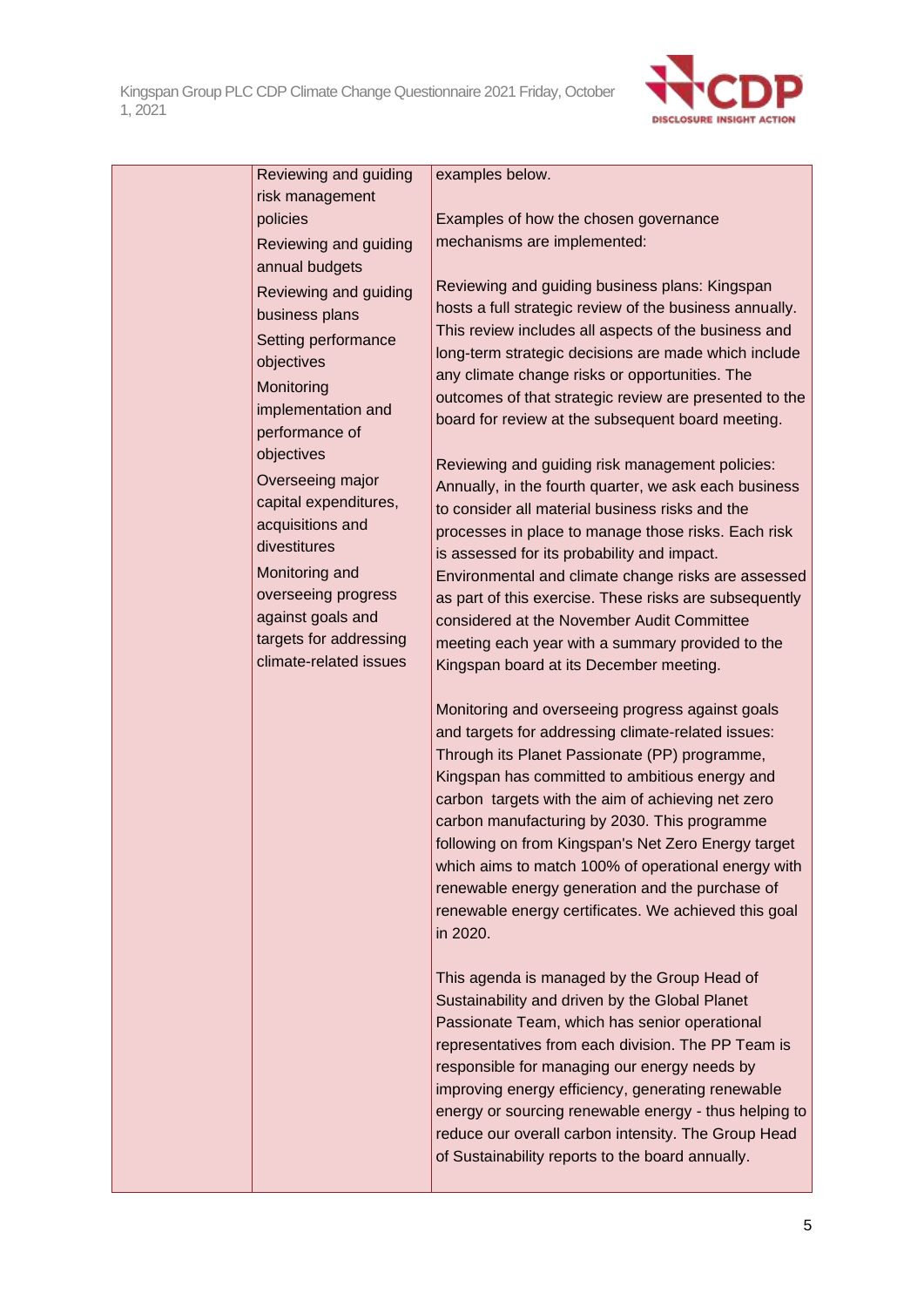

| The Planet Passionate objectives are now              |
|-------------------------------------------------------|
| incorporated into the Performance Share Plan and will |
| be reviewed annually by the Remuneration              |
| Committee of the Plc Board.                           |

# **C1.2**

| (C1.2) Provide the highest management-level position(s) or committee(s) with |  |
|------------------------------------------------------------------------------|--|
| responsibility for climate-related issues.                                   |  |

| Name of the position(s)<br>and/or committee(s)                        | <b>Responsibility</b>                                                     | Frequency of reporting to the<br>board on climate-related<br><b>issues</b> |
|-----------------------------------------------------------------------|---------------------------------------------------------------------------|----------------------------------------------------------------------------|
| <b>Chief Executive Officer</b><br>(CEO)                               | Both assessing and managing<br>climate-related risks and<br>opportunities | Quarterly                                                                  |
| Other C-Suite Officer,<br>please specify<br><b>Managing Directors</b> | Both assessing and managing<br>climate-related risks and<br>opportunities | Quarterly                                                                  |
| Other, please specify<br>Kingspan Group Head of<br>Innovation         | Both assessing and managing<br>climate-related risks and<br>opportunities | Quarterly                                                                  |
| Other, please specify<br>Kingspan Group Head of<br>Sustainability     | Both assessing and managing<br>climate-related risks and<br>opportunities | More frequently than quarterly                                             |

# **C1.2a**

# **(C1.2a) Describe where in the organizational structure this/these position(s) and/or committees lie, what their associated responsibilities are, and how climate-related issues are monitored (do not include the names of individuals).**

**CEO**: Ultimately the responsibility of climate related issues falls to Kingspan's CEO. Climate related issues are not considered on a stand-alone basis, they are fully integrated into the business model and strategy of the Group. Almost 60% of Kingspan's product set comes from products which are directly related to resource efficiency, predominantly products which contribute significantly to energy and carbon savings in the built environment. The CEO is the most senior person in the organisation and therefore responsible for driving the business to convert opportunities as they relate to climate change but to also be cognisant of any underlying and emerging risks.

Kingspan is presently broken in to ten operating businesses. Each of these operating businesses are reviewed monthly by the senior management teams across each division, with at least two executive directors, including the CEO. These senior teams have representatives including managing directors, finance, technical, operational and commercial directors. Therefore, there is representation from all aspects of the business. At these business reviews,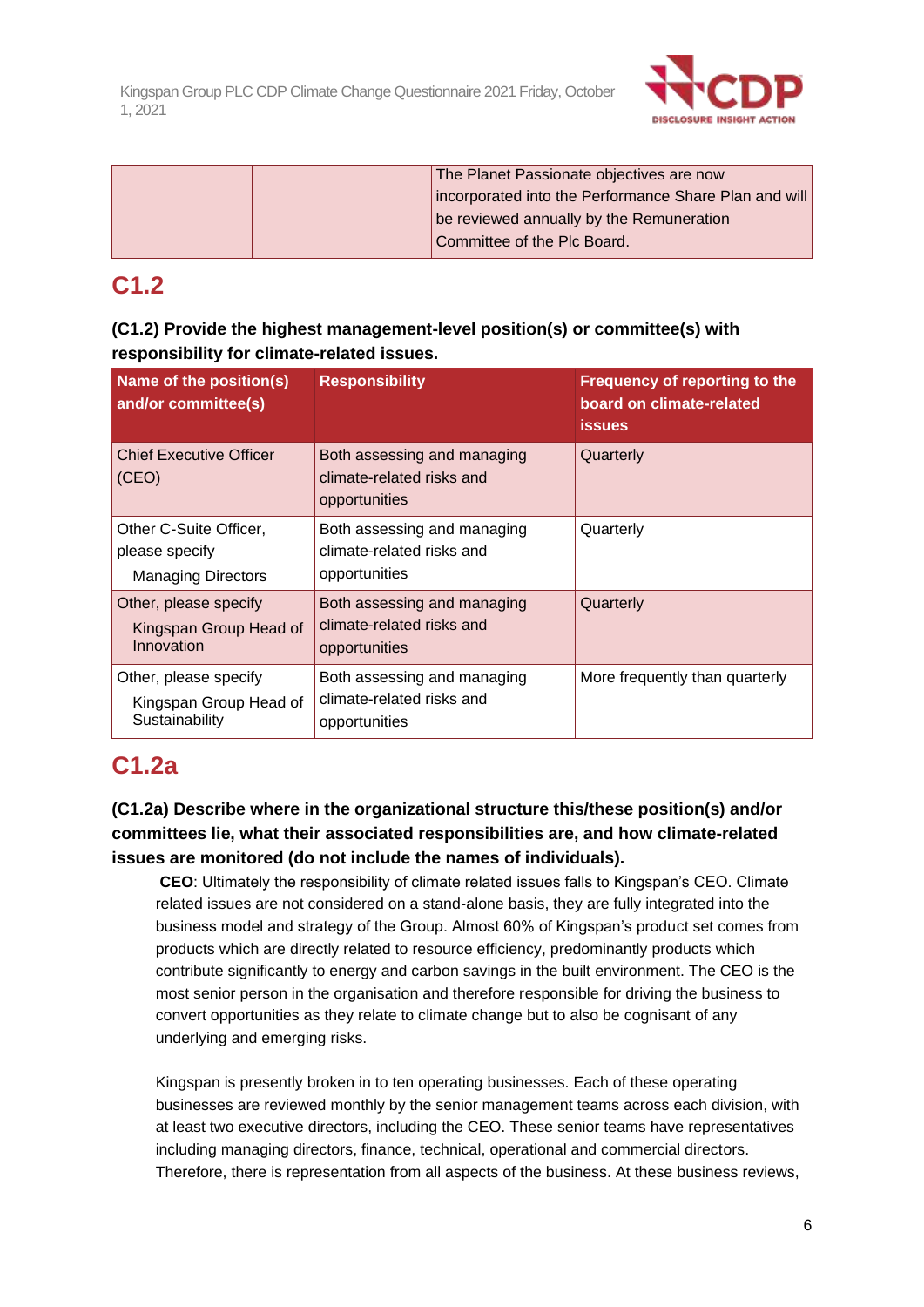

risks and opportunities that are assessed as significant are brought to the attention of the executive directors and are assessed on a division wide, and potentially Group wide basis. Further, Kingspan senior management team hosts a full, long-term strategic review of the business annually. This review includes all aspects of the business and strategic decisions are made which include any climate-change issues assessed. These are the formal processes by which risks and opportunities which have been identified in the business are notified to the CEO, and where they are assessed and monitored.

**Other, C-Suite, Managing Directors**: Each of Kingspan's ten operational businesses has its own management team, with the Managing Directors responsible for managing all the opportunities and risks within that business, including those relating to climate-change. Prior to the divisional reviews highlighted above, the Managing Directors conduct a similar review with all the business units within their divisions. All underlying and emerging risks and opportunities are assessed and updated at these meetings, which are then fed back into the executive level monthly divisional review.

The Managing Directors are ideally positioned to consolidate the risks and opportunities across their relative divisions as they can assess the outlook across multiple dimensions including commercial, operational and financial, and across multiple geographies. Managing Directors also have the authority and resource to act where needed. On average, Kingspan Managing Directors have responsibility for approximately 1,500 employees, 16 manufacturing facilities and €500 million of revenue.

**Head of Innovation**: Kingspan's innovation function is responsible for the continued improvement of the performance of our products over a broad spectrum of outputs, including those which mitigate climate-change. Kingspan is the market leader in high-performance insulation and we invest in R&D to maintain our differentiated offering. Our Head of Innovation is best positioned, through his exposure to the commercial, sustainability and management teams, to drive the innovation agenda as it relates to climate-related risks and opportunities. Our Head of Innovation hosts a quarterly innovation review with our divisional management teams, where pending innovations are updated, and any new market technologies or technology needs which are identified in the business will be discussed. He also sits on several key teams throughout the Kingspan organisation including the Planet Passionate Team. Kingspan's Head of Innovation formally updates our CEO monthly but is not limited to formal updates, has monthly review sessions with the Head of Sustainability, and formally presents to the whole PLC board annually.

**Head of Sustainability:** Kingspan Group's sustainability function is responsible for the management and implementation of the Planet Passionate strategy and the wider sustainability agenda. The Planet Passionate strategy consists of 12 targets across four key areas: energy, carbon, circularity and water. The Head of Sustainability is responsible for liaising with multiple functions throughout the Group to understand risks or opportunities as they pertain to sustainability, including risks or opportunities related to climate-change. Our Head of Sustainability hosts a quarterly Planet Passionate meeting with our divisional representatives and members from other functions. The Head of Sustainability formally updates our CEO monthly, but the exchange of information is not limited to formal updates. After each Planet Passionate quarterly meeting, Executive Directors (up to four board members) and all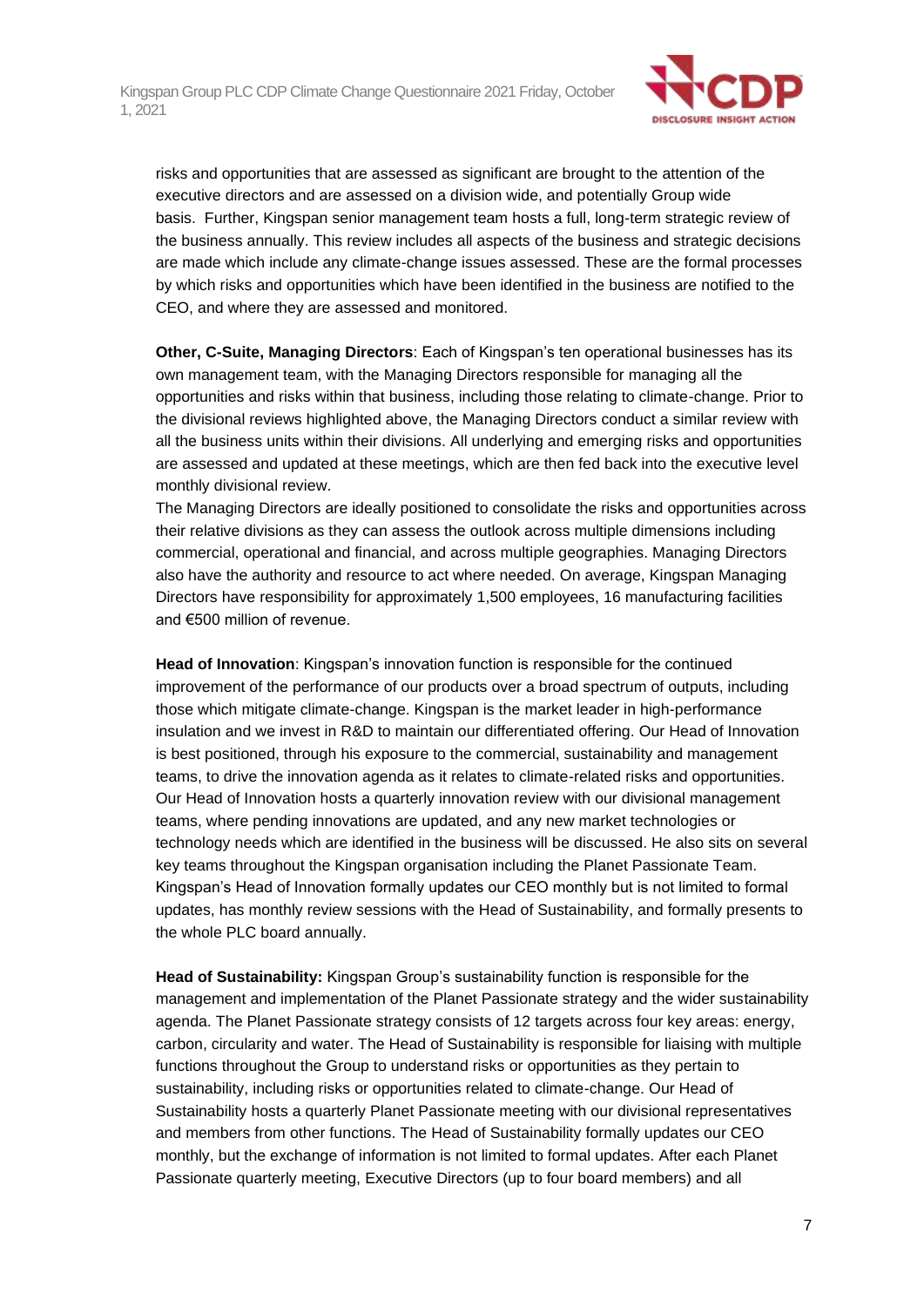

Managing Directors are updated. The Head of Sustainability formally presents to the whole PLC board annually.

# **C1.3**

# **(C1.3) Do you provide incentives for the management of climate-related issues, including the attainment of targets?**

| Row 1<br><b>Yes</b> | Provide incentives for the management of climate-related issues | <b>Comment</b> |
|---------------------|-----------------------------------------------------------------|----------------|
|                     |                                                                 |                |

# **C1.3a**

# **(C1.3a) Provide further details on the incentives provided for the management of climate-related issues (do not include the names of individuals).**

| <b>Entitled to incentive</b>            | <b>Type of</b><br><b>incentive</b> | <b>Activity</b><br>inventivized | <b>Comment</b>                                                                                                                                                                                                                                                                                                                                                                                                                                                                                                                                                                                                                                                                                                                                                                                                                                                  |
|-----------------------------------------|------------------------------------|---------------------------------|-----------------------------------------------------------------------------------------------------------------------------------------------------------------------------------------------------------------------------------------------------------------------------------------------------------------------------------------------------------------------------------------------------------------------------------------------------------------------------------------------------------------------------------------------------------------------------------------------------------------------------------------------------------------------------------------------------------------------------------------------------------------------------------------------------------------------------------------------------------------|
| <b>Chief Executive Officer</b><br>(CEO) | Monetary<br>reward                 |                                 | Short-term rewards: Rewarded on Group<br>Profits arising from the maximisation of the<br>sale of low energy building solutions.<br>Increases in sales of energy saving<br>products, on-site renewables and climate<br>adaptation products all assist profits. Energy<br>saving in operations also reduces cost and<br>contributes to profits.<br>Long-term rewards: Ten of our Planet<br>Passionate targets, based around saving<br>energy, carbon, water and circularity, have<br>been selected for inclusion against 10% of<br>the annual PSP award. Kingspan has set<br>internal annual targets at Group level to<br>help keep the business on track to achieve<br>our ambitious Planet Passionate 2025 &<br>2030 targets. The Group's progress against<br>these targets will be reviewed and disclosed<br>in Kingspan's annual Planet Passionate<br>report. |
| Other C-Suite Officer                   | Monetary<br>reward                 |                                 | Short term rewards: Rewarded on Group<br>Profits arising from the maximisation of the<br>sale of low energy building solutions.<br>Increases in sales of energy saving<br>products, on-site renewables and climate<br>adaptation products all assist profits. Energy<br>saving in operations also reduces cost and                                                                                                                                                                                                                                                                                                                                                                                                                                                                                                                                              |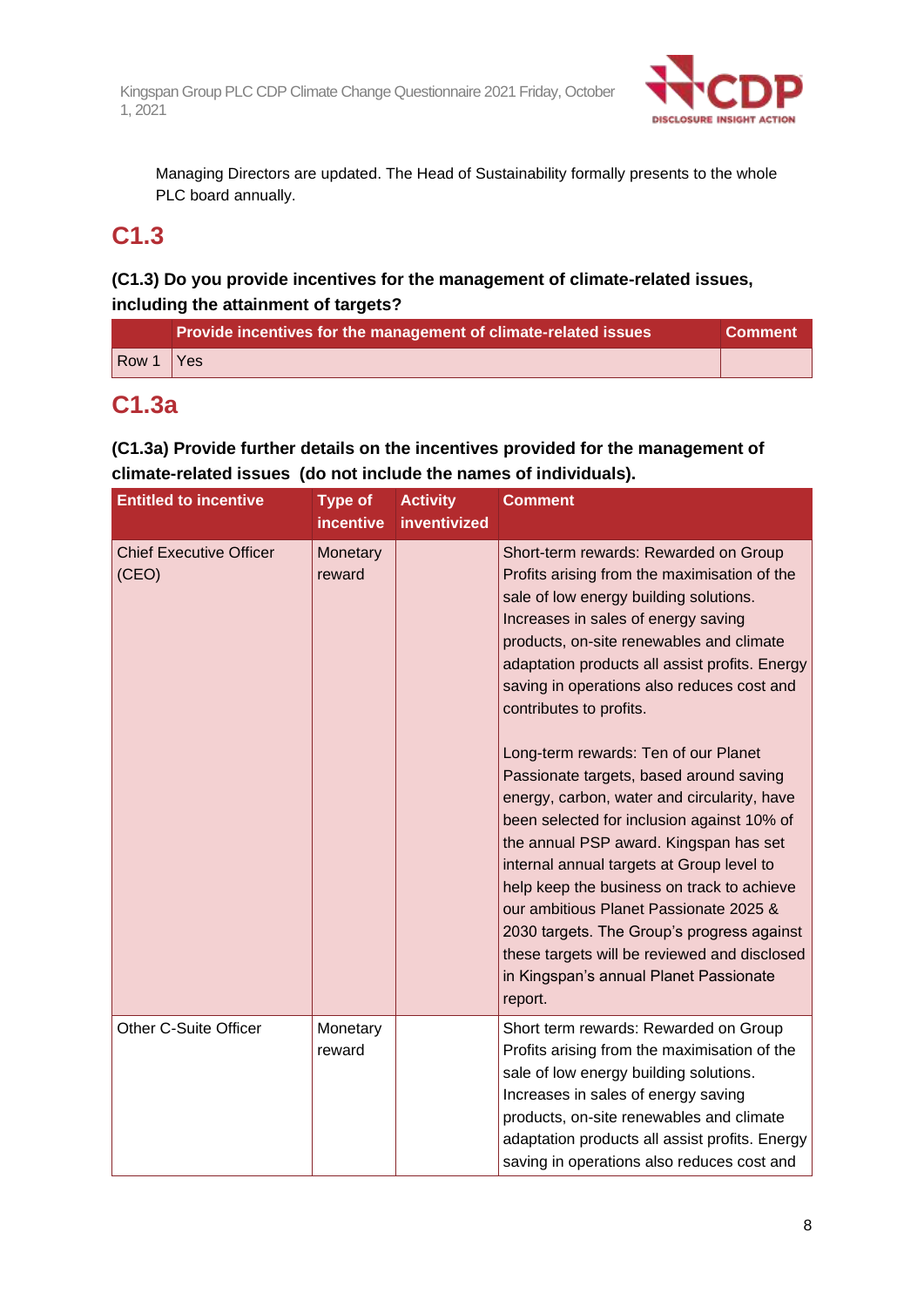

|                                       |                            | contributes to profits.                                                                                                                                                                                                                                                                                                                                                                                                                                                                                                                                                                                                                                                                                                                                   |
|---------------------------------------|----------------------------|-----------------------------------------------------------------------------------------------------------------------------------------------------------------------------------------------------------------------------------------------------------------------------------------------------------------------------------------------------------------------------------------------------------------------------------------------------------------------------------------------------------------------------------------------------------------------------------------------------------------------------------------------------------------------------------------------------------------------------------------------------------|
|                                       |                            | Long term rewards: Ten of our Planet<br>Passionate targets, based around saving<br>energy, carbon, water and circularity, have<br>been selected for inclusion against 10% of<br>the annual PSP award. Kingspan has set<br>internal annual targets at Group level to<br>help keep the business on track to achieve<br>our ambitious Planet Passionate 2025 &<br>2030 targets. The Group's progress against<br>these targets will be reviewed and disclosed<br>in Kingspan's annual Planet Passionate<br>report.                                                                                                                                                                                                                                            |
| <b>Business unit manager</b>          | Monetary<br>reward         | Short terms rewards: No group level<br>instruction, but most Business Unit<br>Managers are incentivised on sales and/or<br>profits including sales of energy saving<br>products, on-site renewables and climate<br>adaptation products.<br>Long term rewards: Ten of our Planet<br>Passionate targets, based around saving<br>energy, carbon, water and circularity, have<br>been selected for inclusion against 10% of<br>the annual PSP award. Kingspan has set<br>internal annual targets at Group level to<br>help keep the business on track to achieve<br>our ambitious Planet Passionate 2025 &<br>2030 targets. The Group's progress against<br>these targets will be reviewed and disclosed<br>in Kingspan's annual Planet Passionate<br>report. |
| Process operation manager             | Monetary<br>reward         | Plant managers in one Division receive<br>monetary reward for meeting energy saving<br>targets.                                                                                                                                                                                                                                                                                                                                                                                                                                                                                                                                                                                                                                                           |
| Environment/Sustainability<br>manager | Non-<br>monetary<br>reward | Recognised as a key part of the KPIs of<br><b>SHE Managers.</b>                                                                                                                                                                                                                                                                                                                                                                                                                                                                                                                                                                                                                                                                                           |
| Facilities manager                    | Non-<br>monetary<br>reward | Contribution to Group-wide Planet<br>Passionate targets by 2030 part of KPIs.                                                                                                                                                                                                                                                                                                                                                                                                                                                                                                                                                                                                                                                                             |
| Other, please specify                 | Monetary<br>reward         | Short term rewards: Rewarded on Group<br>Profits arising from the maximisation of the                                                                                                                                                                                                                                                                                                                                                                                                                                                                                                                                                                                                                                                                     |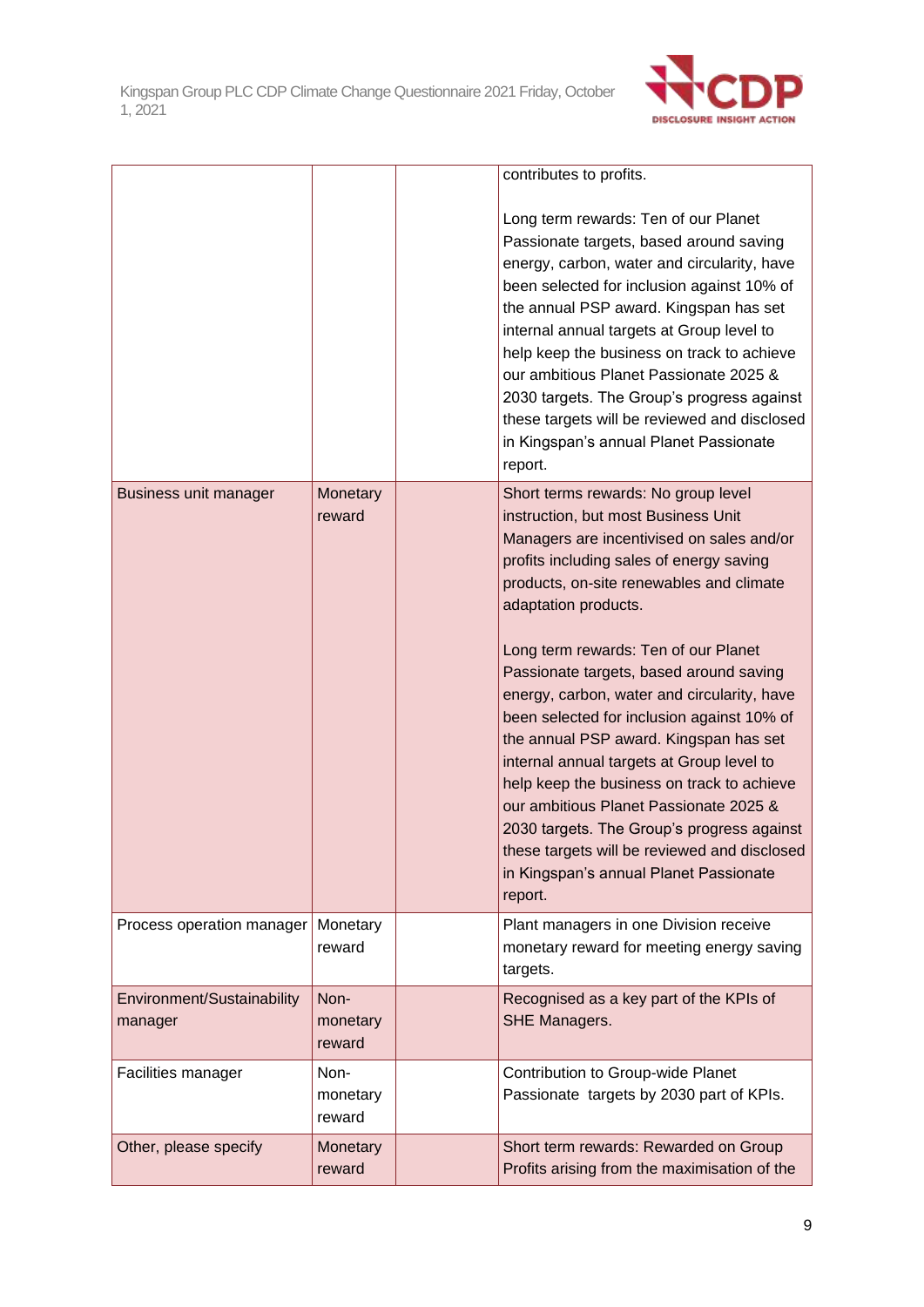

| Kingspan Group Head of |  | sale of low energy building solutions.         |
|------------------------|--|------------------------------------------------|
| Sustainability         |  | Increases in sales of energy saving            |
|                        |  | products, on-site renewables and climate       |
|                        |  | adaptation products all assist profits. Energy |
|                        |  | saving in operations also reduces cost and     |
|                        |  | contributes to profits.                        |
|                        |  |                                                |
|                        |  | Long term rewards: Ten of our Planet           |
|                        |  |                                                |
|                        |  | Passionate targets, based around saving        |
|                        |  | energy, carbon, water and circularity, have    |
|                        |  | been selected for inclusion against 10% of     |
|                        |  | the annual PSP award. Kingspan has set         |
|                        |  | internal annual targets at Group level to      |
|                        |  | help keep the business on track to achieve     |
|                        |  | our ambitious Planet Passionate 2025 &         |
|                        |  | 2030 targets. The Group's progress against     |
|                        |  | these targets will be reviewed and disclosed   |
|                        |  |                                                |
|                        |  | in Kingspan's annual Planet Passionate         |
|                        |  | report.                                        |

# **C2. Risks and opportunities**

# **C2.1**

**(C2.1) Does your organization have a process for identifying, assessing, and responding to climate-related risks and opportunities?**

Yes

# **C2.1a**

**(C2.1a) How does your organization define short-, medium- and long-term time horizons?**

|                 | <b>From</b><br>(years) | Тο<br>(years) | <b>Comment</b>                                                                                                                                                                                                                                                                                                                              |
|-----------------|------------------------|---------------|---------------------------------------------------------------------------------------------------------------------------------------------------------------------------------------------------------------------------------------------------------------------------------------------------------------------------------------------|
| Short-<br>term  | $\Omega$               | 5             | Kingspan considers a short term (2020 - 2025) horizon for assessing<br>climate-related risks and opportunities to be in line with its science-<br>based target and some Planet Passionate targets.                                                                                                                                          |
| Medium-<br>term | 6                      | 10            | Kingspan considers a medium horizon (2026 - 2030) for assessing<br>climate-related risks and opportunities up to 2030. This time horizon<br>was established in line with the EU 2030 Climate and Energy<br>Framework. Considerations of transitional risks such as policies and<br>technology will be considered along with physical risks. |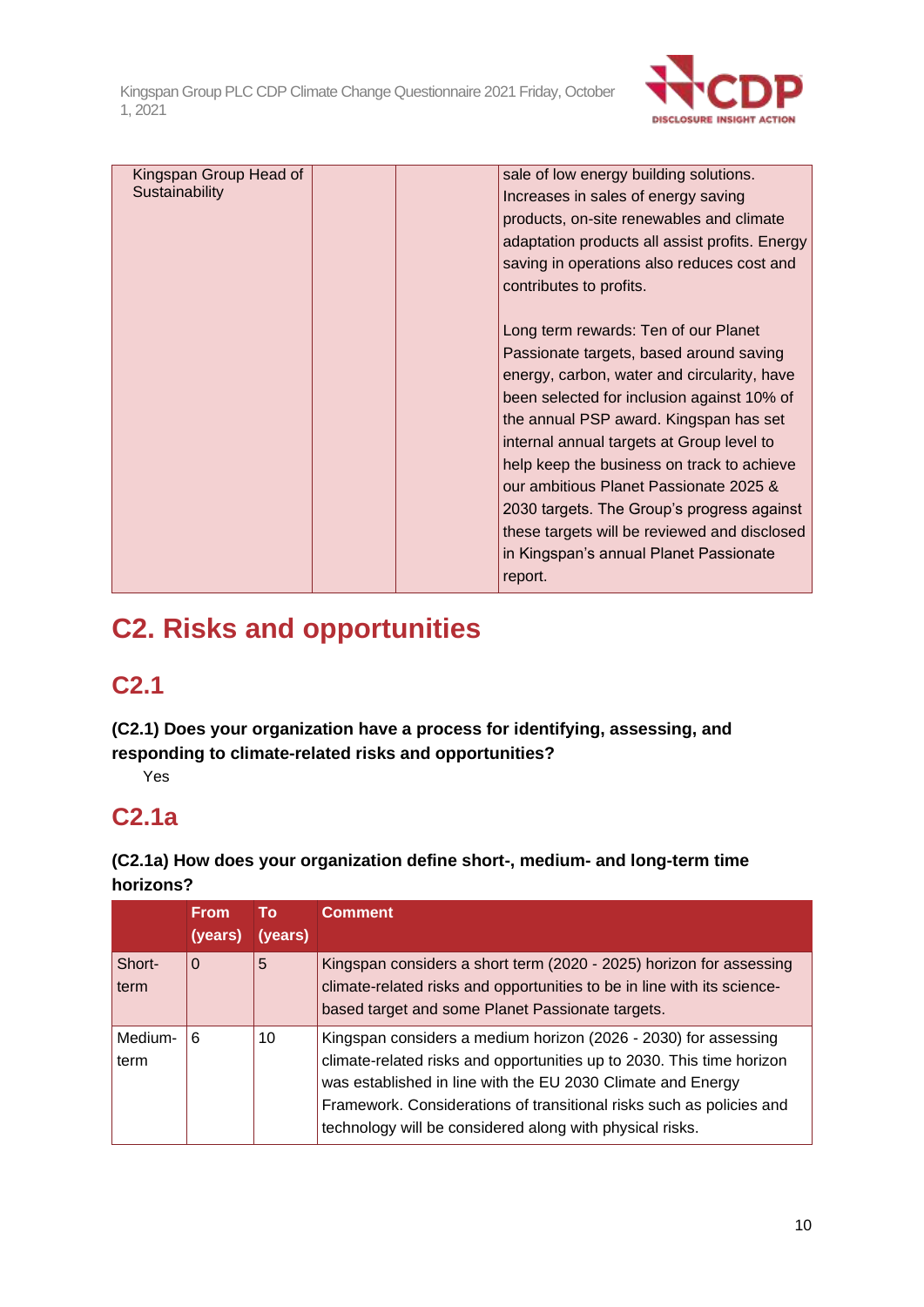

| Long- | 11 | 30 | Kingspan considers a long term (2031 - 2050) horizon to 2050 in line |
|-------|----|----|----------------------------------------------------------------------|
| term  |    |    | with the strategy for the transition to a low-carbon economy         |
|       |    |    | recognised in the Paris Agreement and EU Low Carbon Economy          |
|       |    |    | Roadmap to 2050.                                                     |

# **C2.1b**

# **(C2.1b) How does your organization define substantive financial or strategic impact on your business?**

Financial: Kingspan considers any risk, including climate-related risks, which have the potential to impact group trading profit (EBITA) by 5% or more as substantive. In 2020, for example, that would be any risk that would potentially impact group trading profit (EBITA) by €25 million.

Operational: Kingspan considers any operational risk which has the potential to impact operations of over 5% of the group's trading profit or manufacturing capacity as substantive. In 2020, for example, that would be any risk that would potentially impact trading profit (EBITA) by €25 million.

Strategic: Kingspan considers any strategic risk which has the potential to impact revenues by over 5% as substantive. In 2020, for example, that would be any risk that would potentially impact revenue by over €200m.

Reputational: Kingspan is the market leader in high-performance building envelopes, but we also pride ourselves on our best-in-class service model. Any risk which would significantly impact our ability to deliver against this service level expectation would be considered as substantive. In addition, Kingspan has set itself challenging targets in the areas of energy, carbon, circularity and water, through our Planet Passionate initiatives. Any risk which would substantially impact our ability to deliver against those goals would be considered substantive by Kingspan.

# **C2.2**

**(C2.2) Describe your process(es) for identifying, assessing and responding to climaterelated risks and opportunities.**

**Value chain stage(s) covered**

Downstream

**Risk management process**

Integrated into multi-disciplinary company-wide risk management process

**Frequency of assessment** More than once a year

**Time horizon(s) covered**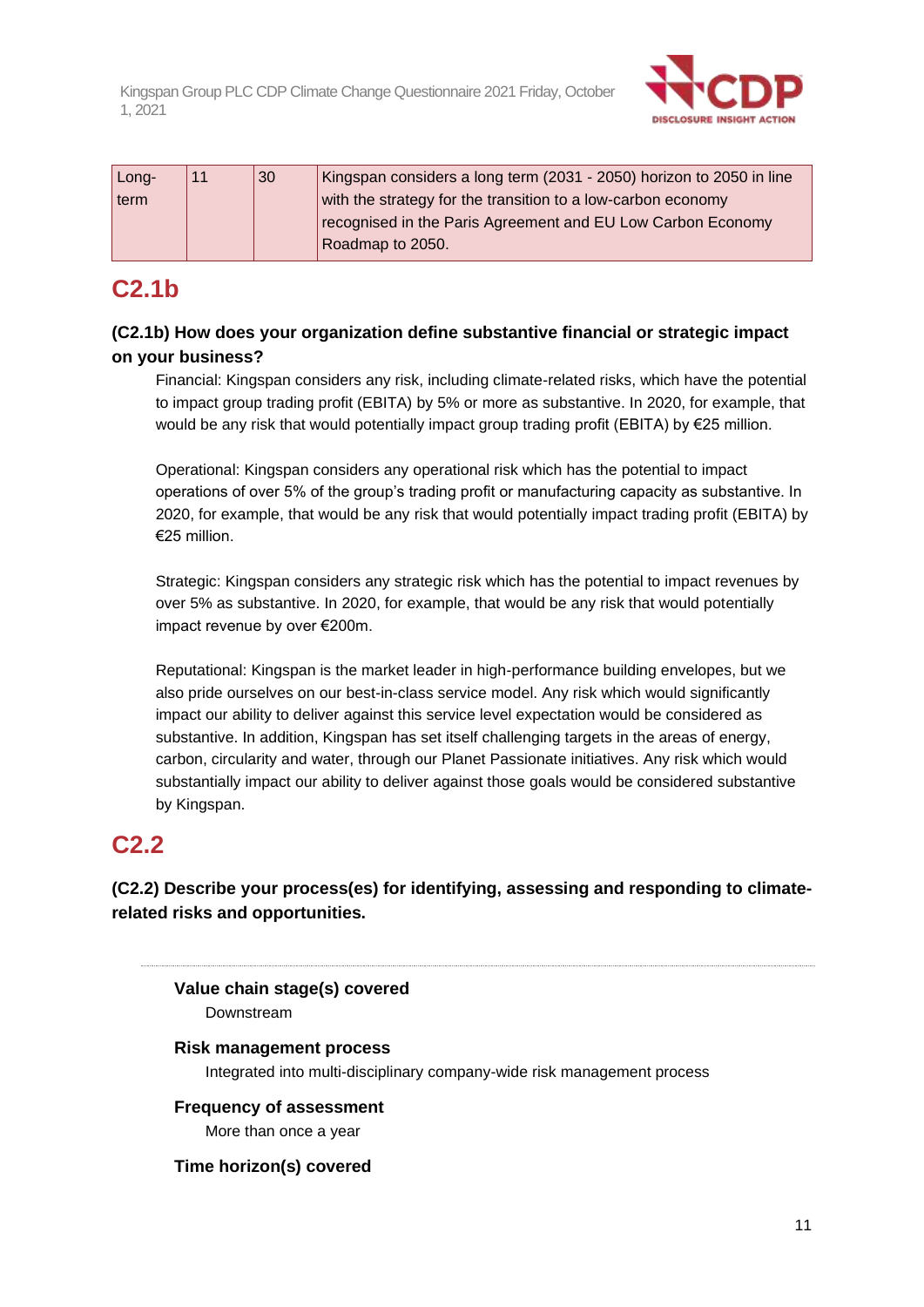

Short-term Medium-term Long-term

#### **Description of process**

Downstream risks and opportunities, as they relate to climate-change, are managed through a multi-disciplinary, company-wide, risk management process. Kingspan is split in to ten operational divisions. The senior teams in each division meet monthly with at least two executive directors, including the CEO. These senior teams have representatives including management, finance, operational, technical and commercial directors. Therefore, there is representation from all aspects of the business. At these divisional reviews, risks or opportunities that are deemed substantive are brought to the attention of executive directors and are assessed on a divisional basis. This review process is replicated within each division, with each business unit, in advance of the divisional review.

Substantive risks or opportunities include those which have the potential financial impact of more than 5% of Group EBITA or 5% of Group revenue, or risks which may have a strategic or reputational impact as deemed by the senior teams. Further, Kingspan hosts a full strategic review of the business annually. This review includes all aspects of the business, it covers short-, medium- and long-term strategic decisions which include any climate change risks assessments or opportunities.

There are multiple strands within the business for identifying risks and opportunities as they relate to our downstream value chain. Kingspan employees are represented in trade associations and industry bodies; Kingspan presents and attends major industry tradeshows; its employees are in discussions with Government and regulatory officials to ensure the management team remains fully appraised of emerging regulation. Our commercial teams liaise with customers, building owners, design teams and architects daily and feedback any potential risks or opportunities from market demand changes or new technologies. Risks and opportunities are escalated through the chain on consultation with next level management and the assessment of whether the risks or opportunities are substantive and further escalated to business unit and divisional reviews where relevant.

Risks and opportunities, as they relate to climate change, are also identified through our Innovation Team, both through market intelligence and through the monthly formal review with the CEO and quarterly innovation review with the business divisions.

The decision to mitigate, transfer, accept or control the identified risk is determined based on the specific risk or opportunity identified. In all of our identified risks to the downstream value chain in Section 2.3a, we have taken the decision to mitigate the risk through investment in R&D and through supply chain engagement. In all our identified opportunities for the downstream value chain in Section 2.4a we have taken the decision to accept and control the opportunity through investment in R&D, investment in new capacity, investment in a technically educated sales team and ongoing expansion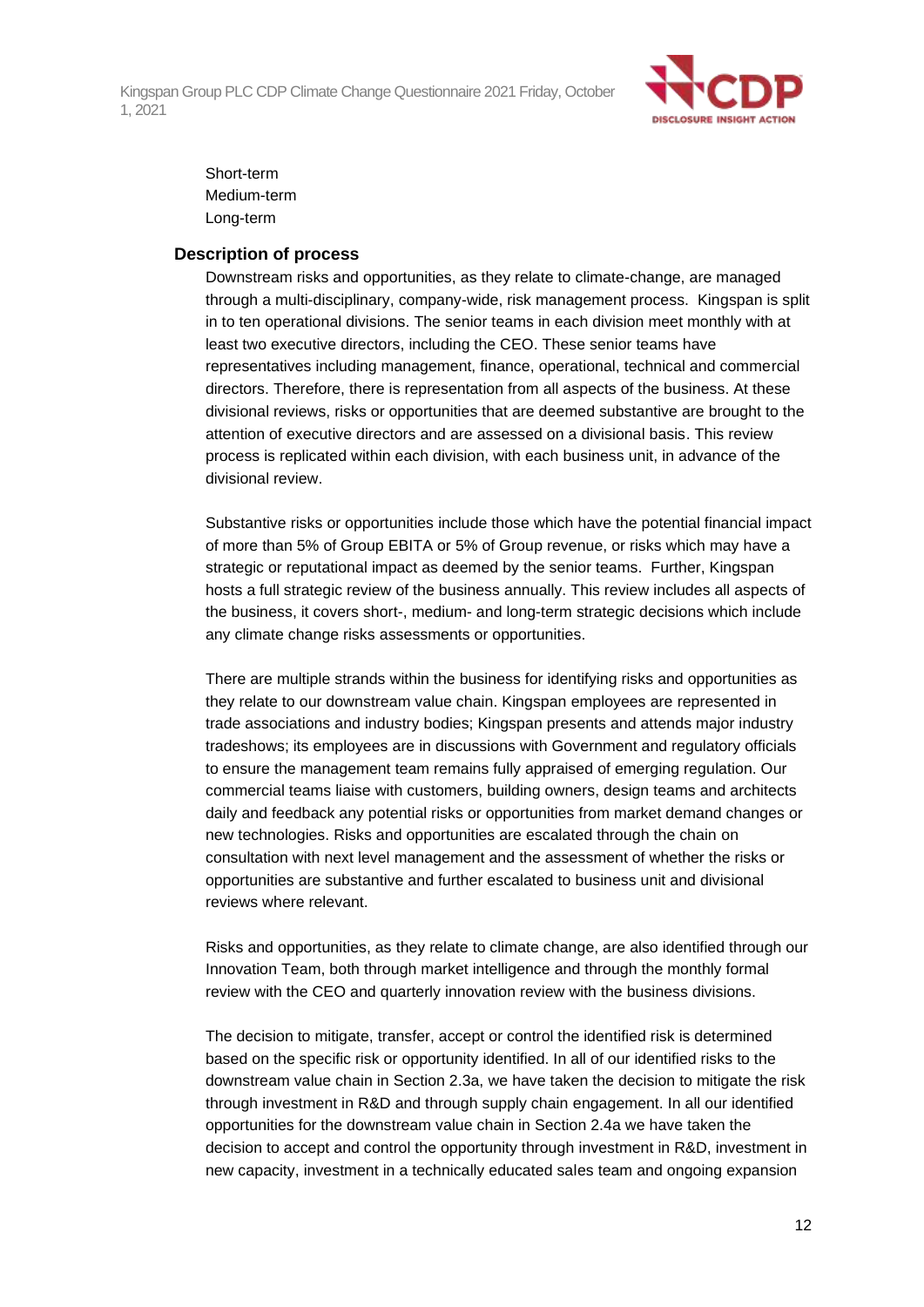

#### in to new markets.

Transition Opportunity Example: There has been an escalation of climate change on government's agendas leading to unprecedented ambitions to address carbon emissions from the built environment including EU emissions targets and the revised Energy Performance of Buildings Directive (EPBD) requirement on long-term renovation strategies to support the decarbonisation of the building stock by 2050. The opportunity for Kingspan is to position itself as a market leader in addressing the European building stock efficiency goals.

Kingspan identified this opportunity through general market intelligence, our membership of trade organisations, our relationship with regulators and governments and our climate-change partners.

There will be a multi-disciplinary approach to realising this opportunity. Kingspan will work with government and regulatory bodies to help them understand the benefits and constraints of thermal refurbishment and how we can address them. Internally, our operations and finance teams will assess how we are prepared to address potential changes in demand. Management and divisional teams will remain abreast of any specific emerging regulations or incentives to support refurbishing the stock of buildings to reduce energy consumption (such as the recent EU Green Recovery Plan). As an example of how we are accepting and controlling the opportunity - Kingspan has already announced plans for up to 5 new manufacturing lines in Europe over the coming years, to support this renovation wave.

#### **Value chain stage(s) covered**

Direct operations

#### **Risk management process**

A specific climate-related risk management process

#### **Frequency of assessment**

More than once a year

#### **Time horizon(s) covered**

Short-term Medium-term Long-term

#### **Description of process**

Even though climate change risk and opportunities pertaining to our direct operations are not as significant as those related to either the downstream or upstream parts of our value chain, they are nevertheless managed through a specific climate related risk management process.

Kingspan is split in to ten operational divisions. The senior teams in each division meet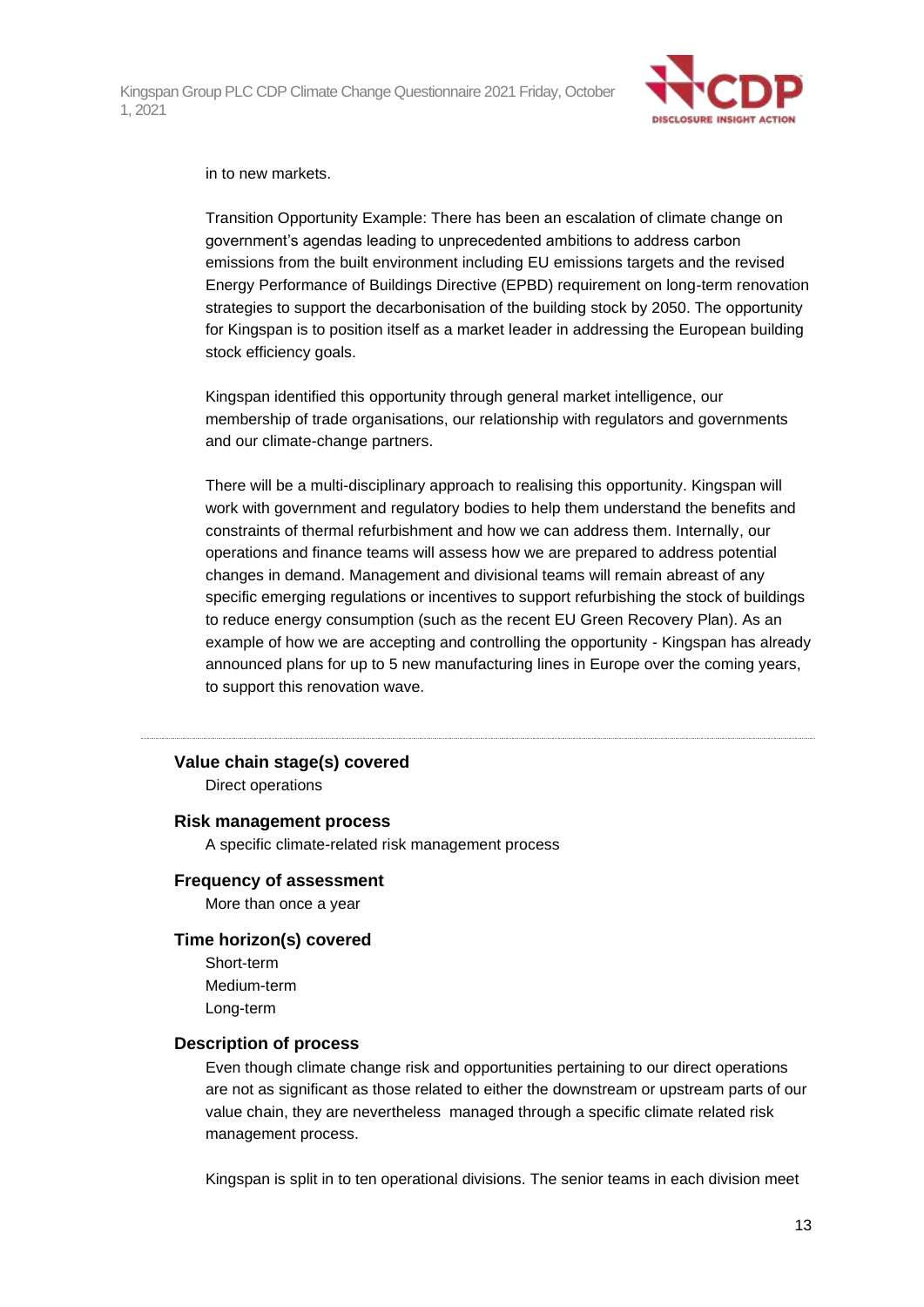

monthly with at least two executive directors, including the CEO. These senior teams have representatives including management, finance, operational, technical and commercial directors. Therefore, there is representation from all aspects of the business. At these divisional reviews, risks or opportunities that are deemed substantive are brought to the attention of executive directors and are assessed on a divisional basis. This review process is replicated within each division, with each business unit, in advance of the divisional review.

Further, Kingspan hosts a full strategic review of the business annually. This review includes all aspects of the business, it covers short-, medium- and long-term strategic decisions which include any climate change risks assessments or opportunities.

There are several committees within the business that cover specific risks, for example: the Planet Passionate (PP) Committee, which tries to manage and address Kingspan's own environmental impacts (energy, carbon, water, waste and raw materials); the Health and Safety Committee (H&S), which deals directly with environmental standards such as ISO; and the circularity committee which monitors changes in demand in relation to circularity and which drives Kingspan's circularity strategy. Risks are escalated through the chain on consultation with next level management.

Our Operations leaders and Planet Passionate Team would be the driving force in identifying risks and opportunities as they relate to our direct operations. Risks and opportunities are escalated through the chain on consultation with next level management and the assessment of whether the risks or opportunities are substantive and further escalated to business unit and divisional reviews where relevant.

Physical Risk Example: Kingspan's Insulated Panels site in Holywell, UK, is situated on the estuary of the River Dee. Sea level rises resulting from climate-change could impact operations at the site. The risk was identified by site managers and through consultation with local council. On appraisal between the operations team and management it was decided to mitigate the risk through planning. Local management has introduced several flood mitigation factors, senior divisional management will coordinate an effort to transfer supplies or customer orders between sites should an event occurs. Emergency planning procedures are set and reviewed annually. Changes to site level risk are under ongoing review.

#### **Value chain stage(s) covered**

Upstream

#### **Risk management process**

A specific climate-related risk management process

### **Frequency of assessment**

More than once a year

#### **Time horizon(s) covered**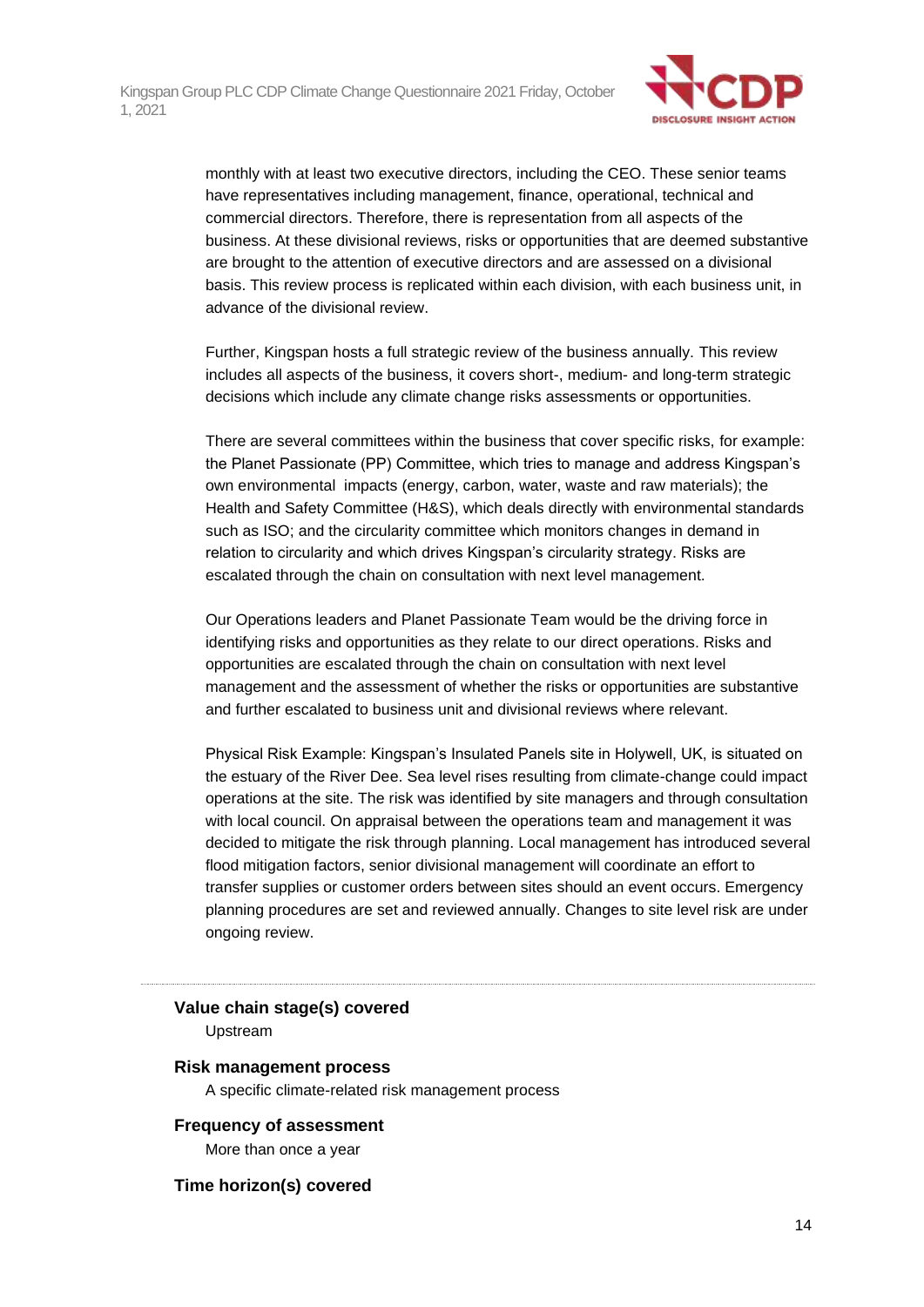

Short-term Medium-term Long-term

### **Description of process**

Upstream risks and opportunities, as they relate to climate-change, are managed through a specific climate related risk management process. At Group level, we actively engage and monitor our supply chain partners performance in relation to climate change to identify any upstream activities, products and services that are material to our business activities that may pose climate related risks or opportunities.

We recognise the need to minimise the carbon used to produce our products, the majority (75%) of which comes from the raw material stage.

Management of upstream risks and opportunities are the responsibility of the Group Sustainability team and Divisional Procurement teams. Carbon emissions data from our key raw material supplier purchases are collected and assessed annually to help identify any new risks and to reassess the impacts of risks that have already been identified.

Risks and opportunities can be escalated during the monthly reviews of the Head of Sustainability and Head of Procurement with the CEO. Our CEO also has direct updates with key suppliers on the climate change agenda. To assess whether the risks or opportunities are substantive and further action is required. The decision to mitigate, transfer, accept or control the identified risk is determined based on the specific risk or opportunity identified.

Substantive risks or opportunities include those which have the potential financial impact of more than 5% of Group EBITA or 5% of Group revenue, or risks which may have a strategic or reputational impact as deemed by the senior teams. Further, Kingspan hosts a full strategic review of the business annually. This review includes all aspects of the business, it covers short-, medium- and long-term strategic decisions which include any climate change risks assessments or opportunities. Key procurement and sustainability representatives present and attend this forum.

On the identified risk in our upstream value chain in Section 2.3a, we have taken the decision to mitigate the risk through committing to company level scope 3 emission targets and through supply chain engagement.

Transition Risk Example: Kingspan has made two public commitments to reduce its Scope 3 emissions:

- Verified (existing) Science Based Scope 3 Target: 10% absolute reduction in scope 3 emissions by 2025 from a 2017 baseline

- Verified (new) Science Based Scope 3 Target: 42% absolute reduction in scope 3 emissions by 2030 from a 2020 baseline

- Planet Passionate target: 50% CO2 intensity reduction in products from primary supply partners by 2030 from a 2019 baseline.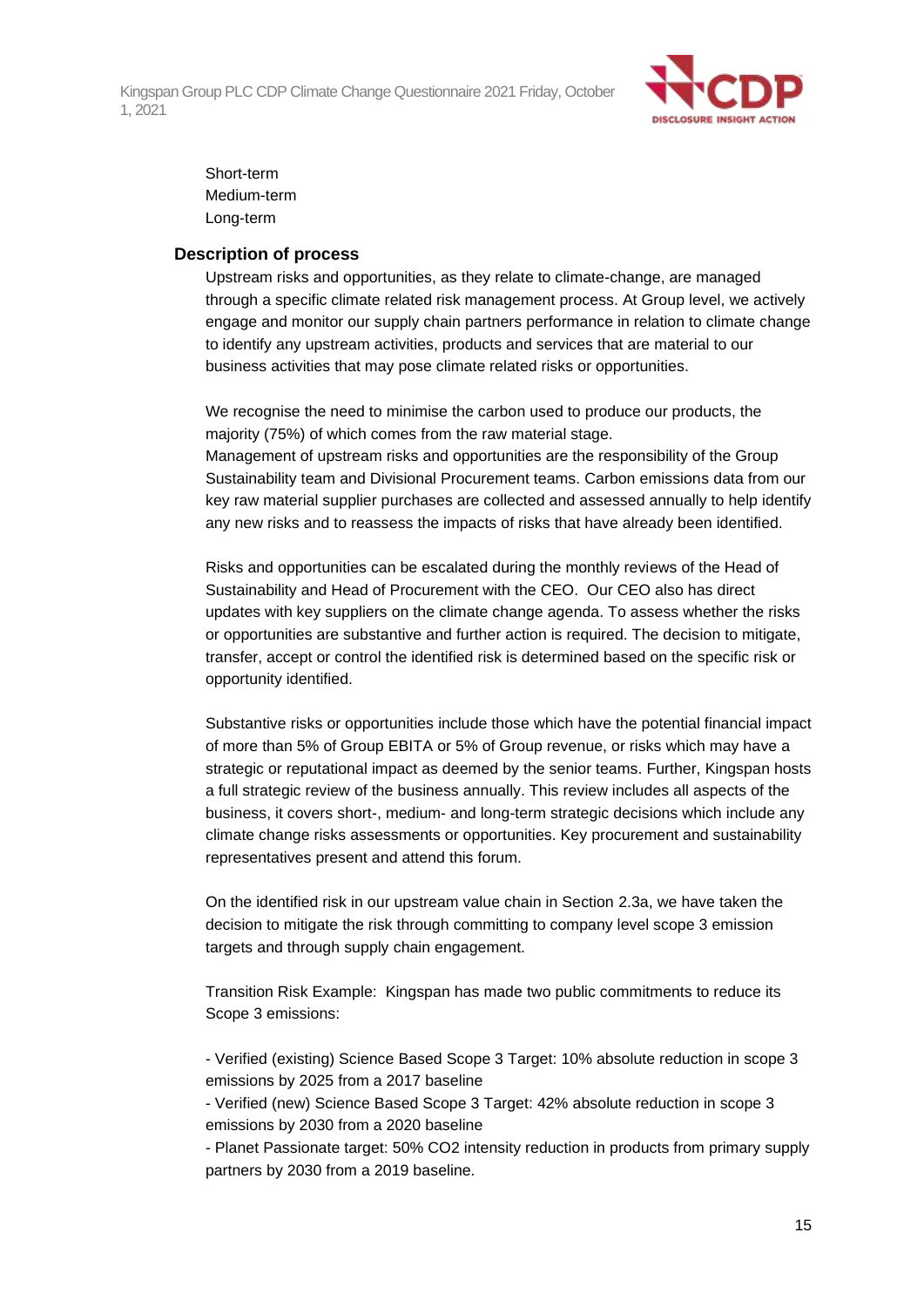

Supplier engagement is generally prioritised on magnitude of expenditure with focus on critical raw material suppliers. Kingspan's procurement and sustainability teams work closely with our primary suppliers on carbon reduction strategies and new product development.

CASE STUDY: Kingspan's Investment in H2 Green Steel As a way of demonstrating our commitment to lower embodied carbon, to our customers, our investors, our employees and importantly, to our incumbent suppliers, in 2021, Kingspan made a small investment in a start-up steel producer, H2 Green Steel (H2GS). H2GS aims to be producing steel by 2024 with c.95% less embodied carbon to comparable steel today. Kingspan and H2GS have committed to a future supply relationship.

# **C2.2a**

# **(C2.2a) Which risk types are considered in your organization's climate-related risk assessments?**

|                       | <b>inclusion</b>                | Relevance & Please explain                                                                                                                                                                                                                                                                                                                                                                                                                                                                                                                                                                                                                                                                                                                                                                                                                                                                                                                                                                                                                                                                                                                                                                                                                                                                                                                                                                                                                                                                                                                                                                                                                                        |
|-----------------------|---------------------------------|-------------------------------------------------------------------------------------------------------------------------------------------------------------------------------------------------------------------------------------------------------------------------------------------------------------------------------------------------------------------------------------------------------------------------------------------------------------------------------------------------------------------------------------------------------------------------------------------------------------------------------------------------------------------------------------------------------------------------------------------------------------------------------------------------------------------------------------------------------------------------------------------------------------------------------------------------------------------------------------------------------------------------------------------------------------------------------------------------------------------------------------------------------------------------------------------------------------------------------------------------------------------------------------------------------------------------------------------------------------------------------------------------------------------------------------------------------------------------------------------------------------------------------------------------------------------------------------------------------------------------------------------------------------------|
| Current<br>regulation | Relevant,<br>always<br>included | Kingspan's operations have been impacted by regulation introducing<br>carbon taxes, thereby incentivising us to improve our energy<br>performance. Even though Kingspan is not included in any emissions<br>trading scheme (e.g. EU ETS), it nevertheless pays carbon tax (via<br>fossil fuel consumption) in several countries where it operates (e.g.<br>Ireland, France). Energy costs impact the profitability of our business<br>units, therefore any regulation which might lead to higher energy costs<br>in the future are relevant and always included.<br>Example: Kingspan is present in over 70 countries so current<br>regulation related risks are assessed and managed locally by the<br>management teams. The Sustainability team also stays up to date with<br>all laws and regulations pertaining to climate change. If any issues or<br>concerns are identified they can be escalated during the divisional<br>monthly management meetings. The actual financial impact by<br>increased carbon taxes or introduction of carbon taxes in more<br>countries where Kingspan operates can only be estimated due to the<br>plethora of unknown variables. Nevertheless, as a way to mitigate this<br>risk, we announced a range of initiatives as part of our Planet<br>Passionate programme to reduce non-renewable energy consumption<br>in Kingspan, partly funded by a bilateral "Green Loan" of €50million.<br>These initiatives include targets to have solar PV systems on all wholly<br>owned facilities by 2030; to increase our on-site generation of<br>renewable energy to 20% and to achieve Net Zero Carbon<br>Manufacturing by 2030. |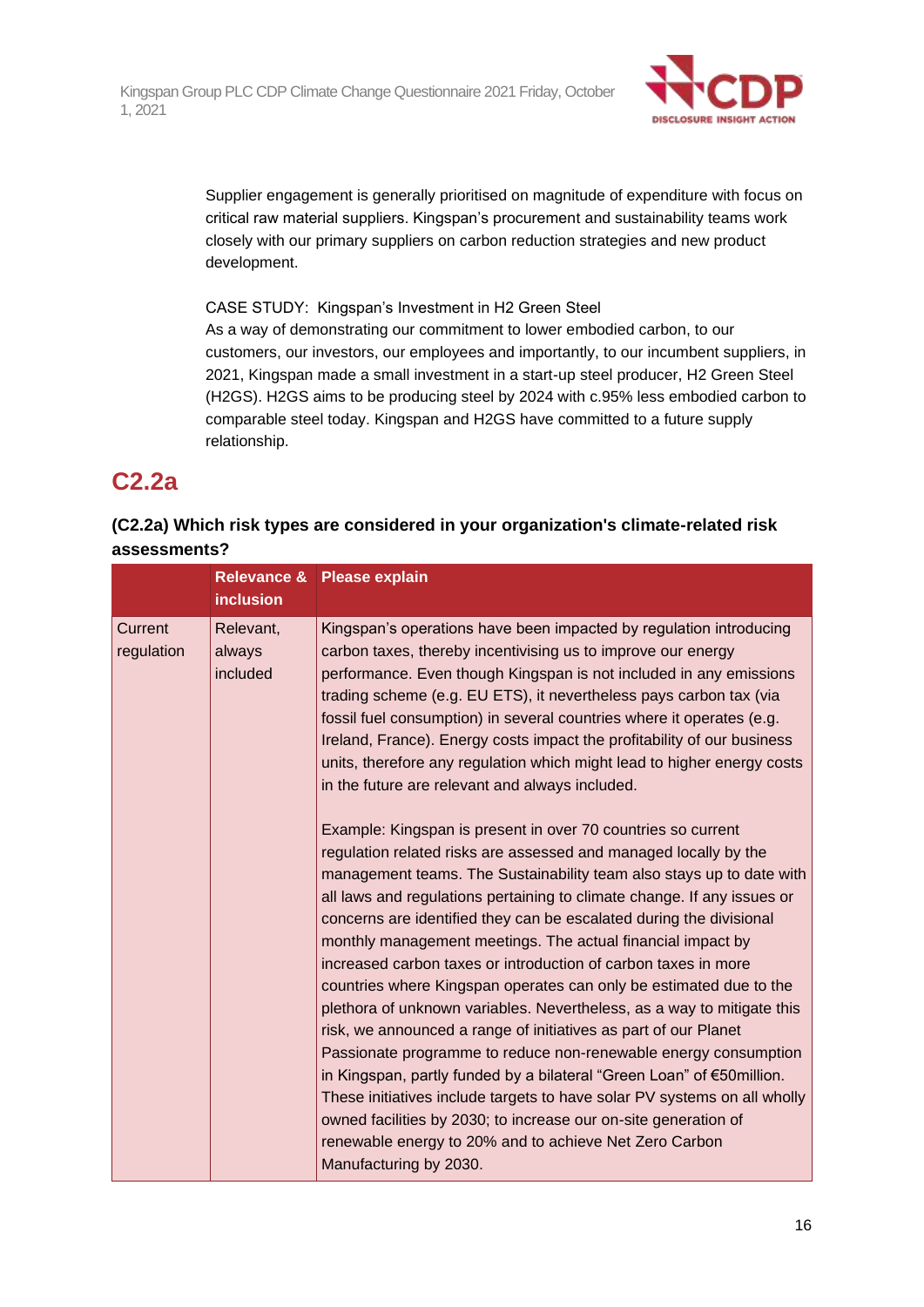

| Emerging   | Relevant, | In December 2019, the EU launched The European Green Deal. It is                                                                            |
|------------|-----------|---------------------------------------------------------------------------------------------------------------------------------------------|
| regulation | always    | the EU's roadmap for making the EU's economy sustainable. It                                                                                |
|            | included  | provides a roadmap with actions to boost the efficient use of resources                                                                     |
|            |           | by moving to a clean, circular economy and to restore biodiversity and                                                                      |
|            |           | cut pollution. One of the EU's objectives is to reduce emissions from                                                                       |
|            |           | the EU's industry, which accounts for 20% of the EU's carbon                                                                                |
|            |           | emissions. It is not clear what mechanisms will be used at a national                                                                       |
|            |           | level to achieve the emissions reduction targets, Kingspan                                                                                  |
|            |           | understands its responsibility to address carbon emissions from its                                                                         |
|            |           | operations and is already taking steps with our Planet Passionate                                                                           |
|            |           | agenda. Kingspan is an industry leader in manufacturing products<br>which help to mitigate climate risk in the construction sector. We take |
|            |           | this leadership position very seriously and have set ourselves industry                                                                     |
|            |           | leading targets with respect to our own carbon emissions. Kingspan                                                                          |
|            |           | targets net zero carbon manufacturing by 2030.                                                                                              |
|            |           |                                                                                                                                             |
|            |           | Example: Mitigating potential future carbon taxes within the EU:                                                                            |
|            |           | Kingspan has 107 manufacturing facilities in the EU (including the UK)                                                                      |
|            |           | and therefore a significant number of our sites will be covered by any                                                                      |
|            |           | initiatives introduced in the EU to achieve emissions reduction targets.                                                                    |
|            |           | Kingspan has introduced many initiatives to achieve the target of net                                                                       |
|            |           | zero carbon manufacturing by 2030, including improving the energy                                                                           |
|            |           | efficiency of our processes and increasing on-site renewable energy                                                                         |
|            |           | generation. In early 2020, we announced that we arranged a bilateral                                                                        |
|            |           | "Green Loan" of €50 million to fund our Planet Passionate Initiatives                                                                       |
|            |           | which include targets to have solar PV systems on all wholly owned                                                                          |
|            |           | facilities by 2030 and to increase our on-site generation of renewable<br>energy to 20% by 2030.                                            |
|            |           |                                                                                                                                             |
|            |           | Significant risks of this nature are assessed at a Group level by the                                                                       |
|            |           | sustainability team and escalated to the senior team where necessary.                                                                       |
|            |           | Emissions reduction activities are embedded within the business                                                                             |
|            |           | strategy, Divisional reviews are conducted monthly with at least two                                                                        |
|            |           | executive directors, including the CEO, and a multi-disciplinary senior                                                                     |
|            |           | team including commercial, operations, finance and general                                                                                  |
|            |           | management. Significant risks or opportunities are updated monthly.                                                                         |
|            |           | The Planet Passionate team sits quarterly and updates the CEO                                                                               |
|            |           | monthly and the divisional directors quarterly. Regulation has the                                                                          |
|            |           | potential to impact many aspects of Kingspan's operations and                                                                               |
|            |           | therefore it is relevant and always included.                                                                                               |
| Technology | Relevant, | Kingspan's strategy is to be the global leader in innovative building                                                                       |
|            | sometimes | envelope solutions which reduce the resource consumption of                                                                                 |
|            | included  | buildings, lowering the building's long-term running costs and                                                                              |
|            |           | environmental impact. Innovation is a key pillar to our strategy. Failure                                                                   |
|            |           | to innovate ahead of our competitors is a risk to our business model.                                                                       |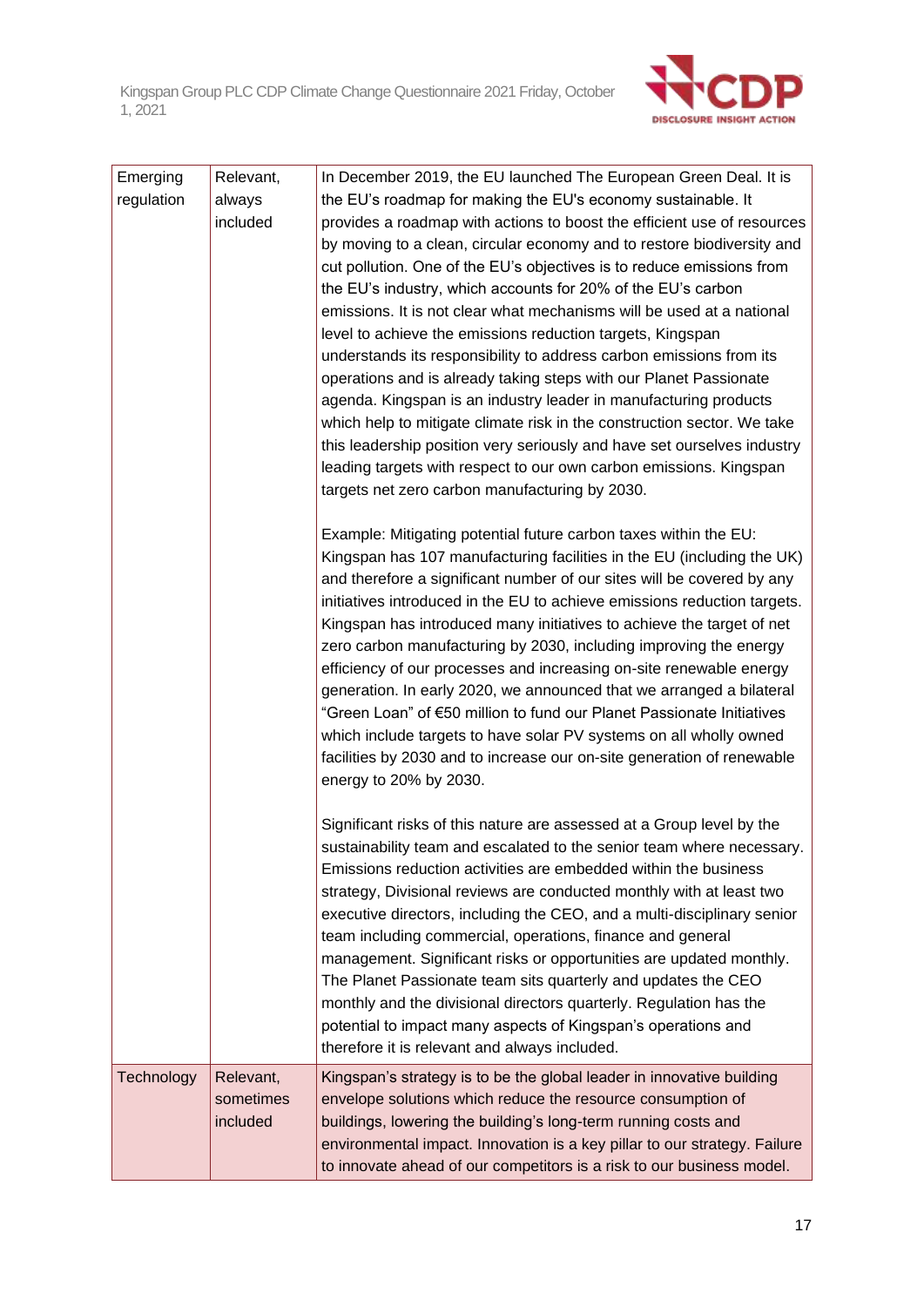

Innovation by nature is not a new risk that is identified on a regular basis and is sometimes included in our risk assessment updates.

Substitution risks would be identified through presence at trade shows and industry events; by our dedicated Innovation team; from the investment community through Investor Relations and through our commercial teams from customer interaction. Kingspan's Head of Innovation is responsible for the company's research and development functions. Extensive research is underway with the aim of continually improving the energy and carbon saving performance of the existing product range whilst also developing new innovative solutions. Kingspan established the IKON in 2019, our new global innovation centre. IKON, with its state-of-the-art chemistry lab and prototyping capabilities, is itself a living research project.

Kingspan invests broadly 1% of revenue annually (€33.1 in 2020) on R&D and digital transformation, we are the only global insulated panel and insulation board manufacturer which gives us significant scale advantage in the innovation of carbon reducing technologies versus competitors. The Head of Innovation formally updates the CEO at least monthly on technology updates, including risks and opportunities. There is a quarterly Innovation review which includes the CEO and the Managing Directors.

EXAMPLE: One of Kingspan's key strategic pillars is to lead the innovation of new technologies which support the transition to a lowercarbon economy. There is a risk that our existing product set is substituted by competitor's products should Kingspan not retain this innovation leadership position. One example of how we have managed this risk to date would be the development of QuadCore, which outperforms the U-value (thermal efficiency) of PUR core insulated panels by almost 20%. In 2020, QuadCore accounted for almost 12% of Kingspan's insulated panel revenue with a targeted revenue of 50% of insulated panel revenue within the next four years. Our R&D is already focussed on the next generation of QuadCore in order to maintain and advance the technological gap between Kingspan and our competitors.

| Legal | Relevant, | Kingspan is required to comply with national and international        |
|-------|-----------|-----------------------------------------------------------------------|
|       | always    | environmental laws and frameworks. If we do not comply with these     |
|       | included  | laws, we could become subject to regulatory actions including         |
|       |           | monetary damages, fines, penalties or reputational damage. Legal risk |
|       |           | is always included as operations must meet environmental compliance   |
|       |           | and are audited regulatory by industry bodies such as the EPA. Any    |
|       |           | failure to pass these audits could have a significant impact on       |
|       |           | Kingspan's reputation as a leader in the climate change agenda.       |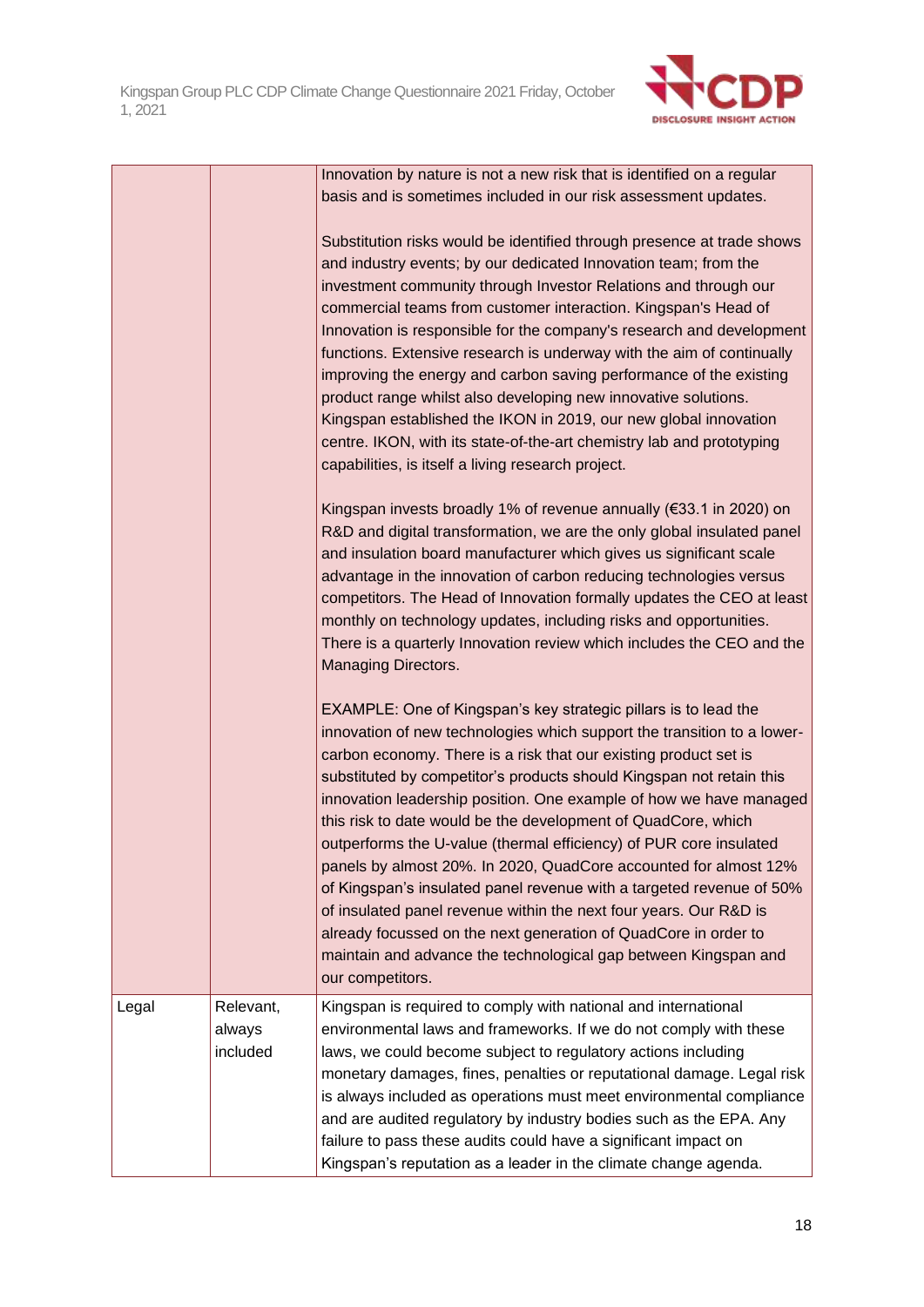

Ė

|               |                                 | Legal risks would be identified at site level by facilities or operations<br>management and escalated where necessary. Risks are mitigated by<br>adopting standards such as ISO 14001 and ISO 50001.                                                                                                                                                                                                                                                                                                                                                                                                                                                                                                                                                                                                                                                                                                                                                                                                                                                                                                |
|---------------|---------------------------------|-----------------------------------------------------------------------------------------------------------------------------------------------------------------------------------------------------------------------------------------------------------------------------------------------------------------------------------------------------------------------------------------------------------------------------------------------------------------------------------------------------------------------------------------------------------------------------------------------------------------------------------------------------------------------------------------------------------------------------------------------------------------------------------------------------------------------------------------------------------------------------------------------------------------------------------------------------------------------------------------------------------------------------------------------------------------------------------------------------|
|               |                                 | Example: Climate related litigation claims could result in fines and<br>could damage Kingspan's reputation as a leader in the climate change<br>agenda. Many of our sites have their environmental compliance<br>monitored in line with globally recognised standards such as ISO<br>14001 and ISO 50001. 66 of Kingspan sites are certified to ISO 14001<br>and 20 sites to ISO 50001. These best practices are shared through<br>the Health and Safety Committee and the Planet Passionate<br>Committee. Risks would be identified through local facilities<br>management and escalated through the Planet Passionate and Health<br>and Safety committees, divisional management and Kingspan Group's<br>centralised legal team where necessary.                                                                                                                                                                                                                                                                                                                                                  |
|               |                                 | Significant risks or opportunities of this nature would be assessed and<br>escalated to divisional reviews where necessary. Divisional reviews<br>are conducted monthly with at least two executive directors, including<br>the CEO, and a multi-disciplinary senior team including commercial,<br>operations, finance and general management. Significant risks or<br>opportunities are updated monthly.                                                                                                                                                                                                                                                                                                                                                                                                                                                                                                                                                                                                                                                                                           |
| <b>Market</b> | Relevant,<br>always<br>included | Growing demand for low carbon building materials is expected as<br>countries look to construct new low carbon assets and retrofit existing<br>buildings. Understanding any significant changes to customer<br>behaviour is critical to Kingspan's success and therefore is always<br>relevant and included. Insulation materials will play a key role in<br>helping to reduce operational and embodied carbon in buildings. We<br>market our product's impact on resource efficiency, particularly in<br>relation to in use energy and carbon saving benefits. The embodied<br>carbon of our insulation is insignificant relative to the impact of carbon<br>saved in use. However, we recognise the need to minimise the carbon<br>used to manufacture our products, much of which comes from the raw<br>material stage. To be a market leader in carbon efficient solutions, we<br>aim to realise significant carbon reductions in our processes and via<br>our primary raw material supply partners. Failure to address this risk<br>could negatively impact the future demand for our products. |
|               |                                 | EXAMPLE: We recognises the importance of working with critical<br>suppliers on emissions reduction activities to reduce the embodied<br>carbon of our products. To assess this risk, Kingspan undertook value<br>chain emissions assessment as part of the development of its science-<br>based targets and product level life cycle assessment to understand<br>the embodied carbon impact at both supply chain and product.                                                                                                                                                                                                                                                                                                                                                                                                                                                                                                                                                                                                                                                                       |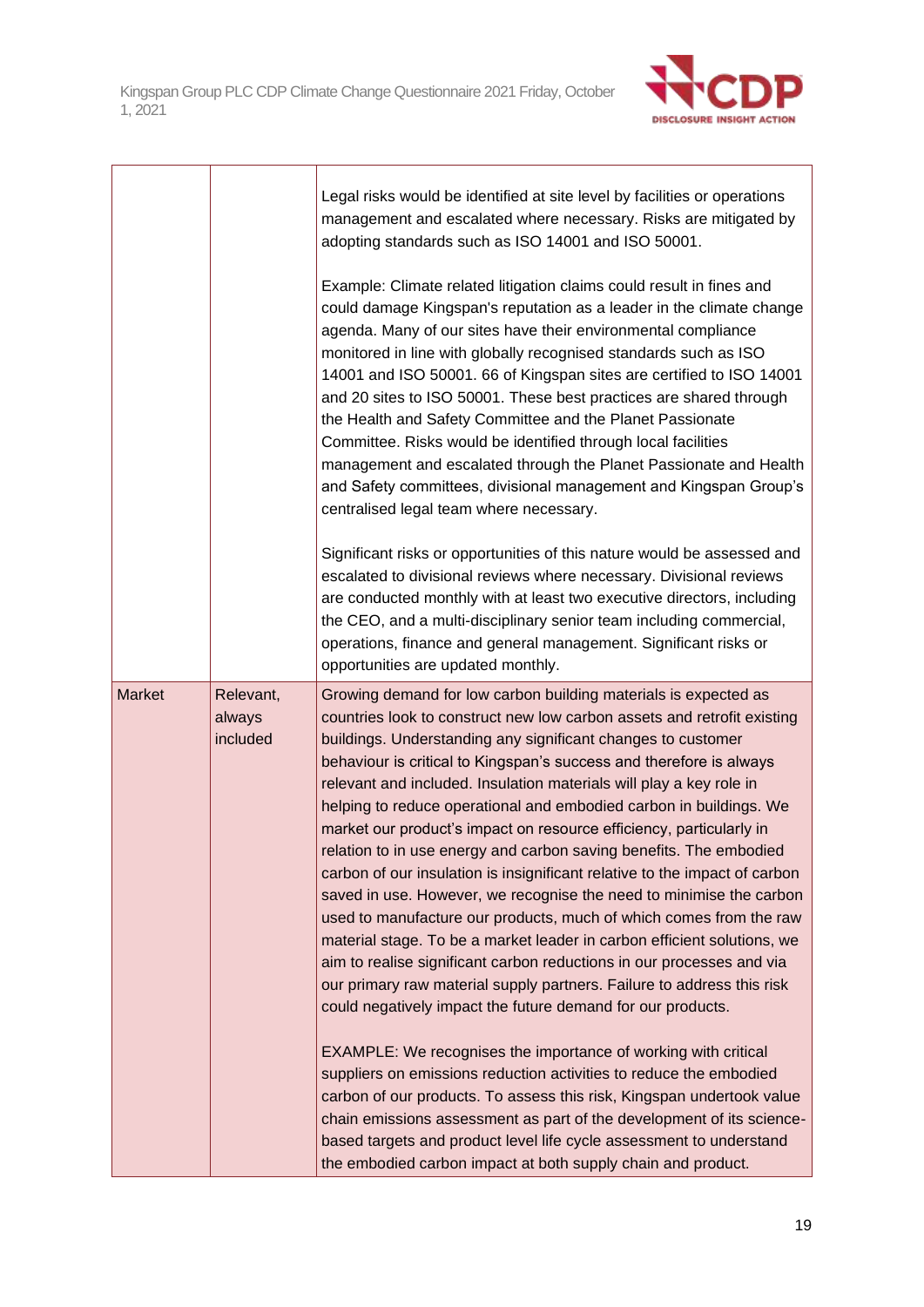

|            |                                 | Kingspan has made two public commitments to reduce scope 3 GHG<br>emissions: a science-based target to reduce absolute emission by<br>10% by 2025 (2017 baseline) and a target to reduce C02 intensity of<br>raw materials from our primary supply partners by 50% by 2030.<br>Any sustained change in trend in customer behaviour would be notified<br>to local commercial directors who would assess the impact and<br>escalate to unit managing directors where appropriate. This would<br>further be notified to divisional management for discussion at<br>Divisional Reviews. Divisional Reviews are conducted monthly with at<br>least two executive directors, including the CEO, and a multi-<br>disciplinary senior team including commercial, operations, finance and<br>general management.<br>Significant risks or opportunities are updated monthly. We manage this<br>risk through continuous engagement with our suppliers and via our<br>innovation team's material science research which is assessing the<br>viability of alternative materials which can continue meet the best-in-<br>class thermal performance of our insulation products.                                                                      |
|------------|---------------------------------|---------------------------------------------------------------------------------------------------------------------------------------------------------------------------------------------------------------------------------------------------------------------------------------------------------------------------------------------------------------------------------------------------------------------------------------------------------------------------------------------------------------------------------------------------------------------------------------------------------------------------------------------------------------------------------------------------------------------------------------------------------------------------------------------------------------------------------------------------------------------------------------------------------------------------------------------------------------------------------------------------------------------------------------------------------------------------------------------------------------------------------------------------------------------------------------------------------------------------------------|
| Reputation | Relevant,<br>always<br>included | Kingspan has accumulated significant brand value over time. The<br>Kingspan brand is associated with high quality, innovative, building<br>envelope solutions which help design teams, building owners and<br>architects design buildings which consume less energy and contribute<br>toward the climate change agenda. Anything which detracts from that<br>association is a reputational risk for Kingspan and may impact<br>customer demand over the short- to long-term. Kingspan is seen as a<br>premium brand and many of its products are warrantied for thermal<br>performance, therefore reputation is a key facet to customer<br>conversion and therefore reputation is always relevant and included.<br>EXAMPLE: Product performance failure as it relates to thermal<br>performance and therefore energy efficiency. To mitigate risk of<br>product performance failure, all raw materials are tested before being<br>put into production and all product batches are quality tested before<br>they leave our sites. Most new products go through a certification<br>process which is undertaken by a recognised authority before it is<br>brought to market and our facilities are subject to regular quality<br>audits. |
|            |                                 | To identify risks around product failure-in-use, Kingspan has regular<br>contact with our customers, we follow up on all large projects and we<br>have also introduced the Net Promoter Score (NPS) metric to measure<br>our customer experience.                                                                                                                                                                                                                                                                                                                                                                                                                                                                                                                                                                                                                                                                                                                                                                                                                                                                                                                                                                                     |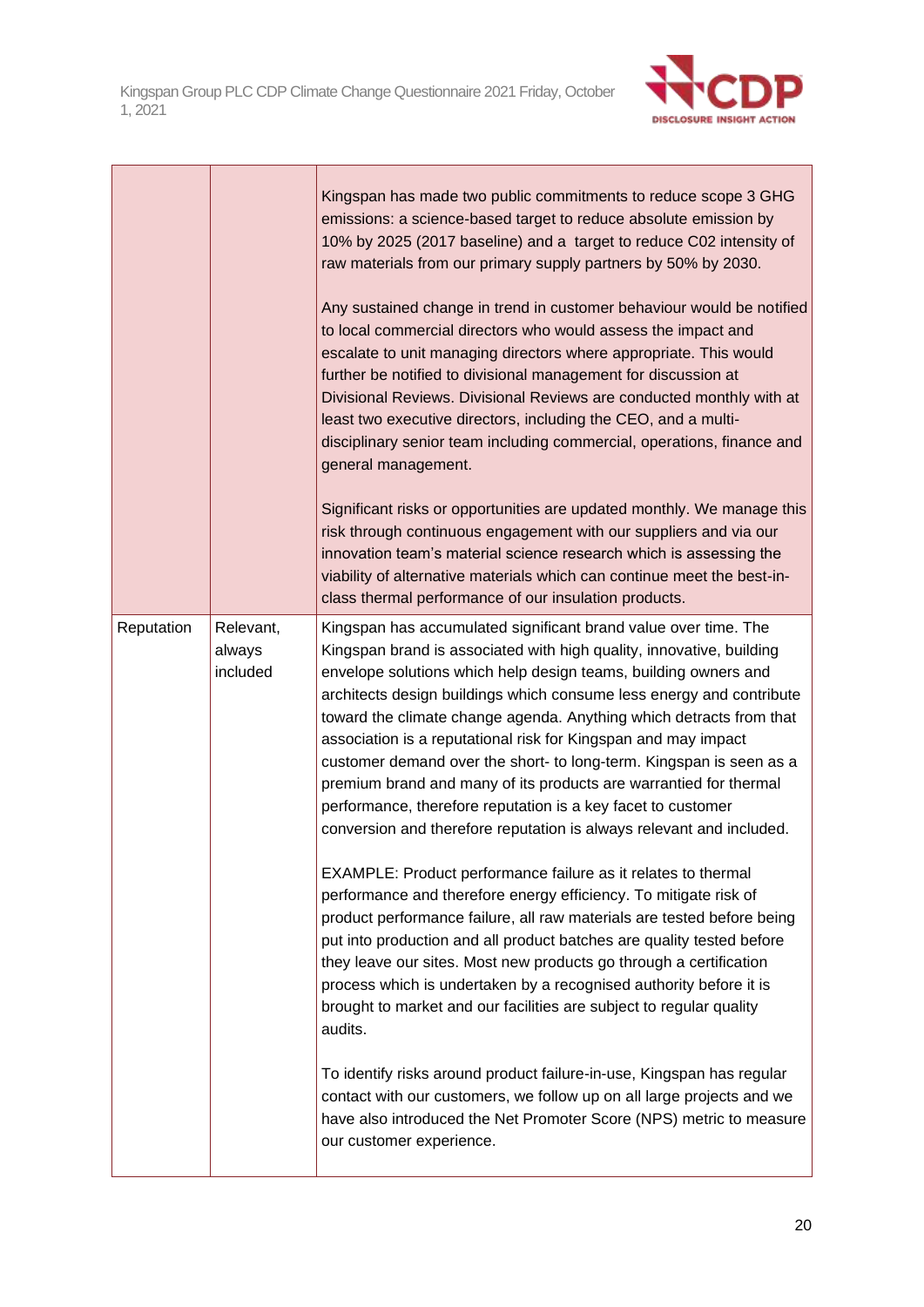

|                     |                                    | Significant risks or opportunities relating to product failure would be<br>assessed and escalated directly to the CEO or to divisional reviews<br>where necessary. Divisional reviews are conducted monthly with at<br>least two executive directors, including the CEO, and a multi-<br>disciplinary senior team including commercial, operations, finance and<br>general management. Significant risks or opportunities are updated<br>monthly. Product batches can be easily traced in the event of a failure<br>as all outputs are recorded in SAP. Further, with our most advanced<br>products, such as QuadCore, we offer up to 40 years of thermal<br>performance warranty.<br>In addition, Kingspan is investing to further enhance our reputation<br>with customers as a leader on the climate change agenda. In<br>December 2019 Kingspan announced the next phase of our internal<br>commitment to tackling climate change, our Planet Passionate<br>Commitments. 12 hard targets aimed at driving energy and carbon out<br>of our business operations and supply chain, as well as increasing our<br>recycling of rainwater and waste, while also accelerating our<br>participation in the circular economy. |
|---------------------|------------------------------------|--------------------------------------------------------------------------------------------------------------------------------------------------------------------------------------------------------------------------------------------------------------------------------------------------------------------------------------------------------------------------------------------------------------------------------------------------------------------------------------------------------------------------------------------------------------------------------------------------------------------------------------------------------------------------------------------------------------------------------------------------------------------------------------------------------------------------------------------------------------------------------------------------------------------------------------------------------------------------------------------------------------------------------------------------------------------------------------------------------------------------------------------------------------------------------------------------------------------------|
| Acute<br>physical   | Relevant,<br>sometimes<br>included | Kingspan recognises the potential negative impacts represented by<br>increased risk of flooding due to climate change. Its facilities are<br>globally spread but consideration is given to potential acute physical<br>events at local level. Kingspan assesses its exposure to acute physical<br>climate related risks (such as increased flooding) through regular<br>audits and self-assessment questionnaires, updated on an annual<br>basis by the health and safety and operations teams. Acute risks are<br>sometimes included, when a specific acute event occurs or is<br>anticipated.                                                                                                                                                                                                                                                                                                                                                                                                                                                                                                                                                                                                                          |
|                     |                                    | EXAMPLE: Kingspan's Insulated Panels site in Holywell, UK, is<br>situated on the estuary of the River Dee. Storm or flood risk could<br>impact operations at the site. The risk was identified by site managers<br>and through consultation with local council. On further appraisal<br>between the operations team and management it was decided to<br>mitigate the risk through careful planning. Local site management has<br>introduced several flood mitigation factors, senior divisional<br>management will coordinate an effort to transfer supplies or customer<br>orders between sites should an event occur. Emergency planning<br>procedures are set and reviewed annually. Changes to site level risk<br>are under ongoing review. In addition, Kingspan has increased<br>insurance on the site, and has developed regular training and<br>maintenance reviews which include flood risk.                                                                                                                                                                                                                                                                                                                    |
| Chronic<br>physical | Relevant,<br>sometimes<br>included | Kingspan's facilities are globally spread but consideration is still given<br>to potential chronic physical events impacting our business activities in<br>the future and therefore is relevant sometimes included. Kingspan's<br>business model is dependent on the availability and quality of its                                                                                                                                                                                                                                                                                                                                                                                                                                                                                                                                                                                                                                                                                                                                                                                                                                                                                                                     |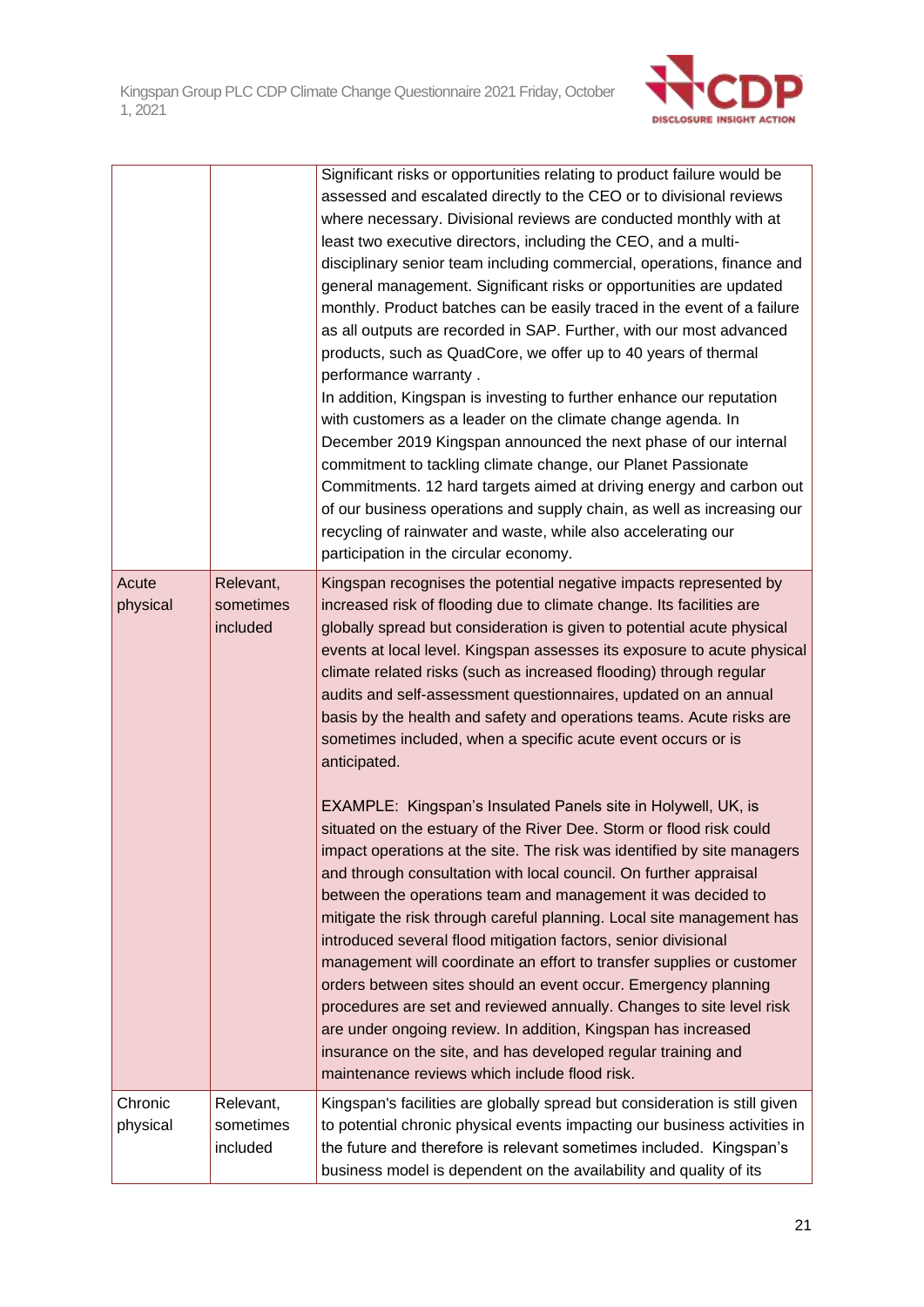

| physical infrastructure, its raw material supply chain and its information<br>technology. The safe and continued operation of such systems and<br>infrastructure is threatened by natural and man-made perils and is<br>affected by the level of investment available to improve and protect<br>them.                                                                                                                                                                                                                                                                                             |
|---------------------------------------------------------------------------------------------------------------------------------------------------------------------------------------------------------------------------------------------------------------------------------------------------------------------------------------------------------------------------------------------------------------------------------------------------------------------------------------------------------------------------------------------------------------------------------------------------|
| Any significant or prolonged restriction to its physical infrastructure, the<br>necessary raw materials or its IT systems and infrastructure could<br>have an adverse effect on Kingspan's business performance.<br>Kingspan assesses its exposure to chronic physical climate related<br>risks (such drought, heatwaves and sea level rise) through audits and<br>self-assessment questionnaires updated on an annual basis by the<br>Group level sustainability and Divisional health & safety teams.                                                                                           |
| EXAMPLE: At Group level, the sustainability team has undertaken a<br>preliminary analysis to better understand potential chronic physical<br>risks to our manufacturing sites. The preliminary analysis reviewed<br>sites based on the elevation above sea level to determine which sites<br>may be at risk in the future and warrant further investigation. The<br>analysis found we have less than 4% of our sites in potential risk<br>areas. We are currently in dialogue with local management to conduct<br>further analysis and assessment of site level measures that may be<br>required. |
| Risk of disruption due to climate related disruptions (weather driven,<br>regulatory, etc.) could have an impact on our future production<br>capacity and mapping of this risk is currently underway. Kingspan's<br>Group sustainability team is currently working with local teams to                                                                                                                                                                                                                                                                                                            |

# **C2.3**

**(C2.3) Have you identified any inherent climate-related risks with the potential to have a substantive financial or strategic impact on your business?**

assess the level of management required.

Yes

# **C2.3a**

**(C2.3a) Provide details of risks identified with the potential to have a substantive financial or strategic impact on your business.**

**Identifier** Risk 1

**Where in the value chain does the risk driver occur?**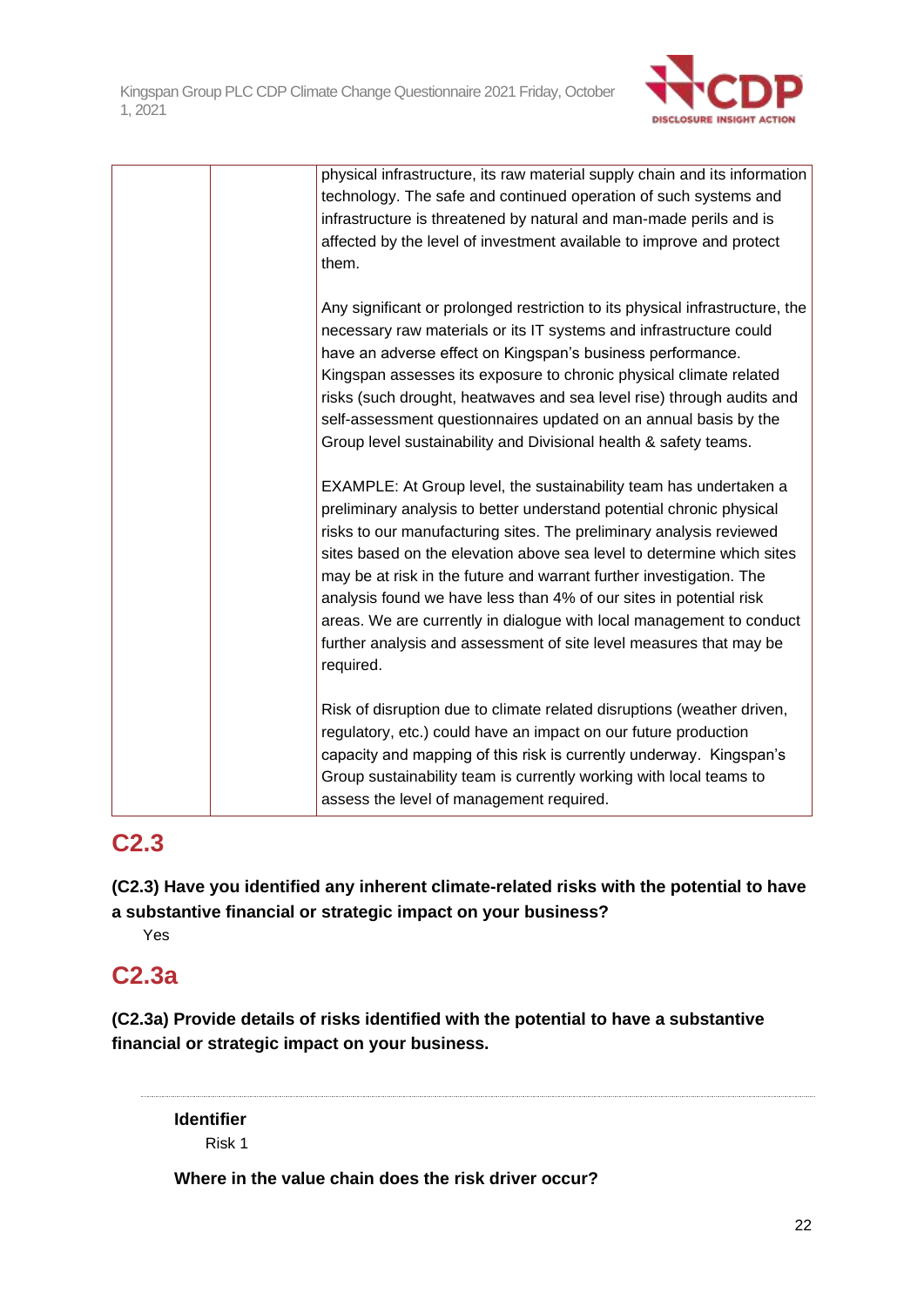

#### Downstream

#### **Risk type & Primary climate-related risk driver**

#### **Technology**

Substitution of existing products and services with lower emissions options

#### **Primary potential financial impact**

Decreased revenues due to reduced demand for products and services

#### **Company-specific description**

Kingspan's strategy is to be the global leader in innovative building envelope solutions which reduce the resource consumption of buildings, lowering the long-term running costs and the environmental impacts of those buildings. Innovation is a key facet to our strategy and Kingspan has market leading products, particularly in the field of building insulation. Kingspan's high performance insulation solutions help architects and building owners design buildings that consume less energy for the long-term. Failure to innovate ahead of our competitors is a risk to our business model. We invest approximately one per cent of revenue annually in research and development and digital transformation, which gives us significant scale in innovation versus our peers.

For example, Kingspan's energy efficient insulation products account for almost 60% of revenue. Should a competitor bring a higher performing insulation technology – in terms of thermal performance- to market, it could impact revenue in that product range.

A company specific example: QuadCore® is Kingspan's most innovative, highest performing insulated panel product with a U-value of 0.018W/mK. QuadCore® was brought to the market by Kingspan in 2015. Since then we have been rolling out capacity globally and it has been taking share from traditional insulation as well as PIR core insulated panels. In 2020, QuadCore® accounted for c.12% of our global insulated panel sales. Should a competitor innovate an insulated panel product with substantially superior energy and carbon saving performance to QuadCore, it could take share from QuadCore and PIR core insulated panels.

We estimate the financial risk, in the event of significant product substitution, to be in the region of €55-350m of revenue. We consider the 'Magnitude of Impact' Medium-Low given our considerable response to the risk.

#### **Time horizon**

Medium-term

# **Likelihood**

**Unlikely** 

#### **Magnitude of impact**

Medium-low

**Are you able to provide a potential financial impact figure?** Yes, an estimated range

#### **Potential financial impact figure (currency)**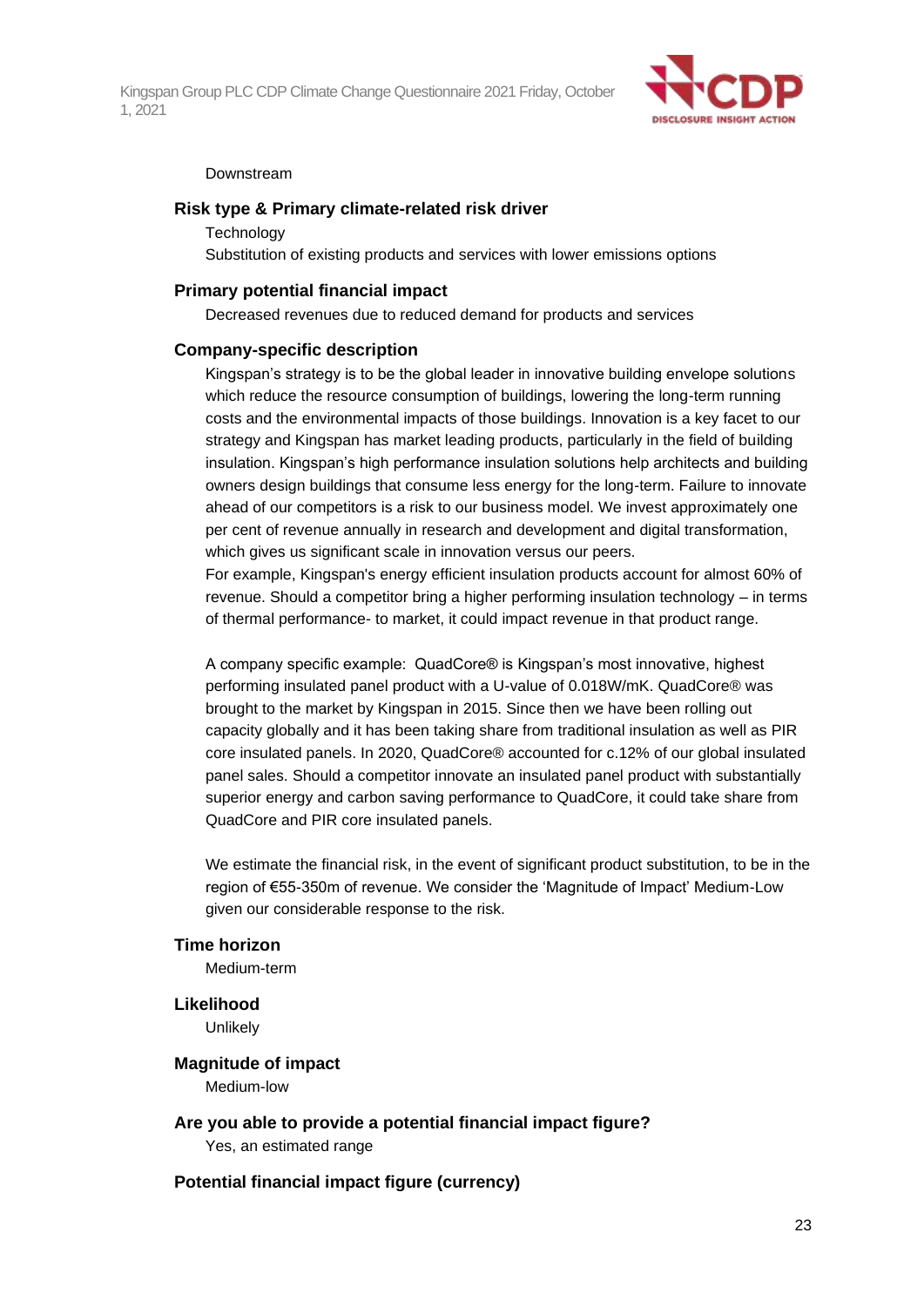

#### **Potential financial impact figure – minimum (currency)** 55,000,000

# **Potential financial impact figure – maximum (currency)**

350,000,000

## **Explanation of financial impact figure**

If Kingspan does not continue to develop industry leading high performance, low carbon insulation technologies there is a risk that our existing products are substituted by a competitor's products.

### CALCULATION OF POTENTIAL FINANCIAL IMPACT:

Assuming a competitor can innovate a product with substantially superior thermal performance to QuadCore it could take share from QuadCore. Kingspan is the only Global manufacturer of high-performance insulation, so in a baseline scenario we are only likely to lose share to a local competitor in a local market. In a 1.5o C degree scenario, where there would be a step-up in expected demand for high-performance insulation technologies, there could be a global rollout of a competitive product and we could lose share globally. We would not expect this share loss to be permanent as Kingspan is already working on its next generation of QuadCore®, as well as an integrated insulated panel and solar solution. We make the following assumptions: - 12% share loss in our largest division (in line with the share gains realised by QuadCore®) -Insulated panels - 64% of revenue

- at minimum takes 12% share in only one market, assume 16% (largest single market), at maximum assume takes share globally (unlikely).

#### Minimum:

- €4.6billion (Group revenue 2020) \* 64% (Insulated Panel rev) \* 16% (largest geographic market) \* 12% (share loss) = €55m

Maximum:

- €4.6billion (Group revenue 2020) \* 64% \* 100% (all markets) \* (Insulated Panel Rev) \* 12% (share loss) =  $€350m$ 

## **Cost of response to risk**

35,600,000

## **Description of response and explanation of cost calculation**

Kingspan conducts a full strategic review of its product portfolio annually, to assess the performance of our current portfolio and to identify product gaps. On an ongoing basis, technology risks are identified through attendance at tradeshows and industry events, liaising with universities and industry experts and talking to our customers. We assess our product portfolio's ability to target current and future opportunities for profitable growth, including opportunities which address climate-change. Our Head of Innovation holds quarterly innovation reviews with senior participants from our three key divisions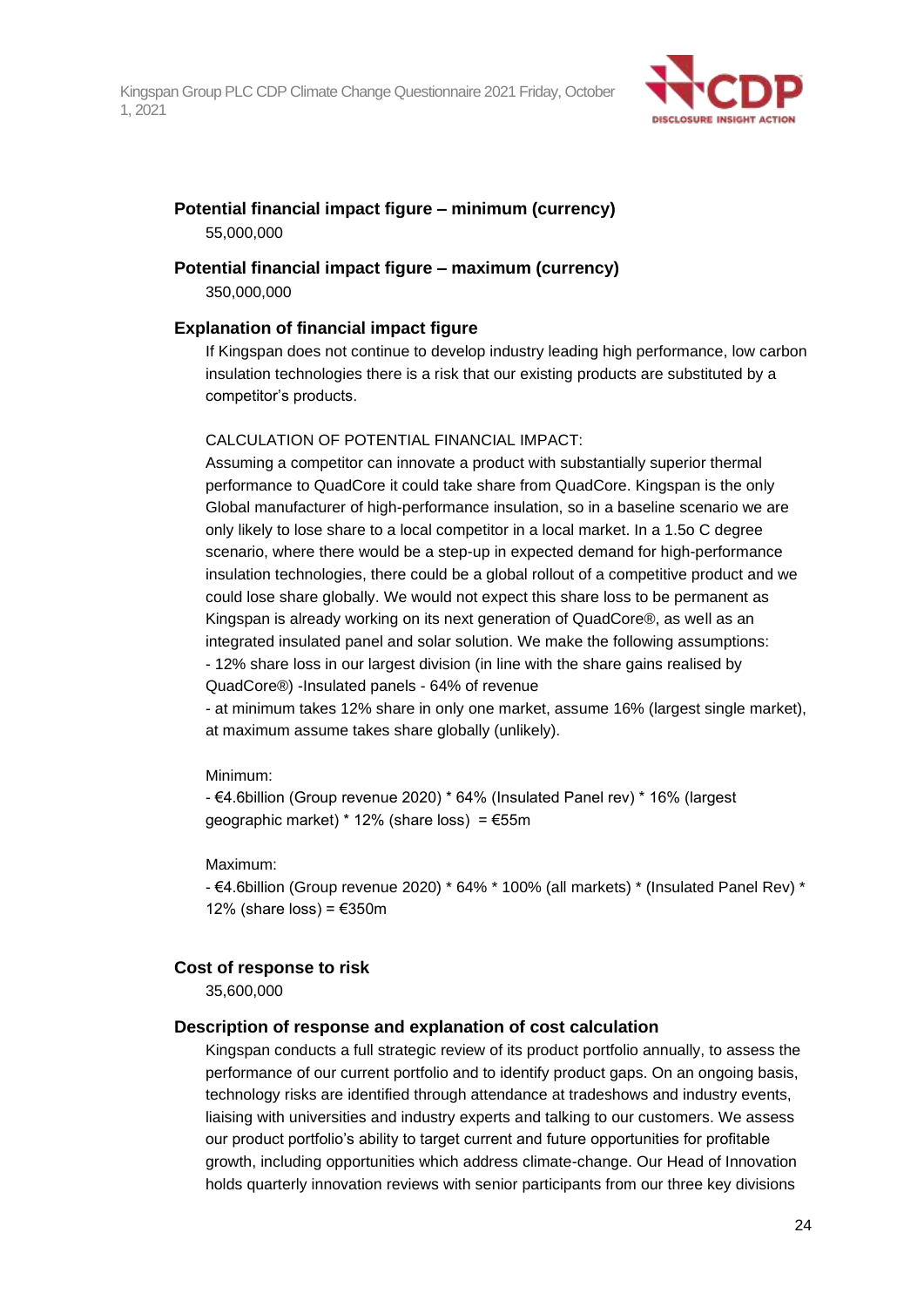

to continuously assess the innovation needs of the business.

Example of a risk response action:

Kingspan established IKON in 2019. IKON is Kingspan's new global innovation centre located in Ireland. Both a place of research and a living research project, it asks the big questions that will lead the company to a more sustainable future while delivering enhanced value to its customers. The IKON contains state-of-the art laboratories and prototyping capabilities. It will bridge business divisions and geographic regions and continue to drive Kingspan's position as market leader in sustainable and energy efficient building solutions.

Cost of response to risk: Kingspan invests approximately one per cent of revenue annually in research and development and digital transformation. In 2020 the investment in R&D was €33.1m, in addition to over €10 million of capital expenditure on IKON and our new fire research facility in 2019. We view this as a fundamental investment to continue to drive Kingspan's position as the market leader in sustainable and energy efficient building solutions.

Kingspan's continuing investment in research and development involves over 40 key projects. In 2020 we launched the award winning Daylite Kapture skylight and continued to progress development on the following key projects:

- PV solar-integrated PowerPanel 2.0;
- Fibre-free A1 classified AlphaCore insulation;
- QuadCore 2.0;
- Kooltherm 200 series;
- Unitised facade solutions;
- Digitalisation of the construction industry; and
- Prismatic daylighting.

We calculate the cost of management of the risk as our annual investment in R&D plus the capitalized expense of the investment in our research facilities:  $\epsilon$ 33.1m +  $\epsilon$ 2.5m = €35.6m

#### **Comment**

#### **Identifier**

Risk 2

### **Where in the value chain does the risk driver occur?**

Downstream

## **Risk type & Primary climate-related risk driver**

Market Changing customer behavior

## **Primary potential financial impact**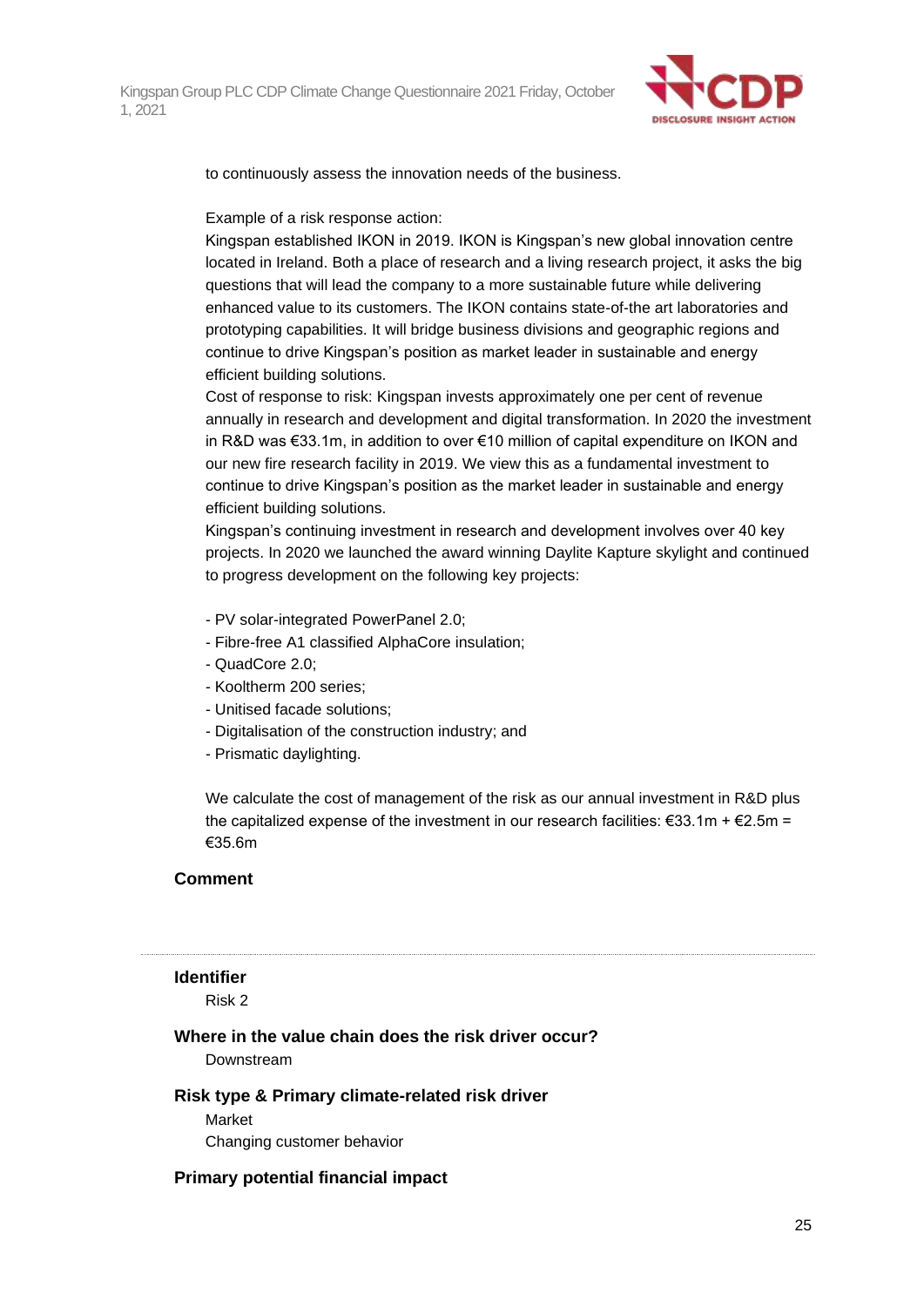

Decreased revenues due to reduced demand for products and services

### **Company-specific description**

Kingspan's product portfolio consists of products which make a positive impact on resource efficiency, particularly in relation to in-use energy and carbon saving benefits. The embodied carbon of our insulation products is insignificant relative to the impact of carbon saved through our products' lifetime in use. For example, we estimate that Kingspan insulation products sold in 2020, will save 716 million MWh of energy and 164 million tCO2e over their lifetime, which compares to 5.3 million tC02e of Scope 1, 2 and 3 emissions emitted due to their manufacture. However, we recognise the need to minimise the carbon produced due to the manufacture our products, much of which comes from the raw materials. To be a market leader in carbon efficient solutions, we have targets to realise significant carbon reductions in both our manufacturing process and via our primary raw material supply partners.

Kingspan has made two public commitments to reduce scope 3 GHG emissions: - Planet Passionate target: 50% CO2 intensity reduction in products from primary supply partners by 2030 from a 2019 baseline.

- Verified (existing) Science Based Scope 3 Target: 10% absolute reduction from purchased goods and services, use of sold products and end-of-life treatment of sold products by 2025 from a 2017 baseline.

- Verified (new) Science Based Scope 3 Target: 42% absolute reduction from purchased goods and services, use of sold products and end-of-life treatment of sold products by 2030 from a 2020 baseline. This target is in-line with a 1.5o C trajectory and was set in June 2021.

- Planet Passionate target: 50% CO2 intensity reduction in products from primary supply partners by 2030 from a 2019 baseline.

Failure to engage with our suppliers and actively work towards reducing upstream carbon emissions could negatively impact customer preferences. We estimate the financial risk, in the event of shift in consumer preferences, to be in the region of  $€100$ -150m of revenue.

We see this risk as having a Medium-low impact for Kingspan given our commitments across our value chain.

We believe the level of interest in lower embodied carbon products will grow in the short-term. While Kingspan's targets are medium-term (2030), we expect to have made significant progress towards them in the short-term.

#### **Time horizon**

Short-term

#### **Likelihood**

Likely

**Magnitude of impact** Medium-low

**Are you able to provide a potential financial impact figure?**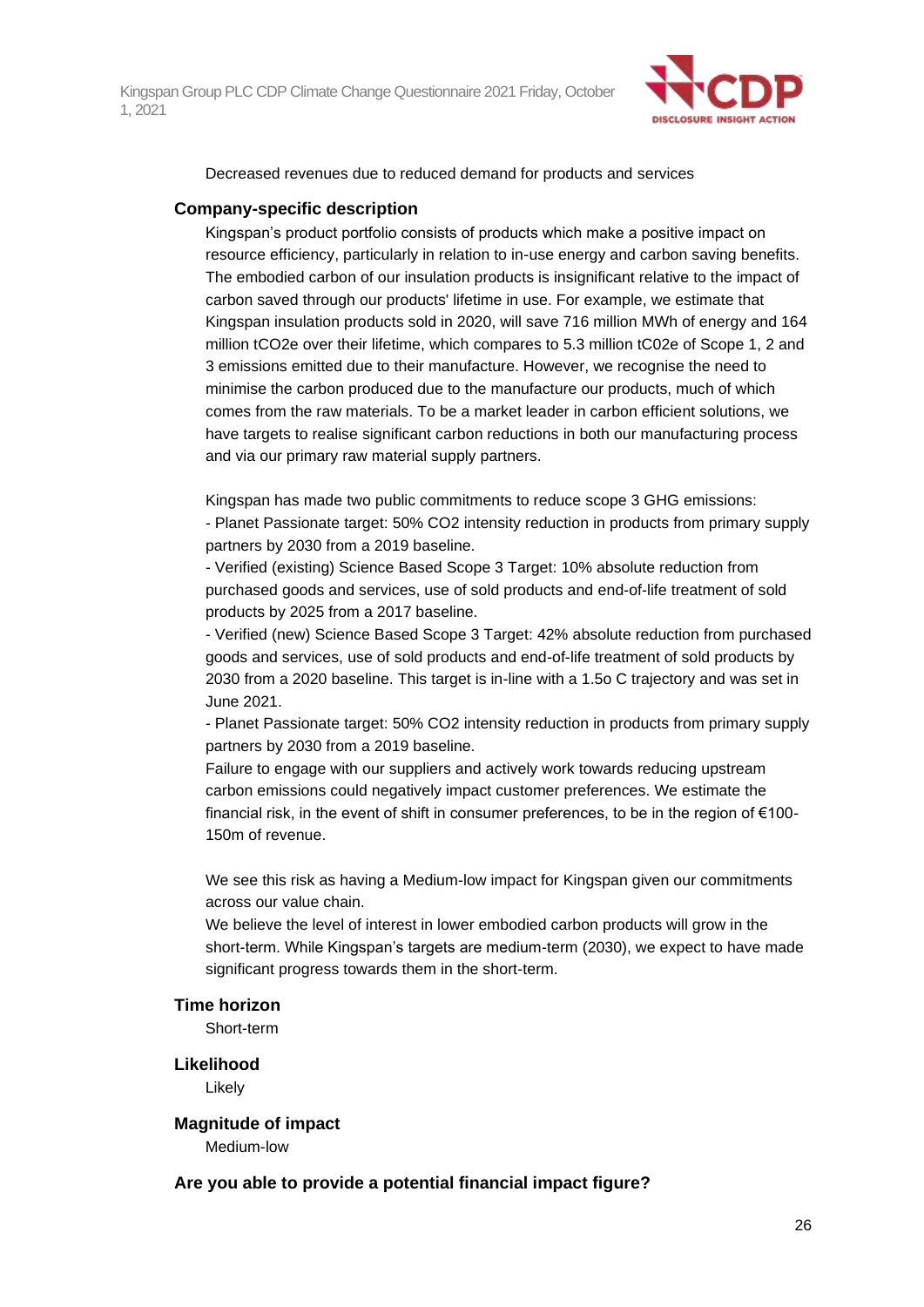

Yes, an estimated range

### **Potential financial impact figure (currency)**

**Potential financial impact figure – minimum (currency)** 100,000,000

#### **Potential financial impact figure – maximum (currency)**

150,000,000

#### **Explanation of financial impact figure**

Kingspan's business strategy is built around the importance of addressing climate change through the built environment. While our insulation systems enable significant energy and carbon savings in the operation of buildings, Kingspan recognises the importance of working with critical suppliers on emissions reduction activities to reduce the embodied carbon of our products. We believe it is imperative that the company continues to demonstrate leadership on the climate change agenda.

#### CALCULATION OF POTENTIAL FINANCIAL IMPACT:

Growing demand for low embodied carbon building materials is expected as countries look to construct new low carbon assets and retrofit existing buildings. Insulation materials will play a key role in helping to reduce operational and embodied carbon. Failure to reduce upstream carbon emissions could negatively impact customer preferences.

Almost 60% of Kingspan's revenue is derived from energy efficient products. Assuming Kingspan's customers who are interested in energy efficient products are more likely to seek out lower embodied carbon products, this segment of our revenue could be impacted by 3-5% through this loss of leadership position. The revenue impact could be negative c.€100 - 150 million. This estimate is a highly speculative. This estimate assumes customers move to products which enable a 1.5o C scenario and Kingspan has failed to meet its SBTs, which we see as unlikely. It also assumes there are suitable low embodied carbon alternatives which there are not today.

We base this assumption on the fact that only a specific set of customers would look solely at embodied carbon and not the carbon savings of the products in use. However, there is growing industry interest in product level embodied carbon which is expected to continue. We are managing this risk through the achievement of our scope 3 GHG emission targets via continual engagement with our primary supply partners and our innovation agenda.

#### **Cost of response to risk**

10,000,000

#### **Description of response and explanation of cost calculation**

Kingspan has made two public commitments to reduce scope 3 GHG emissions – for more details see company specific description.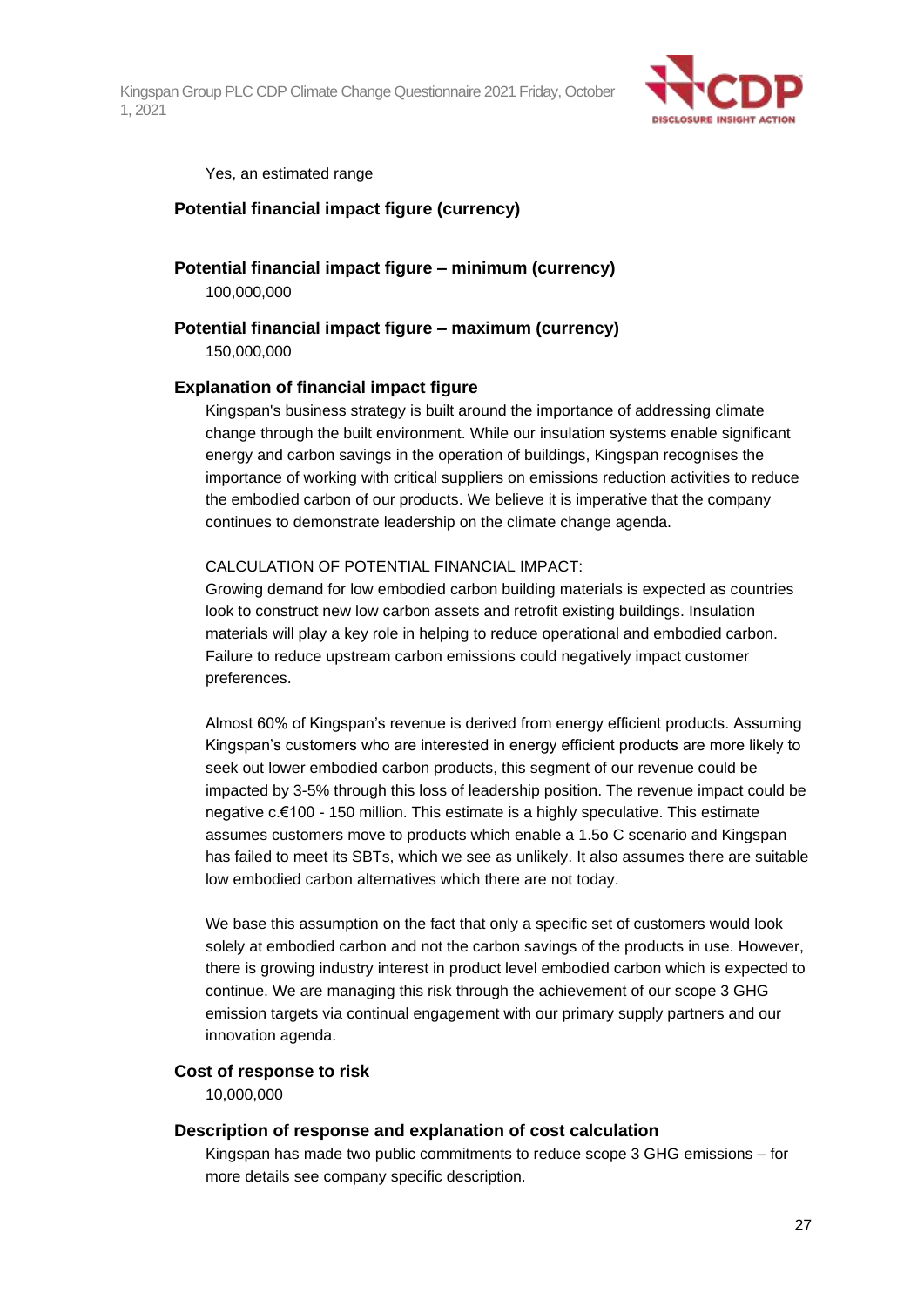

Supplier engagement is generally prioritised on magnitude of expenditure with focus on critical raw material suppliers. Kingspan's procurement and sustainability teams work closely with our primary suppliers on carbon reduction strategy and new product development. Kingspan also proactively provides customer feedback on the urgent need to rapidly reduce carbon intensity.

ACTIONS TO MIGITATE: An example of Kingspan's intent to make meaningful progress towards this goal is active engagement with suppliers on an ongoing basis to obtain carbon data and discuss ongoing projects. Kingspan actively tracks annually carbon emissions performance of its suppliers and maps their progress against Kingspan's supply chain targets.

Engagement to date has included site visits, meetings, conference calls, and electronic communications between the procurement and sustainability functions of each company.

#### CASE STUDY: Kingspan's Investment in H2 Green Steel

As a way of demonstrating our commitment to lower embodied carbon, to our customers, our investors, our employees and importantly, to our incumbent suppliers, in 2021, Kingspan made a small investment in a start-up steel producer, H2 Green Steel (H2GS). H2GS aims to be producing steel by 2024 with c.95% less embodied carbon to comparable steel today. Kingspan and H2GS have committed to a future supply relationship.

#### CALCULATION OF COST OF MANAGEMENT:

Total cost of management: c. €10,000,000

The cost of management is estimated as

- €50,000 -100,000 based on the cost of internal and external resources required to monitor and implement initiatives to achieve targets. This includes internal meetings, research and engagements with external stakeholders; plus

- a portion of the ongoing investment in R&D, which was €33.1m in 2020; plus

- the capitalised expensive of the investment in the IKON and our Fire Centre (c.€10m total investment).

The investment in H2GS is not disclosed, but we are a minority equity investor in the business with a single digit percentage investment.

### **Comment**

## **Identifier**

Risk 3

**Where in the value chain does the risk driver occur?** Upstream

**Risk type & Primary climate-related risk driver**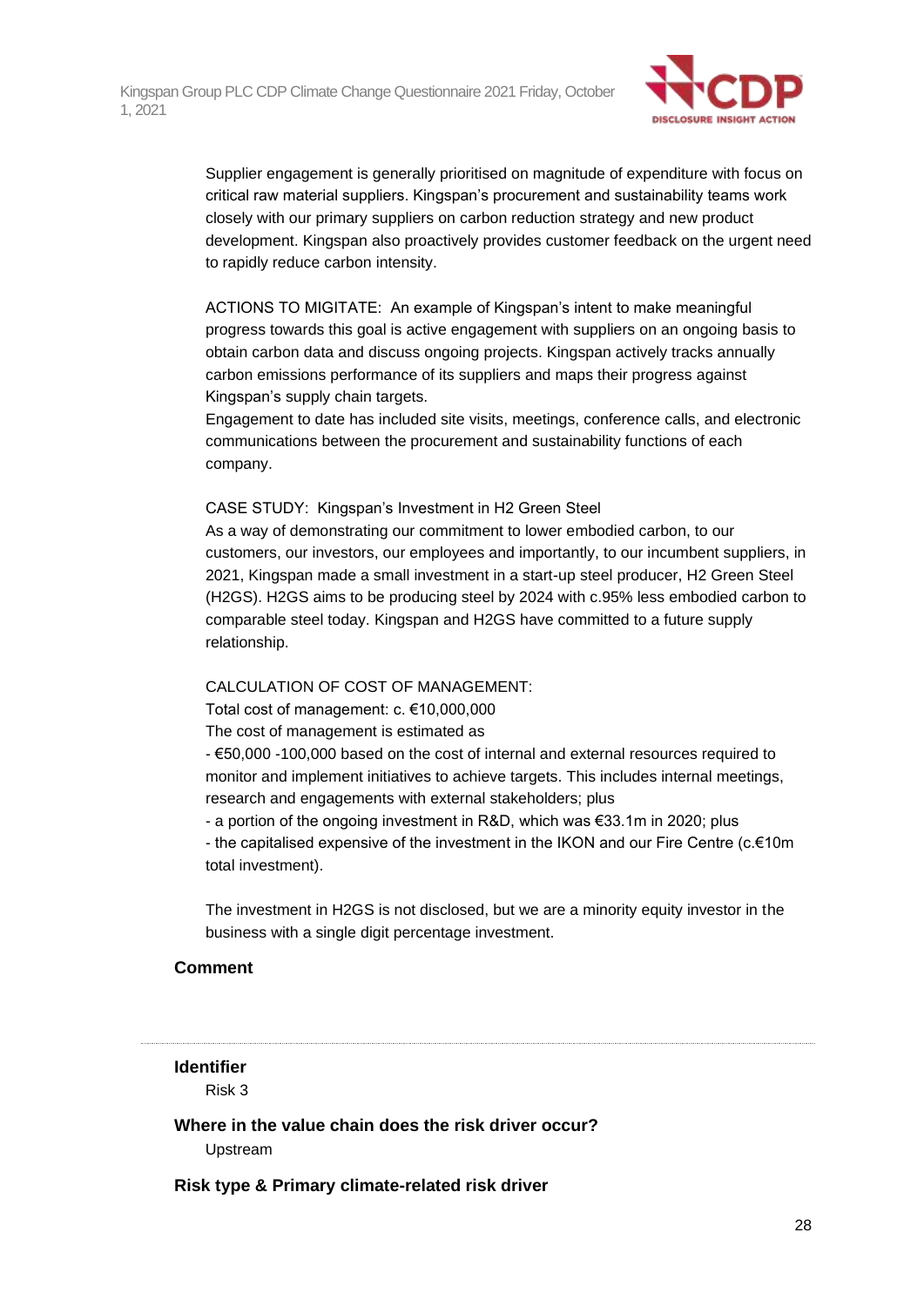

Emerging regulation Carbon pricing mechanisms

#### **Primary potential financial impact**

Increased direct costs

#### **Company-specific description**

As a global leader in high-performance insulation and building envelope solutions, we rely on a global network of suppliers, from raw material to the transportation companies that deliver our products to our customers. Any policy changes affecting our suppliers could affect our cost of production if the suppliers pass through a percentage of the (increased) carbon price to Kingspan.

As our emissions from our purchased goods and services account for over 75% of our total value chain emissions, we have set an ambitious target aiming to achieve a 50% reduction in CO2e intensity of the primary raw materials supplied to Kingspan by 2030. Our approach to date has been to actively engage with our suppliers on this issue to better understand their strategies, challenges and potential areas of collaboration.

We see this risk as having a Medium-low impact for Kingspan given our strategic commitment to innovation and our scale of innovation in comparison with our peers.

#### **Time horizon**

Medium-term

#### **Likelihood**

More likely than not

**Magnitude of impact** Medium-low

**Are you able to provide a potential financial impact figure?** Yes, an estimated range

### **Potential financial impact figure (currency)**

# **Potential financial impact figure – minimum (currency)**

37,000,000

### **Potential financial impact figure – maximum (currency)** 100,000,000

#### **Explanation of financial impact figure**

If our key suppliers fail to decarbonize in line with the latest climate science (this is highly dependent on how easily the supplier can substitute its products with low-carbon alternatives) there's a risk they will pass through their increased cost to their customers – including Kingspan.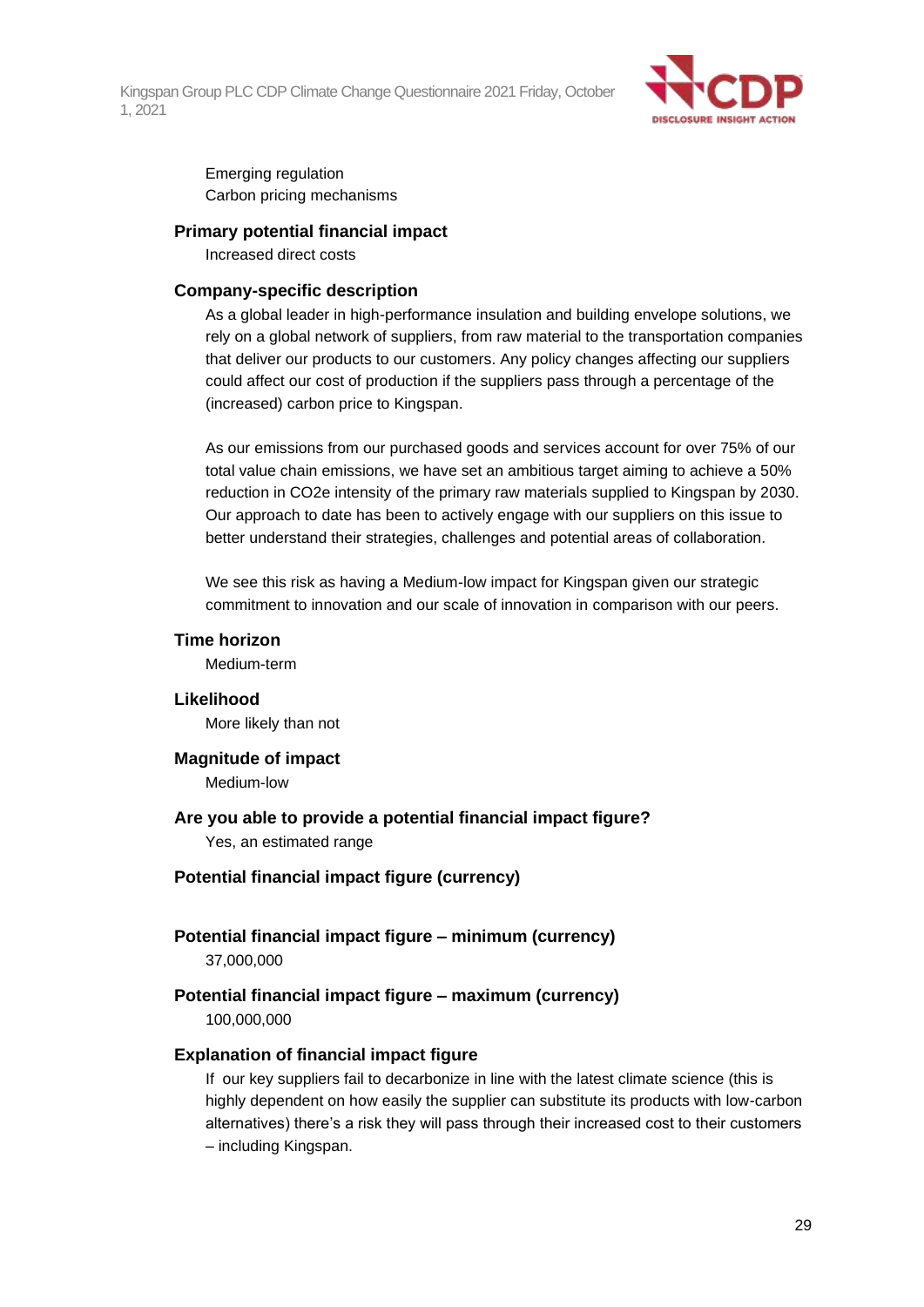

Calculation of potential financial impact:

Cost pass-through of carbon costs will depend on various factors, including market structure and competition, the elasticity of demand and the marginal cost curve of domestic industries. Adding the highly uncertain and debated range of expected pass through costs per industry, any attempts at calculating the costs is challenging. Nevertheless, to calculate the potential financial impact for this risk we made the following assumptions:

• a carbon tax of €95-265 per tonnes

• a 10% pass through of increased carbon costs

Calculation:

Minimum = 3.9m (tCO2e in our purchased goods & services)  $* \text{E95}$  (carbon tax)  $* 10\%$ (pass through) =  $€37m$ Maximum = 3.9m (tCO2e in our purchased goods & services)  $* \epsilon$ 265 (carbon tax)  $*$  10% (pass through) =  $€100m$ 

This assumption is highly speculative given the number of variables.

### **Cost of response to risk**

100,000

#### **Description of response and explanation of cost calculation**

Our response to this risk is structured around two areas: active engagement with key suppliers to address the necessary emission reductions and a focus on increasing our adaptive capacity. We define as adaptive capacity the ability to source lower-carbon raw material options to take the place of existing carbon-intensive raw materials to help progress towards our emissions reduction goals. In 2020, we strengthened our working relationships with our key suppliers. Our activities included numerous cross functional team meetings, strategy reviews and, where possible, site visits. Our sustainability and procurement teams worked closely with our main raw material suppliers throughout the year, which has resulted in several ongoing collaborative projects. We also further refined our methodology for gathering and tracking supplier data.

CASE STUDY: During 2020, Kingspan explored many alternative materials and supplier options as part of our development agenda. A key outcome of which was a small investment in a start-up steel producer, H2 Green Steel (H2GS) in early 2021. H2GS aims to be producing steel by 2024 with c.95% less embodied carbon to comparable steel today. Kingspan and H2GS have committed to a future supply relationship.

#### Explanation of cost calculation:

• The Group sustainability team and the divisional procurement directors are responsible for managing this risk. They meet on a bi-weekly basis with tasks including supplier strategy reviews, supplier carbon trajectory mapping, one to one meetings with suppliers and reporting updates to the senior management team on a quarterly basis. The team is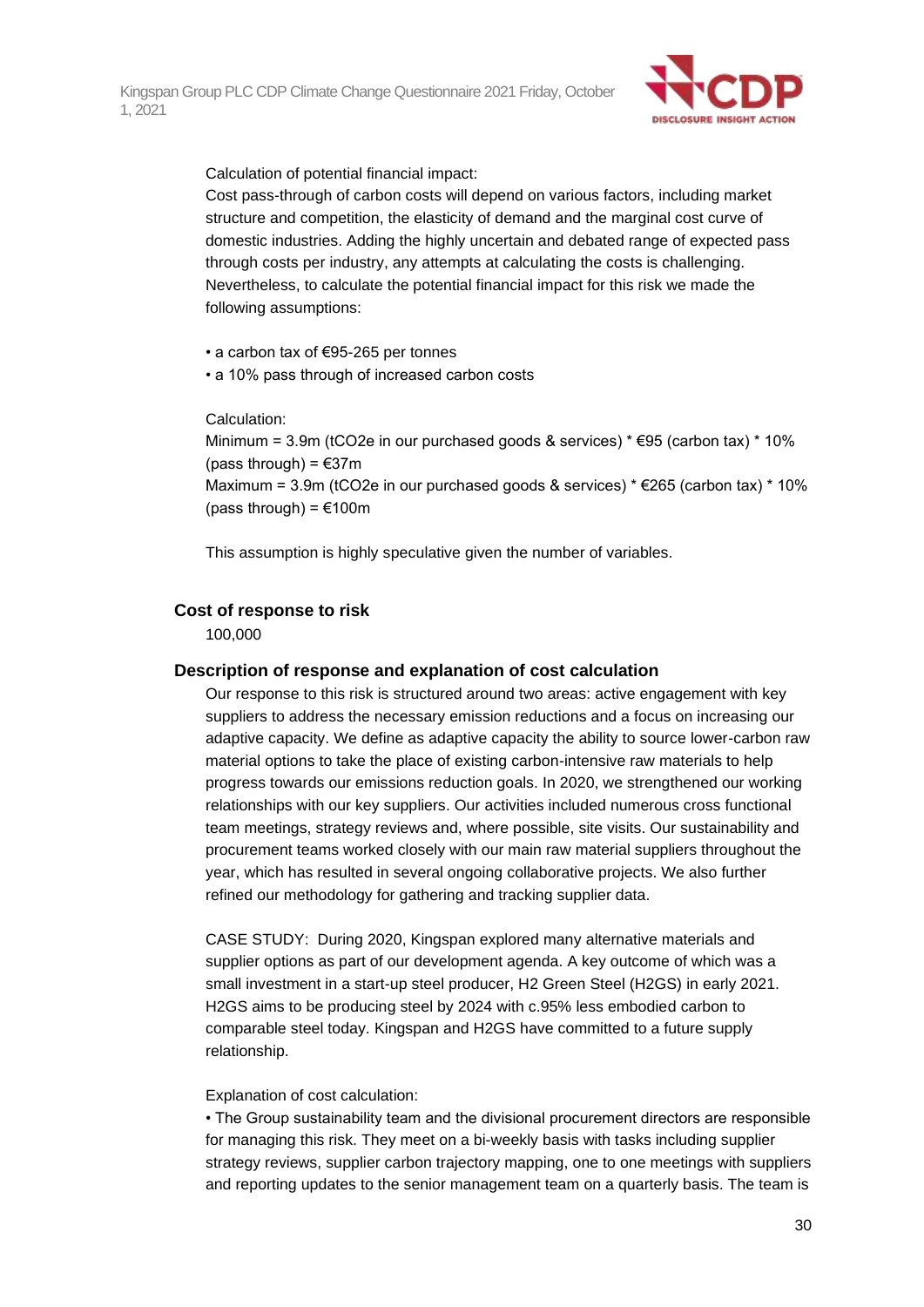

supported by the CEO through discussions with supplier senior management teams on a quarterly basis. Part of our development agenda is exploring alternative low carbon materials.

The cost of management €100,000 is estimated based on the time commitment of the Sustainability team and senior leaders.

#### **Comment**

**Identifier**

Risk 4

# **Where in the value chain does the risk driver occur?**

Direct operations

#### **Risk type & Primary climate-related risk driver**

Emerging regulation Carbon pricing mechanisms

#### **Primary potential financial impact**

Increased direct costs

#### **Company-specific description**

The European Green Deal is the EU's roadmap for making the EU's economy sustainable. It provides a roadmap with actions to boost the efficient use of resources by moving to a clean, circular economy and to restore biodiversity and cut pollution. One of the EU's objectives is to reduce emissions from industry, which accounts for 20% of the EU's carbon emissions. Legislation being introduced to help reduce emissions includes revising the EU emissions trading system (EU ETS) and having national emissions targets outside of the EU ETS (we're already paying carbon tax in several countries where we operate). While it is not yet clear what mechanisms will be used at a national level to achieve the emissions reduction targets, Kingspan is already taking steps - in line with our Planet Passionate strategy - to reduce our emissions.

Kingspan is an industry leader in manufacturing products which help to mitigate climate risk in the construction sector. We take this leadership position very seriously and have set ourselves industry leading targets with respect to our own carbon emissions. Kingspan has targeted net zero carbon manufacturing, globally, by 2030. This is a commitment which has not only resonated very strongly with our customers but will also improve the resilience of our business for the long-term.

Kingspan has 107 manufacturing facilities in the EU (including the UK) and therefore a significant number of our sites will be covered by any initiatives introduced in the EU to achieve emissions reduction targets. Kingspan has introduced many initiatives to achieve the target of net zero carbon manufacturing by 2030, including improving the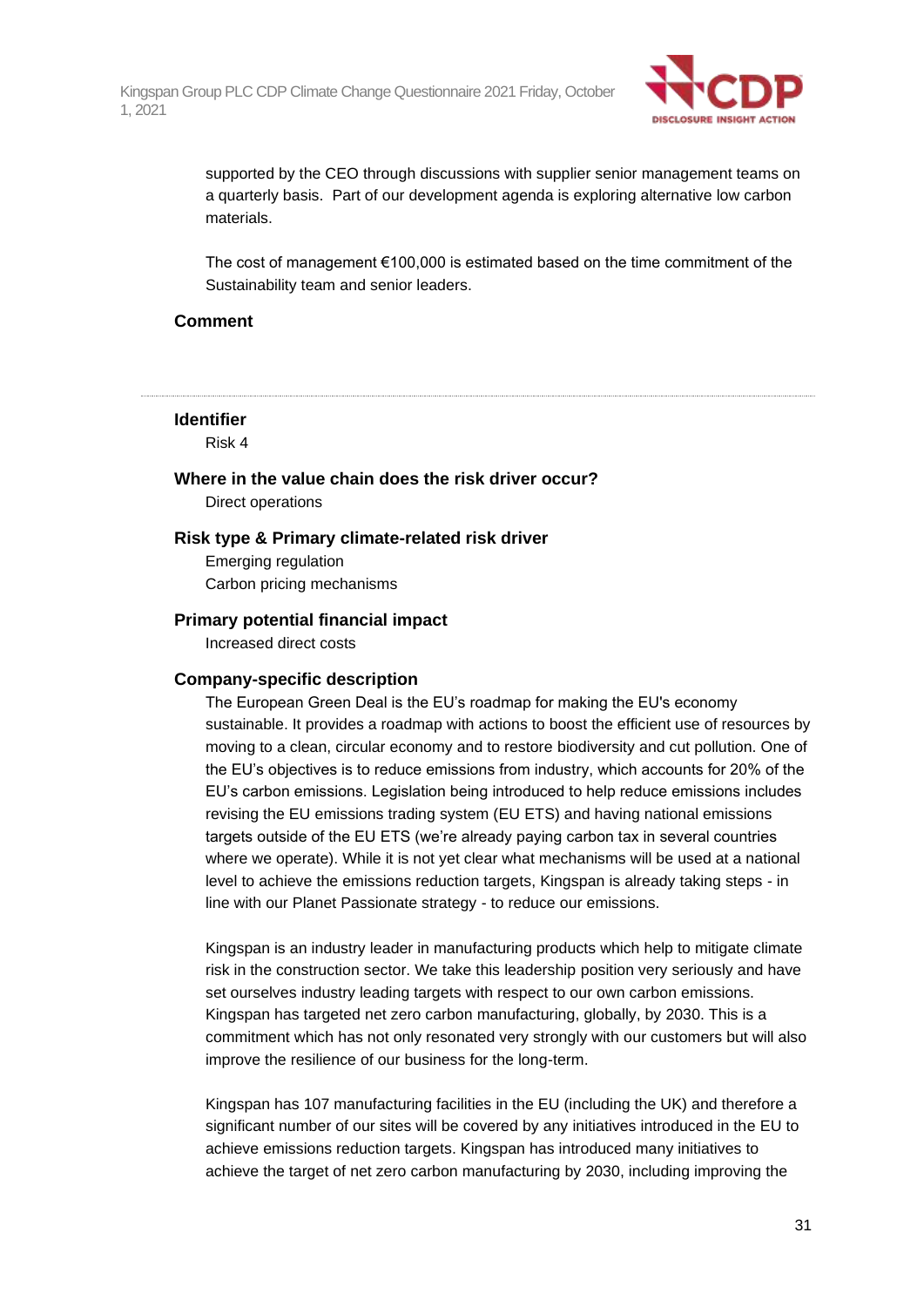

energy efficiency of our processes and increasing on-site renewable energy generation. We estimate the financial impact, in the event of emerging regulation, to be in the region of €11-34m.

We see this risk as having a low impact for Kingspan given our ambitious commitments to reduce operational carbon emissions via our Planet Passionate programme.

#### **Time horizon**

Medium-term

### **Likelihood**

More likely than not

#### **Magnitude of impact**

Low

# **Are you able to provide a potential financial impact figure?**

Yes, an estimated range

## **Potential financial impact figure (currency)**

**Potential financial impact figure – minimum (currency)** 29,000,000

## **Potential financial impact figure – maximum (currency)** 81,000,000

## **Explanation of financial impact figure**

If Kingspan stops implementing energy efficiency and carbon emissions reduction initiatives across manufacturing facilities, it may be subject to increased operational costs from any future EU industry emissions reduction initiatives and/or carbon pricing mechanisms, the introduction of carbon tax in more countries where it operates, or the increase of the price of carbon in countries where a carbon tax already exists.

Calculation of potential financial impact:

Kingspan has 107 manufacturing sites in the EU, accounting for 65% of our manufacturing portfolio. While the impact is expected to mainly manifest in Europe, we have included our operations across the globe for the estimate. We calculated the range, based on the below assumptions:

• All of our carbon emissions would be subject to the carbon tax (given our commitments to reduce emissions this is a very conservative assumption);

• The minimum carbon price used for the assessment is the carbon price for the SSP2 – 1.9 w/m2 model (95 euro), whereas the maximum is the one from SSP1 – 1.9 w/m2 model (265 euro).

• All counties in which we operate are going to introduce a carbon pricing mechanism.

Calculation: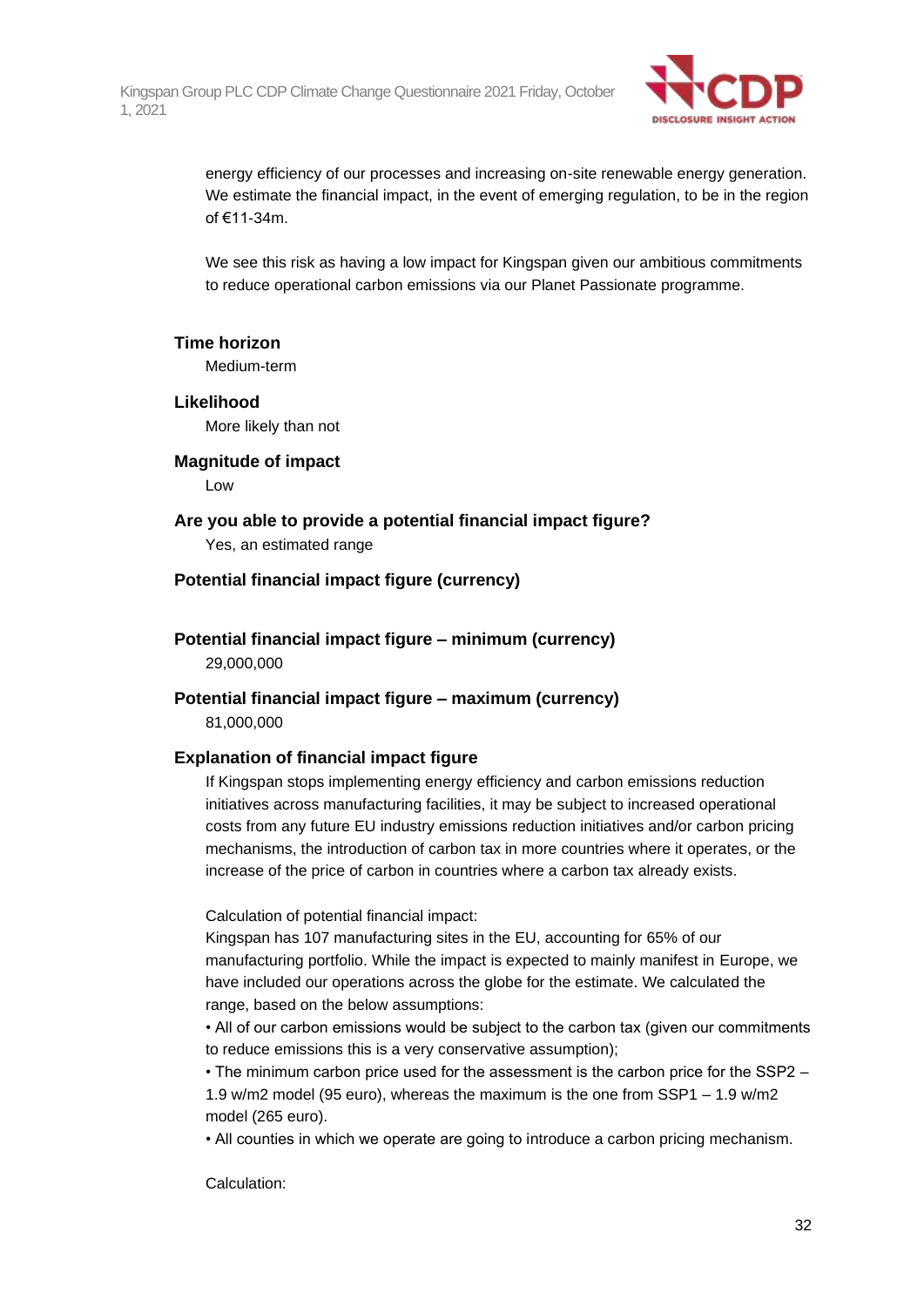

Minimum = 303k (tCO2e Scope 1+2, 2020) \* €95 (carbon tax) = €29m

Maximum = 303k (tCO2e Scope 1+2, 2020) \* €265 (carbon tax) = €81m

### **Cost of response to risk**

6,000,000

#### **Description of response and explanation of cost calculation**

In 2019, Kingspan launched its new 10-year global sustainability programme Planet Passionate with the aim of continually reducing the company's environmental footprint while continuing to grow its global business.

Actions to mitigate: In early 2020, we announced that we arranged a bilateral "Green Loan" of €50million to fund our Planet Passionate Initiatives, which include targets to have solar PV systems on all wholly owned facilities by 2030 and to increase our on-site generation of renewable energy to 20% and to achieve Net Zero Carbon Manufacturing by 2030.

Case study: Kingspan Solar PV projects through its Planet Passionate programme, Kingspan has committed to deploy rooftop solar PV systems on all wholly owned manufacturing sites by 2030. Project pipeline from 2021-2022 includes assessment of over 30 potential projects with an estimated cost of over €10million. These projects will generate over 10 GWh of renewable electricity per annum.

Cost of management calculation:

We estimate the cost of management annually to be approximately €6m. - In early 2020, we announced that we arranged a bilateral "Green Loan" of €50 million to fund our Planet Passionate Initiatives over the programme, over 10 years (~€5m annual investment)

- €1m in time commitment and the budget for integrated systems for managing progress against our targets.

#### **Comment**

#### **Identifier**

Risk 5

#### **Where in the value chain does the risk driver occur?**

Direct operations

## **Risk type & Primary climate-related risk driver**

Acute physical

Increased severity and frequency of extreme weather events such as cyclones and floods

#### **Primary potential financial impact**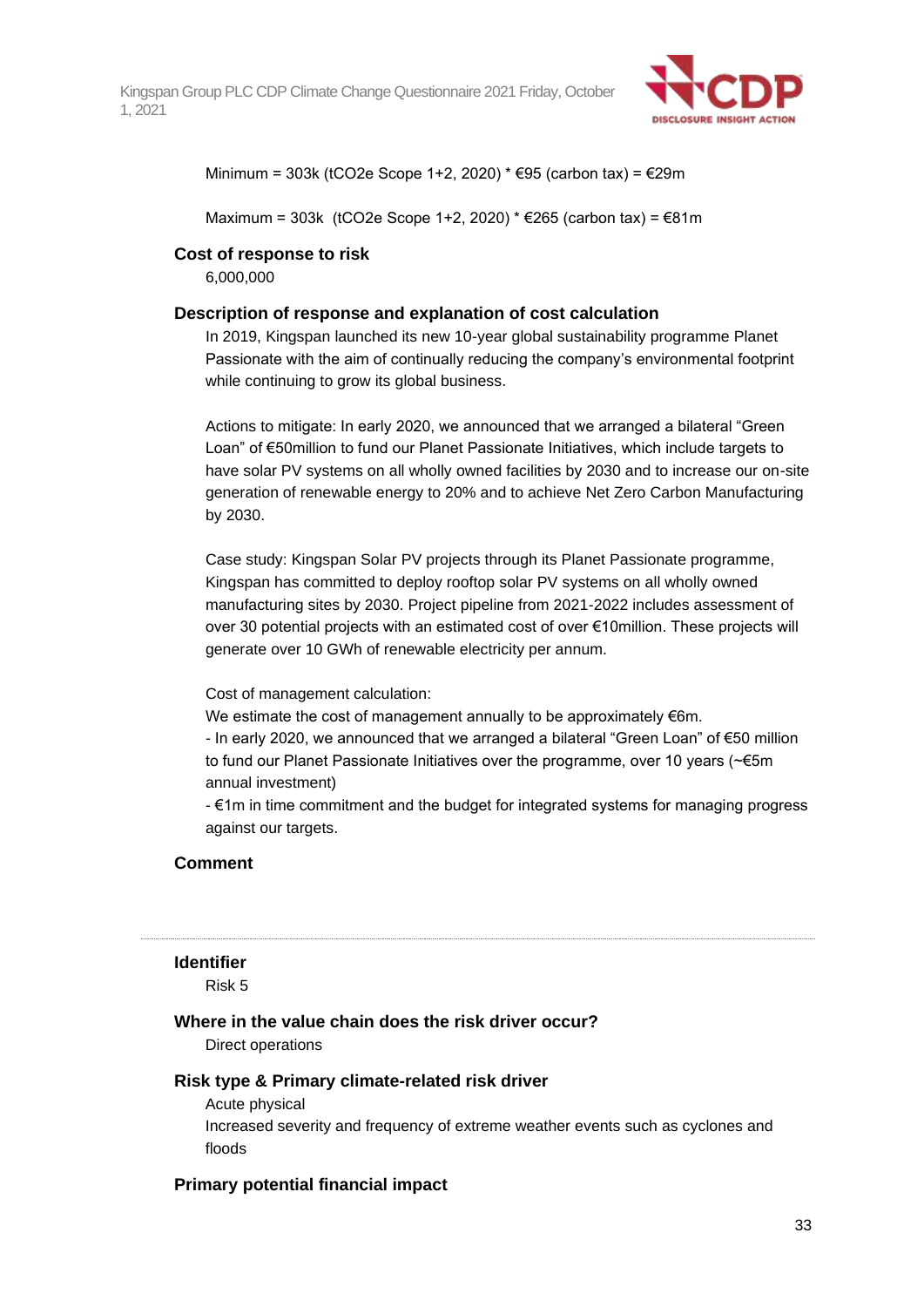

#### Increased direct costs

#### **Company-specific description**

Kingspan recognises the potential negative impacts represented by increased severity and frequency of extreme weather events such as cyclones and floods due to climate change. Its facilities are globally spread but consideration is given to potential acute physical events at local level. Kingspan assesses its exposure to acute physical climate related risks (such as increased flooding) through regular reviews, audits and selfassessment questionnaires. At Group level, a risk mapping exercise was undertaken using the World Resources Institute (WRI) Aqueduct Water Risk Atlas. The findings indicate that 17 out of 166 sites are at high to extremely high risk of river flooding, 5 out of 166 sites at high risk of coastal flooding and no sites at high risk of drought.

Increased flooding risk: Kingspan's Insulated Panels site in Holywell, UK, is situated on the estuary of the River Dee. Increased flooding events, resulting from climate-change could impact operations at the site. No imminent risk has been identified. We estimate the financial risk, in the event of flooding at Holywell, to be in the region of €10-20m of revenue.

We see this risk as having a low impact for Kingspan given our global diverse manufacturing base.

#### **Time horizon**

Short-term

#### **Likelihood**

More likely than not

#### **Magnitude of impact**

Low

## **Are you able to provide a potential financial impact figure?** Yes, an estimated range

#### **Potential financial impact figure (currency)**

#### **Potential financial impact figure – minimum (currency)** 20,000,000

## **Potential financial impact figure – maximum (currency)** 40,000,000

### **Explanation of financial impact figure**

Kingspan's manufacturing site at Holywell has been assessed to be vulnerable to flooding as a result of climate-change given its coastal location. It is situated on the estuary of the River Dee in Wales. Business interruption caused by flooding would impact the site's production capacity due to potential damage of assets at the site and inability to operate the site.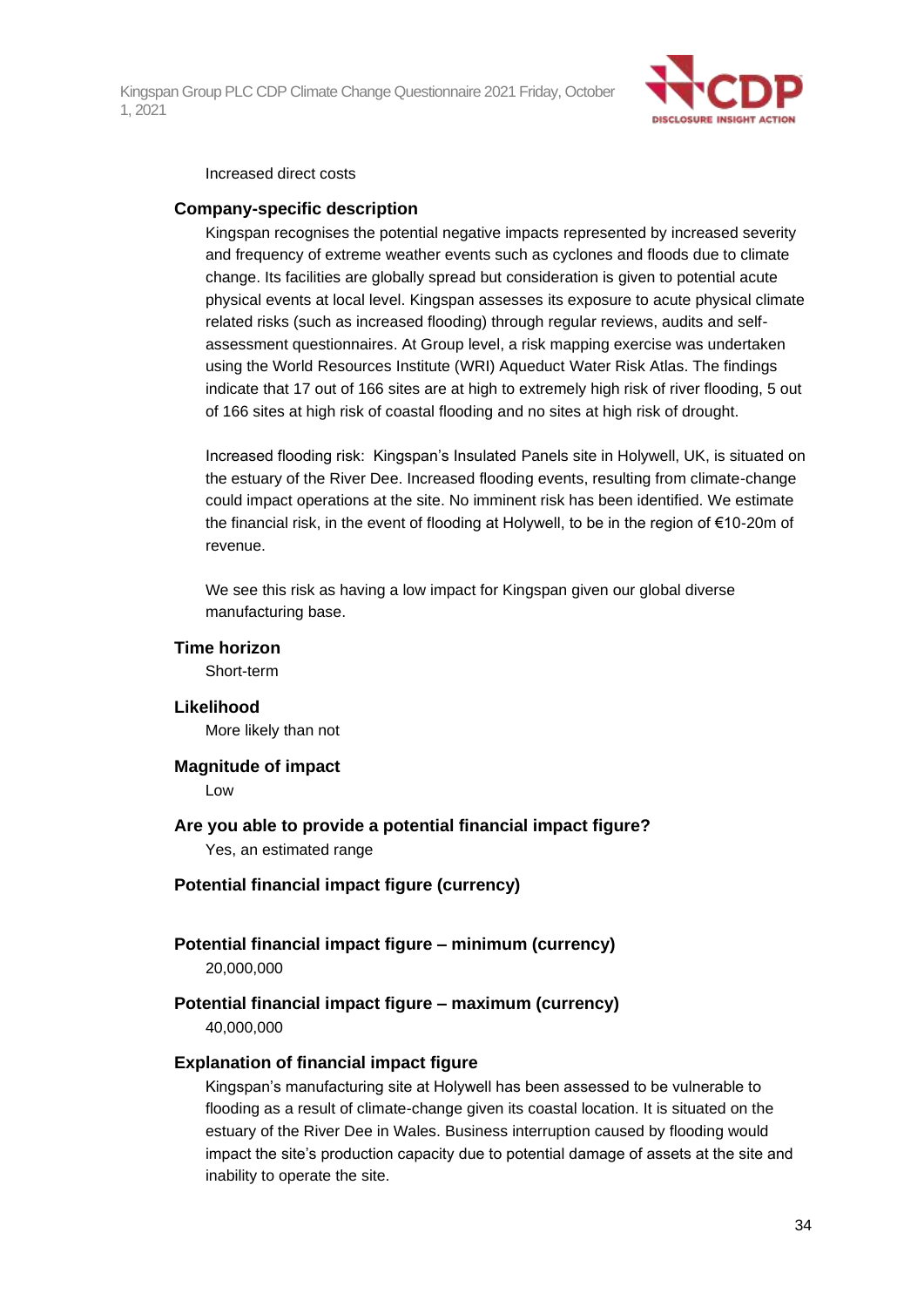

CALCULATION OF POTENTIAL FINANCIAL IMPACT: To assess the impact of flood risk to Holywell, we look at the number of days revenue that would potentially be lost from a full shut-down before a full diversion of business to neighbouring facilities. We estimate this impact to be in the region of negative €10-20 million in revenue. We cannot offer further details as this information is commercially sensitive.

Flooding disruption at Holywell, as one of our largest insulated panel sites, has the potential to impact service levels to customers in the short-term, therefore it has the additional aspect of being a reputational risk.

Given Kingspan's globally diverse manufacturing base, we make the assumption that no more than 2 of our sites would be impacted by acute physical events simultaneously. Hence our estimated financial impact is:

€10-20m (Holywell example) \* 2 (sites impacted) = €20-40m

### **Cost of response to risk**

60,000

### **Description of response and explanation of cost calculation**

Kingspan's sites are assessed annually for their potential exposure to all risks, including climate-related risks. Significant risks are escalated through the internal risk management processes.

CASE STUDY: Holywell site, UK: Flood risk is managed at the site.

#### ACTIONS TO MITIGATE:

- The site has an annually updated flood emergency plan;
- flood protection in several site locations;
- connected to flood warning alerts from the UK Environment Agency; (iv) Emergency team which will be activated upon a warning, including IT.
- server rooms are built at an elevated level;
- the most vulnerable area of the site has had flood diversion measures put in place;
- contractor on retainer to remove water using road tankers;
- banks of the site were raised;
- gate valve outlet to the sea has been refitted with new seals
- neighbouring facilities to be notified to be on alert for order diversion.
- In 2014 storm water breached the outer sea defences, we observed that our defences were successful. There were no incidents in 2020.

Cost of management is estimated as between €60,000 and €100,000 per annum in additional insurance premiums, and increased training and maintenance costs. With 166 manufacturing sites, one plant provides cover for another. Risk is further mitigated through consequential loss insurance and business continuity plans which are regularly updated.

#### **Comment**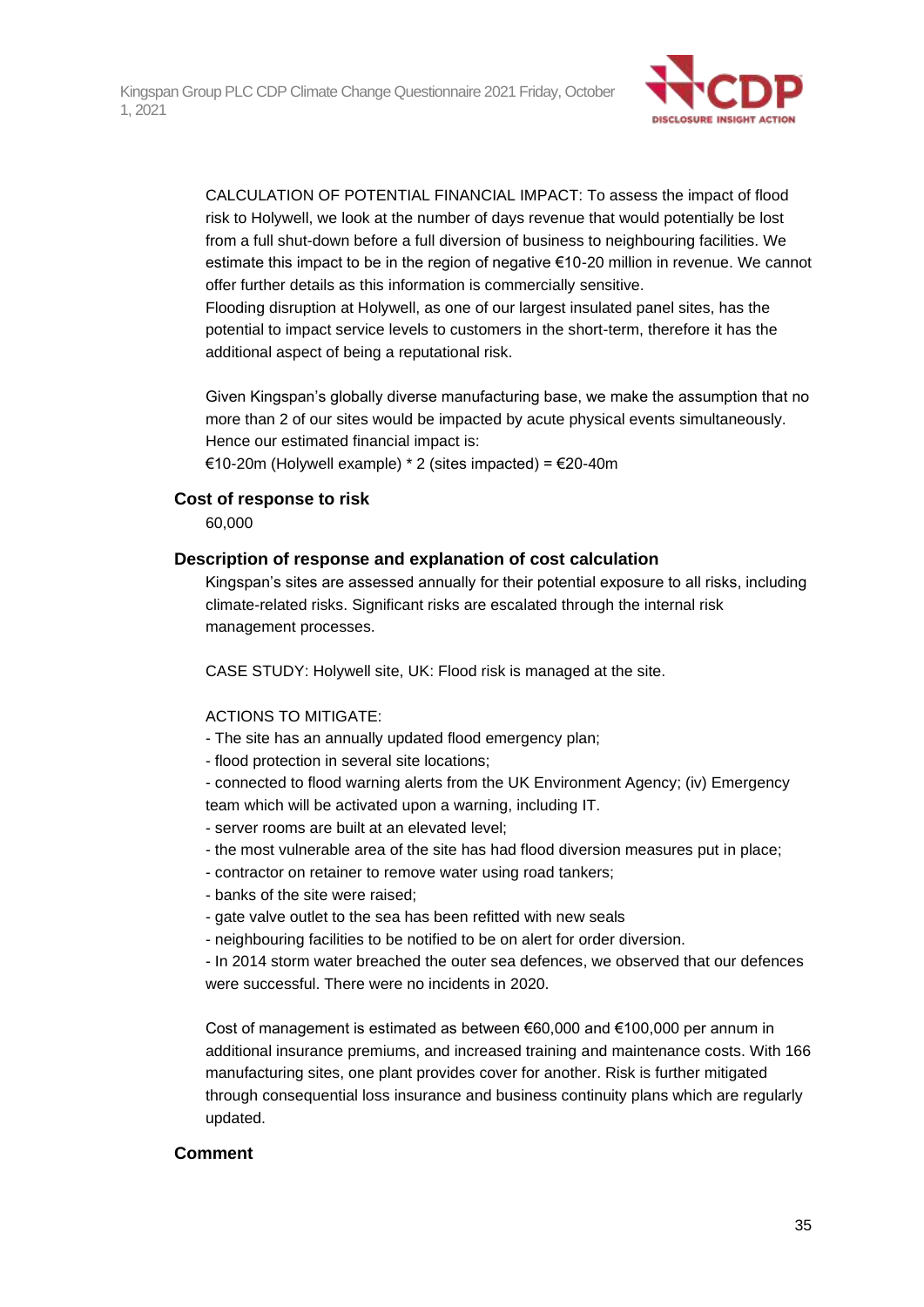

# **C2.4**

**(C2.4) Have you identified any climate-related opportunities with the potential to have a substantive financial or strategic impact on your business?**

Yes

# **C2.4a**

**(C2.4a) Provide details of opportunities identified with the potential to have a substantive financial or strategic impact on your business.**

**Identifier** Opp1 **Where in the value chain does the opportunity occur?** Downstream **Opportunity type Markets Primary climate-related opportunity driver** Use of public-sector incentives **Primary potential financial impact** Increased revenues resulting from increased demand for products and services **Company-specific description** There has been a quantum leap in the energy efficiency and renewable energy

requirements from new buildings in Europe as its leaders seek to address the impact of EU buildings on climate change. In October 2020, the EU adopted the strategic communication on the Renovation Wave which contains an action plan with the aim to at least double the annual energy renovation rate of buildings by 2030 and to foster deep renovations. Only 3% of buildings in Europe were classed as highly energy efficient by a BPIE study (2017) indicating the extensive level of renovation that will be required across Europe.

Aligned with the ambition of the Renovation Wave initiative, a revision of the Energy Performance of Buildings Directive (EPBD) is currently underway which will review specific aspects such as the phased introduction of mandatory minimum energy performance standards for all types of buildings (public and private), an update of the framework for Energy Performance Certificates, the introduction of Building Renovation Passports and the introduction of a 'deep renovation' standard in the context of financing and building decarbonisation objectives.

A key facet within the renovation wave is to improve the energy efficiency of the building envelope. Kingspan's world class, ultra-performance insulation products are ideally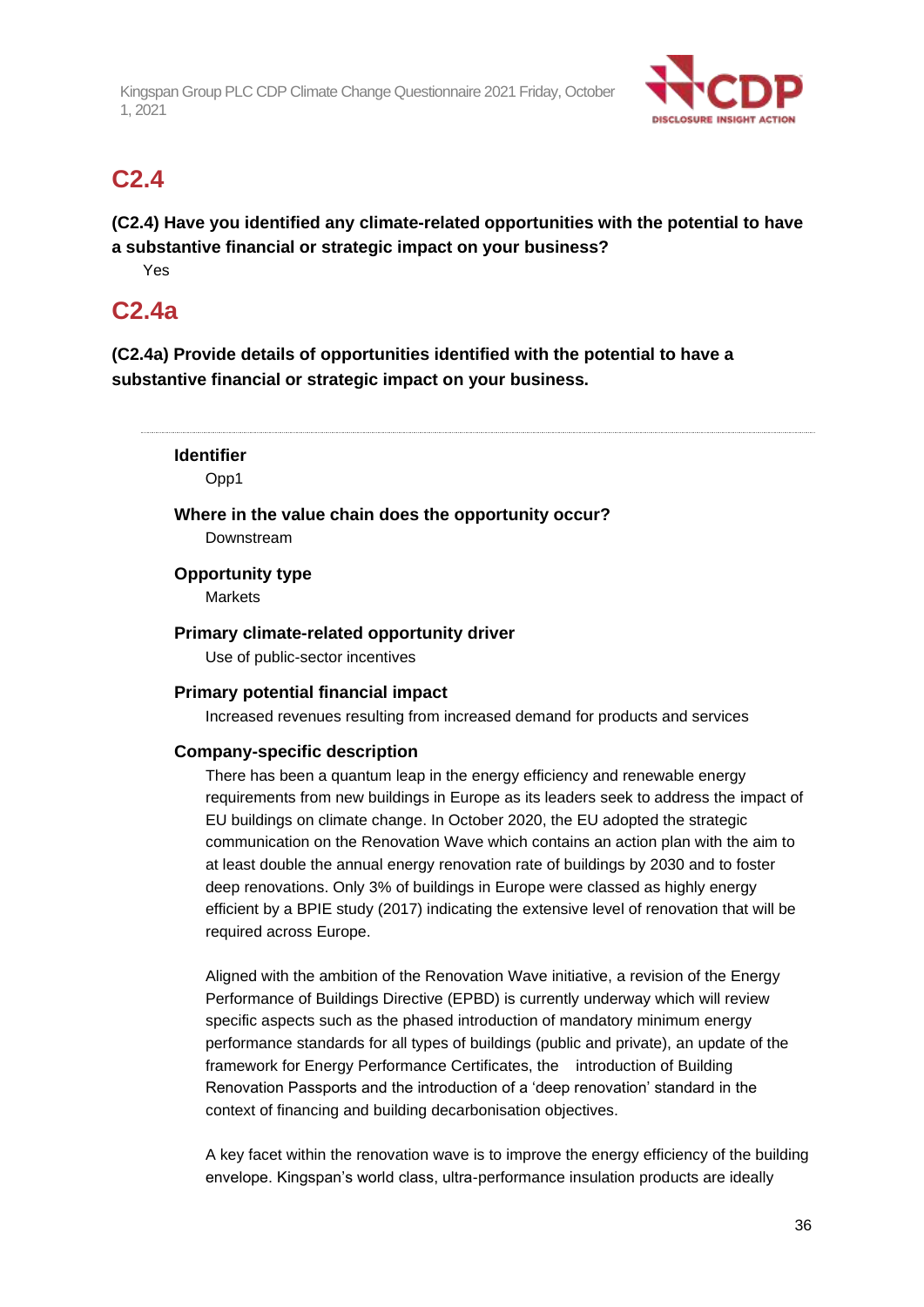

suited for renovation given the fact that dimension is a key constraint in refurbishment. We have published several reports on how investment in premium insulation an immediate and significant return can have when dimension is taken into account. Kingspan's advanced insulation offers significant thermal outperformance versus fibre type insulation materials, thereby offering an enhanced dimension solution for the refurbishment market. For example, Kingspan's Optim-R insulation board can obtain the same thermal performance for almost one quarter of the thickness of fibre type insulation.

We estimate the potential impact as high for Kingspan given our product range and geographic exposure (€470-940 million).

While this opportunity should start to impact in the short-term (out to 2025), it will support renovation revenue over the long-term, out to 2050. This opportunity is based fully on the assumption that policy will stimulate deep energy refurbishment to the required rate.

### **Time horizon**

Short-term

### **Likelihood**

Likely

**Magnitude of impact** High

**Are you able to provide a potential financial impact figure?** Yes, an estimated range

### **Potential financial impact figure (currency)**

### **Potential financial impact figure – minimum (currency)**

470,000,000

### **Potential financial impact figure – maximum (currency)** 940,000,000

### **Explanation of financial impact figure**

While it is widely acknowledged that the energy efficiency of the building stock (i.e. buildings which have already been constructed) must be addressed to meet the objective of the Paris Accord for its long-term temperature goal to hold global average temperature increase to "well below 2oC above preindustrial levels", it is not certain how this will be financed.

The EU has made a clear commitment to finance green renovation projects but the national mechanisms by which this finance will be committed remains unclear. The new US administration has also made its intentions clear on addressing energy inefficiency in the building stock. Assuming the rate of renovation will increase to double the current rate, in line with the objective of the Paris Accord to pursue efforts to limit the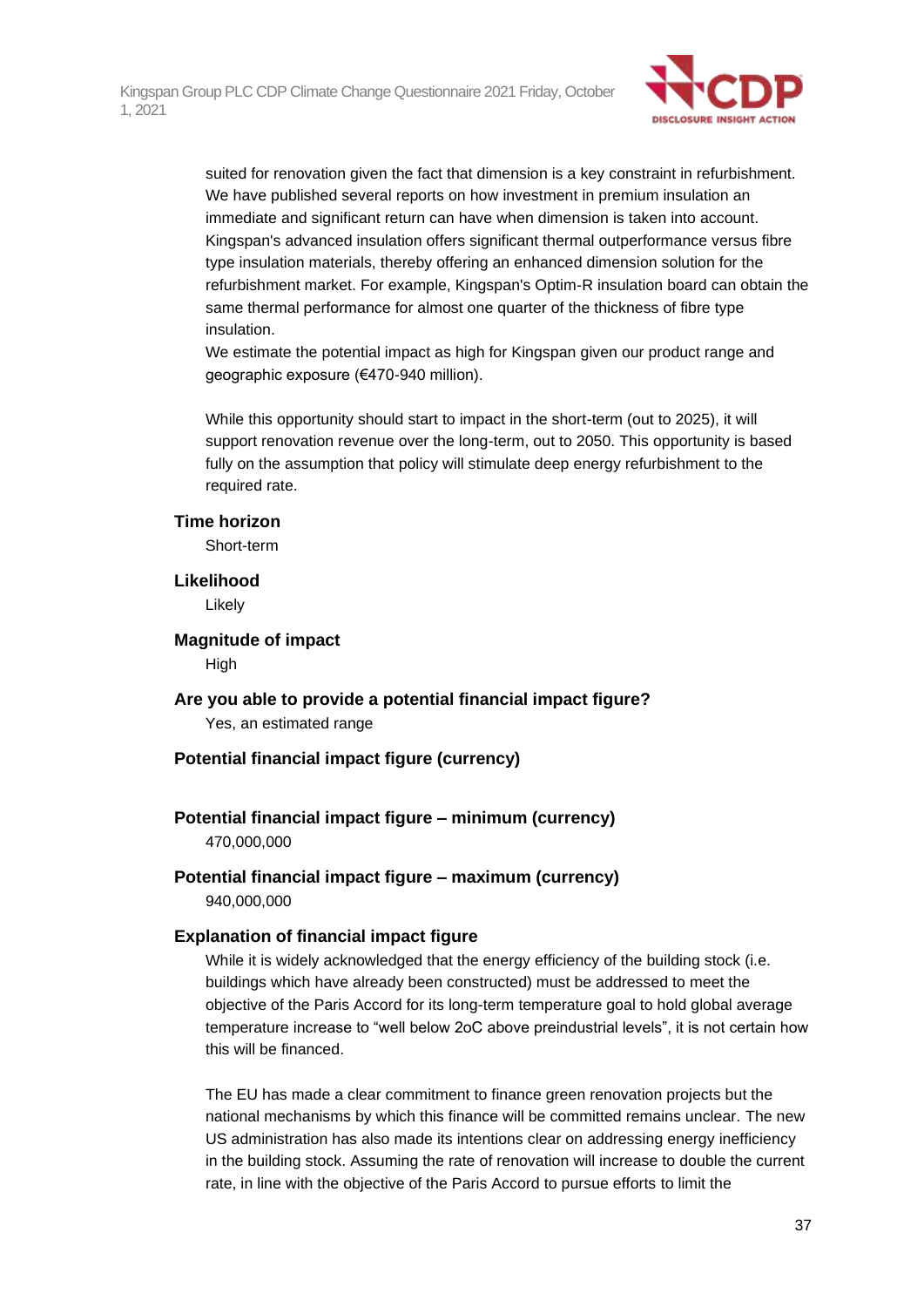

temperature increase above pre-industrial levels to 1.5oC, this could add up to €940m of additional revenue annually for Kingspan. At minimum we assume renovation targets are missed by 50%, at maximum we assume renovation targets are achieved. We only include the EU, US and Britain exposure at this time, reflecting the progressive approach in these regions.

Minimum Calculation (assumes 50% of target renovation rate achieved):

• 2020 Revenue \* group renovation exposure \* approx. EU + US exposure \* probability

 $\cdot$  = €4570m \* 24% \* 86% \* 50% = €470m

Maximum Calculation

• 2020 Revenue \* group renovation exposure \* approx. EU + US exposure \* probability • 2020 Revenue \* group renovation exposure \* approx. EU + US exposure \* probability (assumes 100% of target renovation rate achieved):=  $\epsilon$ 4,570m \* 24% \* 86% \* 100% = €940m

### **Cost to realize opportunity**

70,000,000

### **Strategy to realize opportunity and explanation of cost calculation**

Kingspan, through its development teams and marketing initiatives, helps the market to see the benefits of high-performance insulation as they relate to renovation. Education is a core part of our strategy to convert the market to high-performance insulation. The education strategy involves presenting at trade shows and industry events. Additionally:

- we are working on white papers to establish what needs to happen with the European building stock and to explain how Kingspan can contribute to the solution;

- we are working on pilot projects with regulatory bodies, to demonstrate the performance benefits of our products and how they can contribute to an efficient solution;

- we have established industry alliances such as EU-ASE and EuroACE, enabling us to engage with policy makers, NGOs and other thought leaders. Example:

Kingspan is working with the Sustainable Energy Authority of Ireland (SEAI) on a "deep retrofit" pilot scheme. In 2017 SEAI launched the Deep Retrofit multi-annual pilot programme. The programme currently investigates the challenges and opportunities of deep retrofit in Ireland. The learning from this pilot will inform its approach towards a large scale deep retrofit of buildings. Kingspan is a key partner in the pilot scheme. The SEAI estimates that over €35 billion will be required to make the existing housing stock low carbon by 2050. We estimate replicating this scheme across Europe would cost the equivalent of two FTEs, or €100k.

More generally, we invest c.10% of revenue in selling and administration expenses. Therefore, we estimate the cost to realise the opportunity as  $\epsilon$ 10 to  $\epsilon$ 20 million. Kingspan is also adding capacity across Europe to address the renovation demand. We expect to invest an additional €100m of development capital expenditure over the next 2 years to add capacity as needed. At least 50% of this is for European capacity.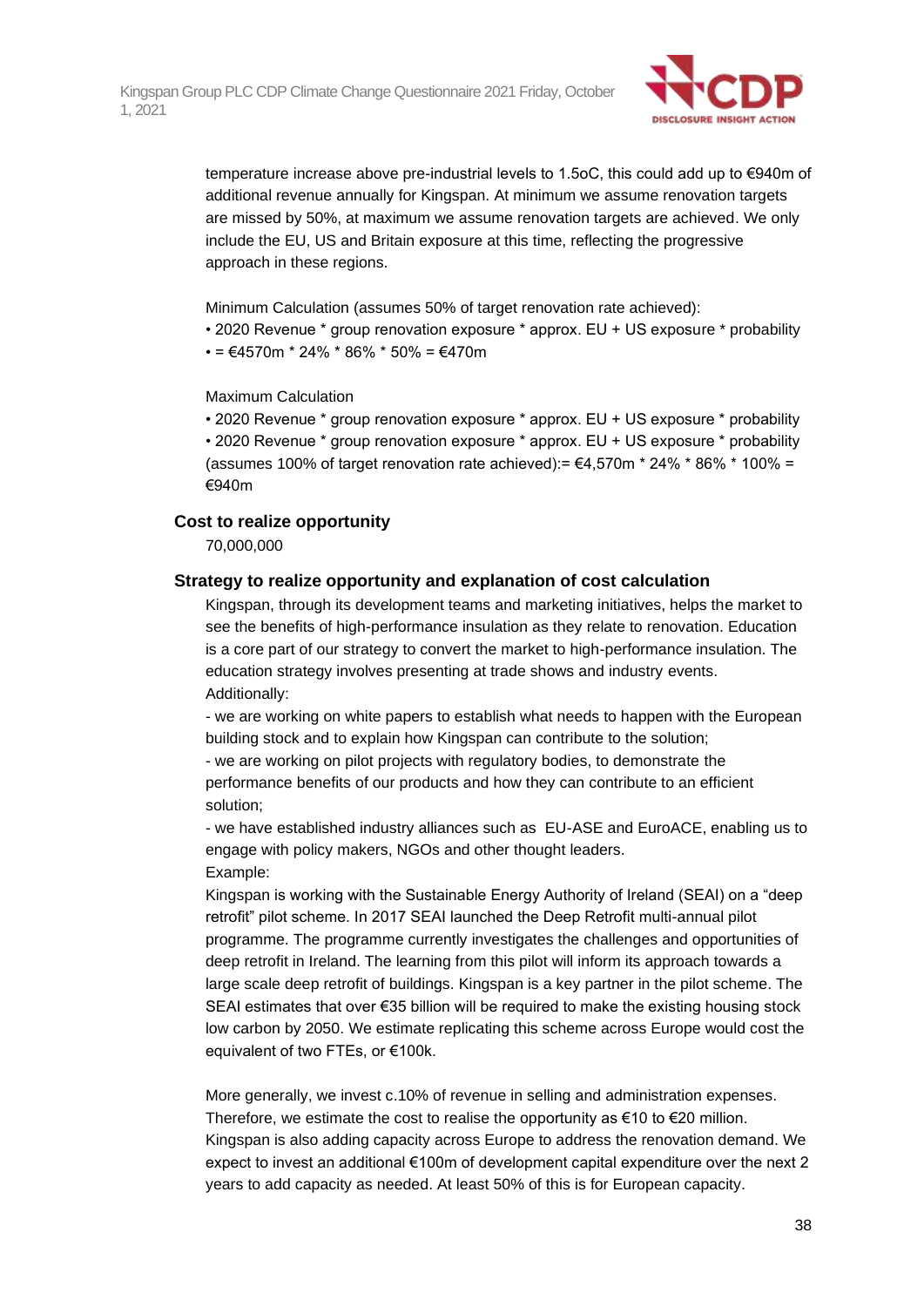

Total cost to manage: - Annual op ex €10-20 million - Additional cap ex €100m (over 2 years, perhaps more in the future)

In the next 2 – 3 years, we expect the annual investment to support this opportunity will be €60-70m.

### **Comment**

**Identifier**

Opp2

**Where in the value chain does the opportunity occur?** Downstream

**Opportunity type**

Products and services

#### **Primary climate-related opportunity driver**

Development and/or expansion of low emission goods and services

#### **Primary potential financial impact**

Increased revenues resulting from increased demand for products and services

#### **Company-specific description**

Kingspan's strategy is to be the global leader in innovative building envelope solutions which reduce the resource consumption of buildings, lowering the long-term running costs and the environmental impact of those buildings. Innovation is a key facet to our strategy and Kingspan has market leading products, particularly in the field of building insulation. Kingspan strives to be the market leader with the most advanced solutions. We invest approximately 1% of revenue annually in research and development and digital transformation and we have significant scale in innovation versus our peers. Kingspan's innovation effort has led to breakthrough products such as QuadCore and Kooltherm.

QuadCore is an insulated panel technology which is almost 20% more thermally efficient than a traditional PUR (polyurethane) core panel. Kooltherm is an insulation board technology which is almost twice as efficient as traditional mineral fibre type insulation. These innovative products and future innovative products, such as PowerPanel (an integrated insulated roof panel with solar technology) will continue to differentiate Kingspan from our competitors and help to drive adoption of advanced materials to bring down the energy consumption of buildings. Kingspan targets each of QuadCore and Kooltherm to be 50% of their relative portfolios within the next 4 years. Kingspan continues to invest in R&D to create technologies which combat climate-change, we expect innovation to increment revenue in the future.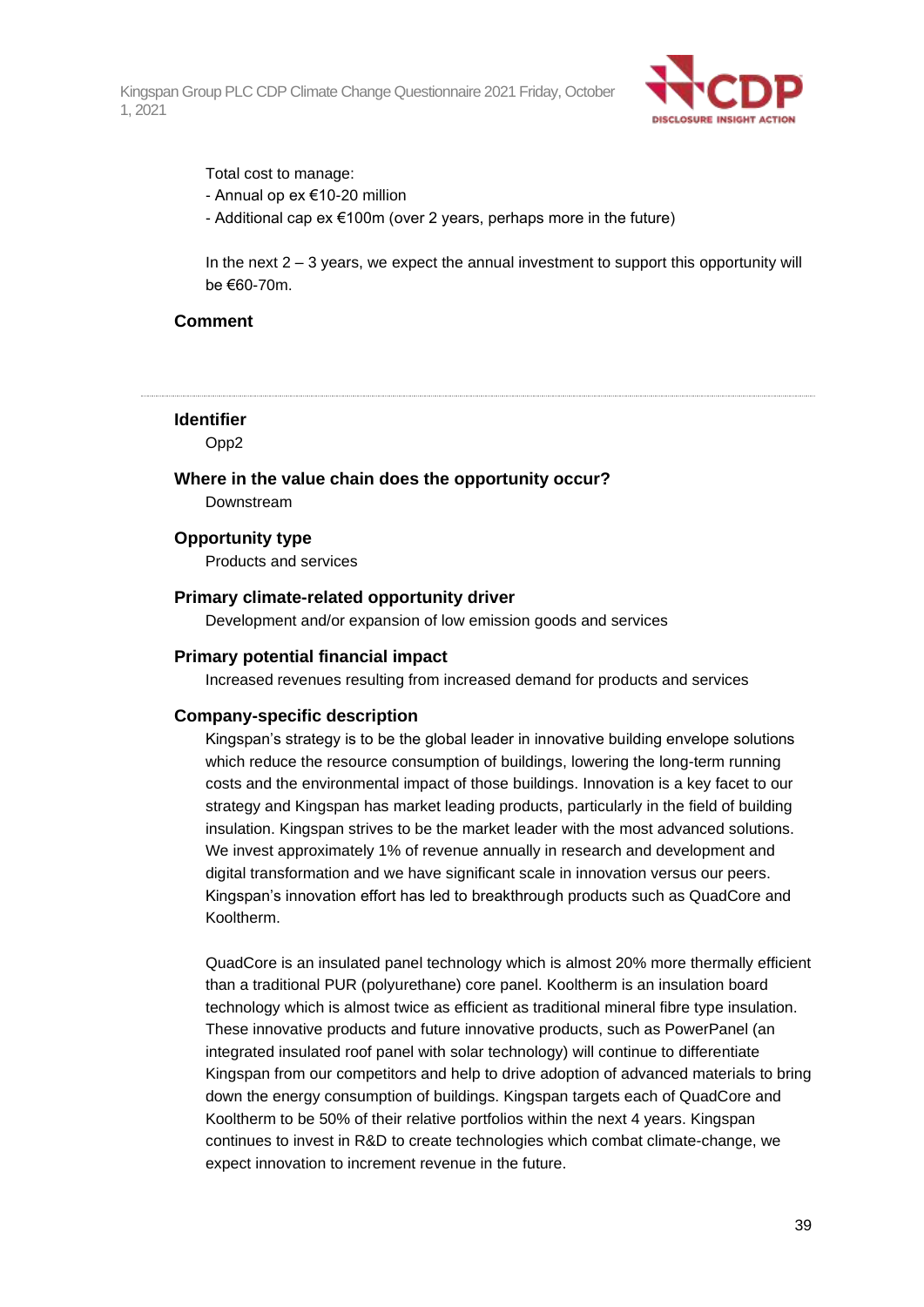

A company specific example:

QuadCore is Kingspan's most innovative, highest performing insulated panel product with a U-value of 0.018W/mK. QuadCore was brought to the market by Kingspan in 2015, since then we have been rolling out capacity and it has been taking share from traditional insulation as well as PIR core insulated panels. In 2020, QuadCore accounted for c.12% of our global insulated panel sales. Should Kingspan innovate an energy efficient product with substantially superior carbon saving performance to alternates, it could accelerate share gains from traditional insulation. In addition, Kingspan will continue to grow its market share in innovative technologies like QuadCore and Kooltherm. We estimate the contribution from recent innovation could add €300-500m of annual revenue over the short-term.

**Time horizon**

Short-term

**Likelihood**

Likely

**Magnitude of impact**

**High** 

**Are you able to provide a potential financial impact figure?** Yes, an estimated range

- **Potential financial impact figure (currency)**
- **Potential financial impact figure – minimum (currency)** 300,000,000

# **Potential financial impact figure – maximum (currency)**

500,000,000

### **Explanation of financial impact figure**

Kingspan targets QuadCore to be 50% of our insulated panel revenue within the next 4 years. Additionally, Kingspan targets Kooltherm to be 50% of our rigid board revenue within the next 4 years. These are both Kingspan innovations. Each of these technologies can open new revenue opportunities that would not have been possible with traditional technologies. Naturally there will also be an element of upgrading from other insulation materials.

PowerPanel, when launched in the UK in late 2021/early 2022, it will increase our revenue per square metre of panel sold as it will have a higher price point than an insulated roof panel.

Taking all of these elements into consideration, we estimate that the current roll-out plans of Kingspan's innovative technologies could add €300-500m to revenue annually scaling up to 2024.

Any additional innovations would be incremental but very difficult to estimate. Revenues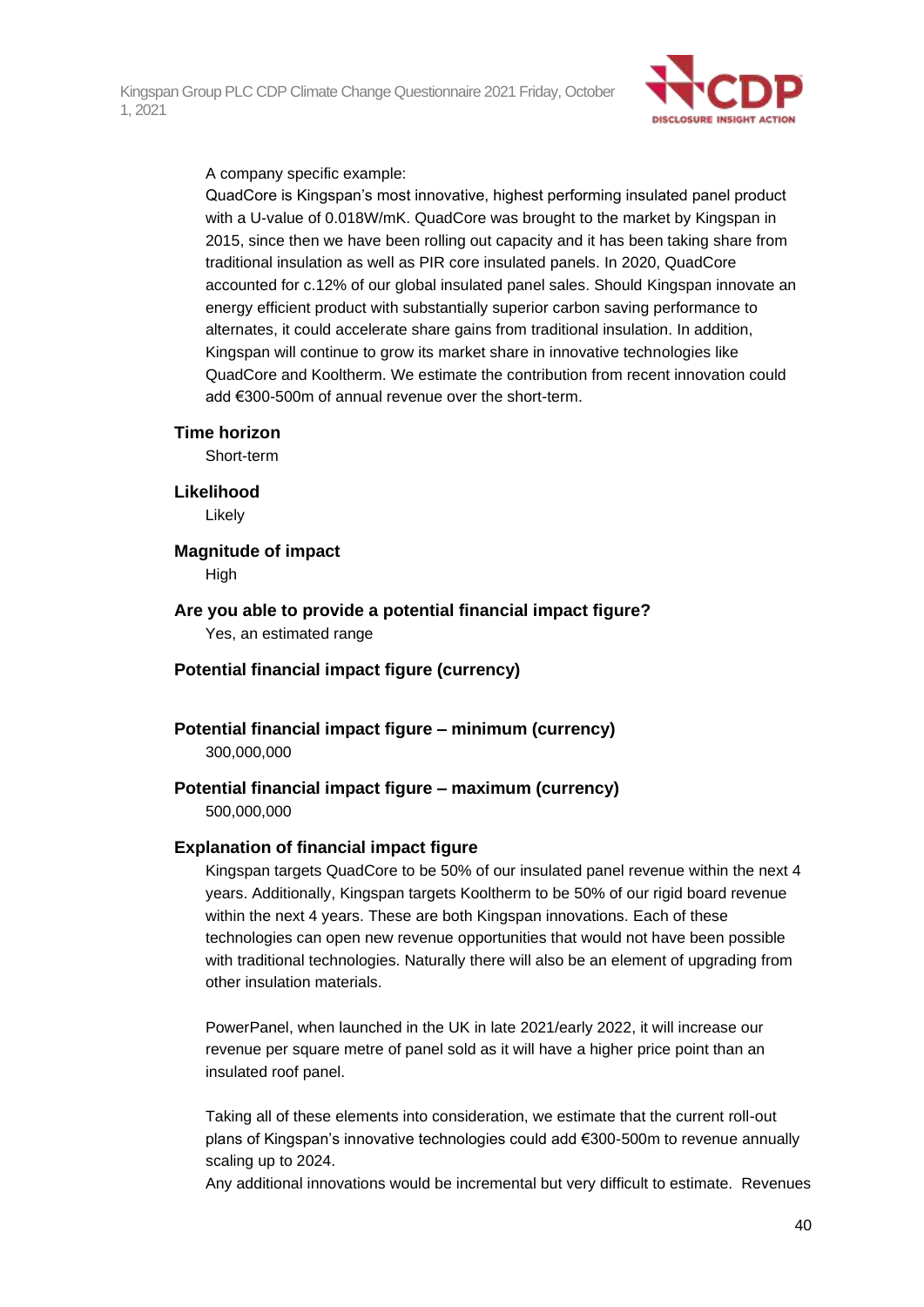

from specific product ranges are commercially sensitive so we cannot give detail here. Our assumptions are based on our view of innovative technology share of revenue and potential for new product revenue.

Contribution from newly innovated products would be incremental but very difficult to estimate timing or impact.

### **Cost to realize opportunity**

35,600,000

### **Strategy to realize opportunity and explanation of cost calculation**

Kingspan conducts a full strategic review of its product portfolio annually, to assess the performance of our current portfolio and to identify product gaps. On an ongoing basis, technology opportunities are identified through attendance at tradeshows and industry events, liaising with universities and industry experts and talking to our customers. We assess our product portfolio's ability to target current and future opportunities for profitable growth, including opportunities which address climate-change. Kingspan's Head of Innovation hosts an innovation review quarterly with the divisional MDs where new innovation opportunities are discussed. During 2020 Kingspan's continuing investment in research and development involved over 40 key projects.

Case Study: Kingspan developed first generation QuadCore in 2015. Quadcore is Kingspan's most innovative, highest performing insulated panel product with a U-value of 0.018W/mK. QuadCore was brought to the market by Kingspan in 2015, since then we have been rolling out capacity and it has been taking share from traditional insulation as well as PIR core insulated panels. In 2020 Quadcore accounted for c.12% of our global insulated panel sales. Kingspan targets QuadCore to account for 50% of global insulated panel revenue by 2024. We are already working on the next generation of QuadCore technology.

Actions being implemented: In 2019, Kingspan created IKON. IKON is our new Global Innovation Centre, dedicated to advanced material science and the digitalisation of construction. The building itself is a living research project, providing a foundation for future value creating innovation. IKON has state-of-the-art laboratory and prototyping capabilities and will be fundamental to driving the next phase of innovation in climate mitigating technologies for the construction sector.

Cost of management: Kingspan invests approximately 1% of revenue annually in research and development and digital transformation. In 2020 the investment was €33.1m. We view this as a necessary investment to continue to drive Kingspan's position as the market leader in sustainable and energy efficient building solutions. In 2019, Kingspan invested an additional €10 million in a new innovation centre in Ireland.

We calculate the cost of management for this opportunity as our annual investment in R&D plus the capitalized expense of the investment in our research facilities:  $\epsilon$ 33.1m + €2.5m = €35.6m

### **Comment**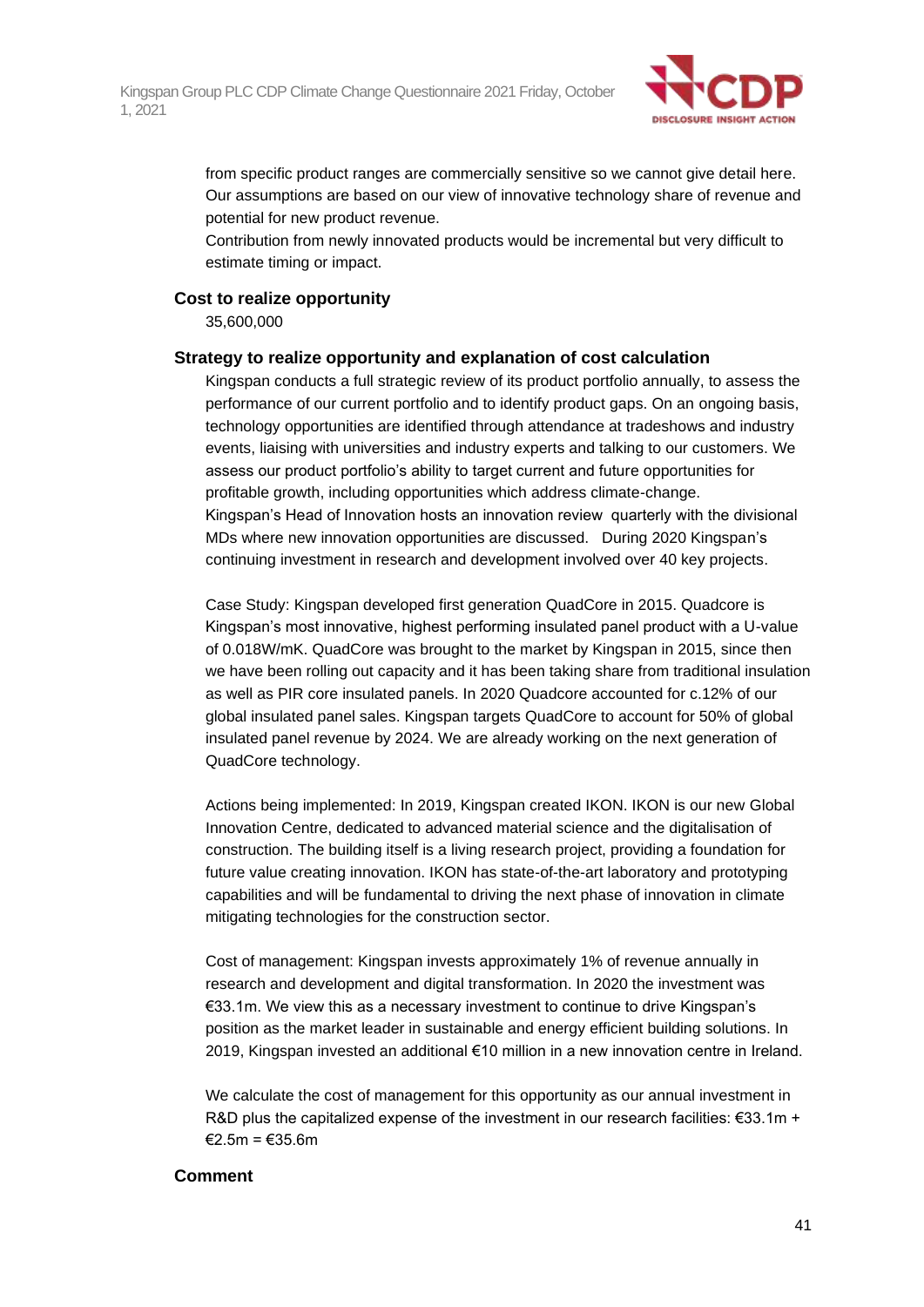

### **Identifier**

Opp3

### **Where in the value chain does the opportunity occur?** Downstream

**Opportunity type**

**Markets** 

# **Primary climate-related opportunity driver**

Access to new markets

### **Primary potential financial impact**

Increased revenues resulting from increased demand for products and services

### **Company-specific description**

Kingspan recently invested in new territories including Iberia, Latin America and India. Each of these markets is at a much earlier stage than Kingspan's more developed markets in terms of adoption of high-performance insulation materials. We have opened a new facility annually in Brazil since entering the market in 2017.

Over time, Kingspan will help to develop these markets and to educate building owners and regulators to the benefits of high-performance insulation and thermally efficient building envelopes.

We have announced our organic development plans for an additional 15 sites or operational lines around the world, five of these new facilities are in relatively new geographies for Kingspan and most are in geographies which are at an earlier stage of development for high-performance materials.

Kingspan's short- and medium-term strategic plans include ambitions to expand to markets in which we are not active today, but the timing and scale of this expansion is difficult to give guidance on.

We estimate the contribution from access to new markets could add €250-500m of annual revenue.

We estimate the magnitude of impact as high given our announced commitments to expand organically and the ongoing global adoption of high-performance materials.

### **Time horizon**

Short-term

**Likelihood** Very likely

**Magnitude of impact High**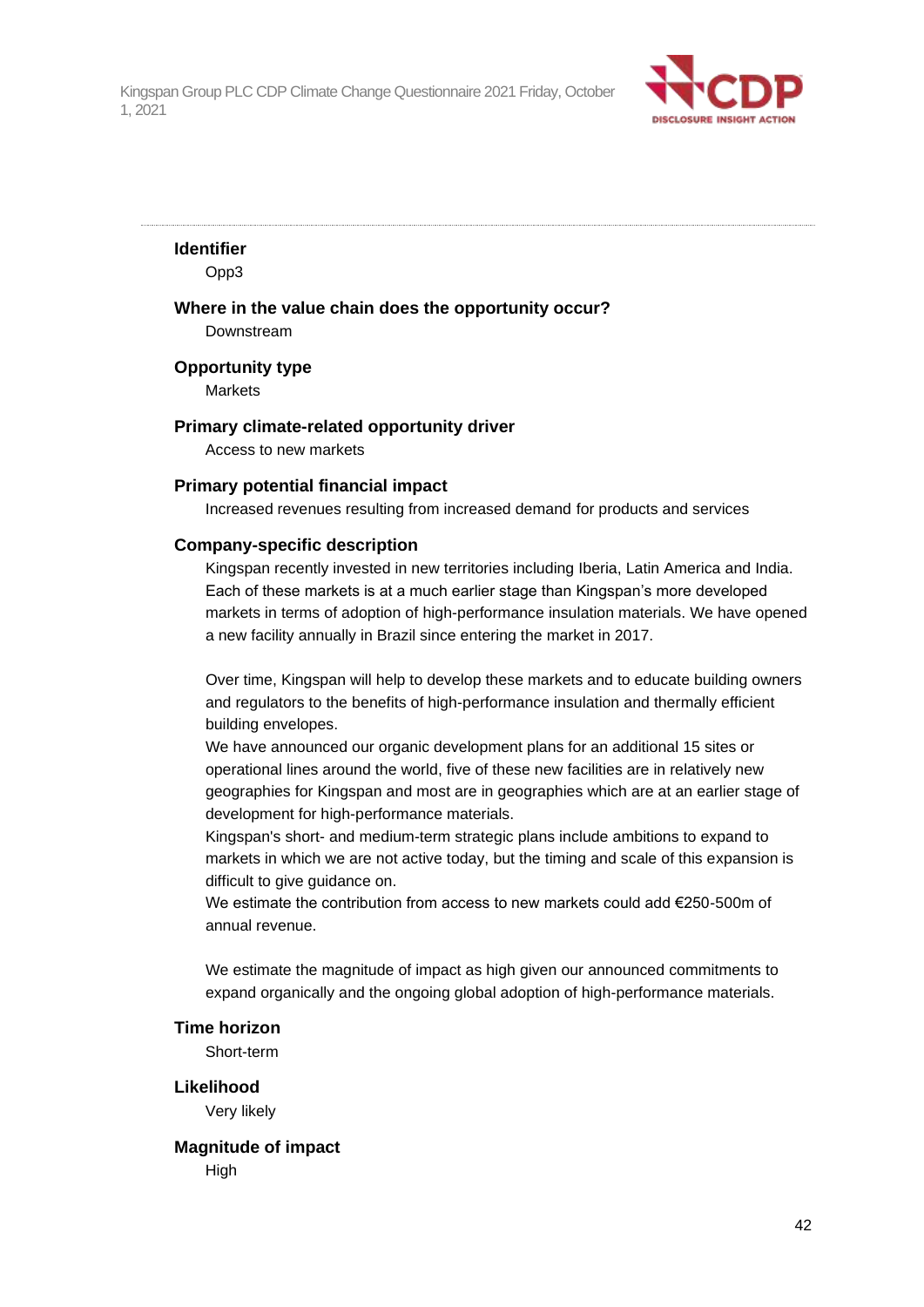

**Are you able to provide a potential financial impact figure?** Yes, an estimated range

### **Potential financial impact figure (currency)**

**Potential financial impact figure – minimum (currency)** 250,000,000

**Potential financial impact figure – maximum (currency)**

500,000,000

### **Explanation of financial impact figure**

There is a significant opportunity, over time, to convert developing energy efficiency markets from traditional building methods and to bring premium products through Kingspan's commercial network.

Historically, Kingspan has utilised mergers and acquisitions (M&A) as one means of entering new markets. For this reason, it is difficult to be very specific about timing or financial impact.

If we consider our organic expansion plans, we estimate new markets can add €250m to €500 m in annual revenue, scaling up, over the next five years. M&A has the potential to increase that range.

### **Cost to realize opportunity**

150,000,000

### **Strategy to realize opportunity and explanation of cost calculation**

Kingspan continuously seeks to educate governments, architects, design teams and building owners, not only to the direct cost benefits of a more energy efficient building, but also to the long-term environmental impact and the perception impact to customers, investors and employees.

Actions being implemented to realise this opportunity, for example:

-Presenting at tradeshows;

-Presenting at industry events;

-Engaging with trade associations;

-Liaising with regulators and government officials;

-Engaging with building owners, architects and design teams at the design stage;

-Hosting lunch and learns;

-Hiring technically qualified commercial teams, and.

-Organically or acquisitively expanding in new markets.

Example: Kingspan has announced plans to build 15 new facilities or operational lines over the next three years, most of which expand our presence in relatively new geographies or expand our scope to service existing geographies where the use of high-performance building materials is growing.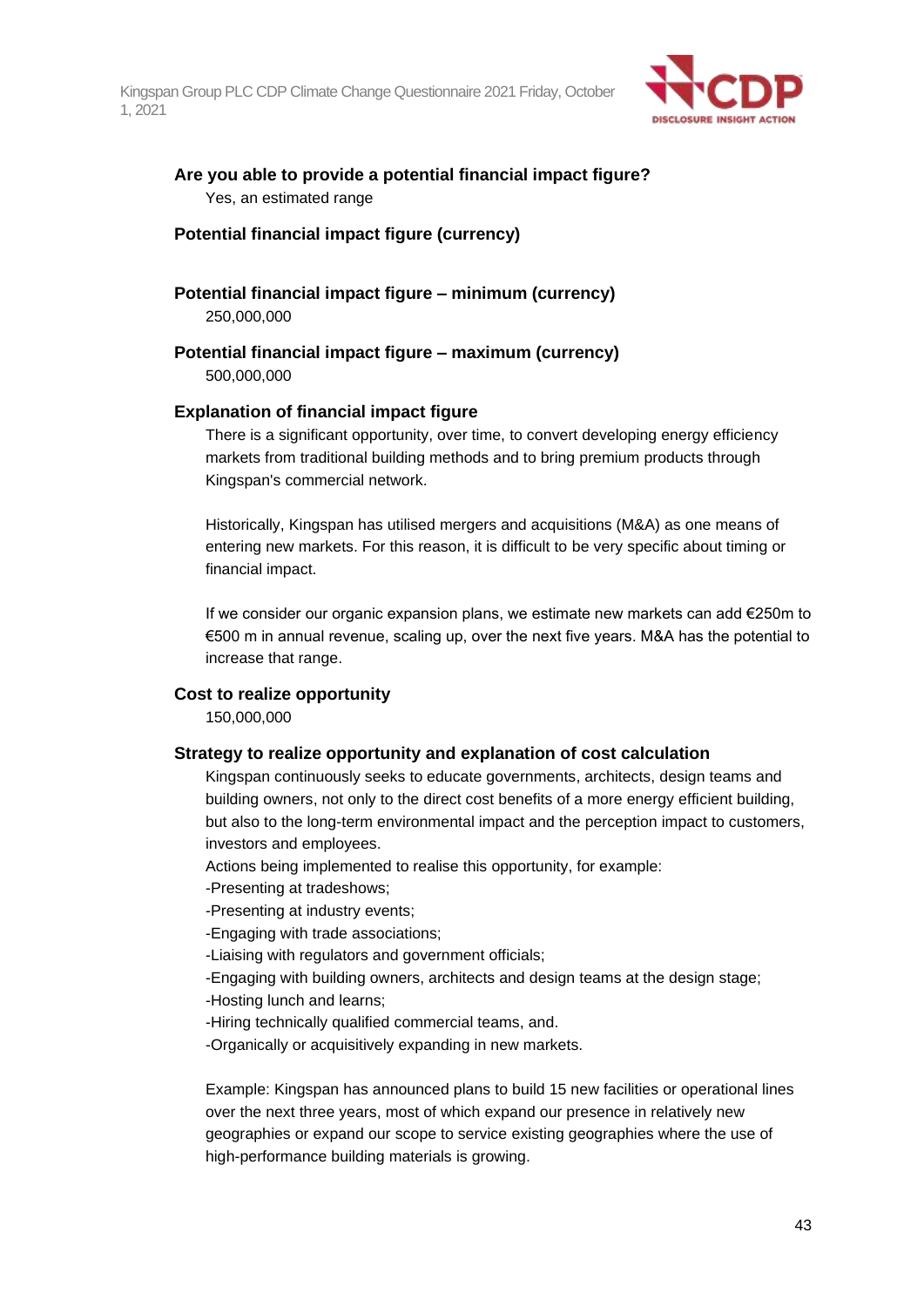

Calculation of cost to realise opportunity:

Kingspan invests approximately 10% of revenue in general selling and administration expenses. This is likely to be higher in the early stages of developing a market. Therefore, we estimate the cost to realise the opportunity as  $\epsilon$ 25 million to  $\epsilon$ 50 million annually.

Kingspan is also adding capacity to address the demand from new markets. We expect to invest an additional €100m of development capital expenditure annually over the next 3 years.

In the next  $2 - 3$  years, we expect the annual investment to support this opportunity will be €125-150m.

While the investment to support the opportunity will be over the short-term, the benefits will be realised in both the short, medium and long-term.

### **Comment**

#### **Identifier**

Opp4

**Where in the value chain does the opportunity occur?**

Downstream

### **Opportunity type**

Products and services

#### **Primary climate-related opportunity driver**

Development of climate adaptation, resilience and insurance risk solutions

#### **Primary potential financial impact**

Increased revenues resulting from increased demand for products and services

#### **Company-specific description**

Kingspan is the market leader in advanced insulation materials as they relate to the building envelope. Our strategy is to convert construction methods from inefficient, traditional technologies to high-performance, energy efficient technologies. We help regulators, building owners, architects and design teams to understand not only the considerable efficiency pay back from an investment in thermal performance, but also the strategic importance of positioning yourself as a responsible business with your stakeholders.

Regulation is also a driver with Europe's Energy Performance of Building Directive (EPBD) requiring all new buildings to be nearly zero-energy buildings (NZEB) from 31 December 2020 and President Biden's commitment to modernise and upgrade residential and commercial buildings in the US.

The conversion to high-performance, energy efficient building envelopes, from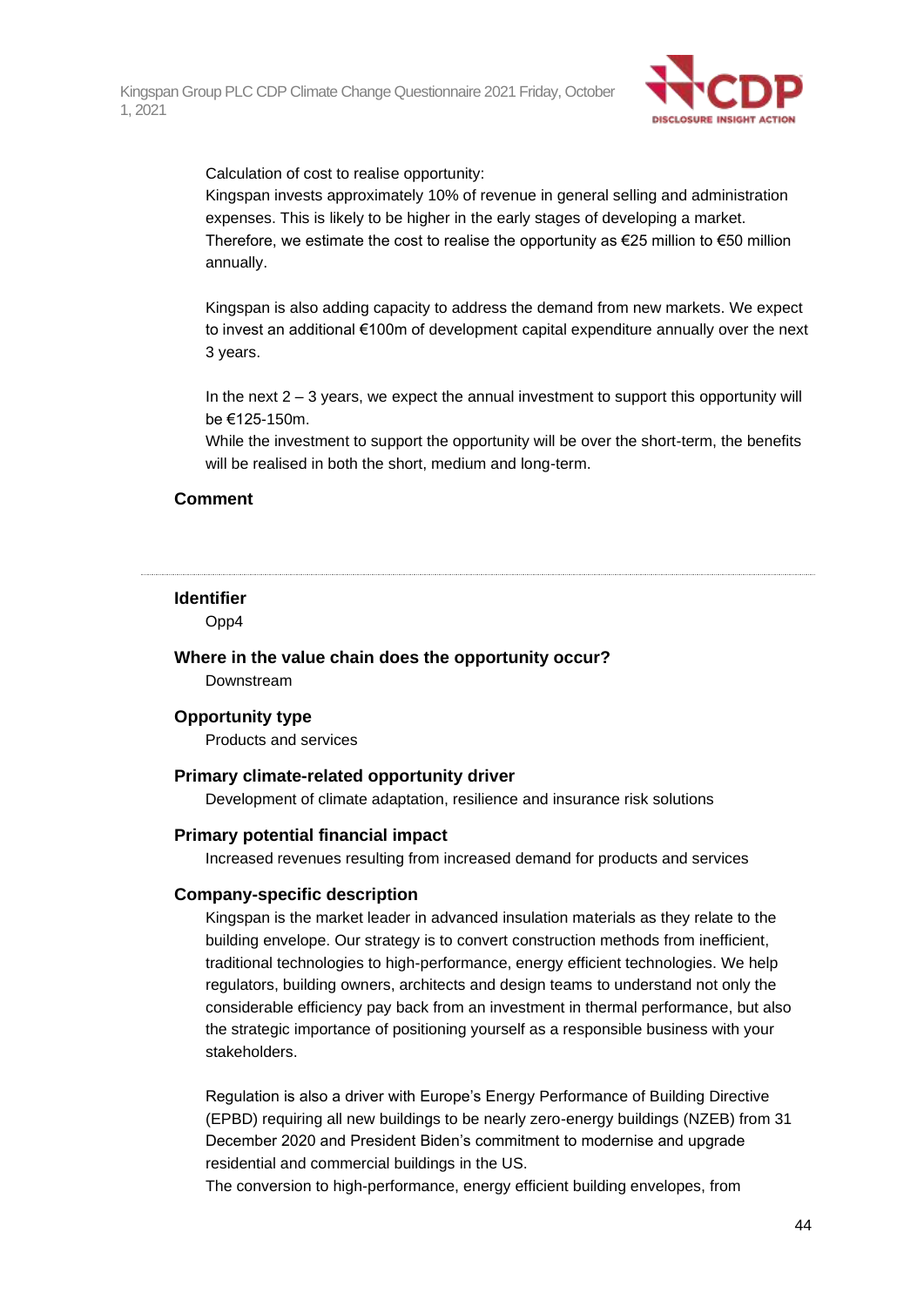

traditional construction methods, has been a successful strategy for Kingspan for decades. This strategy has helped to drive a Compounded Annual Growth Rate (CAGR) of over 16% in revenue since 1994, well in advance of construction macro growth.

Kingspan's current balance of products and markets, coupled with increasing regulation, offer significant opportunity for this conversion strategy to continue to deliver organic growth above market growth.

We estimate conversion to higher performance insulation materials can add ~3-4% organic growth above construction macro, which is approximately €90-120m in revenue annually.

We estimate the magnitude of impact as medium given our historic experience and our market exposures.

### **Time horizon**

Short-term

#### **Likelihood**

Very likely

### **Magnitude of impact**

Medium

- **Are you able to provide a potential financial impact figure?** Yes, an estimated range
- **Potential financial impact figure (currency)**

### **Potential financial impact figure – minimum (currency)**

90,000,000

### **Potential financial impact figure – maximum (currency)** 120,000,000

### **Explanation of financial impact figure**

Kingspan is a global insulated panel and insulation board manufacturer and has exposure to structural growth opportunities in markets which are converting to higher energy performance building materials. As an example, in the UK, over 60% of relevant buildings are being constructed with high-performance insulated panel technology. In the US, less than 15% of buildings, which could be constructed using high-performance insulated panels, are being constructed using insulated panel technology, in Germany it is less than 50%.

Based on our market experience and the distribution of our product set and our end markets, we estimate conversion to energy efficient buildings and higher performance insulation materials can add ~3-4% organic growth for Kingspan, above construction macro annually.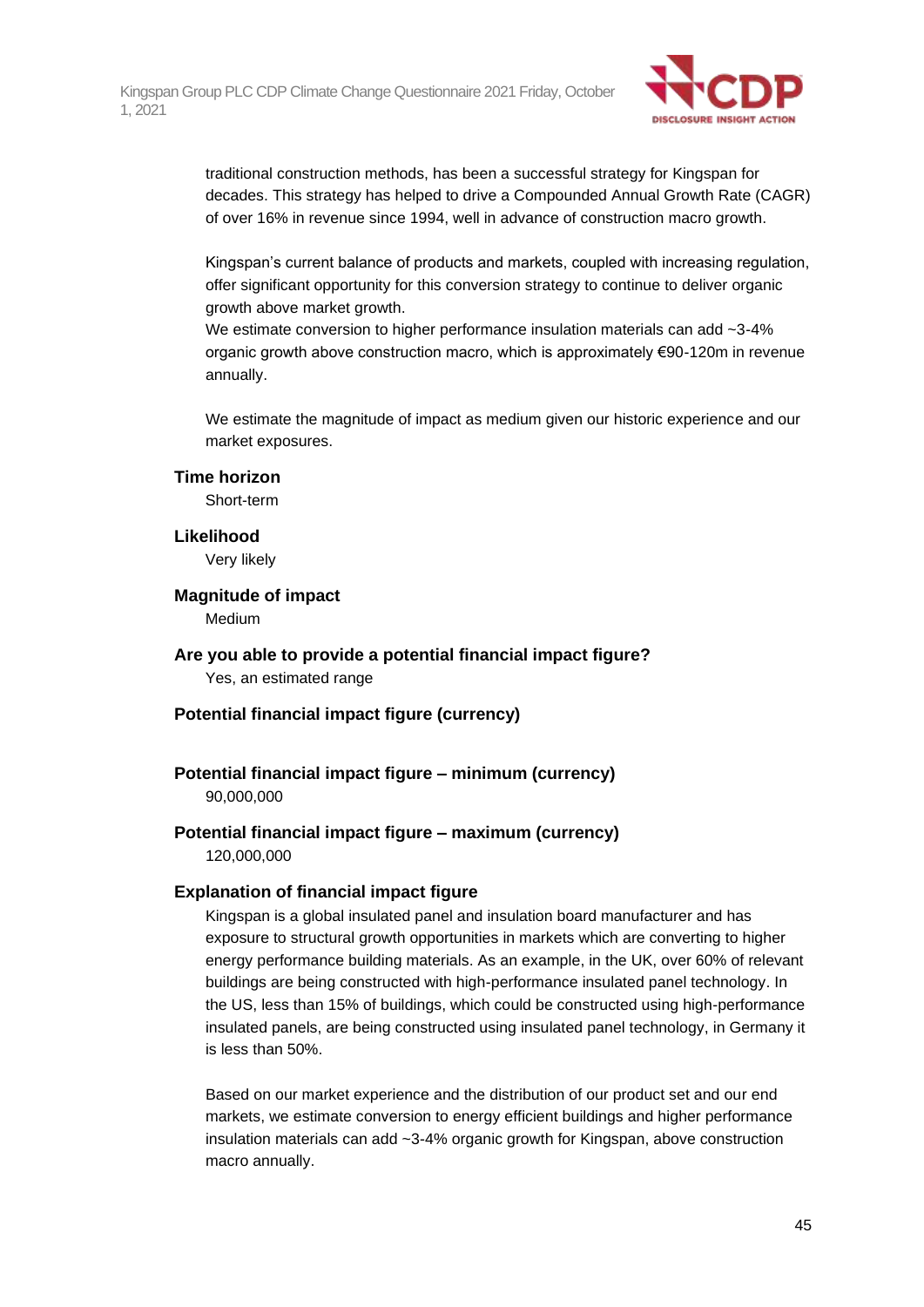

Approximately 85% of revenue for Kingspan in 2020 was driven by a demand for energy efficient products and their ancillaries. Approximately 76% of revenue is new build, hence the annual incremental impact could be estimated to be in the range of €90-120m in revenue.

Minimum Calculation (assumes 3% growth above construction macro): 2020 Revenue \* Energy Efficiency % \* new build % \* 3% = €4,600m \* 85% \* 76% \* 3% = €90m Maximum Calculation (assumes 4% growth above construction macro): 2020 Revenue \* Energy Efficiency % \* new build % \* 4%  $=$  €4.600m  $*$  85%  $*$  76%  $*$  4% = €120m

### **Cost to realize opportunity**

112,000,000

### **Strategy to realize opportunity and explanation of cost calculation**

Kingspan continuously seeks to educate governments, architects, design teams and building owners, not only to the direct cost benefits of a more energy efficient building, but also to the long-term environmental impact and the perception impact to stakeholders.

A specific Kingspan example is our "Value Proposition" marketing brochure. Within this brochure we assess the returns on investment related to investment in insulation. The benefits of a whole building approach to new build is given as follows for a large supermarket building:

-Capital cost increase =  $€19,600$  (£14,000) -Internal Rate of Return (IRR) = 16.7% -Return on Investment (ROI) = 223%

Kingspan invests in the development of markets through a technically educated commercial team. These commercial teams approach architects and building owners directly promoting the benefits of high-performance materials. We have many examples where specifications were converted to Kingspan products through this method. Considering the number of employees in sales, and our estimate of salary premium for technical qualifications, we estimate the investment in a technical team is in the region of €10m.

Kingspan is also adding capacity globally to address the increase in demand from continued conversion to high-performance materials. We expect to invest an additional €100m of development capital expenditure over the next 2-3 years to add capacity as needed.

Overall, we expect the annual investment to support the conversion opportunity will be €108-112m. While the investment to support the opportunity will be over the short-term, the incremental increase in revenue will be realised in the short, medium and long-term.

### **Comment**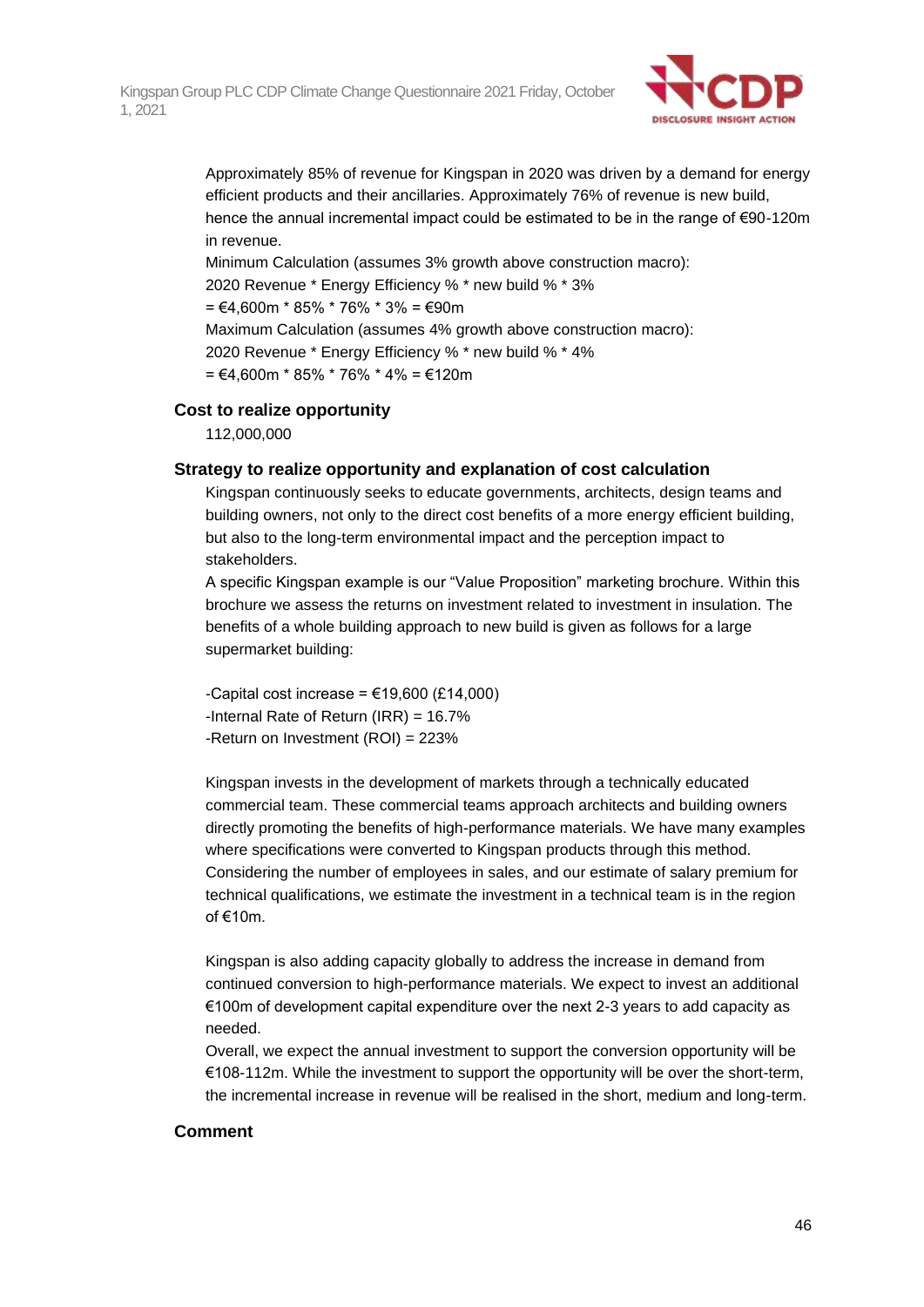

### **Identifier**

Opp5

**Where in the value chain does the opportunity occur?**

Direct operations

#### **Opportunity type**

**Resilience** 

#### **Primary climate-related opportunity driver**

Participation in renewable energy programs and adoption of energy-efficiency measures

#### **Primary potential financial impact**

Reduced direct costs

### **Company-specific description**

At Kingspan we understand that the built environment has an important part to play in tackling climate change, and we pledge to lead by example in both our products and our operations. Through its 10-year Planet Passionate programme, Kingspan aims to futureproof its operations by significantly reducing the company's carbon footprint by continuing to reduce its energy demand through energy efficiency and rapidly increasing its use of renewable energy (both from the grid and from on-site generation). Kingspan, via its Planet Passionate 2030 energy targets, aims to increase direct renewable energy use to 60% of total energy use, to generate the equivalent of 20% of total energy demand on-site and to install solar PV systems on all wholly owned sites.

### **Time horizon**

Medium-term

### **Likelihood**

Likely

### **Magnitude of impact**

Low

**Are you able to provide a potential financial impact figure?** Yes, an estimated range

### **Potential financial impact figure (currency)**

# **Potential financial impact figure – minimum (currency)**

0

### **Potential financial impact figure – maximum (currency)** 11,500,000

### **Explanation of financial impact figure**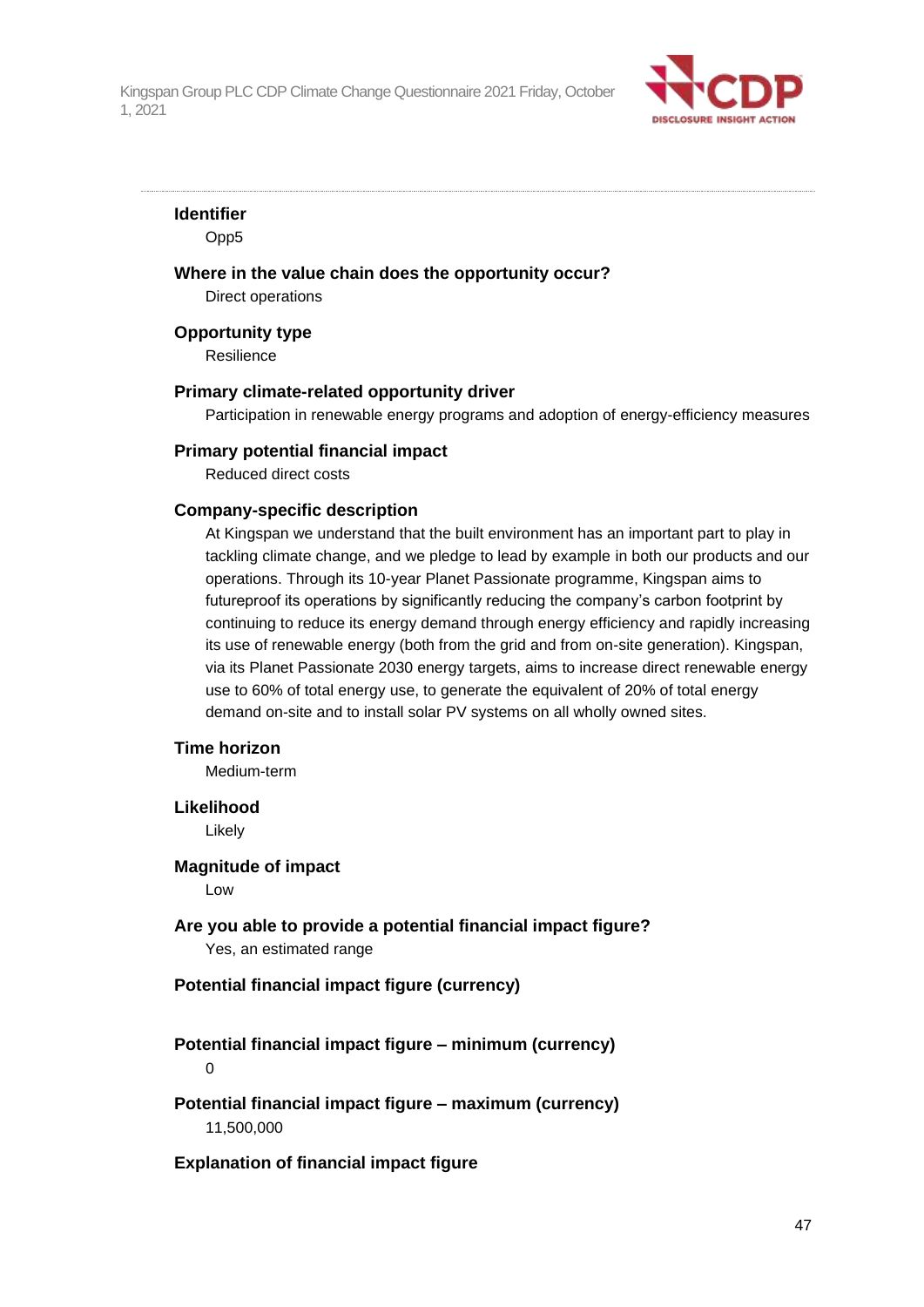

To increase energy resilience, amongst other things, Kingspan has set four energy targets to achieve by 2030 along with a well-established energy efficiency programme embedded in the business.

Improving energy efficiency is managed via our Planet Passionate programme and via this programme we have made a significant contribution to reducing energy costs. However, there are still multiple initiatives that can be rolled out across the business to further reduce our energy costs.

For example:

• Energy Efficiency: Energy Performance Contracts. We are currently assessing the viability of rolling out energy performance contracts across our sites. Based on successful contracts already in place at sites in the UK and Ireland (approx. €40,000 per annum savings per site) we estimate potential annual energy savings of up to €6,520,000.

• Renewable Energy: To increase resilience and reduce potential exposure to increased operational costs from future rises in electricity costs.

### CALCULATION OF PONTENTIAL FINANCIAL IMPACT:

Kingspan has 166 manufacturing facilities globally using 220 GWh of electricity. An independent study estimated that global electricity prices are expected to rise on average by 160% by 2030. Assuming Kingspan can lock-in today's energy prices, by deploying renewable energy projects and signing renewable energy contracts, we estimate we can save up to €5m on the c.220 GWh currently being consumed by the business.

Total potential saving opportunity: €6.5m (energy performance contracts) + €5m (lock-in today's energy prices) =  $€11.5m$ 

### **Cost to realize opportunity**

6,000,000

### **Strategy to realize opportunity and explanation of cost calculation**

To increase energy resilience, amongst other things, Kingspan has four energy targets to achieve by 2030 and has established ongoing energy efficiency programme embedded with the business.

CASE STUDY: On-site renewable energy generation: In 2020, Kingspan generated the equivalent of 4.7% of its total energy use on its own manufacturing sites. Through Planet Passionate, Kingspan aims to increase this to 20% by 2030. We are currently planning and deploying multiple solar PV projects across our operations which will generate over 10 GWh of renewable electricity, 4.6% of Kingspan's total electricity use.

If prices are secured at current or below current market rates for all projects, we expect to save up to €5m in additional operational energy costs by 2030 and a potential further €6,520,000 via energy efficiency savings.

COST TO REALISE OPPORTUNITY:

We estimate the cost of management annually to be approximately €6m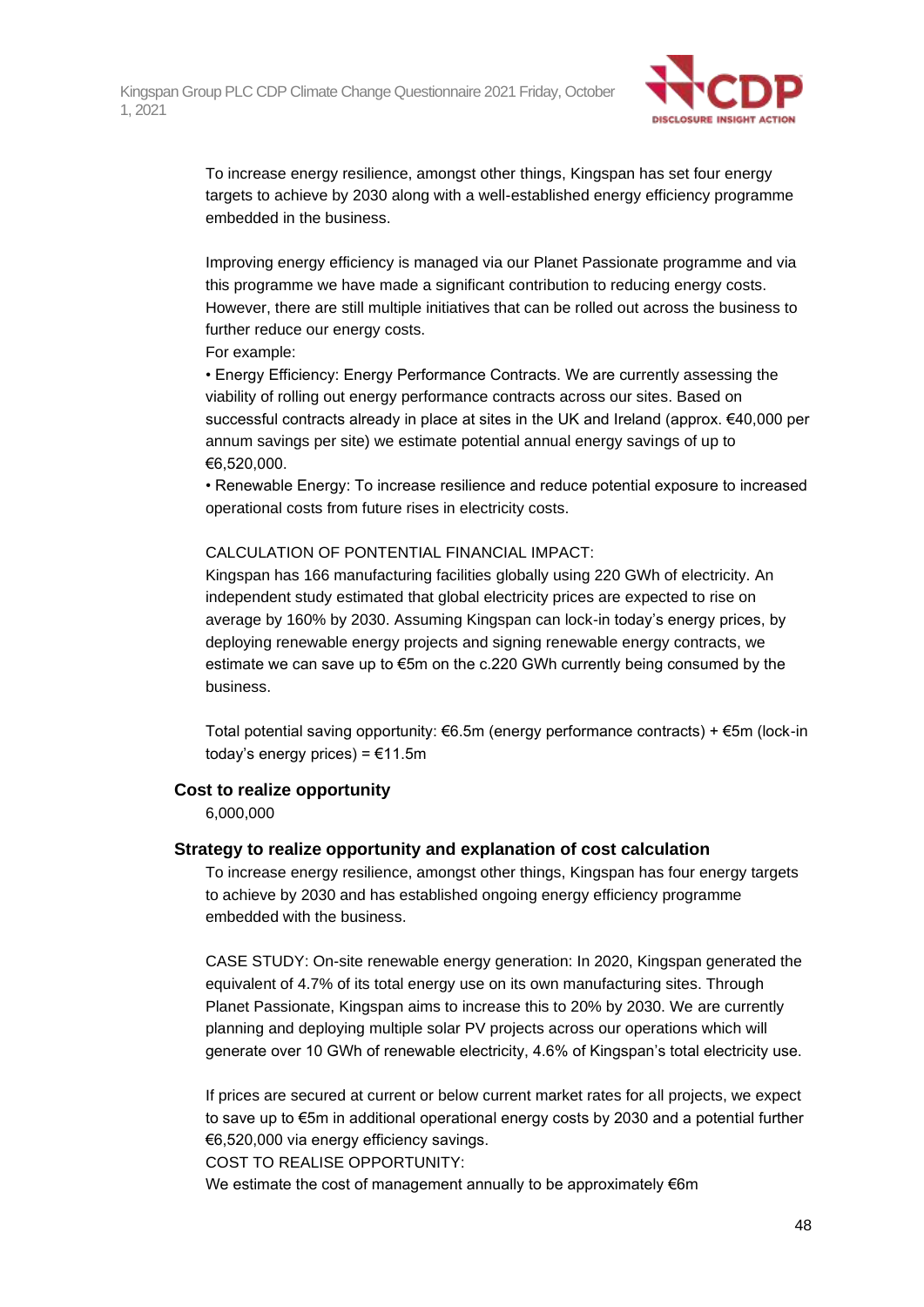

- In early 2020, we announced that we arranged a bilateral "Green Loan" of €50 million to fund our Planet Passionate Initiatives over the programme, over 10 years (~€5m annual investment)

- €1m in time commitment and the budget for integrated systems for managing progress against our targets.

### **Comment**

# **C3. Business Strategy**

# **C3.1**

### **(C3.1) Have climate-related risks and opportunities influenced your organization's strategy and/or financial planning?**

Yes, and we have developed a low-carbon transition plan

# **C3.1a**

### **(C3.1a) Is your organization's low-carbon transition plan a scheduled resolution item at Annual General Meetings (AGMs)?**

|     | <b>Is your low-carbon transition plan a scheduled resoluti<u>on item at AGMs?</u></b> | <b>Comment</b> |
|-----|---------------------------------------------------------------------------------------|----------------|
| Row | No, and we do not intend it to become a scheduled resolution item within the next     |                |
|     | two years                                                                             |                |

# **C3.2**

### **(C3.2) Does your organization use climate-related scenario analysis to inform its strategy?**

Yes, qualitative and quantitative

# **C3.2a**

### **(C3.2a) Provide details of your organization's use of climate-related scenario analysis.**

| <b>Climate-related</b><br>scenarios and models<br>applied                                                    | <b>Details</b>                                                                                                                                                                                                                                                                                                                                                                                                                                      |
|--------------------------------------------------------------------------------------------------------------|-----------------------------------------------------------------------------------------------------------------------------------------------------------------------------------------------------------------------------------------------------------------------------------------------------------------------------------------------------------------------------------------------------------------------------------------------------|
| Other, please specify<br><b>Combination of SSPs</b><br>and Integrated<br><b>Assessment Models</b><br>(IAMs). | Kingspan's business model is built around delivering energy and carbon<br>savings in buildings through ultra-performance insulation and solar<br>generation solutions. As a result, it is crucial for the company to both<br>design new business strategies and plans and to assess the resilience of<br>its current plans for a wide range of scenarios and outcomes.<br>In 2020 we updated our scenario modelling to include a good, well rounded |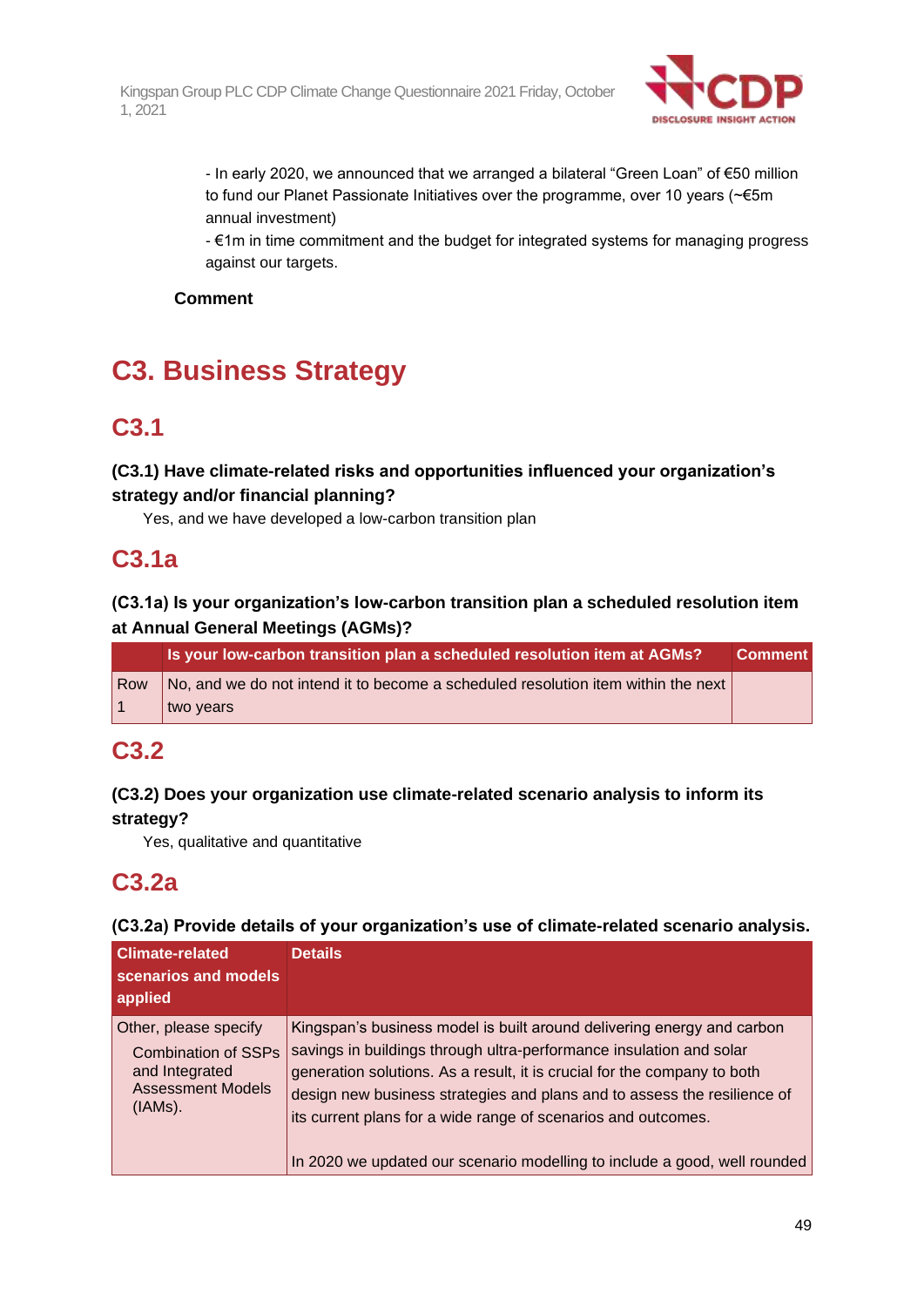

mix of narratives and carbon targets that were not focused only on energy emissions. We therefore changed our scenario from the IEA model to a mix of Shared Socioeconomic Pathways (SSPs) and related Integrated assessment Models (IAMs). We examined a range of available options and decided to develop our impact assessment methodology based on a mix of Shared Socioeconomic Pathways (SSPs) and related Integrated Assessment Models (IAMs). More specifically, we used SSP1 (a low challenges to mitigation and adaptation pathway), SSP2 (a medium challenges to mitigation and adaptation pathway), SSP3 (a high challenges to mitigation and adaptation pathway) and three Representative Concentration Pathways (RCP) targets: 1.9, 3.4 and 6.0 w/m2 targets (1.3  $-1.4$ ,  $2.1 - 2.3$  and  $3.2 - 3.3$  Co respectively).

This approach allowed us to better understand broad socioeconomic trends that could shape future society and gain access to a wider array of quantitative information (e.g. carbon prices). When the results of the examined scenarios were either insufficient or non-existent for our purposes, we used the narratives as a guide and made educated assumptions based on publicly available information for our sector and insights from key internal stakeholders. The areas assessed include our own operations and assets, our supply chain, and the market and the time horizon considered covers both the medium and the long-term.

CASE STUDY 1: Carbon Price: Kingspan used the projected carbon prices outlined in the aforementioned scenarios and calculated the potential financial impact on its operating costs. This impact is estimated to be €20m–40m (for more information please see Risk 4 and Opportunity 5). We have been taking steps to reduce our emissions through our Planet Passionate (PP) programme which is one of our key strategic pillars. Through PP, Kingspan has targeted net zero carbon manufacturing, globally, by 2030. This is a commitment which has not only resonated strongly with our customers but will also improve the resilience of our business in the long-term.

# **C3.3**

### **(C3.3) Describe where and how climate-related risks and opportunities have influenced your strategy.**

|                              | <b>Have climate-related</b><br>risks and<br>opportunities<br>influenced your<br>strategy in this area? | <b>Description of influence</b>                                                                                       |
|------------------------------|--------------------------------------------------------------------------------------------------------|-----------------------------------------------------------------------------------------------------------------------|
| Products and Yes<br>services |                                                                                                        | Kingspan recognises climate related risks and opportunities<br>in its products and services strategy. Kingspan is the |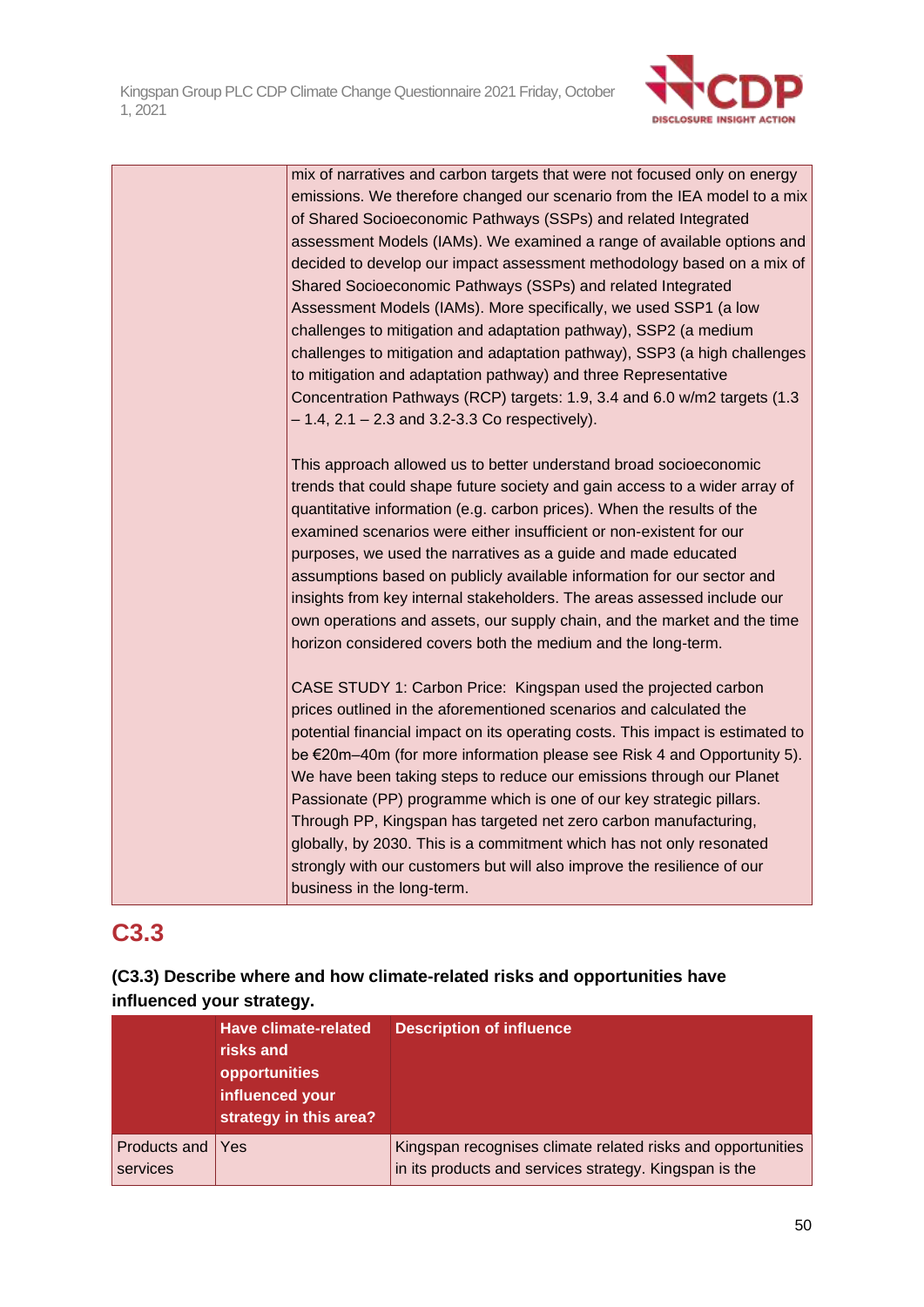

|  | market leader in high-performance insulation technologies,<br>enabling building designers and building owners to design<br>and construct buildings which save energy and associated<br>carbon through their operation over their lifetime.<br>In 2016 Kingspan announced its strategy to 'Complete the<br>Envelope'. This strategy was to build out our portfolio of<br>products which complement our low carbon building<br>envelope solutions. At that time, we identified natural<br>daylighting products, natural ventilation products, ducting<br>and piping insulation products and roofing membrane<br>products as the categories in which we aimed to develop.<br>Each of which would enable us to expand our advanced<br>building envelope solution to our customers. We identified<br>potential weaknesses in the thermal efficiency of building<br>envelopes by integrating multiple supplier solutions and<br>secondary processes as opposed to single fix, compatible<br>products, which Kingspan could offer.<br>Our most substantial strategic decision to date has been to<br>build out our Light and Air division, which offers natural<br>daylight solutions and natural ventilation solutions.<br>Both of which help to reduce the energy consumption of<br>buildings by reducing the need for artificial lighting and<br>mechanical ventilation. This division was nascent for |
|--|----------------------------------------------------------------------------------------------------------------------------------------------------------------------------------------------------------------------------------------------------------------------------------------------------------------------------------------------------------------------------------------------------------------------------------------------------------------------------------------------------------------------------------------------------------------------------------------------------------------------------------------------------------------------------------------------------------------------------------------------------------------------------------------------------------------------------------------------------------------------------------------------------------------------------------------------------------------------------------------------------------------------------------------------------------------------------------------------------------------------------------------------------------------------------------------------------------------------------------------------------------------------------------------------------------------------------------------------------------------------------------------------------|
|  | Kingspan in 2016, at the end of 2020 it had a 12-month<br>revenue run rate in excess of €500m. The business has<br>been developed through a combination of inorganic and<br>organic expansion. In 2020 Kingspan commenced<br>construction on a global centre of excellence for<br>polycarbonate panel manufacturing in Ireland, which has<br>the capacity to manufacture rooflights which can deliver 9<br>billion lumens of light (enough to light up 1 million homes).<br>This strategy will enable Kingspan to drive market<br>conversion (Opp 4) and give us access to new markets<br>(Opp 3).                                                                                                                                                                                                                                                                                                                                                                                                                                                                                                                                                                                                                                                                                                                                                                                                 |
|  | Magnitude of impact is high €90-500m, there is some<br>overlap between the two opportunities. The maximum<br>opportunity is aligned with pathway SSP1 which is oriented<br>toward lower resource and energy intensity. The minimum<br>opportunity would be closer to scenario SSP3, a low priority<br>for addressing environmental concerns. (Section 3.2a).<br>Timeline of impact is short-, medium- and long-term.                                                                                                                                                                                                                                                                                                                                                                                                                                                                                                                                                                                                                                                                                                                                                                                                                                                                                                                                                                               |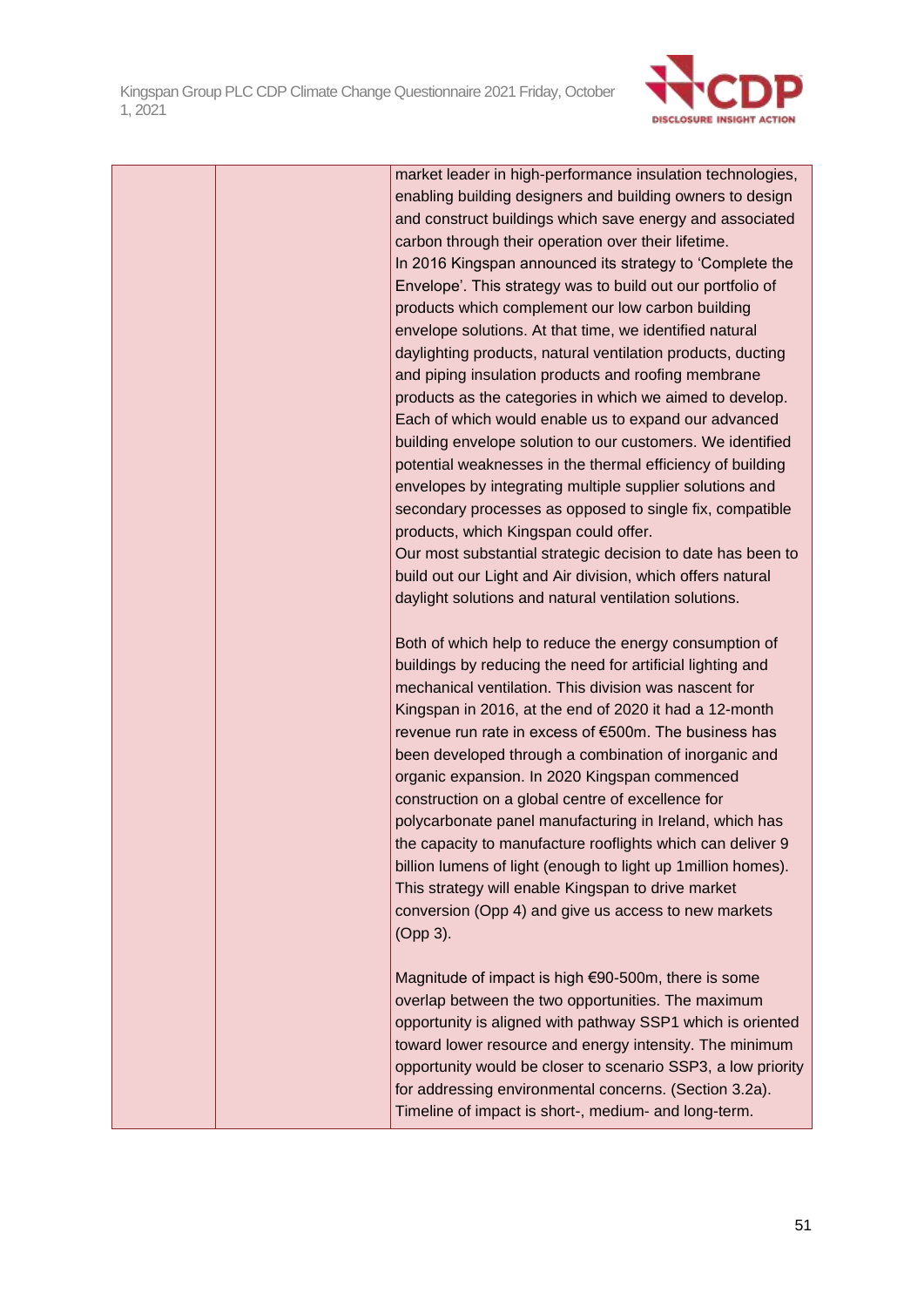

| Supply chain | Yes | We recognise the need to minimise the carbon emitted due        |
|--------------|-----|-----------------------------------------------------------------|
| and/or value |     | to the manufacture of our products, much of which comes         |
| chain        |     | from the raw materials in our value chain. We acknowledge       |
|              |     | the potential risk to revenue if customers seek out lower       |
|              |     | embodied carbon alternatives (2.3a Risk 2) and the risk of      |
|              |     | potential higher costs of materials due to higher               |
|              |     | energy/carbon prices in the future (2.3a Risk 3). Scenario      |
|              |     | analysis informed our view on the potential risk to future      |
|              |     | materials prices, as per Risk 3.                                |
|              |     |                                                                 |
|              |     | To be a market leader in carbon efficient solutions, we took    |
|              |     | the strategic decision to set targets and strategies to realise |
|              |     | significant carbon reductions in both our manufacturing         |
|              |     | process and via our primary raw material supply partners.       |
|              |     | Kingspan has made two public commitments to reduce              |
|              |     | Scope 3 emissions, i) Planet Passionate target: 50% CO2         |
|              |     | intensity reduction in products from primary supply partners    |
|              |     | by 2030 from a 2019 baseline, and ii) a verified SBT (see       |
|              |     | detail 2.3a Risk 2).                                            |
|              |     | Mitigation activities include establishing our Sustainability   |
|              |     | Team to monitor emissions and implement projects                |
|              |     | internally and externally to reduce Scope 1, 2 & 3              |
|              |     | emissions; significant engagement with our supply partners      |
|              |     | at the highest level; and ongoing R&D projects with new         |
|              |     | and existing suppliers with a view to reducing Scope 3          |
|              |     | emissions.                                                      |
|              |     |                                                                 |
|              |     | A substantial outcome of these mitigation activities has        |
|              |     | been the investment by Kingspan (March 2021) in H2              |
|              |     | Green Steel (H2GS). Steel is a key raw material for             |
|              |     | Kingspan and the largest contributor to our Scope 3             |
|              |     | emissions. H2GS aims to be producing steel in 2024 with         |
|              |     | 95% less carbon than comparable steel today. Kingspan           |
|              |     | will be a minority equity investor in H2GS but will have a      |
|              |     | future supply agreement in place. Kingspan is the only          |
|              |     | construction company invested in H2GS to date,                  |
|              |     | demonstrating our leadership position in the sector.            |
|              |     | As described in 2.4a Opp 4, a core part of Kingspan's           |
|              |     | growth strategy is to convert construction methods away         |
|              |     | from inefficient traditional technologies to high-performance   |
|              |     | building envelopes. While embodied carbon in our                |
|              |     | insulation systems is insignificant when compared with the      |
|              |     | carbon savings in use, any reduction in embodied carbon         |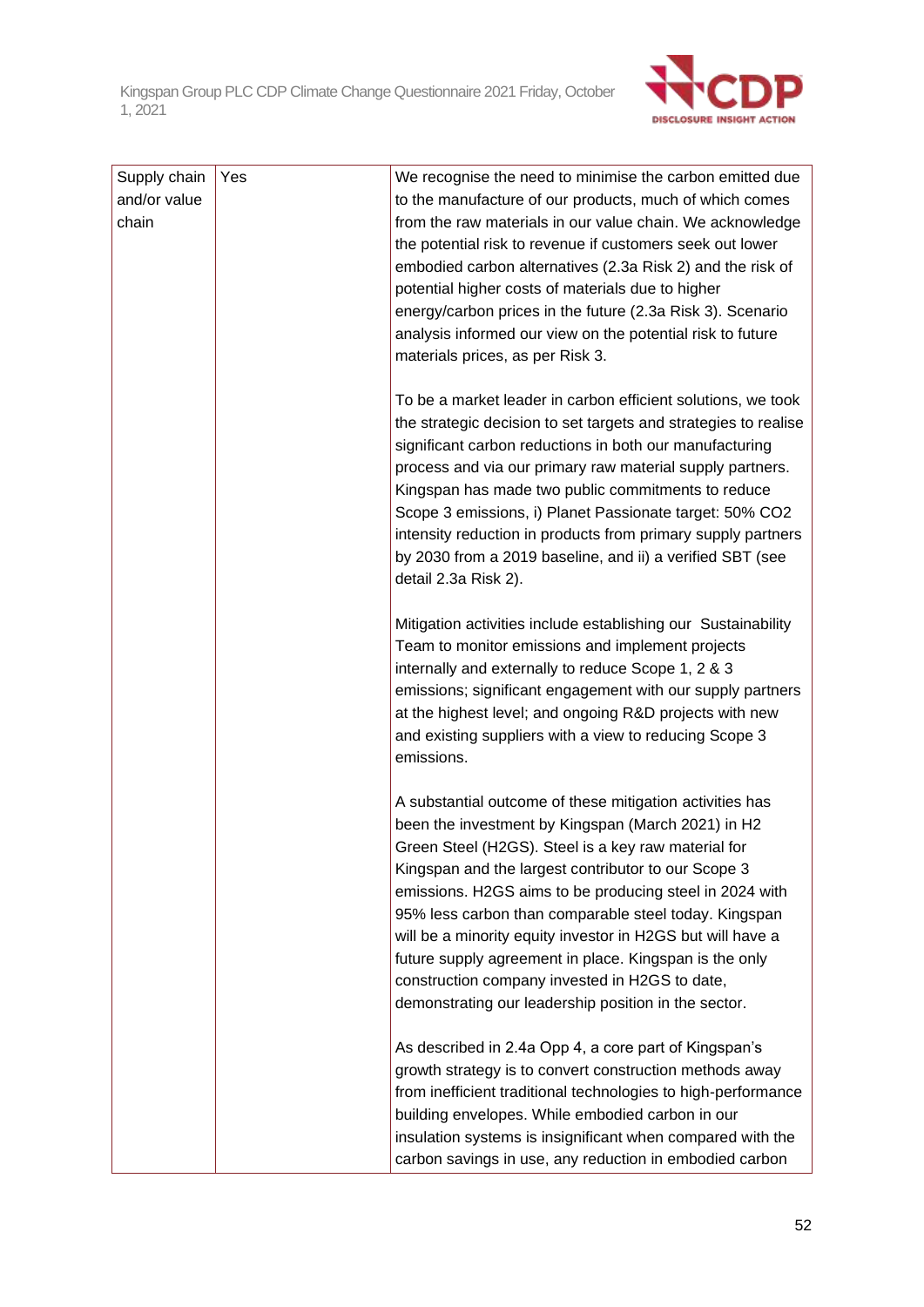

|                      |     | would offer Kingspan an even more compelling case for our<br>conversion strategy.                                                                                                                                                                                                                                                                                                                                                                                                                                                                                                                                                                                                                                                                                                                                                                                                                                                                                    |
|----------------------|-----|----------------------------------------------------------------------------------------------------------------------------------------------------------------------------------------------------------------------------------------------------------------------------------------------------------------------------------------------------------------------------------------------------------------------------------------------------------------------------------------------------------------------------------------------------------------------------------------------------------------------------------------------------------------------------------------------------------------------------------------------------------------------------------------------------------------------------------------------------------------------------------------------------------------------------------------------------------------------|
|                      |     | Magnitude of a) Risk (2.3a Risk 2&3): €30m–250m; b)<br>Opportunity (2.4a Opp 3): €90-120m<br>Time horizon is short-term.                                                                                                                                                                                                                                                                                                                                                                                                                                                                                                                                                                                                                                                                                                                                                                                                                                             |
| Investment in<br>R&D | Yes | Climate-related risks and opportunities are core elements of<br>Kingspan's Research and Development (R&D) investment<br>strategy. Innovation is one of Kingspan's key strategic<br>pillars. As a manufacturer of climate-mitigating low-carbon<br>technologies, our innovation agenda is centred around<br>creating products which reduce the carbon emissions of the<br>built environment. We recognise Innovation both as a risk<br>(2.3a Risk 1) and an opportunity (2.4a Opp 2) in the short-,<br>medium- and the long-term.                                                                                                                                                                                                                                                                                                                                                                                                                                     |
|                      |     | Kingspan invests approximately 1% of revenue annually on<br>R&D and digital transformation which gives us significant<br>scale advantage in innovation versus our peers. The most<br>substantial strategic decision taken to date has been to<br>invest in a global centre of excellence for innovation, IKON,<br>at Kingspan's Group Headquarters in Ireland. This centres<br>innovation as a groupwide function with a Global Head of<br>Innovation reporting directly to the CEO. The group role<br>enables close collaborations with the Sustainability Team,<br>our supply partners and the managing directors of the<br>various divisions at Kingspan. IKON was constructed using<br>over 17 Kingspan products, it contains state-of-the-art<br>laboratories and prototyping capabilities. Work at IKON will<br>drive future product innovation at Kingspan, cementing our<br>position as the market leader in energy efficient building<br>envelope products. |
|                      |     | Kingspan's commitment to innovation has resulted in<br>market leading technologies. A key example of this would be<br>Kingspan's development of PowerPanel which we hope to<br>launch in late 2021 or early 2022. PowerPanel is a first-of-<br>its-kind integrated insulated roof panel with solar<br>technology. Enabling a single fix solution for an ultra-<br>performance insulated roof technology which can generate<br>its own energy from the first day of installation.                                                                                                                                                                                                                                                                                                                                                                                                                                                                                     |
|                      |     | Kingspan has committed to integrating solar technology on<br>all of its wholly owned manufacturing facilities by 2030.<br>PowerPanel is a product which will not only enable this                                                                                                                                                                                                                                                                                                                                                                                                                                                                                                                                                                                                                                                                                                                                                                                    |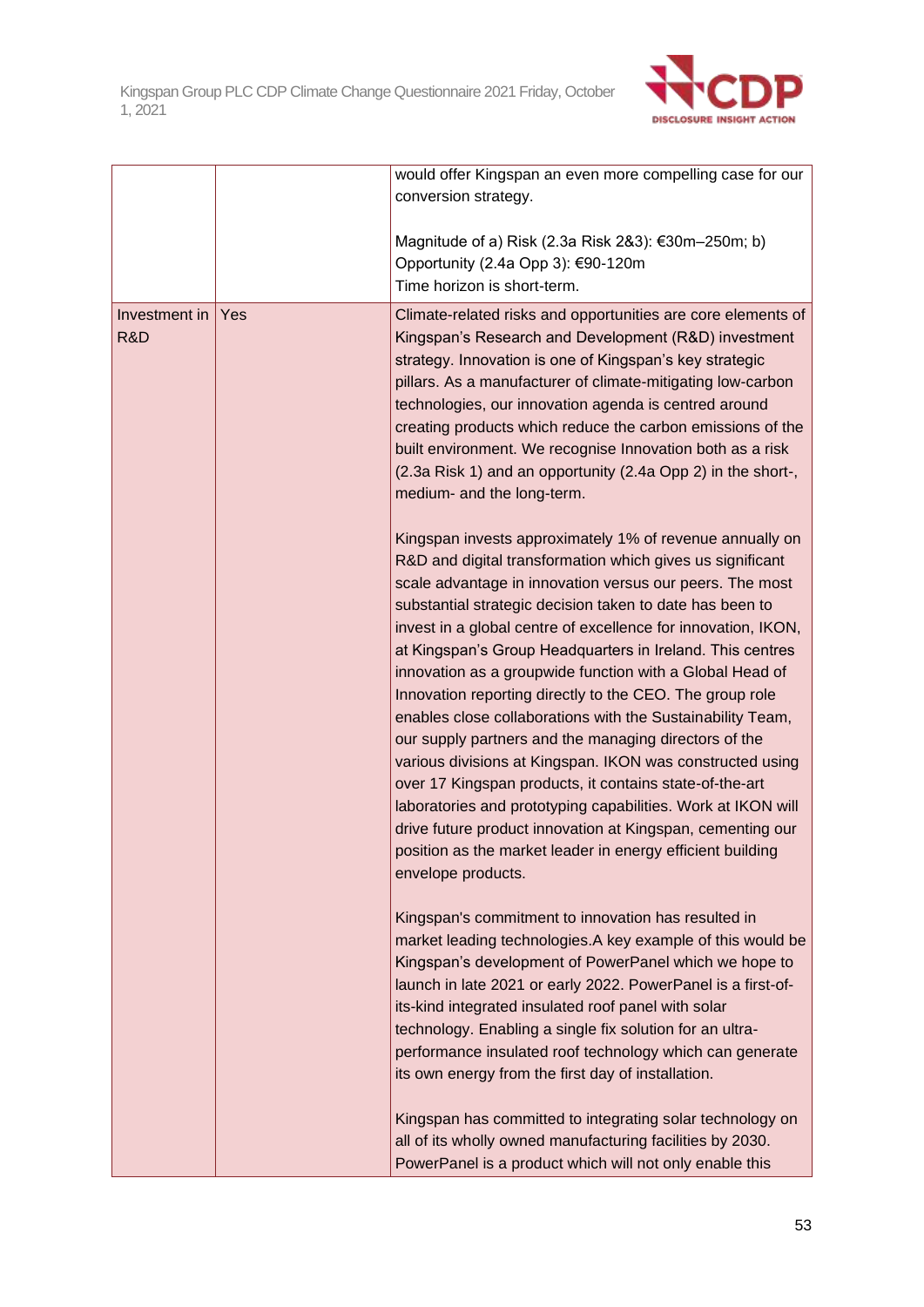

|            |     | within Kingspan but can also enable our customers to align<br>their future output with a 1.5 degree scenario for SSP1.<br>Magnitude of a) Risk (2.3a Risk 1): €55m - €350m; b)<br>Opportunity (2.4a Opp 2): €300 - €500m.<br>Innovation is a risk and opportunity over the short-,<br>medium- and long-term.                                                                                                                                                                                                                                                                                                                                                                                                                                                                                                                                                                                                                                                                                                                                                                                                                                                                                                                                                                                                                                                                                                                                                                                                                                                                                                                                                                                                                                                                                                                                                                                                                                                                                                                  |
|------------|-----|-------------------------------------------------------------------------------------------------------------------------------------------------------------------------------------------------------------------------------------------------------------------------------------------------------------------------------------------------------------------------------------------------------------------------------------------------------------------------------------------------------------------------------------------------------------------------------------------------------------------------------------------------------------------------------------------------------------------------------------------------------------------------------------------------------------------------------------------------------------------------------------------------------------------------------------------------------------------------------------------------------------------------------------------------------------------------------------------------------------------------------------------------------------------------------------------------------------------------------------------------------------------------------------------------------------------------------------------------------------------------------------------------------------------------------------------------------------------------------------------------------------------------------------------------------------------------------------------------------------------------------------------------------------------------------------------------------------------------------------------------------------------------------------------------------------------------------------------------------------------------------------------------------------------------------------------------------------------------------------------------------------------------------|
| Operations | Yes | Many of the countries in which Kingspan operates have<br>already implemented carbon pricing mechanisms, with<br>more countries expected to implement carbon taxes or<br>pricing mechanisms in the future. In addition, in line with<br>meeting the objectives of the Paris Accord, we expect<br>increases to the current carbon taxes or pricing<br>mechanisms. As per section 2.3a Risk 4, we estimate<br>electricity costs for Kingspan could increase in a range of<br>€11-34 million by 2030, therefore the risk is short-term.<br>These estimates are based on an assumption of an energy<br>cost rise of ~160% for Kingspan by 2030. As per section<br>2.3a Risk 3, we estimate carbon costs within our supply<br>chain could rise by €95-€265 per tCO2e by 2030. These<br>risks and ultimately the strategies to mitigate have been<br>informed our scenario analysis as per 2.3a, risk 4.<br>In 2011, Kingspan initiated a strategy to attain Net Zero<br>Energy status by 2020. In 2019 we updated our strategy to<br>reduce energy consumption and increase our use of<br>renewable energy with the launch of our Planet Passionate<br>programme. Within this programme we have targets to a)<br>increase our direct use of renewable energy to 60% by<br>2030: b) increase our on-site generation of renewable<br>energy to 20% by 2030; c) install solar PV systems on all<br>wholly owned facilities by 2030; and d) to reduce carbon<br>emissions in our primary raw materials by 50% by 2030.<br>This strategy will reduce Kingspan's energy consumption<br>from the grid and reduce the carbon associated with our<br>energy consumption, therefore reducing the risk associated<br>with increased, carbon related, energy costs.<br>Kingspan arranged a €50m Green Loan in 2019 to support<br>these initiatives. As of now, we have a PV solar project<br>pipeline of 30 projects, with an estimated cost of over €10m<br>and potential energy generation over 10 GWh of renewable<br>electricity per annum. |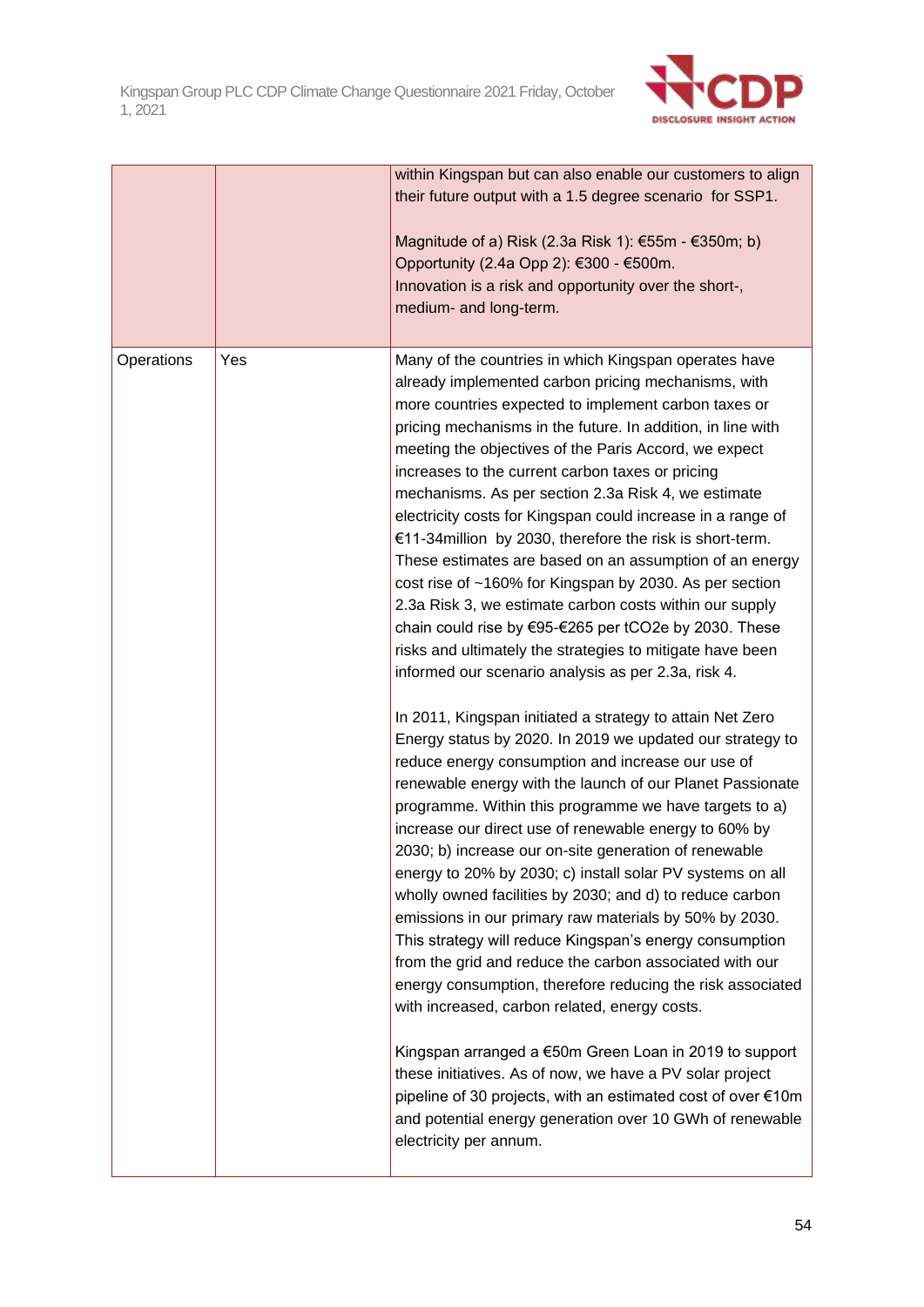

| Magnitude of Impact: Risk (2.3a Risk 3&4) - €41m-€134m.<br>Opportunity (2.4a Opp 5) - lower energy costs €26-46m. |
|-------------------------------------------------------------------------------------------------------------------|
| Time horizon - This is a risk over the medium-term.                                                               |

# **C3.4**

| (C3.4) Describe where and how climate-related risks and opportunities have |
|----------------------------------------------------------------------------|
| influenced your financial planning.                                        |

| elements that have                                                                                                                                                                             | <b>Financial planning Description of influence</b>                                                                                                                                                                                                                                                                                                                                                                                                                                                                                                                                                                                                                                                                                                                                                                                                                                                                                                                                                                                                                                                                                                                                                                                                                                                                                                                                                                                                                                                                                                                                                                                                                                                                                                                                                                                                                                                                                                                                                                                                                                                                                                                                                                                           |
|------------------------------------------------------------------------------------------------------------------------------------------------------------------------------------------------|----------------------------------------------------------------------------------------------------------------------------------------------------------------------------------------------------------------------------------------------------------------------------------------------------------------------------------------------------------------------------------------------------------------------------------------------------------------------------------------------------------------------------------------------------------------------------------------------------------------------------------------------------------------------------------------------------------------------------------------------------------------------------------------------------------------------------------------------------------------------------------------------------------------------------------------------------------------------------------------------------------------------------------------------------------------------------------------------------------------------------------------------------------------------------------------------------------------------------------------------------------------------------------------------------------------------------------------------------------------------------------------------------------------------------------------------------------------------------------------------------------------------------------------------------------------------------------------------------------------------------------------------------------------------------------------------------------------------------------------------------------------------------------------------------------------------------------------------------------------------------------------------------------------------------------------------------------------------------------------------------------------------------------------------------------------------------------------------------------------------------------------------------------------------------------------------------------------------------------------------|
| been influenced                                                                                                                                                                                |                                                                                                                                                                                                                                                                                                                                                                                                                                                                                                                                                                                                                                                                                                                                                                                                                                                                                                                                                                                                                                                                                                                                                                                                                                                                                                                                                                                                                                                                                                                                                                                                                                                                                                                                                                                                                                                                                                                                                                                                                                                                                                                                                                                                                                              |
| <b>Revenues</b><br>Direct costs<br>Indirect costs<br><b>Capital expenditures</b><br>Capital allocation<br>Acquisitions and<br>divestments<br>Access to capital<br><b>Assets</b><br>Liabilities | Revenues: Time horizon - short, medium and long-term. Magnitude of<br>Impact – High, €1-2billion. Kingspan is planning for significant future<br>revenue impact from climate related risks and opportunities. Kingspan's<br>core strategy is to convert construction markets from inefficient,<br>traditional methods of construction, to constructing with high-<br>performance building envelopes, which reduce energy consumption and<br>carbon emissions (Opp 4). Kingspan's innovation strategy supports our<br>market leader position by having the most efficient and high<br>performance insulation technologies (Opp 2; Risk 1&2). Kingspan has<br>expanded the conversion opportunity through investment in new<br>technologies and new geographies (Opp 3). We expect growth to be<br>supplemented by incentives to renovate the building stock in line with<br>the objectives of the Paris Agreement (Opp 1).<br>Direct costs: Time horizon - medium-term. Magnitude of Impact - Low,<br>€11-34million. The key area in which direct costs are likely to be<br>impacted as a result of climate change is electricity costs. One of<br>Kingspan's strategic objectives is to be the world's leading provider of<br>low energy building envelopes. To complement that strategy, Kingspan<br>set about reducing its own non-renewable energy consumption. We<br>have a target to source 60% of our energy requirements directly from<br>renewables by 2030, reducing energy price risk (Risk 4).<br>Indirect costs. Time horizon – short-term. Magnitude of Impact – Low,<br>€33-50million. Kingspan aims to lead the advancement of materials,<br>building systems and digital technologies to address issues such as<br>climate change and circularity. In order to meet these strategic<br>objectives, Kingspan must invest in indirect expenses, such as R&D, a<br>technically educated sales team and the Planet Passionate<br>(Sustainability) Team. The largest indirect cost related to climate-change<br>is R&D. We invest c.1% of revenue annually on R&D and digital<br>innovation, €33.1m in 2020. These investments support revenue growth<br>(Opp 1,2&3) and protect against risks to revenue and rising energy costs |
|                                                                                                                                                                                                |                                                                                                                                                                                                                                                                                                                                                                                                                                                                                                                                                                                                                                                                                                                                                                                                                                                                                                                                                                                                                                                                                                                                                                                                                                                                                                                                                                                                                                                                                                                                                                                                                                                                                                                                                                                                                                                                                                                                                                                                                                                                                                                                                                                                                                              |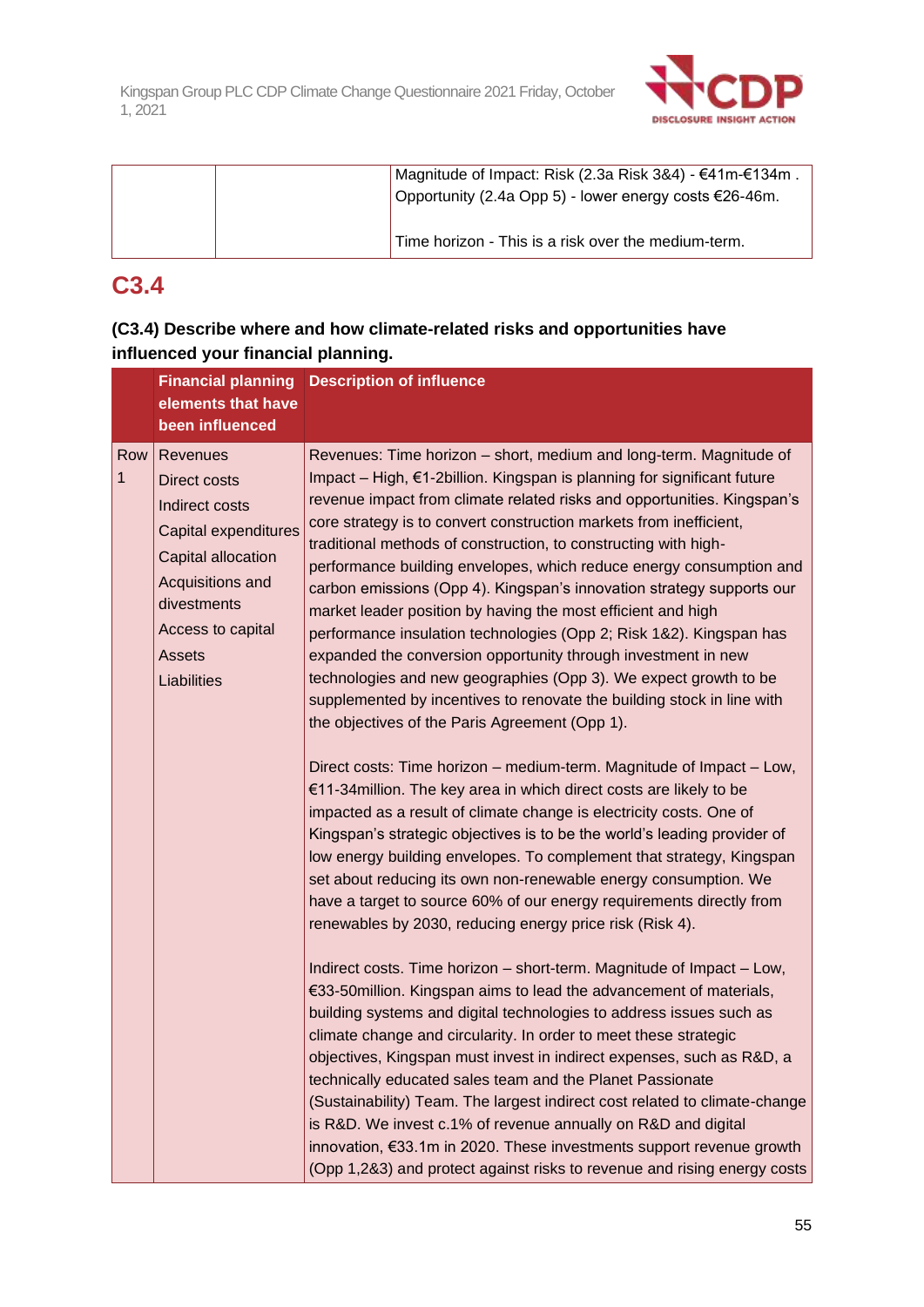

| (Risks 1,2,3&4). |
|------------------|
|                  |

Capital Allocation and capital expenditure. Time Horizon – short-term. Magnitude of Impact – High. Kingspan invested €171m in 2020 (€353m in 2019) in assets, including M&A. Kingspan has been investing in manufacturing capacity to support our expectation of increased revenues from opportunities such as the conversion to low-carbon building envelope technologies. We have 15 new lines planned over the next 2-3 years (Opp 3&4). In addition, Kingspan invested in a new stateof-the-art innovation facility to support ongoing development of lowcarbon technologies to further support that conversion strategy (Opp 2).

Acquisitions. Time horizon – short-term. Magnitude of impact – high. Kingspan invested €46m in 2020 (€142m in 2019) on acquisitions. Kingspan has historically used mergers and acquisitions (M&A) as a route to execute our strategy. Kingspan acquires businesses for three reasons: i) to consolidate an end market, augmenting our ability to convert that market to high-performance building envelopes which save energy and carbon (Opp 1,2,3&4); ii) to expand to new geographies which are generally at an earlier stage in their adoption of highperformance building envelopes, a significant long-term growth opportunity (Opp 3); and iii) to acquire new technologies which complement our energy and carbon efficient building envelope solutions (Opp 2).

Access to Capital. Time horizon – short-term. Magnitude of impact – low (defined as low as incremental contribution to cost of capital is low). Kingspan has enjoyed ready access to capital given our structural growth opportunity through manufacturing climate mitigating construction materials. In 2020, Kingspan issued a sustainability aligned €750m Green Private Placement. This loan has favourable terms, aligned with Kingspan meeting its Planet Passionate objectives. And will fund the growth of the business over the short to medium-term.

Assets: Time horizon – short-term. To date, impact to assets is low. Investment in assets is a continuation of investment in high-performance building envelope technologies and capacity. Kingspan is constructing low carbon assets and improving the performance of our current estate (Opp 5; Risk 4).

Liabilities: Time horizon – short-term. Magnitude of Impact – low. One notable change is the inclusion of the €750m green Private Placement loan which has favourable terms, aligned with meeting our sustainability objectives.

The following case study should demonstrate the way in which multiple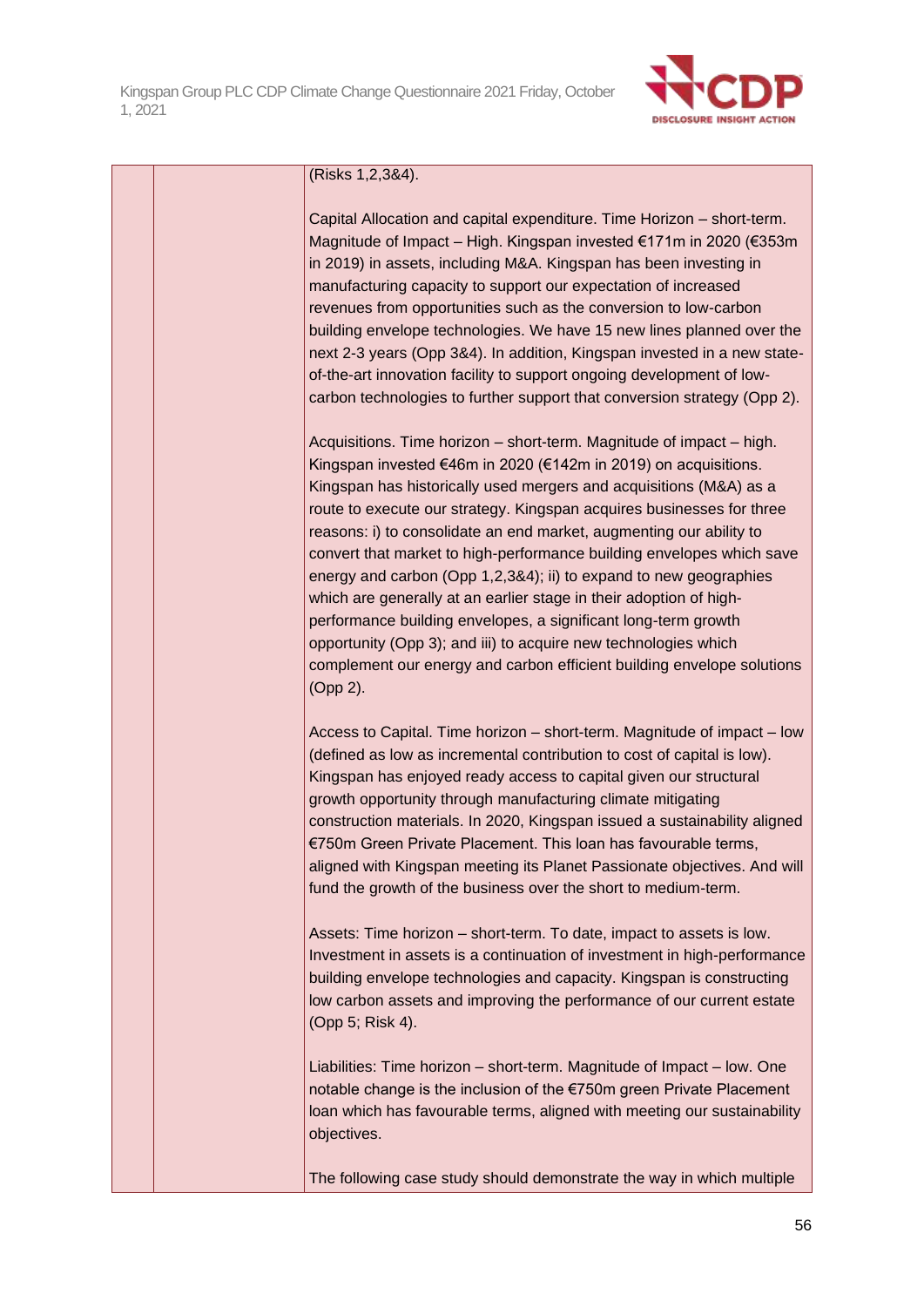

financial planning metrics have been impacted by climate related planning.

Case Study – Renovation, Section 2.4a, Opportunity 1 The European Energy Performance of Buildings Directive was revised in 2018 to include requirements for Member States to prepare long-term national renovation strategies. This Directive is part of the EU's commitment to the Paris Accord which has an objective to pursue efforts to limit the temperature increase above pre-industrial levels to 1.5oC, by the end of the century. If we assume the rate of renovation will increase to double the current rate, in line with the EU's stated objective out to 2030, and we assume similar efforts in the UK and the US, the potential additional revenue opportunity for Kingspan is €470-940m (Revenue). Kingspan has significantly increased its development capital expenditure to support this revenue opportunity. Current plans include at least 5 manufacturing lines in Europe and, in total, 15 globally (Capital Expenditure and Capital Allocation, Assets). Kingspan is building low carbon assets such as Jonkoping in Sweden which will run fully on renewable energy, protecting us from future energy price rises (Direct Costs, Assets). Kingspan's innovative products such as Kooltherm insulation boards are sought after products in renovation given the strong thermal performance, enabling thinner insulation, and less loss of space in renovation (Indirect costs, investment in R&D). Kingspan has also invested in new technologies which support energy efficient renovation, such as the investment in natural daylight and natural airflow building products (daylights and ventilation products). Our Light and Air division manufactures these products and has largely been built through M&A (Acquisitions). Funding of our organic and inorganic development has been enabled by our ability to access low cost capital, such as the €750m green Private Placement issued in 2020, which was the largest green corporate placing of its kind to date at that time. The weighted average interest rate was 1.78% and has favourable terms, aligned with meeting our sustainability objectives (Access to Capital, Liabilities).

# **C3.4a**

**(C3.4a) Provide any additional information on how climate-related risks and opportunities have influenced your strategy and financial planning (optional).**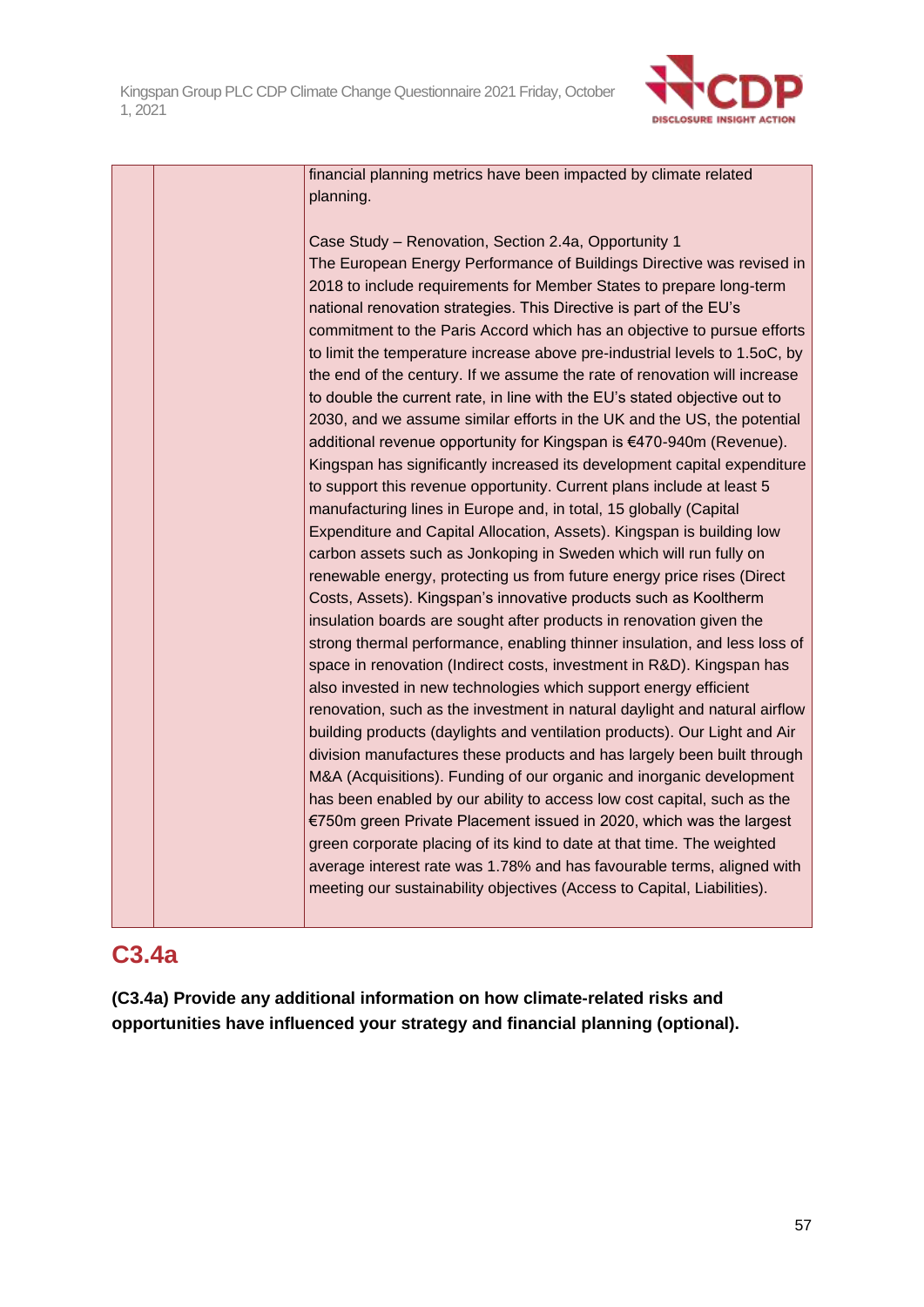

# **C4. Targets and performance**

# **C4.1**

**(C4.1) Did you have an emissions target that was active in the reporting year?** Absolute target

# **C4.1a**

**(C4.1a) Provide details of your absolute emissions target(s) and progress made against those targets.**

| <b>Target reference number</b>                                                     |
|------------------------------------------------------------------------------------|
| Abs 1                                                                              |
| Year target was set                                                                |
| 2018                                                                               |
| <b>Target coverage</b>                                                             |
| Company-wide                                                                       |
| Scope(s) (or Scope 3 category)                                                     |
| Scope 1+2 (market-based)                                                           |
| <b>Base year</b>                                                                   |
| 2017                                                                               |
| Covered emissions in base year (metric tons CO2e)                                  |
| 373,639                                                                            |
| Covered emissions in base year as % of total base year emissions in selected       |
| Scope(s) (or Scope 3 category)                                                     |
| 100                                                                                |
|                                                                                    |
|                                                                                    |
| <b>Target year</b><br>2025                                                         |
|                                                                                    |
| Targeted reduction from base year (%)<br>10                                        |
|                                                                                    |
| Covered emissions in target year (metric tons CO2e) [auto-calculated]<br>336,275.1 |
| Covered emissions in reporting year (metric tons CO2e)                             |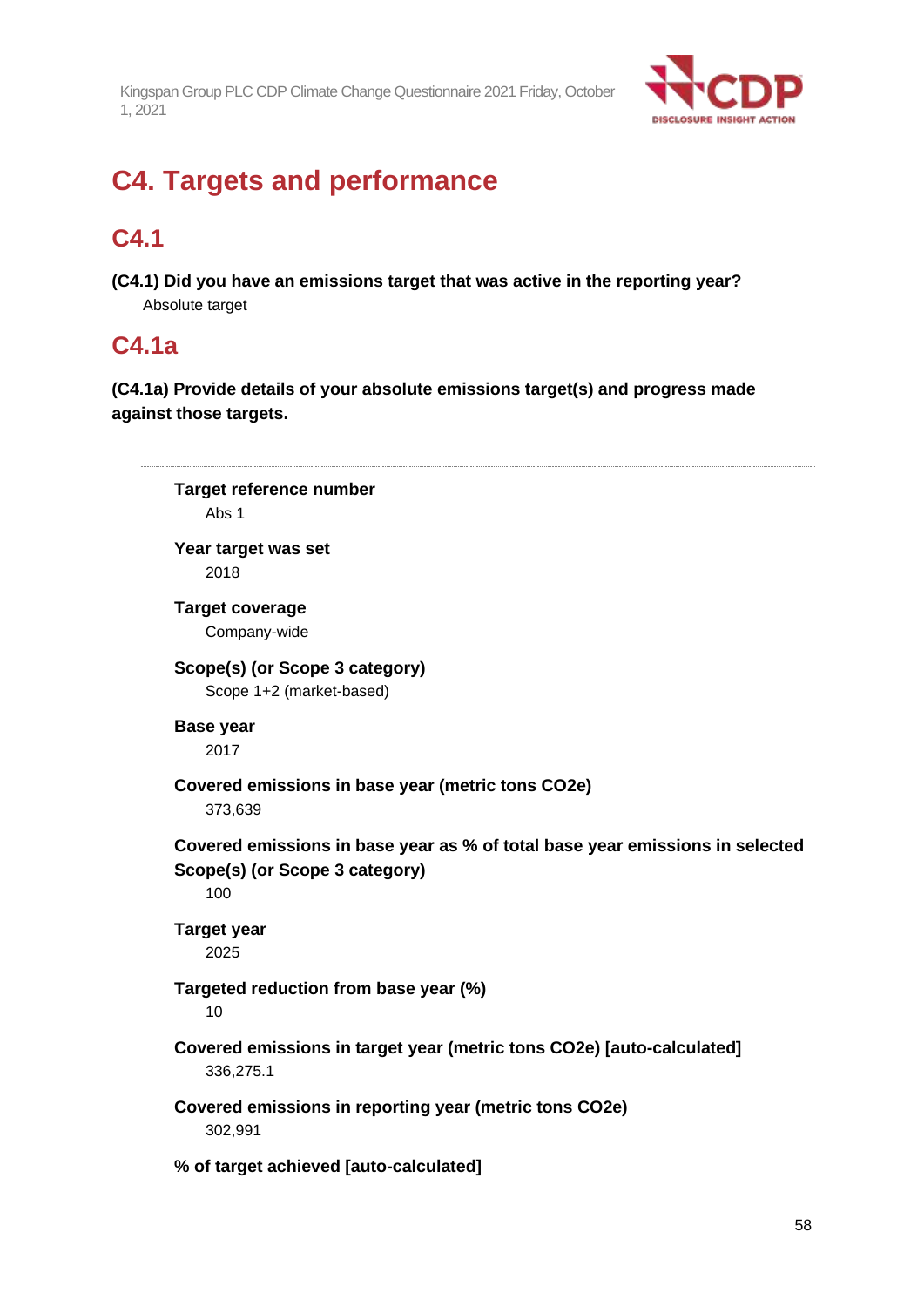

#### 189.0809042953

### **Target status in reporting year**

Achieved

### **Is this a science-based target?**

Yes, and this target has been approved by the Science-Based Targets initiative

### **Target ambition**

Well-below 2°C aligned

### **Please explain (including target coverage)**

Kingspan Group Plc commits to reduce absolute Scopes 1 and 2 GHG emissions 10% by 2025 from a 2017 base-year.

In 2021, Kingspan set a new science based targets (Scope 1+2, 90% reduction by 2030 - baseline 2020), aligned with 1.5oC. We will report on this new target in our next CDP submission.

**Target reference number** Abs 2

**Year target was set** 2018

**Target coverage**

Company-wide

### **Scope(s) (or Scope 3 category)**

Scope 3 (upstream & downstream)

### **Base year**

2017

### **Covered emissions in base year (metric tons CO2e)**

3,197,016

### **Covered emissions in base year as % of total base year emissions in selected Scope(s) (or Scope 3 category)**

100

### **Target year**

2025

### **Targeted reduction from base year (%)**

10

**Covered emissions in target year (metric tons CO2e) [auto-calculated]**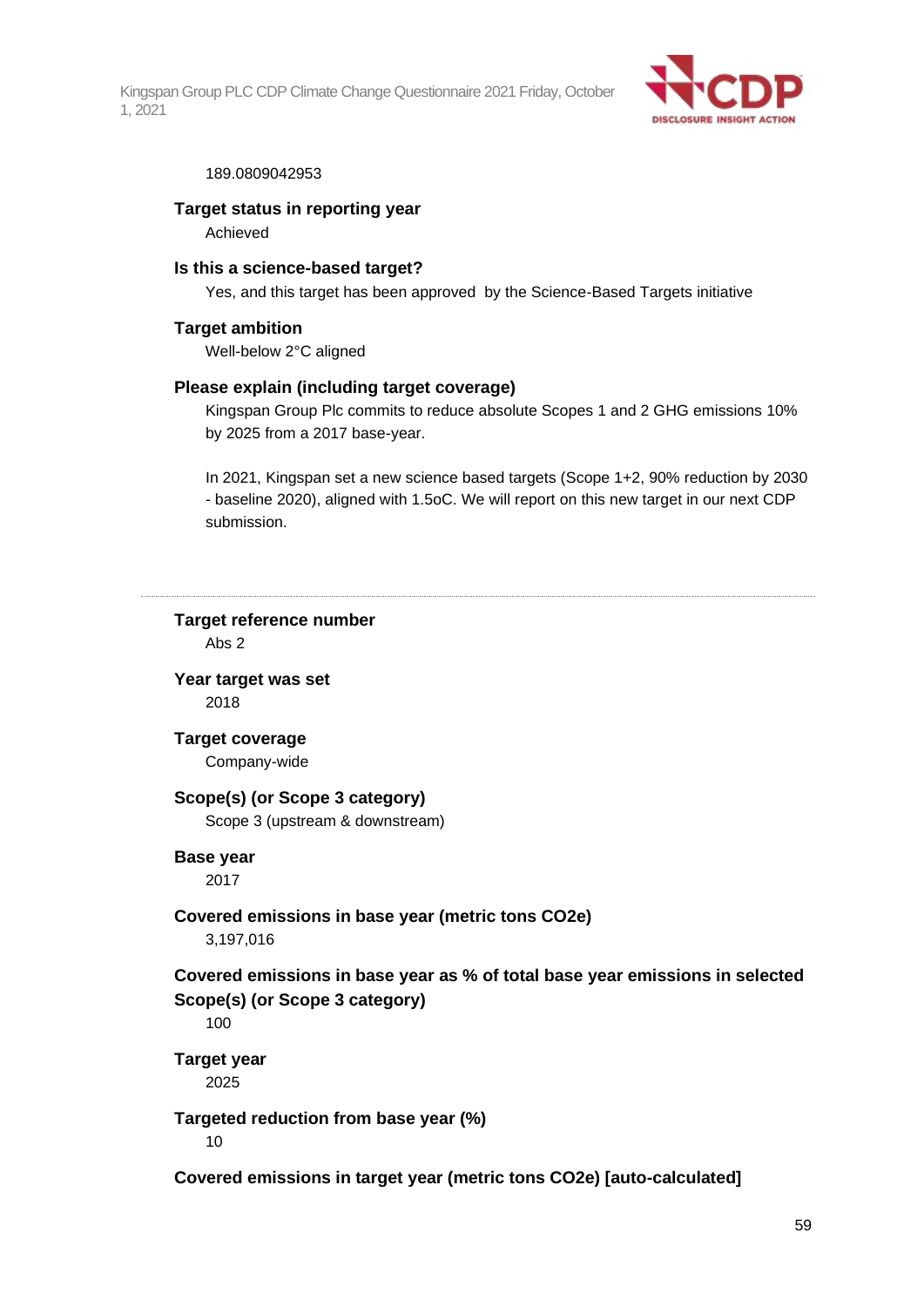

### 2,877,314.4

### **Covered emissions in reporting year (metric tons CO2e)** 4,541,378

**% of target achieved [auto-calculated]** -420.505246142

#### **Target status in reporting year**

Underway

#### **Is this a science-based target?**

Yes, and this target has been approved by the Science-Based Targets initiative

#### **Target ambition**

Well-below 2°C aligned

### **Please explain (including target coverage)**

In 2018, Kingspan Group plc committed to reduce absolute Scope 3 GHG emissions from purchased goods and services, business travel, transport and distribution, and end-of-life treatment of sold products 10% by 2025 from a 2017 base-year. As this target requires significant technological innovation and investment, we knew progress would not be linear. It also falls outside of our control, therefore we cannot directly implement this innovation. We are actively engaging with our raw material suppliers (who make up the majority >70% of our scope 3 emissions) on an ongoing basis to ensure we make meaningful progress towards this target in the coming years.

\*\*Please note: the Kingspan Group grew substantially (revenue growth of 25%) between 2017 -2020 which the above base year figure calculation does not reflect. To reinforce our commitment to making reductions in our scope 3 emissions - In 2021, Kingspan rebaselined its SBTs (scope 3 from purchased goods and services, use of sold products and end-of-life treatment of sold products 42% by 2030) to account for business growth and to aligned with 1.5oC scenario and its ambitious new Planet Passionate decarbonisation targets. We will report on this new target in our next CDP submission.

#### **Target reference number**

Abs 3

### **Year target was set** 2013

**Target coverage** Company-wide

### **Scope(s) (or Scope 3 category)** Scope 2 (market-based)

**Base year**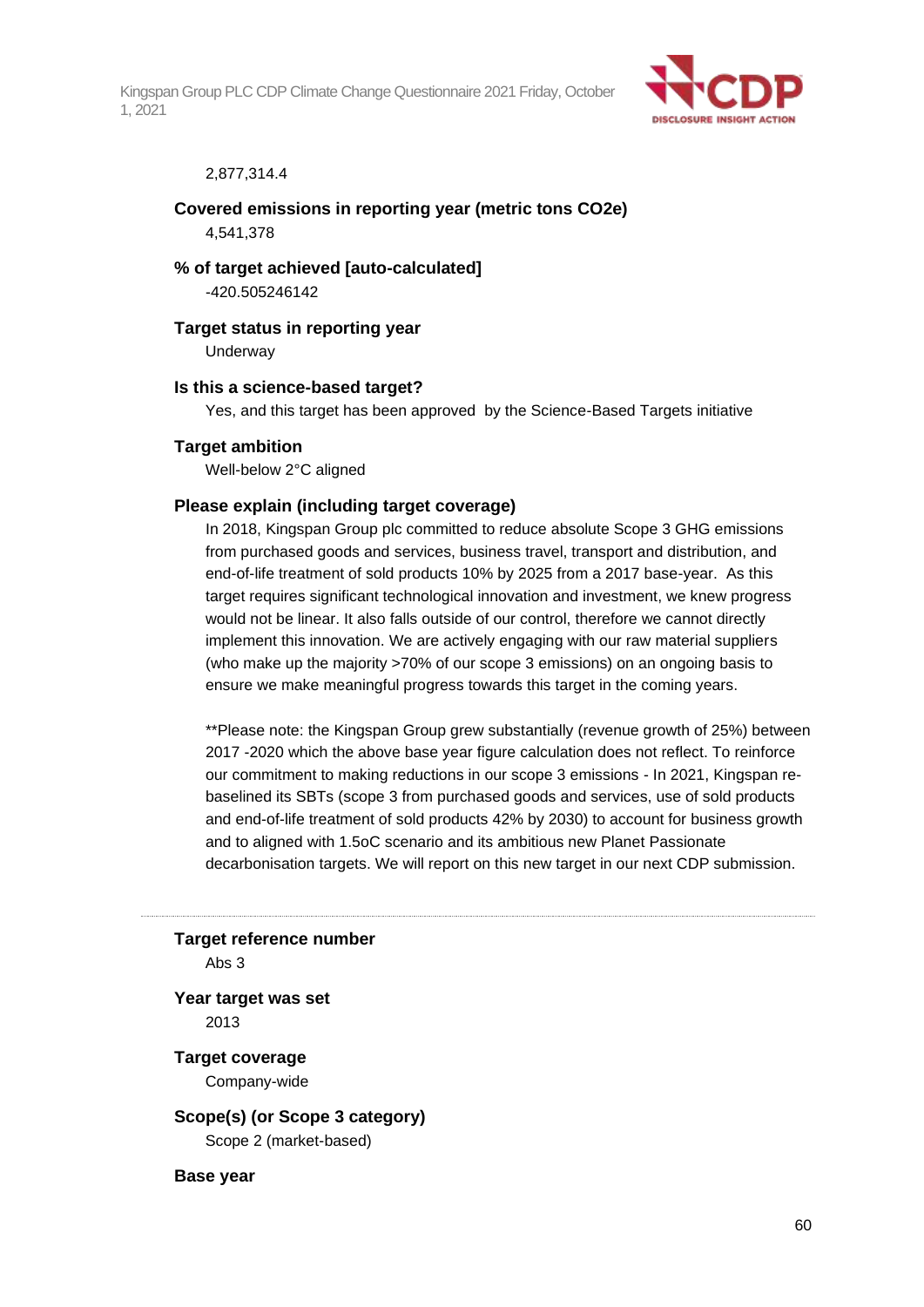

### 2013

### **Covered emissions in base year (metric tons CO2e)** 86,208

**Covered emissions in base year as % of total base year emissions in selected Scope(s) (or Scope 3 category)**

100

**Target year**

2020

### **Targeted reduction from base year (%)**

100

**Covered emissions in target year (metric tons CO2e) [auto-calculated]**  $\Omega$ 

**Covered emissions in reporting year (metric tons CO2e)** 6,410

**% of target achieved [auto-calculated]** 92.5644951745

**Target status in reporting year** Expired

**Is this a science-based target?** No, but we are reporting another target that is science-based

### **Target ambition**

### **Please explain (including target coverage)**

In the reporting year, a 92.5% reduction in Scope 2 (market based) emissions was achieved from a base year emission level of 86,208 t/C02e in 2013 to 6,410 t/C02e in 2020. We will continue to work towards using 100% renewable electricity. This commitment is also reflected in our new, 1.5oC aligned science based target, set in 2021 (we will report on these targets in our next submission).

# **C4.2**

### **(C4.2) Did you have any other climate-related targets that were active in the reporting year?**

Target(s) to increase low-carbon energy consumption or production

# **C4.2a**

**(C4.2a) Provide details of your target(s) to increase low-carbon energy consumption or production.**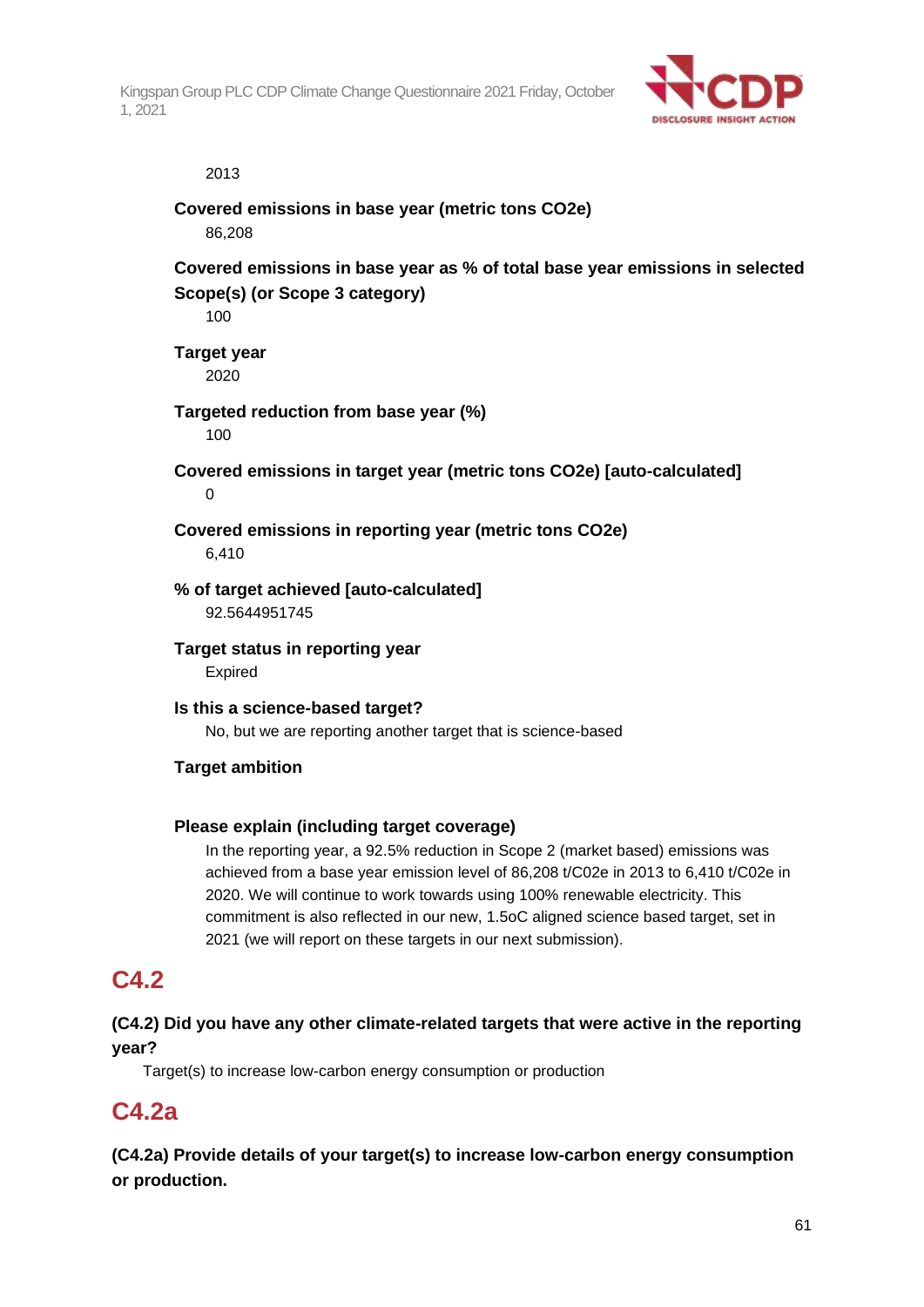

**Target reference number** Low 1 **Year target was set** 2020 **Target coverage** Company-wide **Target type: absolute or intensity** Absolute **Target type: energy carrier** All energy carriers **Target type: activity** Consumption **Target type: energy source** Renewable energy source(s) only **Metric (target numerator if reporting an intensity target)** Percentage **Target denominator (intensity targets only) Base year** 2020 **Figure or percentage in base year** 28 **Target year** 2030 **Figure or percentage in target year** 60 **Figure or percentage in reporting year** 28 **% of target achieved [auto-calculated]**  $\Omega$ **Target status in reporting year** New

**Is this target part of an emissions target?**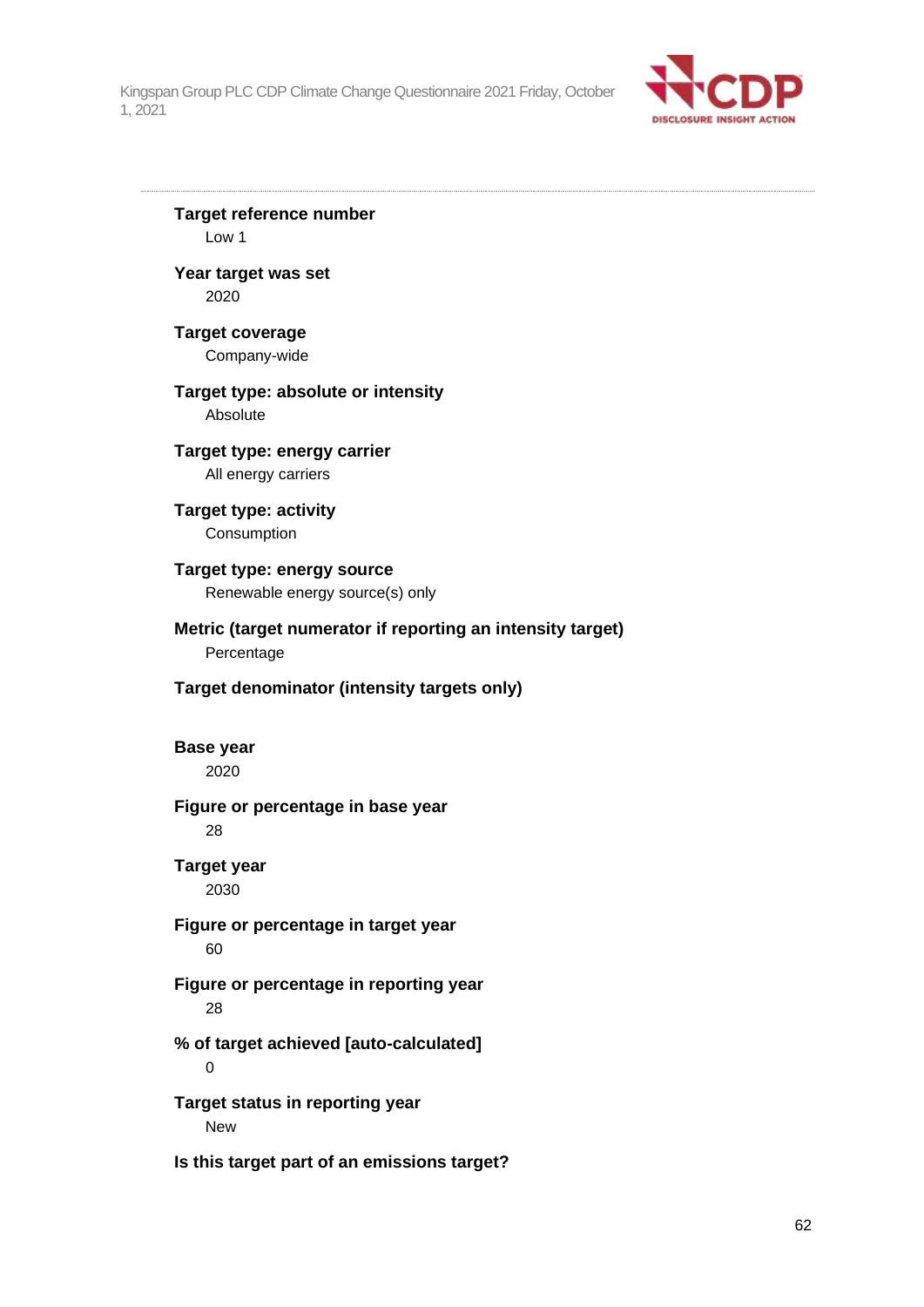

This is a company specific target which formed part of our commitments made through our company wide Planet Passionate programme. This target will help to support the achievement of our science based targets (as described above).

### **Is this target part of an overarching initiative?**

Other, please specify

This target is part of our Planet Passionate strategy and will help us meet out SBTs.

### **Please explain (including target coverage)**

This target was set in 2020.

# **C4.3**

**(C4.3) Did you have emissions reduction initiatives that were active within the reporting year? Note that this can include those in the planning and/or implementation phases.**

Yes

# **C4.3a**

**(C4.3a) Identify the total number of initiatives at each stage of development, and for those in the implementation stages, the estimated CO2e savings.**

|                              | Number of<br><b>initiatives</b> | <b>Total estimated annual CO2e savings in metric</b><br>tonnes CO2e (only for rows marked *) |
|------------------------------|---------------------------------|----------------------------------------------------------------------------------------------|
| Under investigation          | 80                              |                                                                                              |
| To be implemented*           | 15                              | 2,000                                                                                        |
| Implementation<br>commenced* | 56                              | 4,100                                                                                        |
| Implemented*                 | 23                              | 13,382                                                                                       |
| Not to be implemented        | 6                               |                                                                                              |

# **C4.3b**

**(C4.3b) Provide details on the initiatives implemented in the reporting year in the table below.**

**Initiative category & Initiative type** Energy efficiency in buildings Lighting **Estimated annual CO2e savings (metric tonnes CO2e)** 70 **Scope(s)**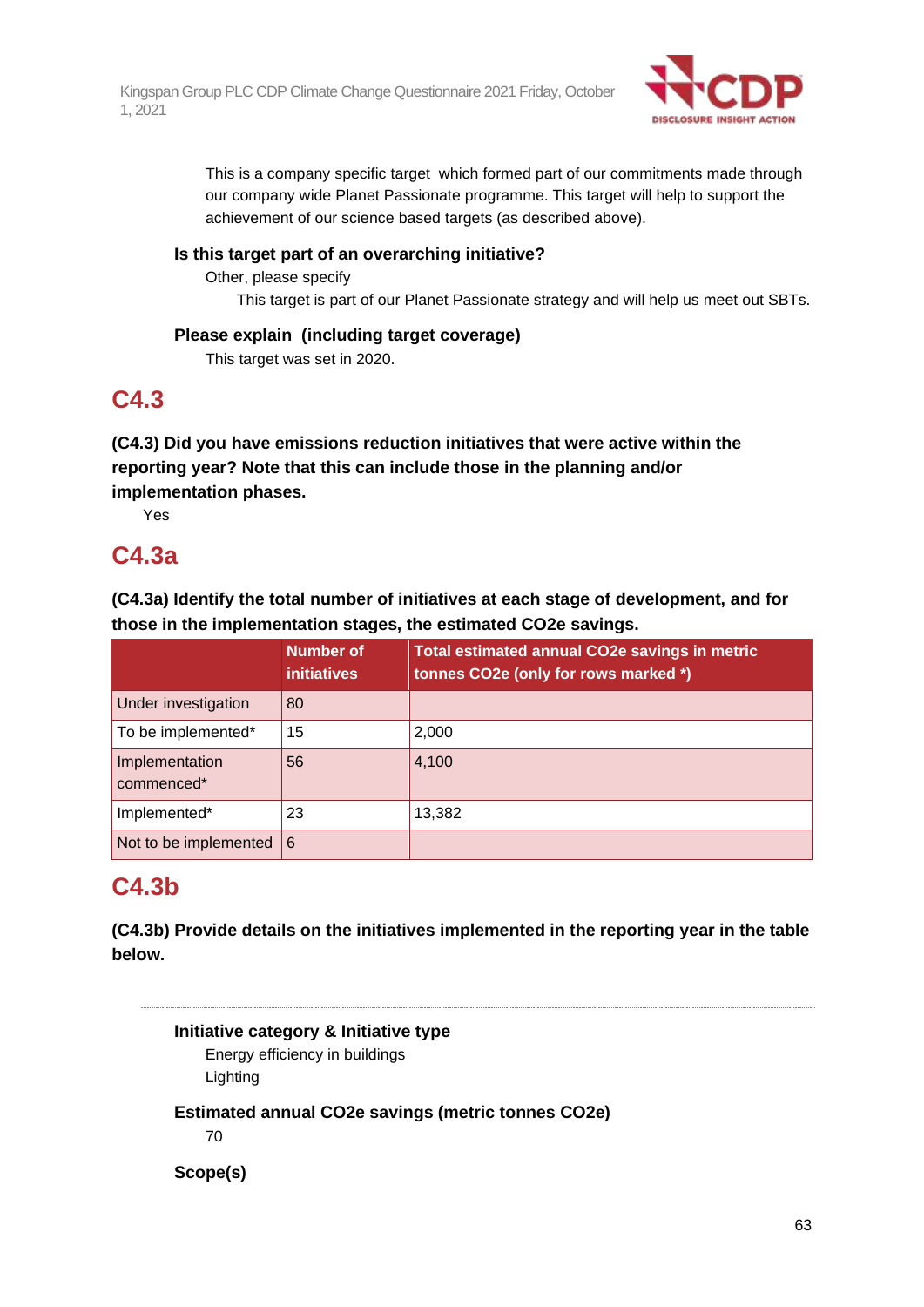

Scope 2 (location-based) Scope 2 (market-based)

### **Voluntary/Mandatory**

Voluntary

# **Annual monetary savings (unit currency – as specified in C0.4)**

7,789

### **Investment required (unit currency – as specified in C0.4)** 36,000

**Payback period**

4-10 years

### **Estimated lifetime of the initiative**

16-20 years

### **Comment**

LED lighting

### **Initiative category & Initiative type**

Non-energy industrial process emissions reductions Process material substitution

### **Estimated annual CO2e savings (metric tonnes CO2e)**

11,000

**Scope(s)**

Scope 1

### **Voluntary/Mandatory**

Voluntary

### **Annual monetary savings (unit currency – as specified in C0.4)**

0

### **Investment required (unit currency – as specified in C0.4)**

 $\Omega$ 

### **Payback period**

<1 year

### **Estimated lifetime of the initiative**

<1 year

### **Comment**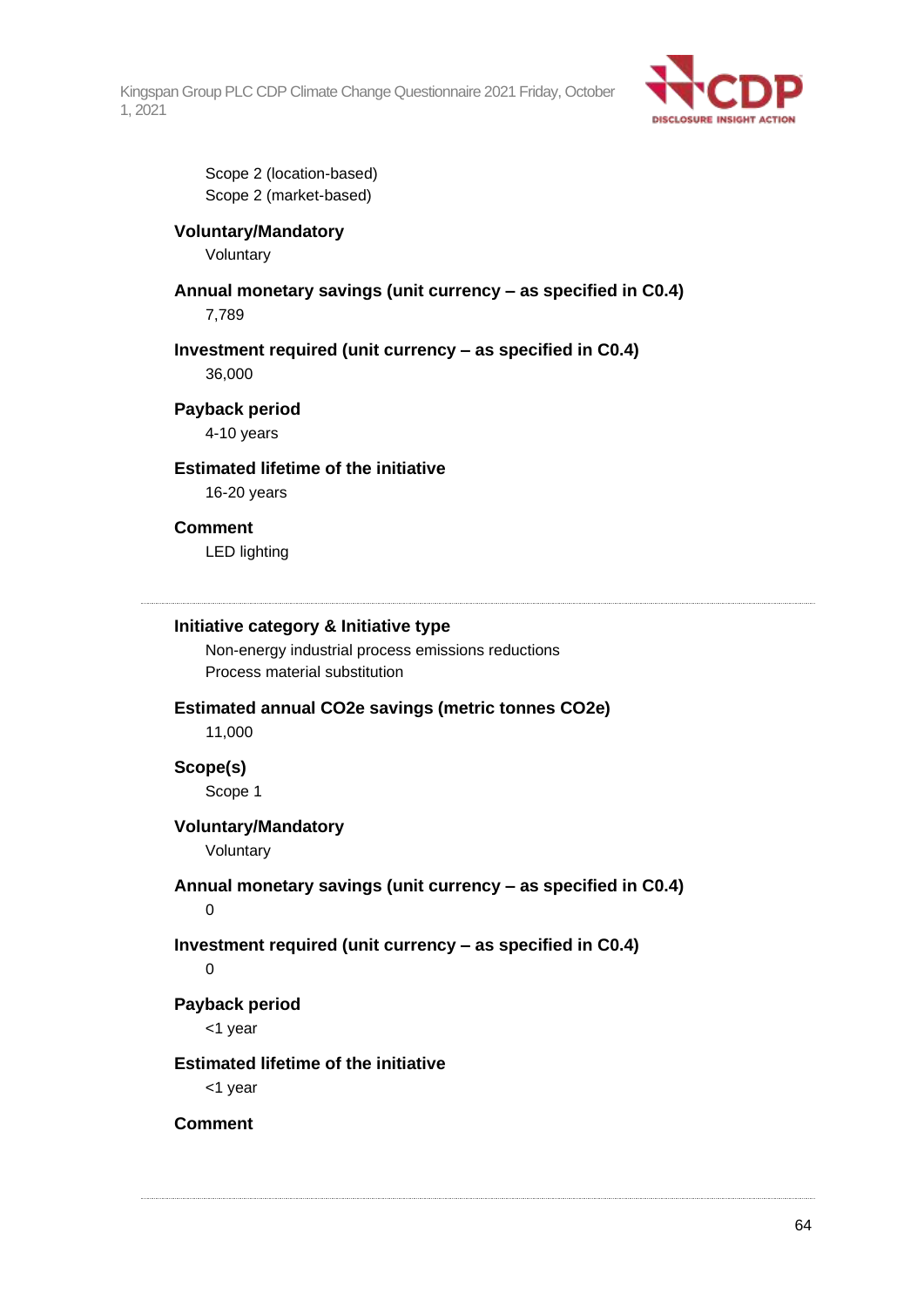

### **Initiative category & Initiative type**

Energy efficiency in buildings Lighting

# **Estimated annual CO2e savings (metric tonnes CO2e)**

108

### **Scope(s)**

Scope 2 (location-based) Scope 2 (market-based)

### **Voluntary/Mandatory**

Voluntary

### **Annual monetary savings (unit currency – as specified in C0.4)** 20,200

# **Investment required (unit currency – as specified in C0.4)**

125,000

# **Payback period**

4-10 years

### **Estimated lifetime of the initiative**

16-20 years

### **Comment**

LED lighting

### **Initiative category & Initiative type**

Energy efficiency in buildings Lighting

### **Estimated annual CO2e savings (metric tonnes CO2e)**

52

### **Scope(s)**

Scope 2 (location-based) Scope 2 (market-based)

### **Voluntary/Mandatory**

Voluntary

**Annual monetary savings (unit currency – as specified in C0.4)** 9,500

## **Investment required (unit currency – as specified in C0.4)**

61,000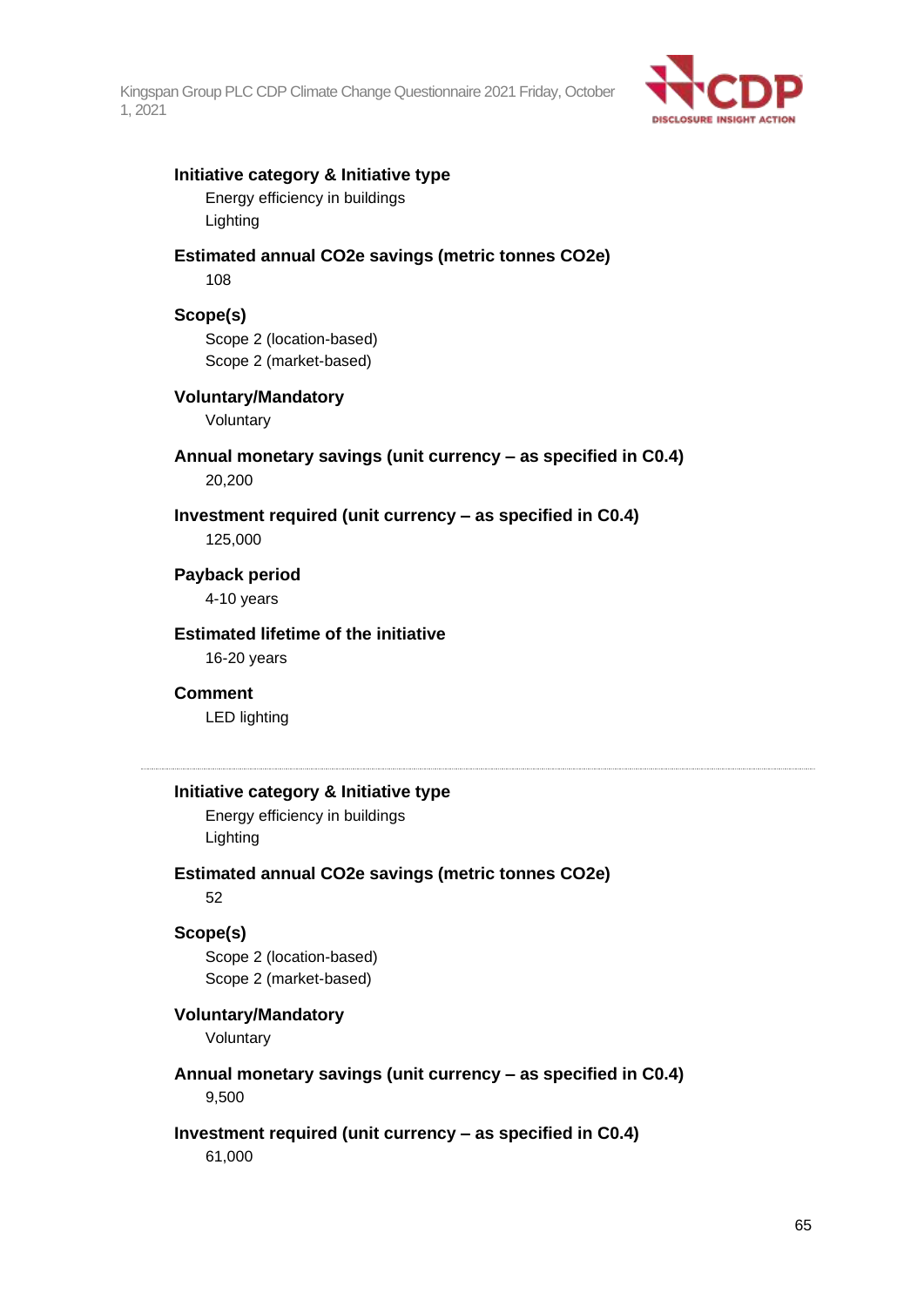

### **Payback period**

4-10 years

### **Estimated lifetime of the initiative**

16-20 years

### **Comment**

LED lighting

#### **Initiative category & Initiative type**

Non-energy industrial process emissions reductions Process material substitution

# **Estimated annual CO2e savings (metric tonnes CO2e)**

549

# **Scope(s)**

Scope 1

### **Voluntary/Mandatory**

Voluntary

### **Annual monetary savings (unit currency – as specified in C0.4)** 39,000

# **Investment required (unit currency – as specified in C0.4)**

156,000

### **Payback period**

4-10 years

### **Estimated lifetime of the initiative**

<1 year

#### **Comment**

### **Initiative category & Initiative type**

Energy efficiency in production processes Other, please specify Thermal fluid insulation installation

### **Estimated annual CO2e savings (metric tonnes CO2e)**

161

### **Scope(s)**

Scope 1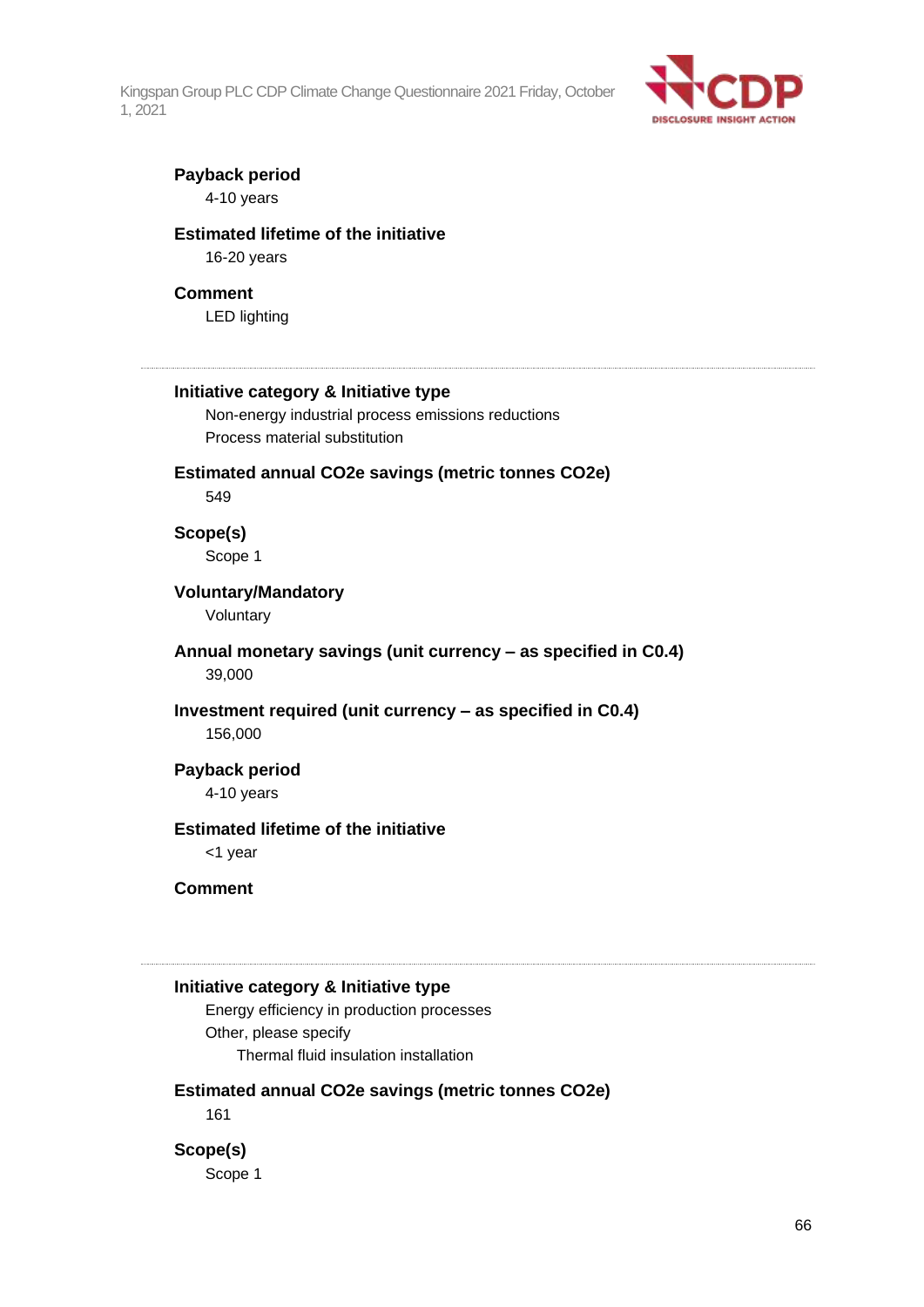

### **Voluntary/Mandatory**

Voluntary

### **Annual monetary savings (unit currency – as specified in C0.4)** 20,500

## **Investment required (unit currency – as specified in C0.4)**

21,000

### **Payback period**

1-3 years

### **Estimated lifetime of the initiative**

6-10 years

**Comment**

**Initiative category & Initiative type**

Energy efficiency in buildings Lighting

### **Estimated annual CO2e savings (metric tonnes CO2e)**

8.3

### **Scope(s)**

Scope 2 (location-based) Scope 2 (market-based)

### **Voluntary/Mandatory**

Voluntary

**Annual monetary savings (unit currency – as specified in C0.4)** 3,260

# **Investment required (unit currency – as specified in C0.4)**

7,500

**Payback period** 1-3 years

### **Estimated lifetime of the initiative**

6-10 years

### **Comment**

LED lighting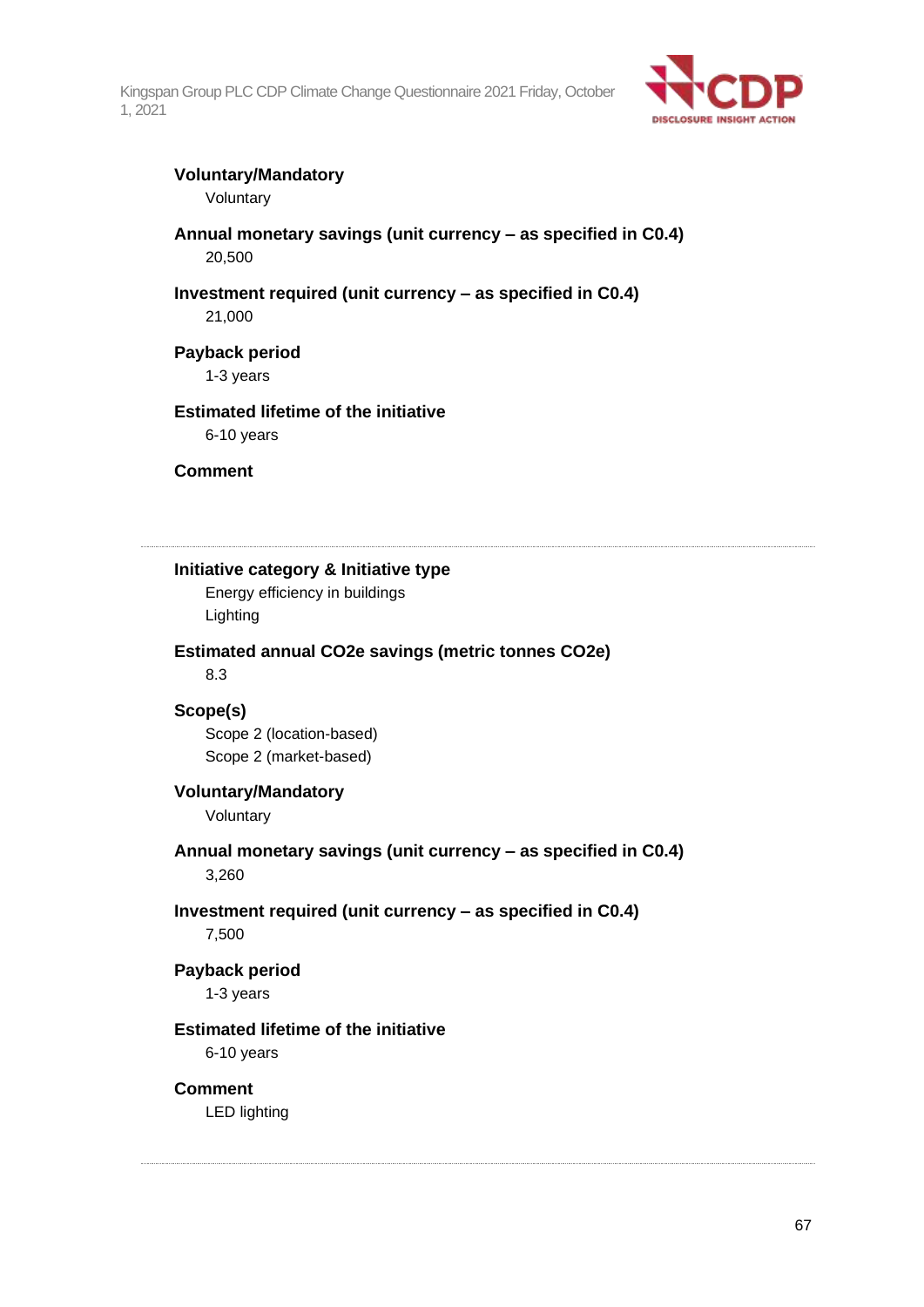

### **Initiative category & Initiative type**

Energy efficiency in buildings Lighting

### **Estimated annual CO2e savings (metric tonnes CO2e)**

1.5

### **Scope(s)**

Scope 2 (location-based) Scope 2 (market-based)

### **Voluntary/Mandatory**

Voluntary

### **Annual monetary savings (unit currency – as specified in C0.4)** 605

### **Investment required (unit currency – as specified in C0.4)**

2,300

### **Payback period**

1-3 years

### **Estimated lifetime of the initiative**

6-10 years

### **Comment**

LED lighting

### **Initiative category & Initiative type**

Energy efficiency in buildings Lighting

### **Estimated annual CO2e savings (metric tonnes CO2e)**

5.1

### **Scope(s)**

Scope 2 (location-based) Scope 2 (market-based)

### **Voluntary/Mandatory**

Voluntary

**Annual monetary savings (unit currency – as specified in C0.4)** 5,000

# **Investment required (unit currency – as specified in C0.4)**

20,000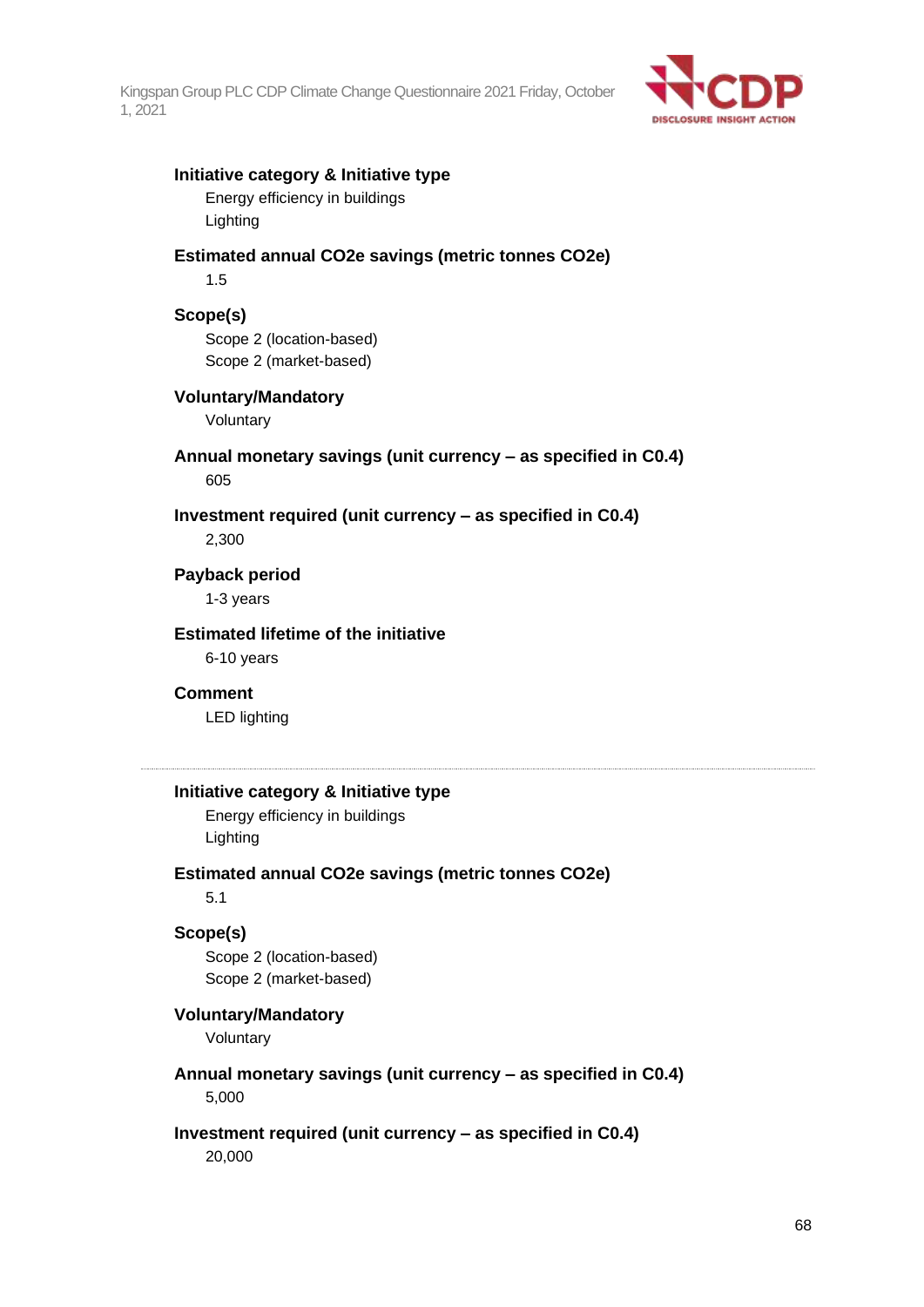

### **Payback period**

4-10 years

### **Estimated lifetime of the initiative**

6-10 years

### **Comment**

LED lighting

#### **Initiative category & Initiative type**

Energy efficiency in production processes Machine/equipment replacement

### **Estimated annual CO2e savings (metric tonnes CO2e)**

5.1

# **Scope(s)**

Scope 1

### **Voluntary/Mandatory**

Voluntary

### **Annual monetary savings (unit currency – as specified in C0.4)** 10,000

## **Investment required (unit currency – as specified in C0.4)**

76,000

### **Payback period**

4-10 years

### **Estimated lifetime of the initiative**

11-15 years

#### **Comment**

Wanson boiler replacement

#### **Initiative category & Initiative type**

Energy efficiency in production processes Process optimization

### **Estimated annual CO2e savings (metric tonnes CO2e)**

12.4

### **Scope(s)**

Scope 1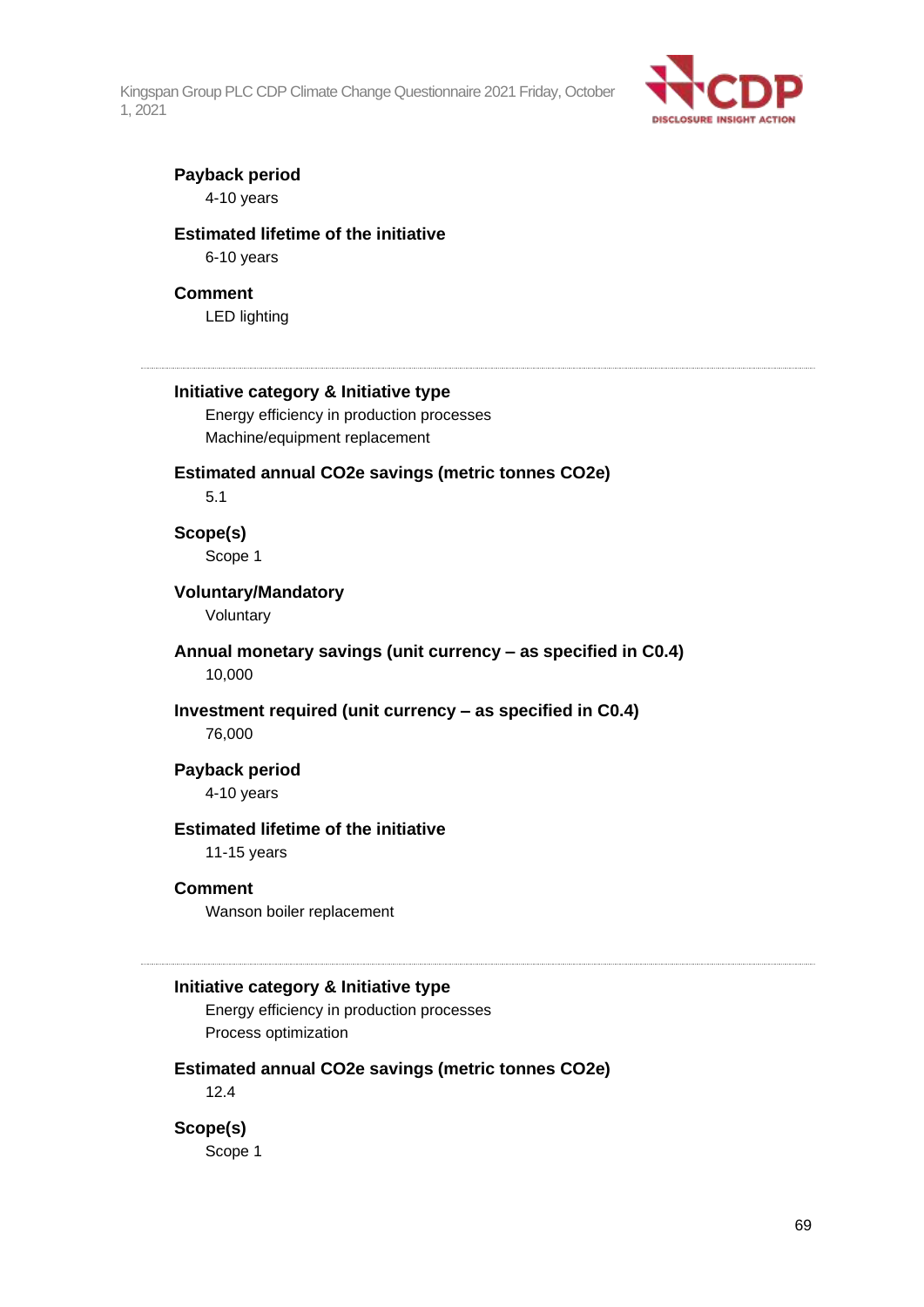

### **Voluntary/Mandatory**

Voluntary

### **Annual monetary savings (unit currency – as specified in C0.4)** 18,400

### **Investment required (unit currency – as specified in C0.4)**

15,000

### **Payback period**

<1 year

### **Estimated lifetime of the initiative**

**Ongoing** 

### **Comment**

Software Settings Optimalization

### **Initiative category & Initiative type**

Energy efficiency in buildings Lighting

### **Estimated annual CO2e savings (metric tonnes CO2e)**

31.8

### **Scope(s)**

Scope 2 (location-based) Scope 2 (market-based)

### **Voluntary/Mandatory**

Voluntary

**Annual monetary savings (unit currency – as specified in C0.4)** 34,000

# **Investment required (unit currency – as specified in C0.4)**

136,000

**Payback period**

4-10 years

### **Estimated lifetime of the initiative**

6-10 years

### **Comment**

LED lighting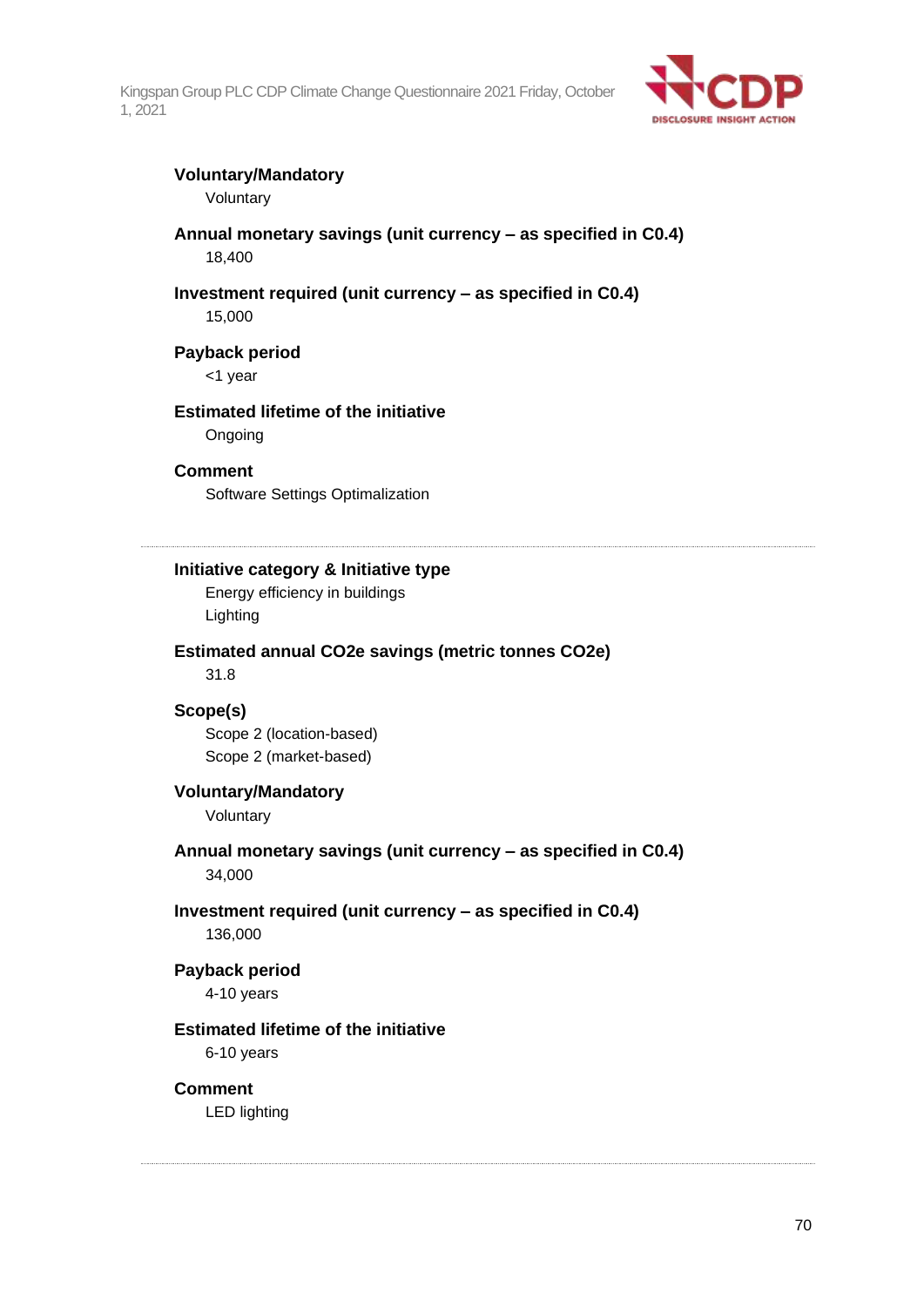

### **Initiative category & Initiative type**

Energy efficiency in production processes Machine/equipment replacement

### **Estimated annual CO2e savings (metric tonnes CO2e)**

25.6

**Scope(s)**

Scope 1

### **Voluntary/Mandatory**

Voluntary

### **Annual monetary savings (unit currency – as specified in C0.4)** 1,850

### **Investment required (unit currency – as specified in C0.4)**

32,000

# **Payback period**

16-20 years

### **Estimated lifetime of the initiative**

11-15 years

### **Comment**

### **Initiative category & Initiative type**

Energy efficiency in production processes Process optimization

# **Estimated annual CO2e savings (metric tonnes CO2e)**

27.7

### **Scope(s)**

Scope 1

### **Voluntary/Mandatory**

Voluntary

# **Annual monetary savings (unit currency – as specified in C0.4)**

6,000

### **Investment required (unit currency – as specified in C0.4)**

24,000

### **Payback period**

4-10 years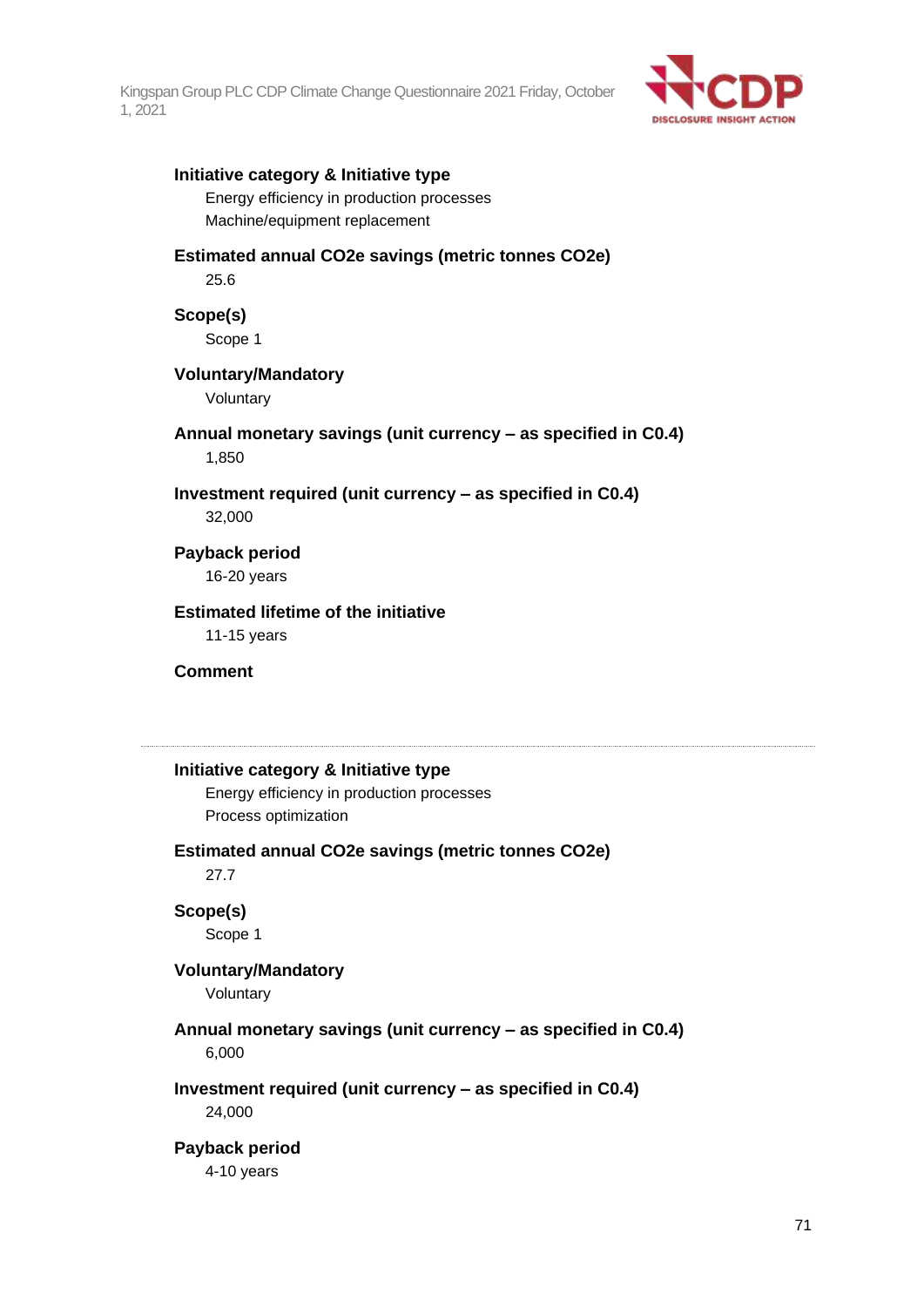

### **Estimated lifetime of the initiative** 6-10 years

**Comment**

**Initiative category & Initiative type** Energy efficiency in buildings

Lighting

### **Estimated annual CO2e savings (metric tonnes CO2e)**

1.9

### **Scope(s)**

Scope 2 (location-based) Scope 2 (market-based)

### **Voluntary/Mandatory**

Voluntary

**Annual monetary savings (unit currency – as specified in C0.4)** 2,000

# **Investment required (unit currency – as specified in C0.4)**

14,000

### **Payback period** 4-10 years

### **Estimated lifetime of the initiative**

6-10 years

### **Comment**

#### **Initiative category & Initiative type**

Low-carbon energy generation Solar PV

### **Estimated annual CO2e savings (metric tonnes CO2e)**

166.7

### **Scope(s)**

Scope 2 (location-based) Scope 2 (market-based)

### **Voluntary/Mandatory**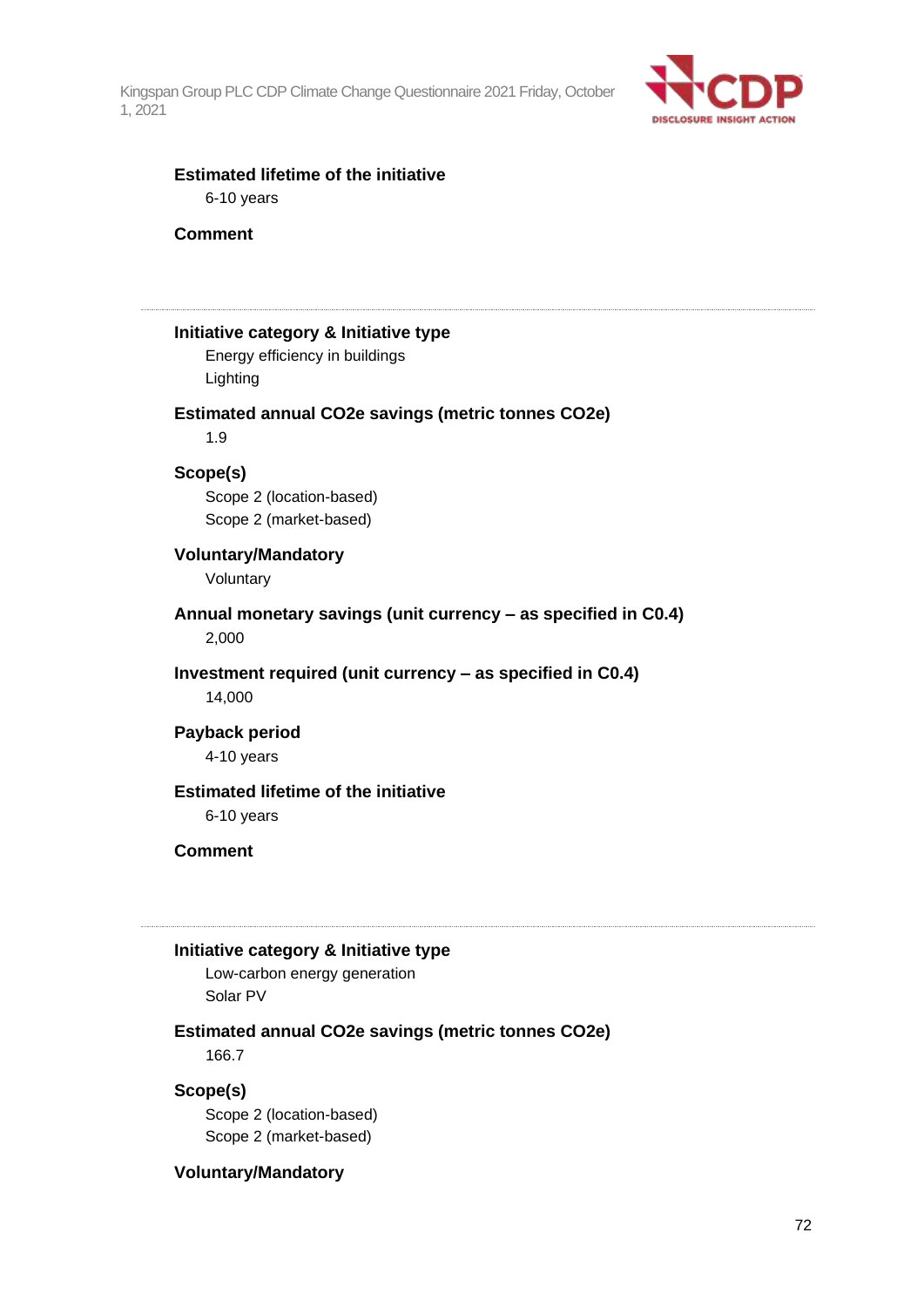

#### Voluntary

**Annual monetary savings (unit currency – as specified in C0.4)** 15,850

### **Investment required (unit currency – as specified in C0.4)**

0

### **Payback period**

No payback

### **Estimated lifetime of the initiative**

21-30 years

#### **Comment**

Investment was done by 3rd party, Kingspan will use the energy.

**Initiative category & Initiative type**

Low-carbon energy generation Solar PV

#### **Estimated annual CO2e savings (metric tonnes CO2e)**

513.3

### **Scope(s)**

Scope 2 (location-based) Scope 2 (market-based)

### **Voluntary/Mandatory**

Voluntary

**Annual monetary savings (unit currency – as specified in C0.4)** 2,125

#### **Investment required (unit currency – as specified in C0.4)**

0

#### **Payback period**

No payback

### **Estimated lifetime of the initiative**

21-30 years

### **Comment**

Investment was done by 3rd party, Kingspan will use the energy.

### **Initiative category & Initiative type**

Low-carbon energy generation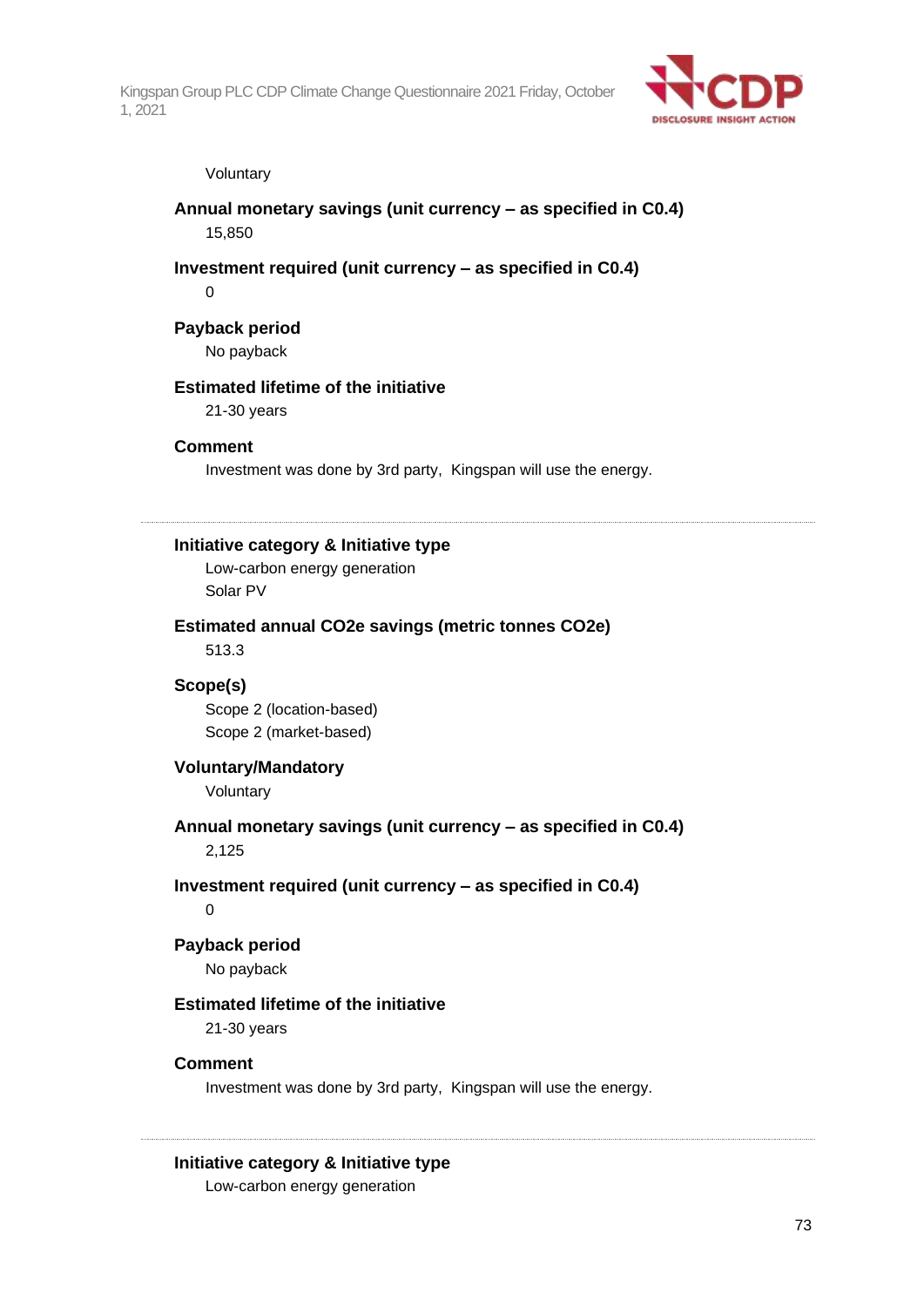

#### Solar PV

### **Estimated annual CO2e savings (metric tonnes CO2e)** 188.4

#### **Scope(s)**

Scope 2 (location-based) Scope 2 (market-based)

### **Voluntary/Mandatory**

Voluntary

### **Annual monetary savings (unit currency – as specified in C0.4)**

5,500

### **Investment required (unit currency – as specified in C0.4)**

 $\Omega$ 

### **Payback period**

No payback

### **Estimated lifetime of the initiative**

21-30 years

### **Comment**

Investment was done by 3rd party, Kingspan will use the energy.

### **Initiative category & Initiative type**

Low-carbon energy generation Solar PV

## **Estimated annual CO2e savings (metric tonnes CO2e)**

56.5

### **Scope(s)**

Scope 2 (location-based) Scope 2 (market-based)

### **Voluntary/Mandatory**

Voluntary

### **Annual monetary savings (unit currency – as specified in C0.4)** 7,500

**Investment required (unit currency – as specified in C0.4)**

 $\Omega$ 

#### **Payback period**

No payback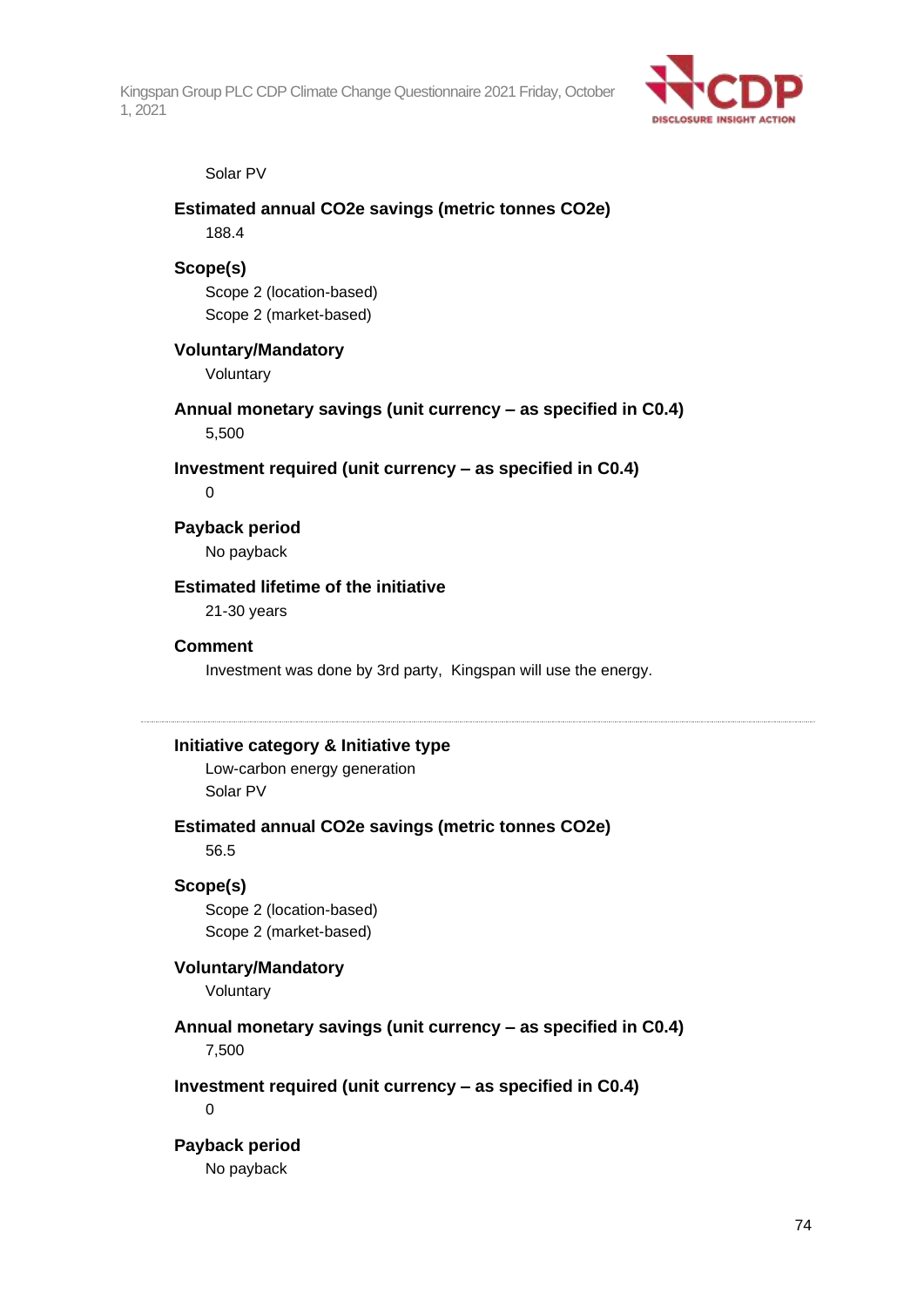

### **Estimated lifetime of the initiative**

21-30 years

#### **Comment**

Investment was done by 3rd party, Kingspan will use the energy.

### **Initiative category & Initiative type**

Low-carbon energy generation Solar PV

#### **Estimated annual CO2e savings (metric tonnes CO2e)**

328

### **Scope(s)**

Scope 2 (location-based) Scope 2 (market-based)

### **Voluntary/Mandatory**

Voluntary

**Annual monetary savings (unit currency – as specified in C0.4)** 13,000

### **Investment required (unit currency – as specified in C0.4)**

0

## **Payback period**

No payback

### **Estimated lifetime of the initiative**

21-30 years

### **Comment**

Investment was done by 3rd party, Kingspan will use the energy.

#### **Initiative category & Initiative type**

Energy efficiency in buildings Lighting

#### **Estimated annual CO2e savings (metric tonnes CO2e)**

6

### **Scope(s)**

Scope 2 (location-based) Scope 2 (market-based)

### **Voluntary/Mandatory**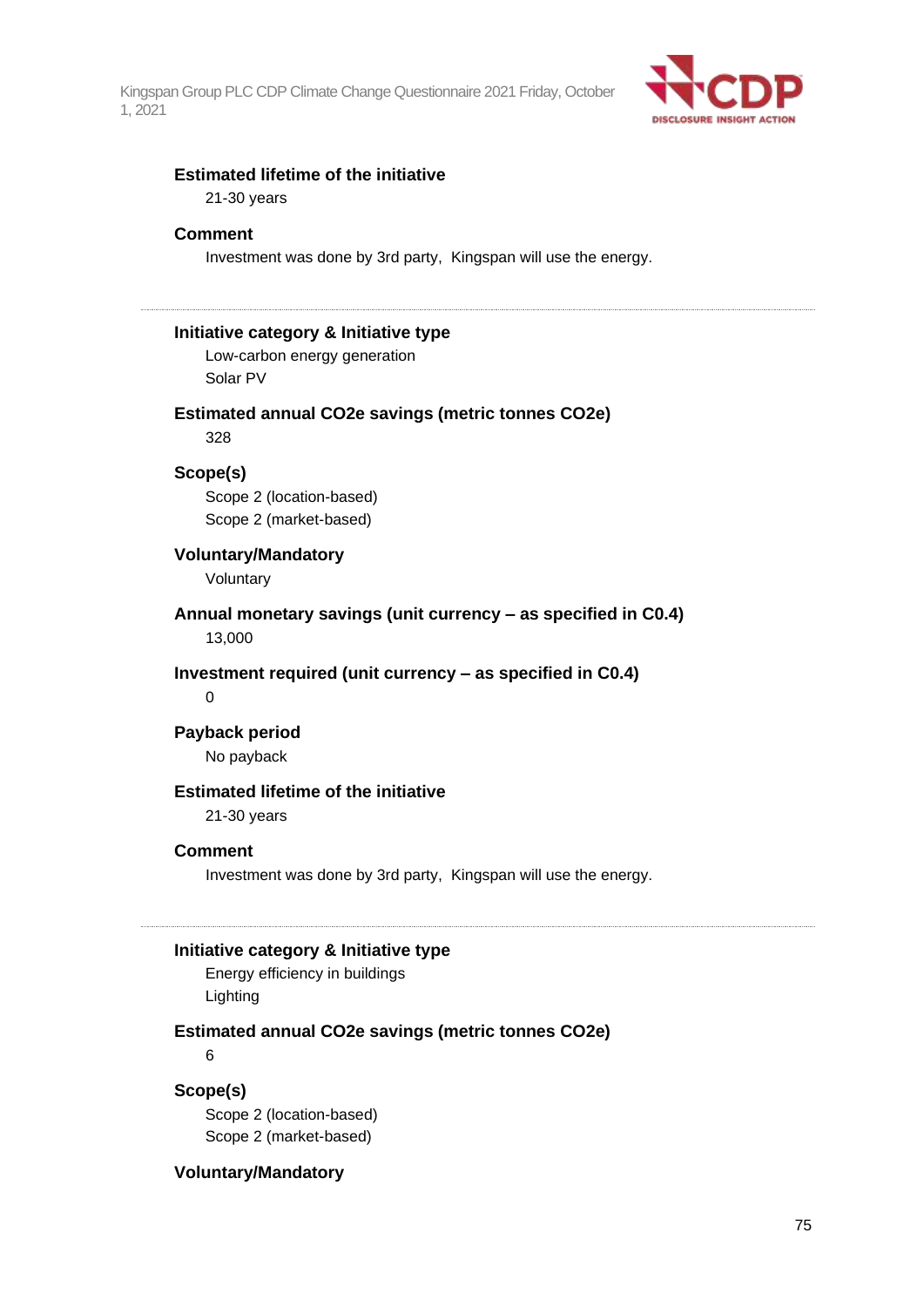

**Annual monetary savings (unit currency – as specified in C0.4)** 2,500

**Investment required (unit currency – as specified in C0.4)** 5,000

**Payback period**

1-3 years

## **Estimated lifetime of the initiative**

16-20 years

**Comment**

**Initiative category & Initiative type**

Low-carbon energy generation Solar PV

**Estimated annual CO2e savings (metric tonnes CO2e)**

58

### **Scope(s)**

Scope 2 (location-based) Scope 2 (market-based)

### **Voluntary/Mandatory**

Voluntary

**Annual monetary savings (unit currency – as specified in C0.4)** 16,000

### **Investment required (unit currency – as specified in C0.4)**

0

#### **Payback period**

No payback

### **Estimated lifetime of the initiative**

16-20 years

### **Comment**

Installed at landlord costs

### **Initiative category & Initiative type**

Energy efficiency in buildings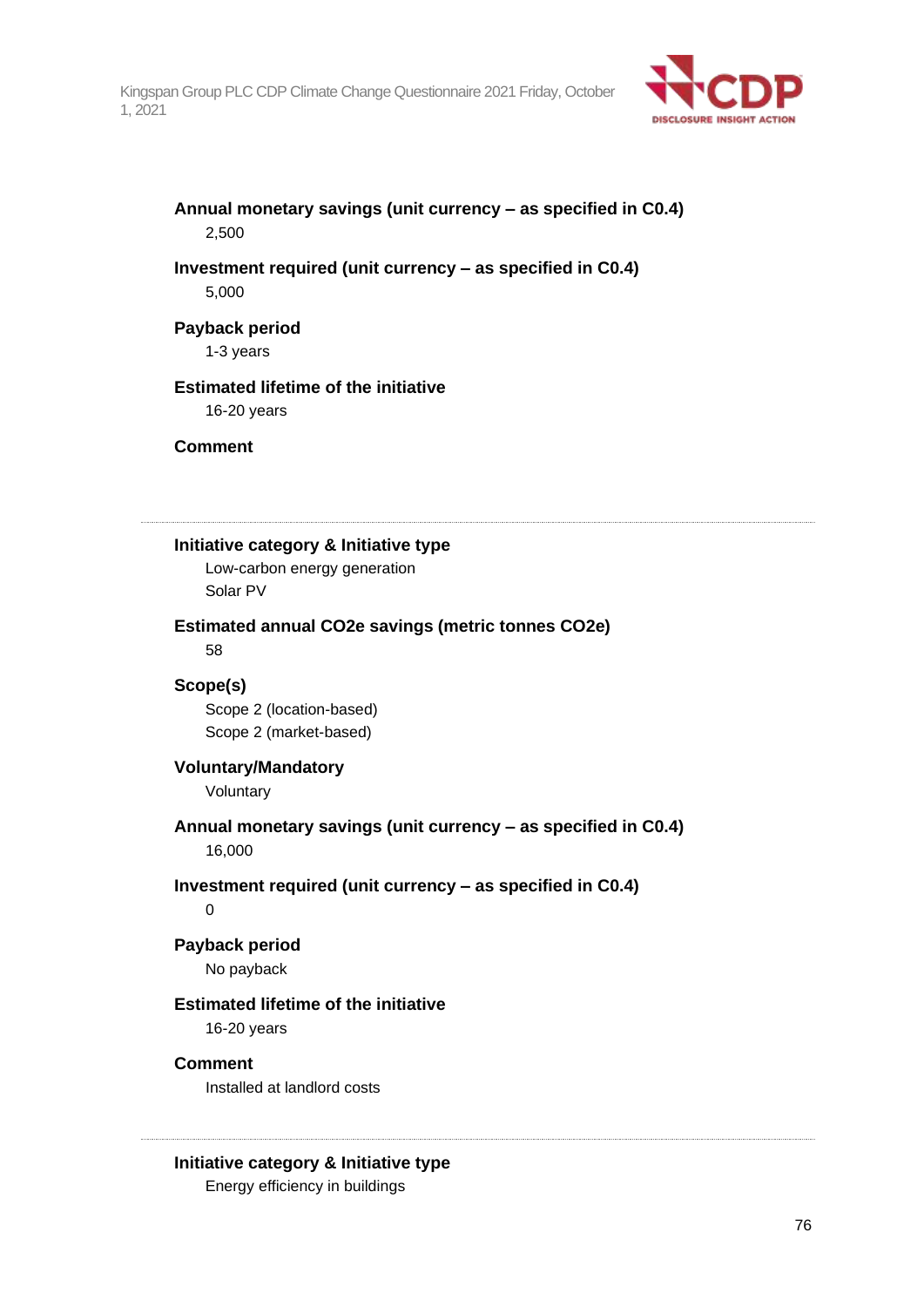

#### Lighting

## **Estimated annual CO2e savings (metric tonnes CO2e)** 6 **Scope(s)** Scope 2 (location-based) Scope 2 (market-based) **Voluntary/Mandatory** Voluntary **Annual monetary savings (unit currency – as specified in C0.4)** 5,000 **Investment required (unit currency – as specified in C0.4)** 10,000 **Payback period** 1-3 years **Estimated lifetime of the initiative** 16-20 years **Comment**

## **C4.3c**

### **(C4.3c) What methods do you use to drive investment in emissions reduction activities?**

| <b>Method</b>                                                | <b>Comment</b>                                                                                                                                                                                                                                                                                                                                             |
|--------------------------------------------------------------|------------------------------------------------------------------------------------------------------------------------------------------------------------------------------------------------------------------------------------------------------------------------------------------------------------------------------------------------------------|
| Compliance with regulatory<br>requirements/standards         | In some regions of operation, regulatory frameworks require reporting<br>of emissions and the identification of reduction plans. In addition<br>Kingspan's sales teams highlight the benefit of using the Kingspan<br>suite of products in order to meet these regulatory requirements /<br>standards.                                                     |
| Employee engagement                                          | We have employee engagement programmes related to reduction in<br>energy use. Disclosure activities such as that required for CDP<br>provide an important framework for year-on-year performance<br>measurement and the identification of future initiatives.                                                                                              |
| Dedicated budget for other<br>emissions reduction activities | Kingspan invests widely in measures for emissions reduction. In<br>addition to the growing purchase of energy from renewable sources,<br>the company has invested in a number of on-site renewable energy<br>generation projects - often using its own products. This provides the<br>added benefits of showcasing the potential of integrated renewables. |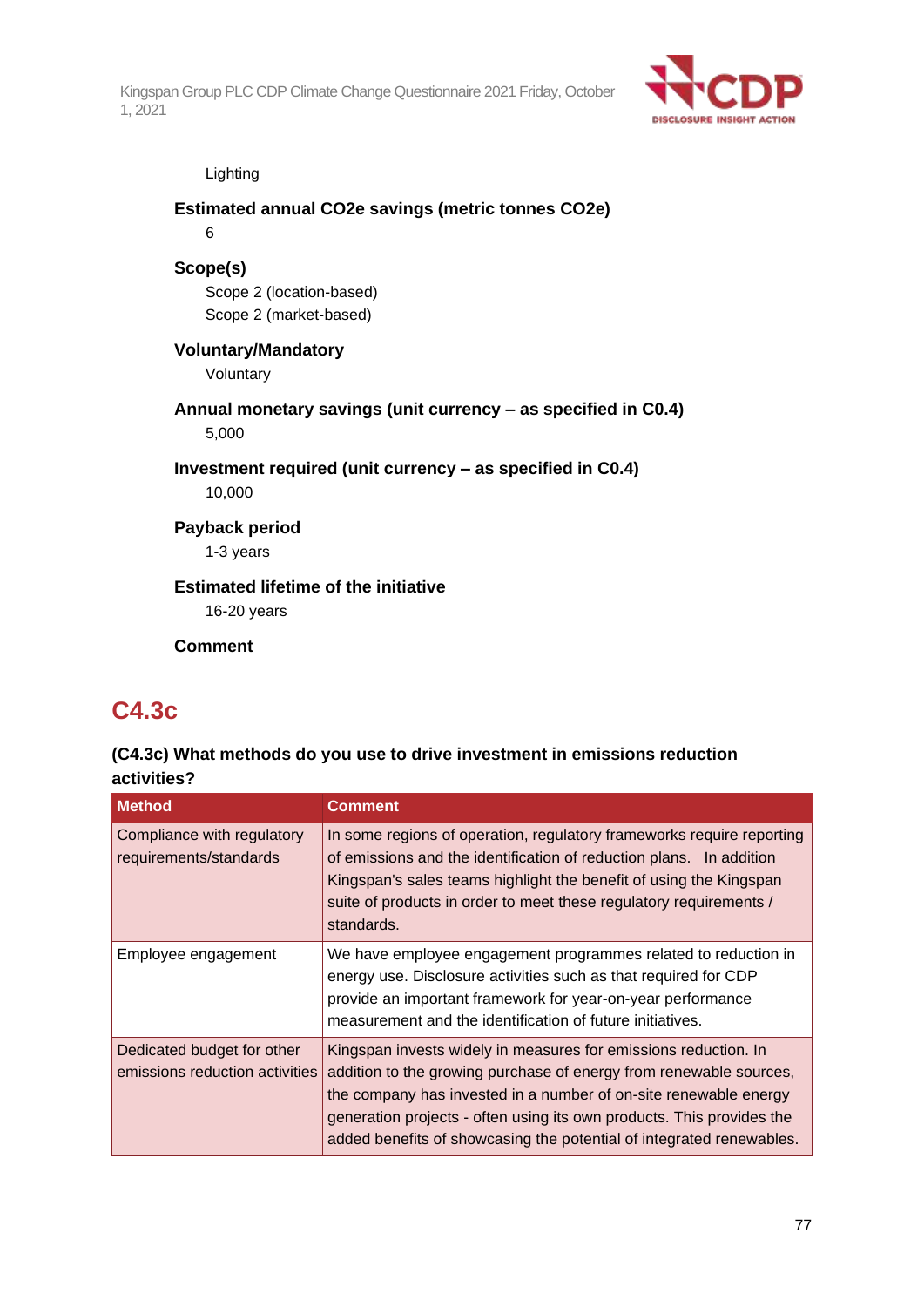

| Dedicated budget for low- | Kingspan places considerable emphasis on research and               |
|---------------------------|---------------------------------------------------------------------|
| carbon product R&D        | development of existing and new products and on the improvement of  |
|                           | the production process, focused primarily on extending competitive  |
|                           | advantage.                                                          |
|                           |                                                                     |
|                           | In 2020, our research and development expenditure amounted to       |
|                           | Euro33.1m (2019: Euro31.9m). Research and development               |
|                           | expenditure is generally expensed in the year in which it was       |
|                           | incurred. In 2020 we launched the award winning Daylite Kapture     |
|                           | skylight and continued to progress development on the following key |
|                           | projects:                                                           |
|                           | - PV solar-integrated PowerPanel® 2.0;                              |
|                           | - Fibre-free A1 classified AlphaCore® insulation;                   |
|                           | - QuadCore™ 2.0;                                                    |
|                           | - Kooltherm <sup>®</sup> 200 series;                                |
|                           | - Unitised facade solutions;                                        |
|                           | - Digitalisation of the construction industry; and                  |
|                           | - Prismatic daylighting.                                            |

## **C4.5**

**(C4.5) Do you classify any of your existing goods and/or services as low-carbon products or do they enable a third party to avoid GHG emissions?**

Yes

## **C4.5a**

**(C4.5a) Provide details of your products and/or services that you classify as lowcarbon products or that enable a third party to avoid GHG emissions.**

### **Level of aggregation**

Company-wide

### **Description of product/Group of products**

Kingspan provides a range of insulation, daylighting, natural ventilation and renewable energy products for the purpose of saving energy and mitigating greenhouse gas emissions, including insulated panels, insulation board, rooflights, solar shading, walllights, airflow management systems and Solar PV panels. We also provide installation and ongoing maintenance services for these systems.

**Are these low-carbon product(s) or do they enable avoided emissions?**

Avoided emissions

**Taxonomy, project or methodology used to classify product(s) as low-carbon or to calculate avoided emissions**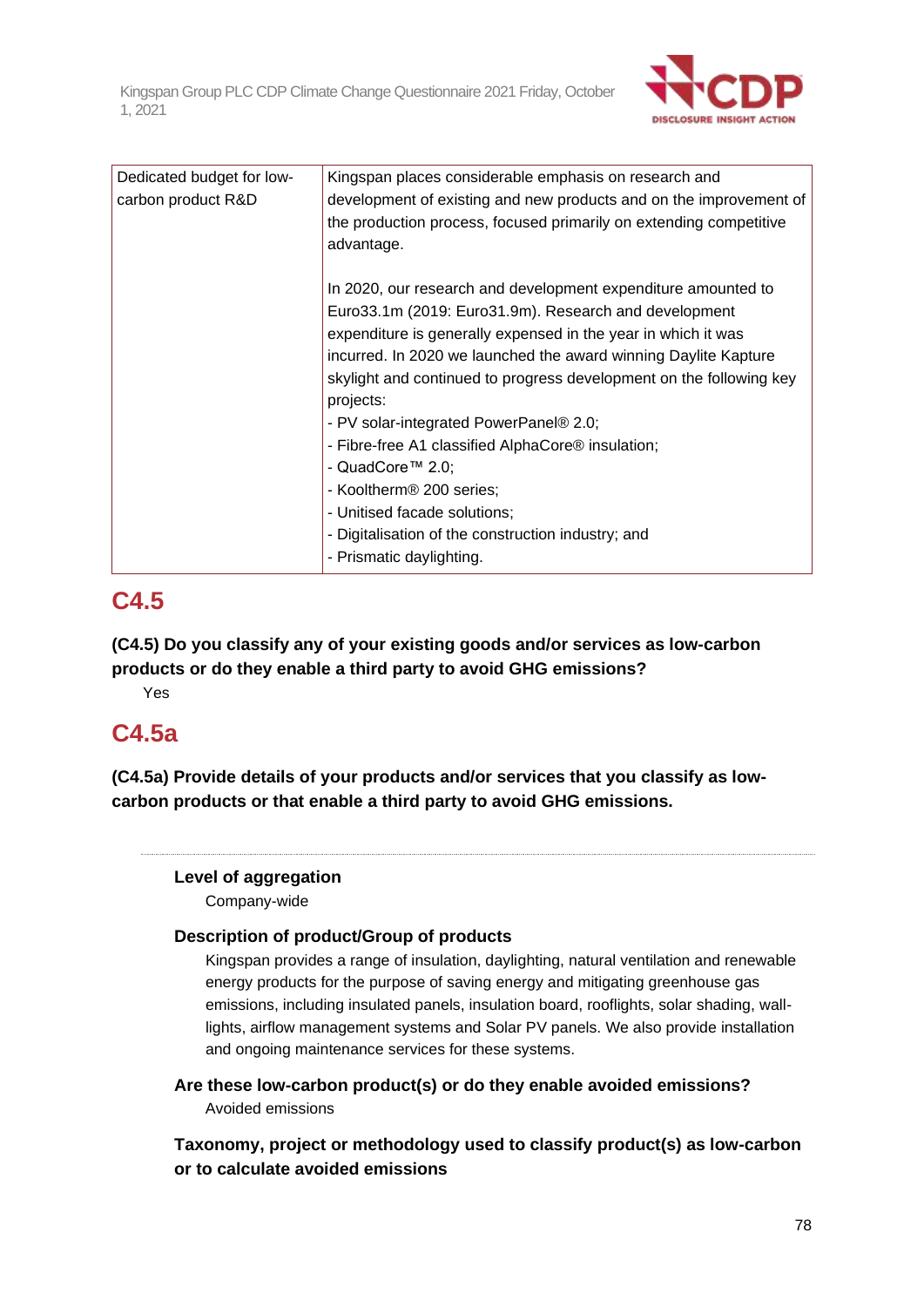

Evaluating the carbon-reducing impacts of ICT

## **% revenue from low carbon product(s) in the reporting year**

60

### **Comment**

In 2020, Kingspan invested €33.1M (2019, €31.9M) in R&D - predominantly focused on the development of resource efficient products - 60% of Kingspan's revenue was generated from low carbon products in 2020.

## **C5. Emissions methodology**

## **C5.1**

**(C5.1) Provide your base year and base year emissions (Scopes 1 and 2).**

### **Scope 1**

**Base year start**

January 1, 2020

### **Base year end**

December 31, 2020

### **Base year emissions (metric tons CO2e)**

291,771

### **Comment**

In 2020, having achieved Net Zero Energy (NZE), we entered the second phase of our sustainability journey, which is driven by our ambitious Planet Passionate strategy. This transition was also accompanied by a move to a new, more robust and thorough sustainability platform, which came with a different set of methodologies and emission factors. Correspondingly, we decided to set 2020 as our new base year. This will allow for a fairer and more accurate comparison of our progress to 2030 and is also in line with our new SBT (set in 2021 with 2020 as the base year). Prior year emissions are publicly available to interested stakeholders via our CDP submissions.

\*The figure does not include biogenic emissions. Biogenic emissions are reported separately.

### **Scope 2 (location-based)**

**Base year start** January 1, 2020

**Base year end**

December 31, 2020

**Base year emissions (metric tons CO2e)**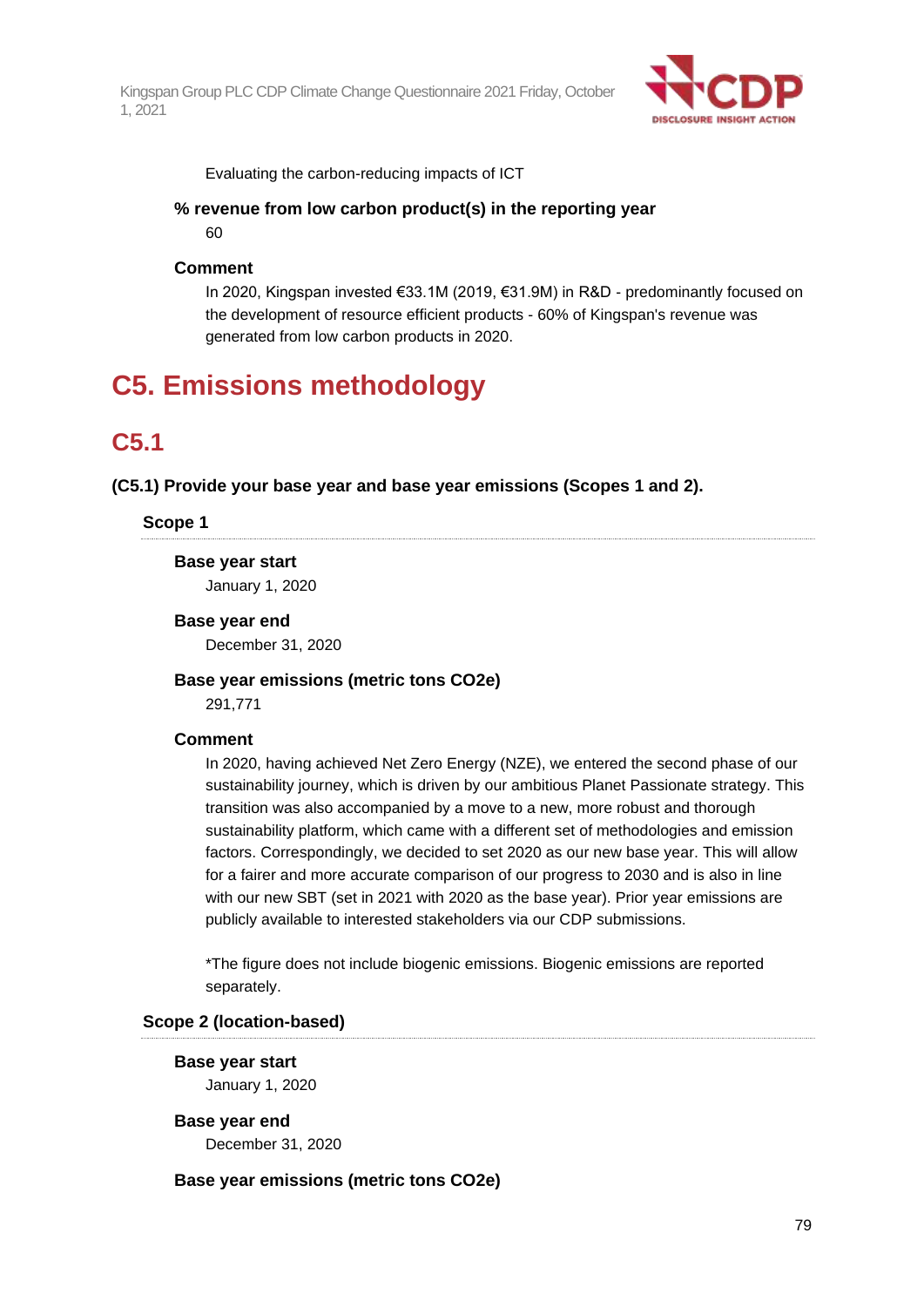

### 65,772

### **Comment**

In 2020, having achieved Net Zero Energy (NZE), we entered the second phase of our sustainability journey, which is driven by our ambitious Planet Passionate strategy. This transition was also accompanied by a move to a new, more robust and thorough sustainability platform, which came with a different set of methodologies and emission factors. Correspondingly, we decided to set 2020 as our new base year. This will allow for a fairer and more accurate comparison of our progress to 2030 and is also in line with our new SBT (set in 2021 with 2020 as the base year). Prior year emissions are publicly available to interested stakeholders via our CDP submissions.

### **Scope 2 (market-based)**

#### **Base year start**

January 1, 2020

#### **Base year end**

December 31, 2020

### **Base year emissions (metric tons CO2e)**

6,410

### **Comment**

In 2020, having achieved Net Zero Energy (NZE), we entered the second phase of our sustainability journey, which is driven by our ambitious Planet Passionate strategy. This transition was also accompanied by a move to a new, more robust and thorough sustainability platform, which came with a different set of methodologies and emission factors. Correspondingly, we decided to set 2020 as our new base year. This will allow for a fairer and more accurate comparison of our progress to 2030 and is also in line with our new SBT (set in 2021 with 2020 as the base year). Prior year emissions are publicly available to interested stakeholders via our CDP submissions.

## **C5.2**

### **(C5.2) Select the name of the standard, protocol, or methodology you have used to collect activity data and calculate emissions.**

The Greenhouse Gas Protocol: A Corporate Accounting and Reporting Standard (Revised Edition)

The Greenhouse Gas Protocol: Scope 2 Guidance

## **C6. Emissions data**

## **C6.1**

**(C6.1) What were your organization's gross global Scope 1 emissions in metric tons CO2e?**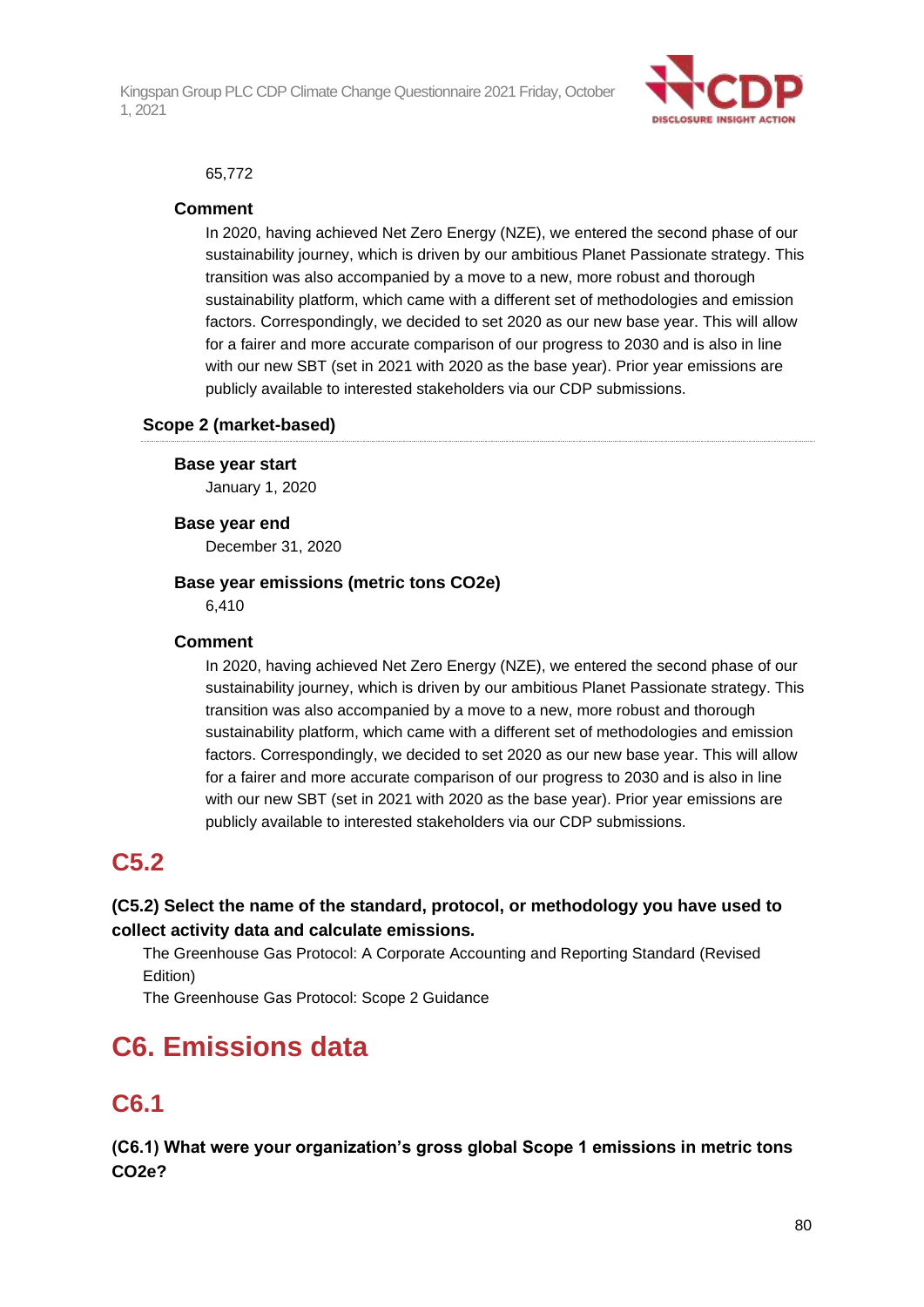

### **Reporting year**

**Gross global Scope 1 emissions (metric tons CO2e)** 291,771

**Comment**

## **C6.2**

**(C6.2) Describe your organization's approach to reporting Scope 2 emissions.**

### **Row 1**

**Scope 2, location-based** We are reporting a Scope 2, location-based figure

**Scope 2, market-based** We are reporting a Scope 2, market-based figure

**Comment**

## **C6.3**

**(C6.3) What were your organization's gross global Scope 2 emissions in metric tons CO2e?**

**Reporting year**

**Scope 2, location-based** 65,772

**Scope 2, market-based (if applicable)** 6,410

**Comment**

## **C6.4**

**(C6.4) Are there any sources (e.g. facilities, specific GHGs, activities, geographies, etc.) of Scope 1 and Scope 2 emissions that are within your selected reporting boundary which are not included in your disclosure?**

Yes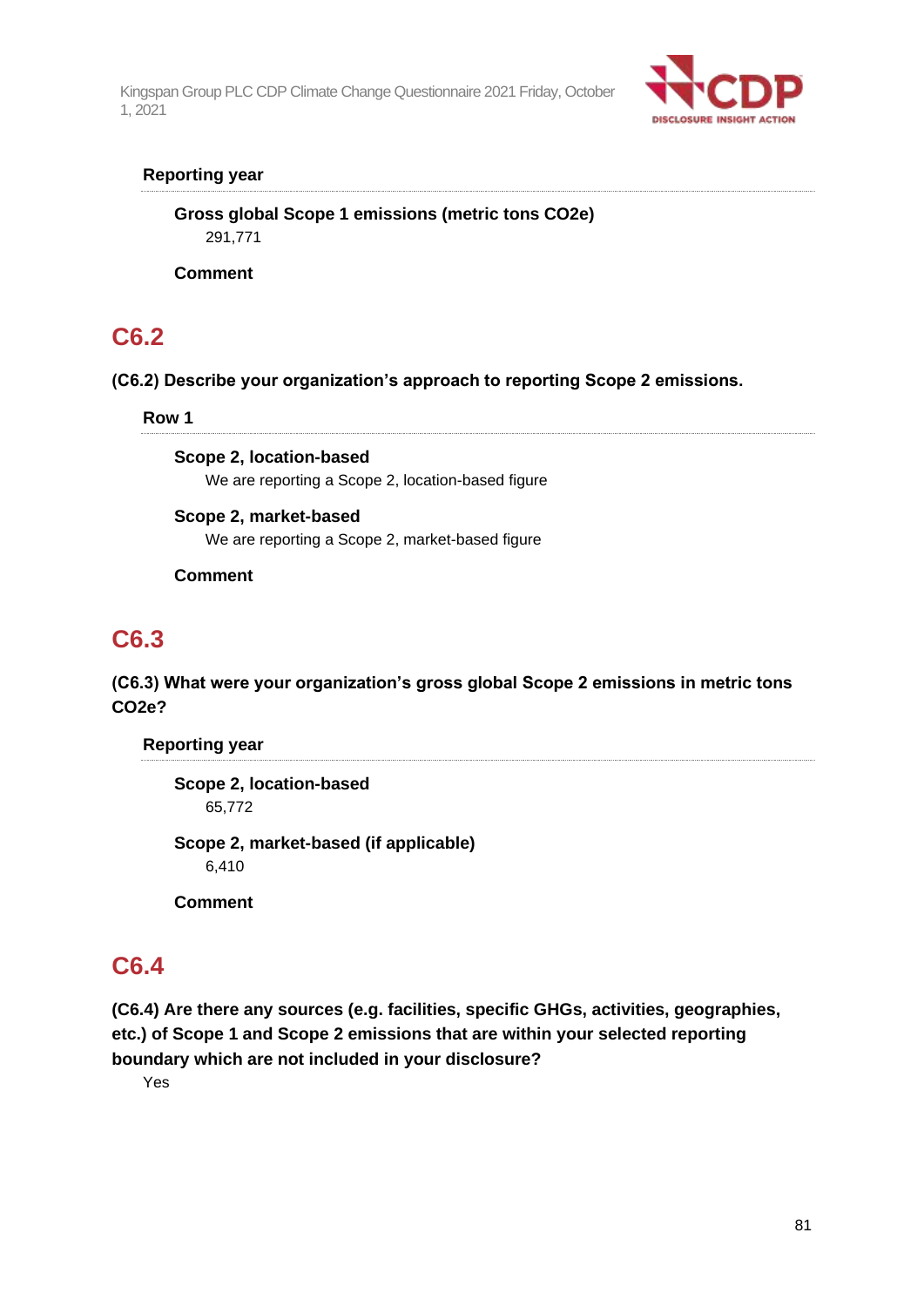

## **C6.4a**

**(C6.4a) Provide details of the sources of Scope 1 and Scope 2 emissions that are within your selected reporting boundary which are not included in your disclosure.**

### **Source**

Non-manufacturing facilities

### **Relevance of Scope 1 emissions from this source**

Emissions are not relevant

**Relevance of location-based Scope 2 emissions from this source** Emissions are not relevant

**Relevance of market-based Scope 2 emissions from this source (if applicable)** Emissions are not relevant

### **Explain why this source is excluded**

Scope 1+2 emissions exclude non-manufacturing sites on the basis that the majority of the CO2e emissions are generated from manufacturing sites. The emissions excluded are not believed to be material; emissions are estimated at less than 0.5% of overall scope 1 and 2 emissions (market-based). We are considering including them in our boundary in the future.

## **C6.5**

**(C6.5) Account for your organization's gross global Scope 3 emissions, disclosing and explaining any exclusions.**

### **Purchased goods and services**

### **Evaluation status** Relevant, calculated

**Metric tonnes CO2e** 3,997,323

### **Emissions calculation methodology**

Input-Output analysis based on spend data.

### **Percentage of emissions calculated using data obtained from suppliers or value chain partners**

 $\Omega$ 

**Please explain**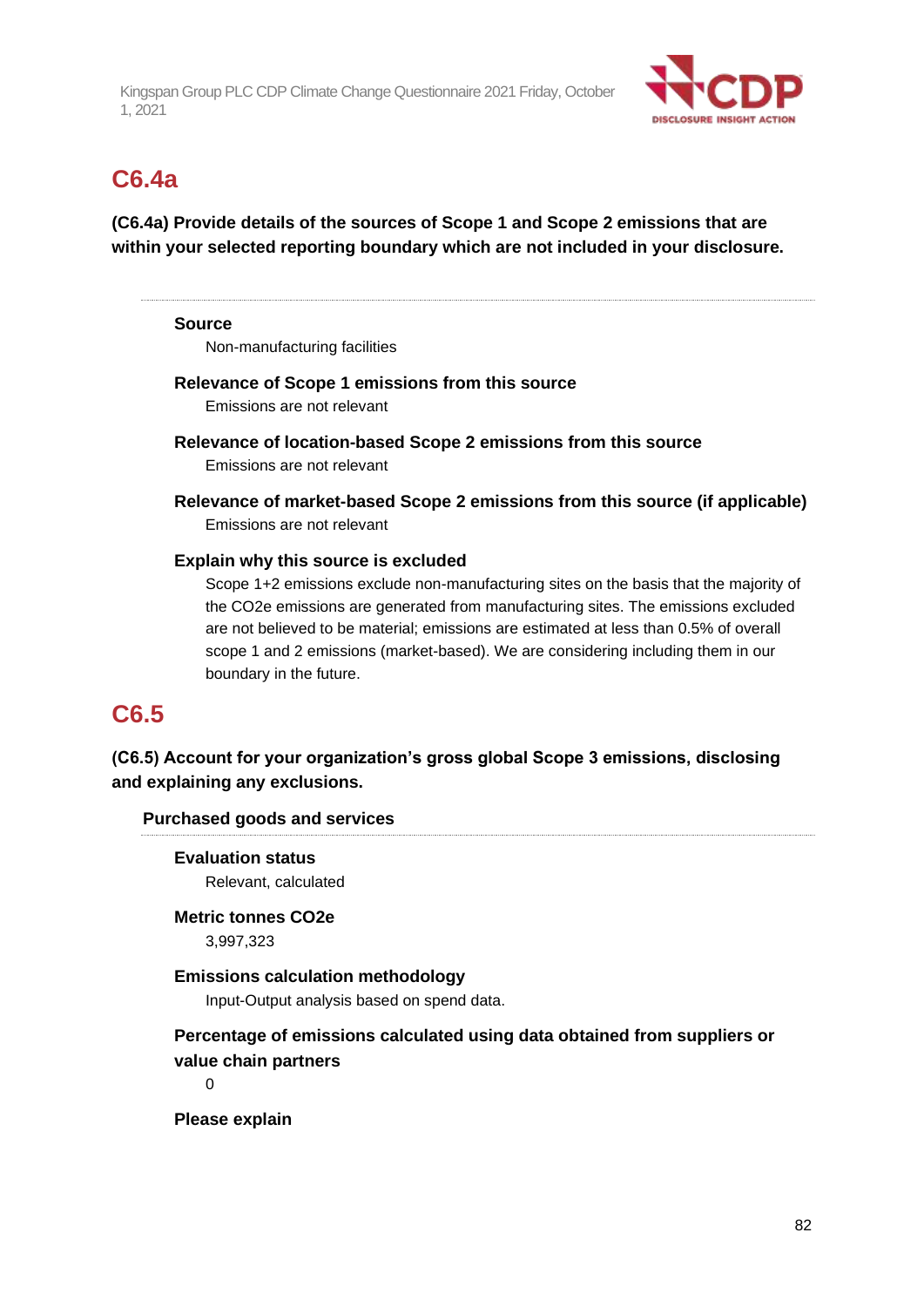

Extraction, production, and transportation of goods and services purchased or acquired by the reporting company in the reporting year, not otherwise included in Categories 2 - 8.

### **Capital goods**

### **Evaluation status**

Relevant, calculated

### **Metric tonnes CO2e**

37,427

### **Emissions calculation methodology**

Input-Output analysis based on spend data.

### **Percentage of emissions calculated using data obtained from suppliers or value chain partners**

 $\Omega$ 

### **Please explain**

Extraction, production, and transportation of capital goods purchased or acquired by the reporting company in the reporting year.

### **Fuel-and-energy-related activities (not included in Scope 1 or 2)**

#### **Evaluation status**

Not relevant, calculated

#### **Metric tonnes CO2e**

32,736

### **Emissions calculation methodology**

We used the consumption of fuels and electricity in the reporting year and applied relevant emissions from various sources, including DEFRA and IEA. GWP source: IPCC AR4.

### **Percentage of emissions calculated using data obtained from suppliers or value chain partners**

 $\Omega$ 

### **Please explain**

Fuel and energy related activities not included in Scope 1 or 2 are calculated at the site level based on their electricity and fuel consumption. This category is comprised of T&D losses, WTT, and WTT for T&D losses.

### **Upstream transportation and distribution**

### **Evaluation status**

Relevant, calculated

### **Metric tonnes CO2e**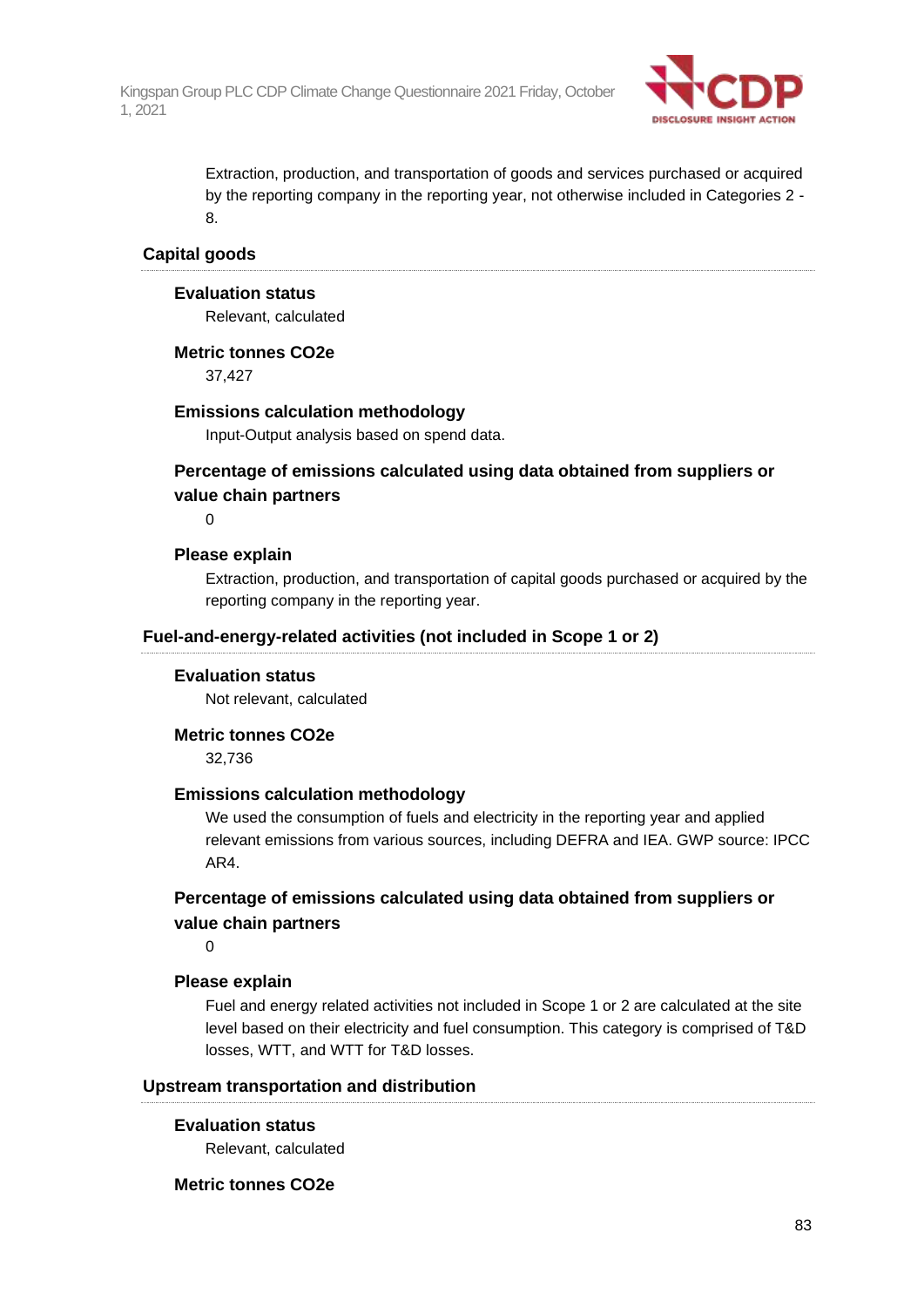

#### 139,623

### **Emissions calculation methodology**

Input Output analysis based on spend data.

### **Percentage of emissions calculated using data obtained from suppliers or value chain partners**

 $\Omega$ 

### **Please explain**

Spending on third -party transport and distribution services (e.g. ocean freight, air freight) during the reporting year. Excluding business travel.

#### **Waste generated in operations**

### **Evaluation status**

Not relevant, calculated

**Metric tonnes CO2e**

4,607

### **Emissions calculation methodology**

We use actual waste generation figures collected from our sites and apply the relevant emission factors for each waste fraction/waste disposal method combination.

### **Percentage of emissions calculated using data obtained from suppliers or value chain partners**

0

### **Please explain**

Disposal and treatment of waste generated in our operations in the reporting year in facilities not owned by Kingpsan - based on physical data for tonnages.

#### **Business travel**

### **Evaluation status**

Not relevant, calculated

### **Metric tonnes CO2e**

23,917

### **Emissions calculation methodology**

Input Output analysis based on spend data.

### **Percentage of emissions calculated using data obtained from suppliers or value chain partners**

 $\Omega$ 

#### **Please explain**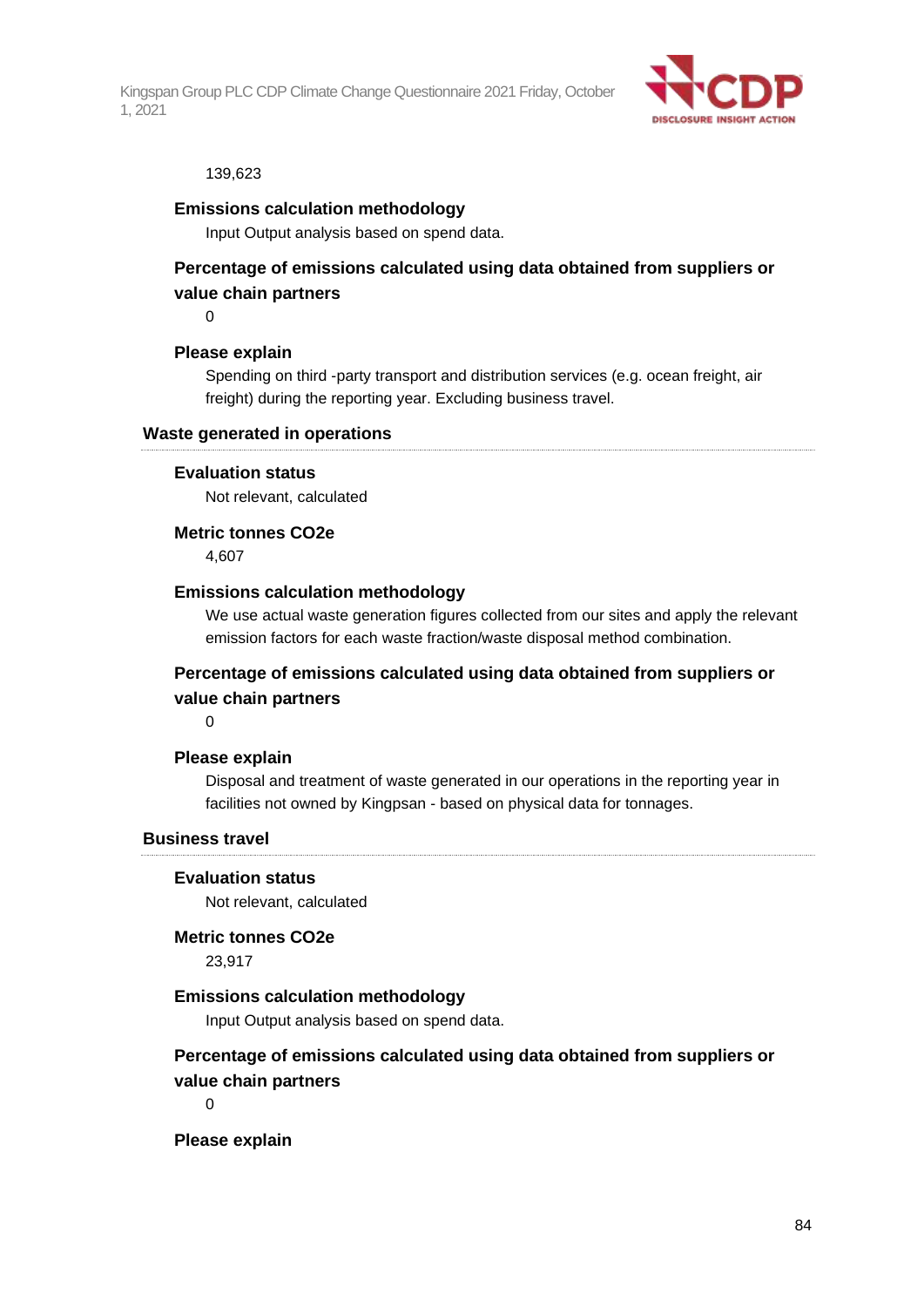

Business travel spend delivered by a third party. Spend data was allocated to categories (e.g. train travel, air travel, hotel accommodation) based on estimates found in literature.

### **Employee commuting**

### **Evaluation status**

Not relevant, calculated

**Metric tonnes CO2e**

20,669

### **Emissions calculation methodology**

Hybrid IO/process-based analysis using WRI Scope 3 Tool estimate scaled by country.

### **Percentage of emissions calculated using data obtained from suppliers or value chain partners**

 $\Omega$ 

### **Please explain**

Emissions estimated based on employee numbers and typical commuting emissions/spend by country/region.

### **Upstream leased assets**

### **Evaluation status**

Not relevant, explanation provided

### **Please explain**

This category - upstream leased assets is not applicable to Kingspan.

### **Downstream transportation and distribution**

### **Evaluation status**

Not relevant, explanation provided

### **Please explain**

According to the GHG Protocol - Guidance document: Outbound transportation and distribution services that are purchased by the reporting company are excluded from category 9 and included in category 4 (Upstream transportation and distribution) because the reporting company purchases the service. Taking this into account, all transport costs (both for upstream and downstream transport) are reported under C4.

### **Processing of sold products**

### **Evaluation status**

Not relevant, explanation provided

### **Please explain**

This category - Processing of sold products is not applicable to Kingspan.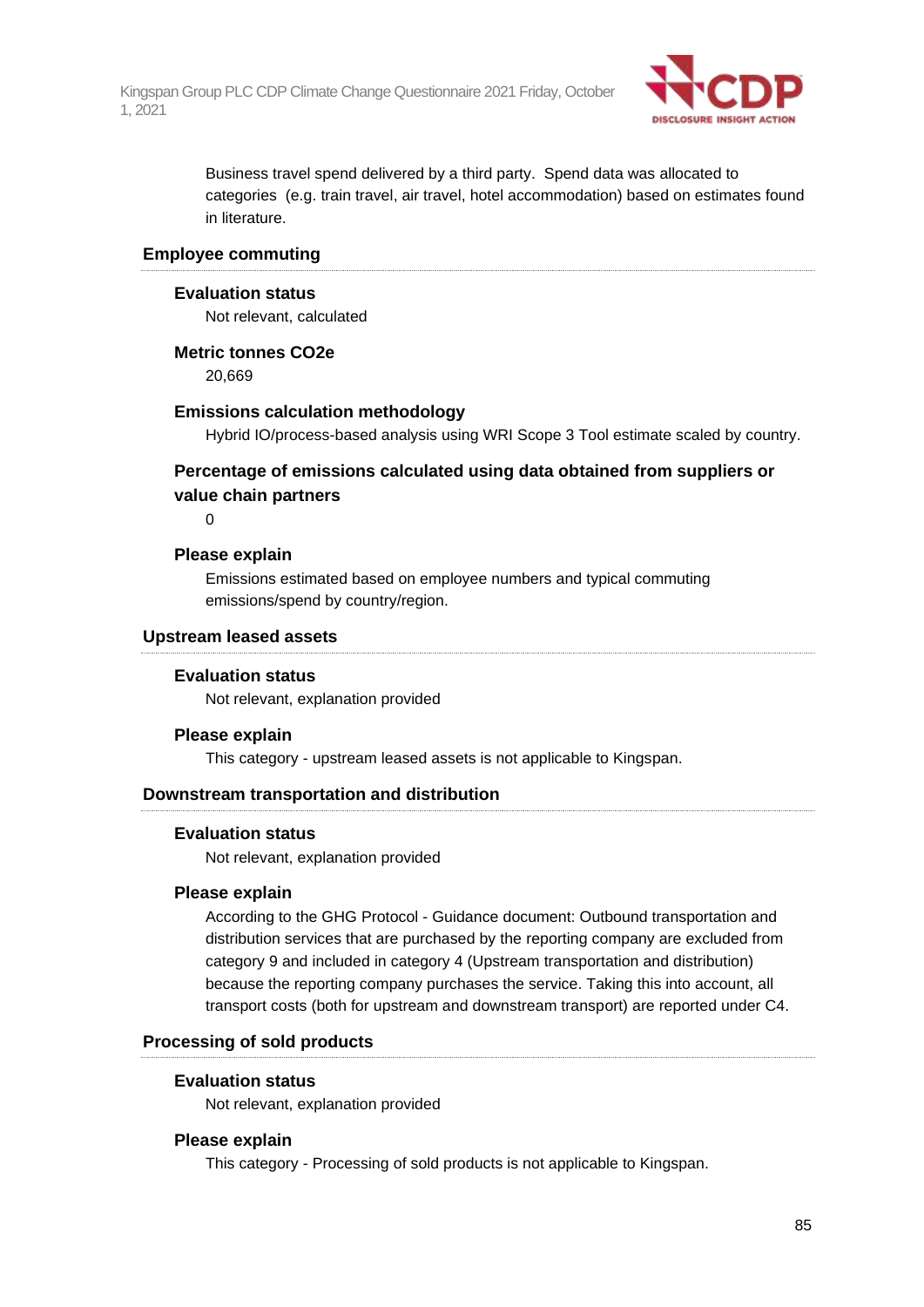

### **Use of sold products**

#### **Evaluation status**

Relevant, calculated

#### **Metric tonnes CO2e**

406,213

### **Emissions calculation methodology**

This category includes emissions from blowing agents that are taking place during use. Each blowing agent has a annual loss rate (presented in detail by IPPC), so we use this rate for a 50-year period to calculate the total emissions of our products.

### **Percentage of emissions calculated using data obtained from suppliers or value chain partners**

 $\Omega$ 

### **Please explain**

### **End of life treatment of sold products**

### **Evaluation status**

Relevant, calculated

#### **Metric tonnes CO2e**

380,515

### **Emissions calculation methodology**

More than 98% of the emissions of this category are attributed to the end-of-life loss of blowing agents used for our insulation products. The E-o-l percentage is derived from IPPC.

The rest of the emissions are from the end of life treatment of sold products. They are estimated based on sold product weights and industry average end-of-life management practices

### **Percentage of emissions calculated using data obtained from suppliers or value chain partners**

 $\Omega$ 

**Please explain**

### **Downstream leased assets**

#### **Evaluation status**

Not relevant, explanation provided

#### **Please explain**

This category - Downstream leased assets is not applicable to Kingspan.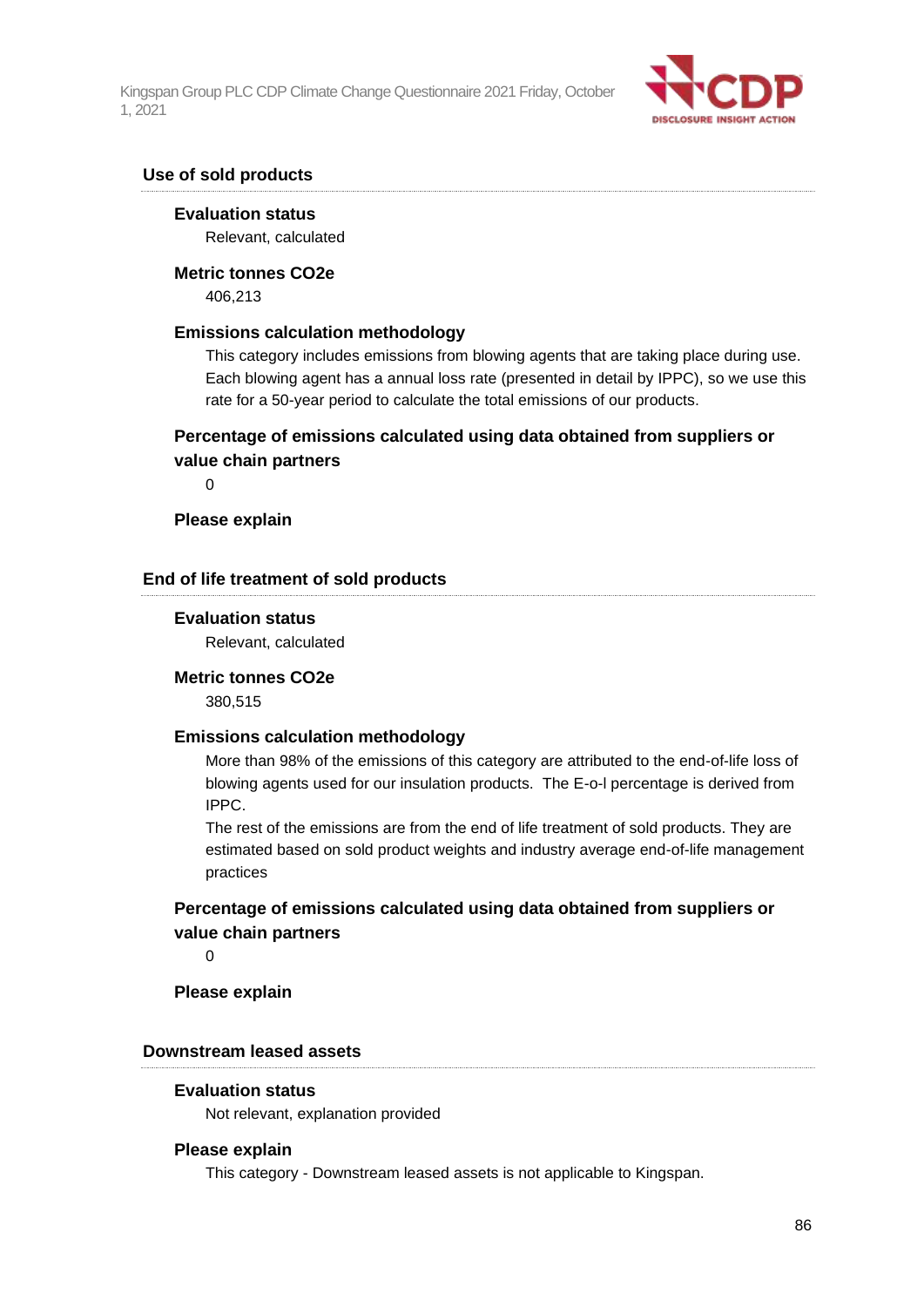

### **Franchises**

### **Evaluation status**

Not relevant, explanation provided

### **Please explain**

This category - Franchises is not applicable to Kingspan.

### **Investments**

### **Evaluation status**

Not relevant, explanation provided

### **Please explain**

This category - Investments is not applicable to Kingspan.

### **Other (upstream)**

### **Evaluation status**

Not relevant, explanation provided

### **Please explain**

This category - Other (upstream) is not applicable to Kingspan.

### **Other (downstream)**

### **Evaluation status**

Not relevant, explanation provided

### **Please explain**

This category - Other (downstream) is not applicable to Kingspan.

## **C6.7**

### **(C6.7) Are carbon dioxide emissions from biogenic carbon relevant to your organization?**

Yes

## **C6.7a**

### **(C6.7a) Provide the emissions from biogenic carbon relevant to your organization in metric tons CO2.**

|                         | CO2 emissions from biogenic carbon (metric tons CO2) | <b>Comment</b> |
|-------------------------|------------------------------------------------------|----------------|
| <b>Row</b> <sup>1</sup> | 4.810                                                |                |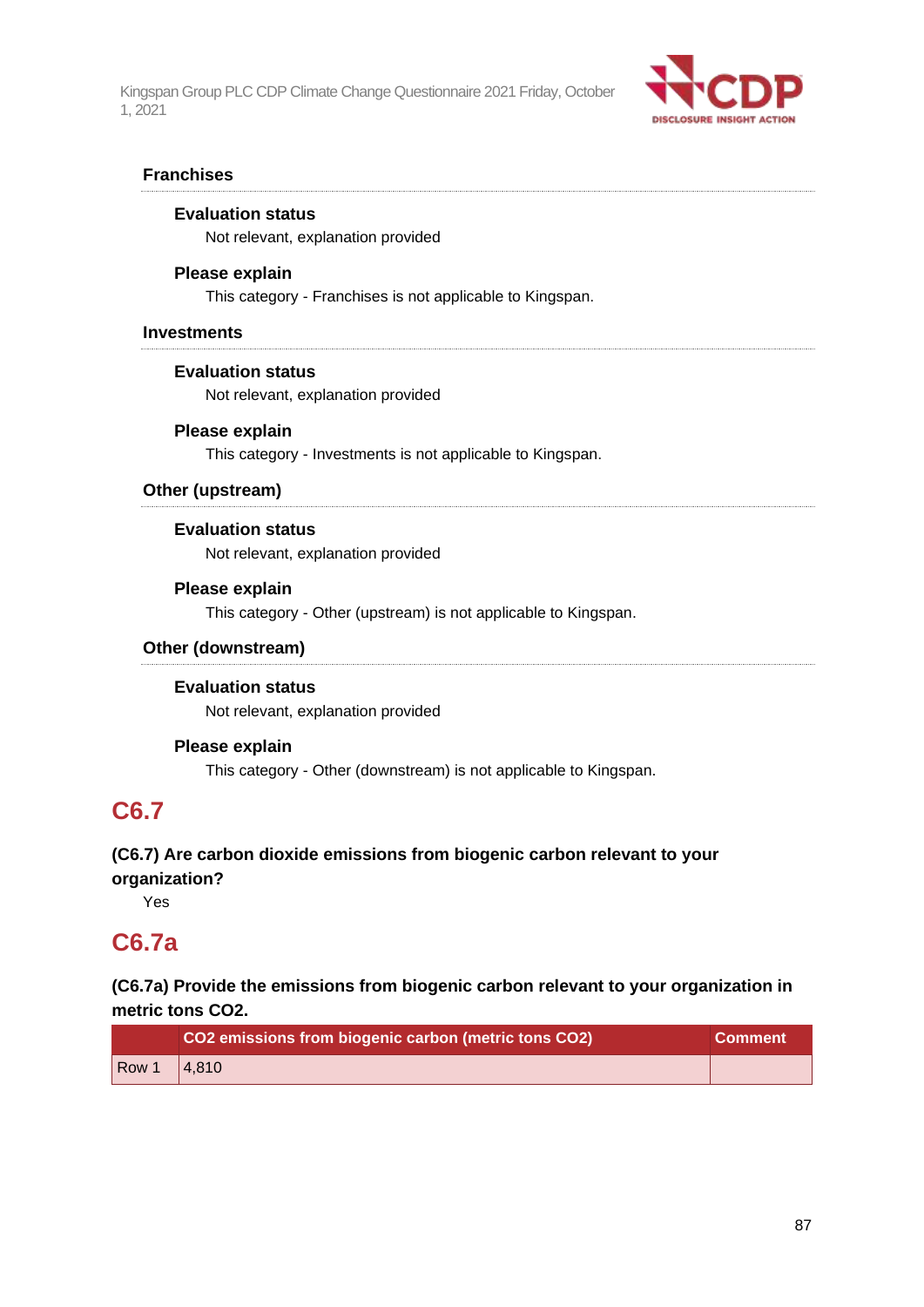

## **C6.10**

**(C6.10) Describe your gross global combined Scope 1 and 2 emissions for the reporting year in metric tons CO2e per unit currency total revenue and provide any additional intensity metrics that are appropriate to your business operations.**

|            | <b>Intensity figure</b><br>0.0000656                                                                                                                                             |
|------------|----------------------------------------------------------------------------------------------------------------------------------------------------------------------------------|
|            | Metric numerator (Gross global combined Scope 1 and 2 emissions, metric                                                                                                          |
| tons CO2e) |                                                                                                                                                                                  |
|            | 302,991                                                                                                                                                                          |
|            | <b>Metric denominator</b>                                                                                                                                                        |
|            | unit total revenue                                                                                                                                                               |
|            | Metric denominator: Unit total                                                                                                                                                   |
|            | 4,617,000,000                                                                                                                                                                    |
|            | Scope 2 figure used                                                                                                                                                              |
|            | Market-based                                                                                                                                                                     |
|            | % change from previous year                                                                                                                                                      |
| 1          |                                                                                                                                                                                  |
|            | <b>Direction of change</b>                                                                                                                                                       |
|            | Decreased                                                                                                                                                                        |
|            | <b>Reason for change</b>                                                                                                                                                         |
|            | We restated our 2019 data (compared to our 2020 CDP submission) due to a major                                                                                                   |
|            | change of methodology. In 2020, we moved to a robust sustainability software, which                                                                                              |
|            | had an impact on our reported figures, mainly due to the use of more detailed emissions                                                                                          |
|            | factors. The restated intensity figure for 2019 is: 0.00006625. The decrease is largely<br>due to emission reduction activities and purchase of renewable certification in 2020. |
|            |                                                                                                                                                                                  |
|            | <b>Intensity figure</b>                                                                                                                                                          |
|            | 19.23                                                                                                                                                                            |
|            | Metric numerator (Gross global combined Scope 1 and 2 emissions, metric                                                                                                          |
| tons CO2e) |                                                                                                                                                                                  |
|            | 302,991                                                                                                                                                                          |
|            | <b>Metric denominator</b>                                                                                                                                                        |
|            | full time equivalent (FTE) employee                                                                                                                                              |

### **Metric denominator: Unit total**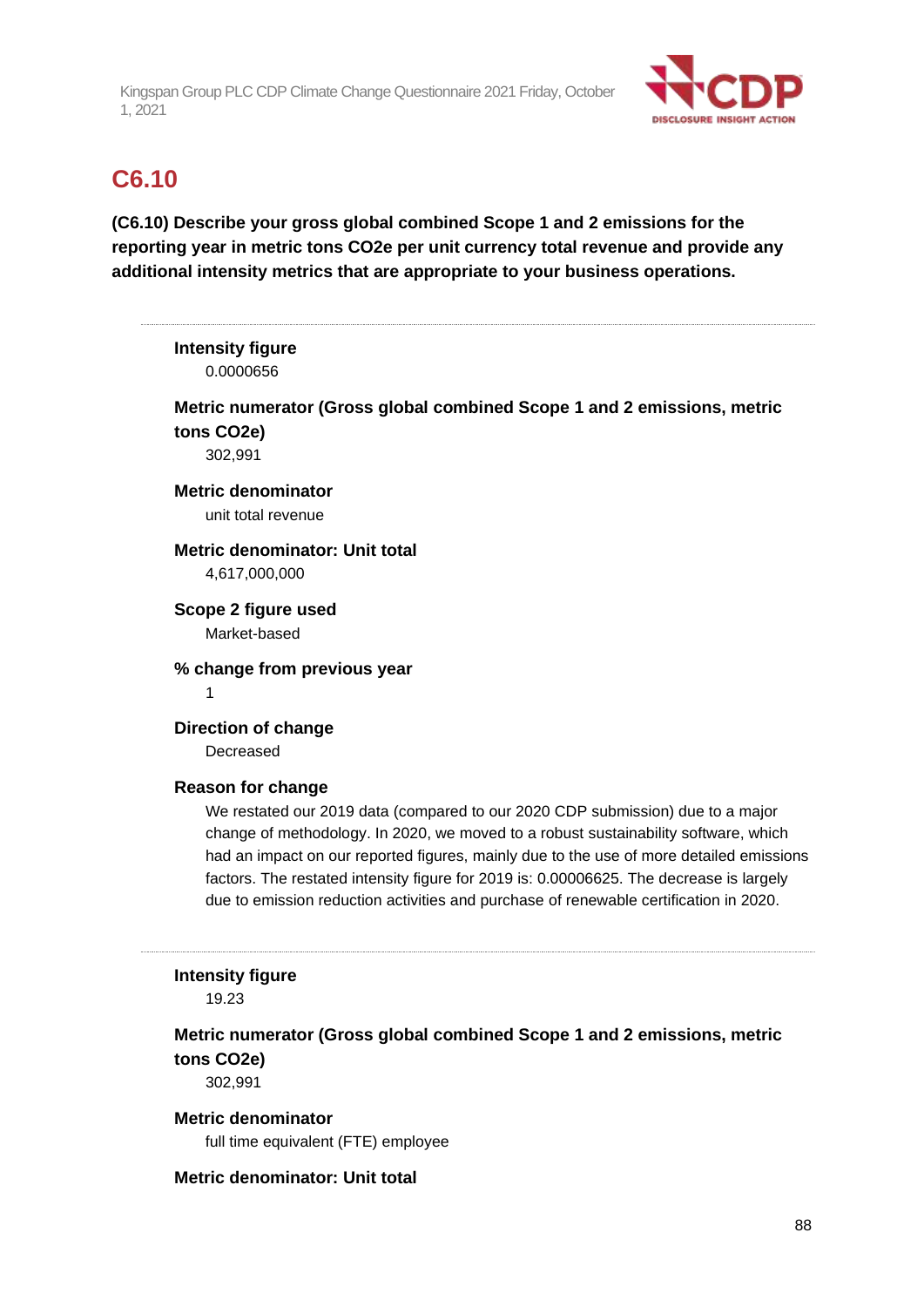

### 15,757

**Scope 2 figure used** Market-based

**% change from previous year** 12

**Direction of change**

Decreased

### **Reason for change**

We restated our 2019 data (compared to our 2020 CDP submission) due to a major change of methodology. In 2020, we moved to a robust sustainability software, which had an impact on our reported figures, mainly due to the use of more detailed emissions factors. The restated intensity figure for 2019 is 22. The decrease is largely due to emission reduction activities and purchase of renewable certification in 2020.

## **C7. Emissions breakdowns**

## **C7.1**

**(C7.1) Does your organization break down its Scope 1 emissions by greenhouse gas type?**

Yes

## **C7.1a**

**(C7.1a) Break down your total gross global Scope 1 emissions by greenhouse gas type and provide the source of each used greenhouse warming potential (GWP).**

| <b>Greenhouse</b><br>gas | Scope 1 emissions (metric tons of GWP Reference<br>CO <sub>2</sub> e) |                                                            |
|--------------------------|-----------------------------------------------------------------------|------------------------------------------------------------|
| CO <sub>2</sub>          | 11,198.3                                                              | <b>IPCC Fourth Assessment Report (AR4 -</b><br>$100$ year) |
| CH <sub>4</sub>          | 48.4                                                                  | <b>IPCC Fourth Assessment Report (AR4 -</b><br>$100$ year) |
| <b>N2O</b>               | 16.4                                                                  | <b>IPCC Fourth Assessment Report (AR4 -</b><br>$100$ year) |
| <b>HFCs</b>              | 280,508                                                               | <b>IPCC Fourth Assessment Report (AR4 -</b><br>$100$ year) |

## **C7.2**

**(C7.2) Break down your total gross global Scope 1 emissions by country/region.**

| <b>Country/Region</b> |  |
|-----------------------|--|
|-----------------------|--|

**Scope 1 emissions (metric tons CO2e)**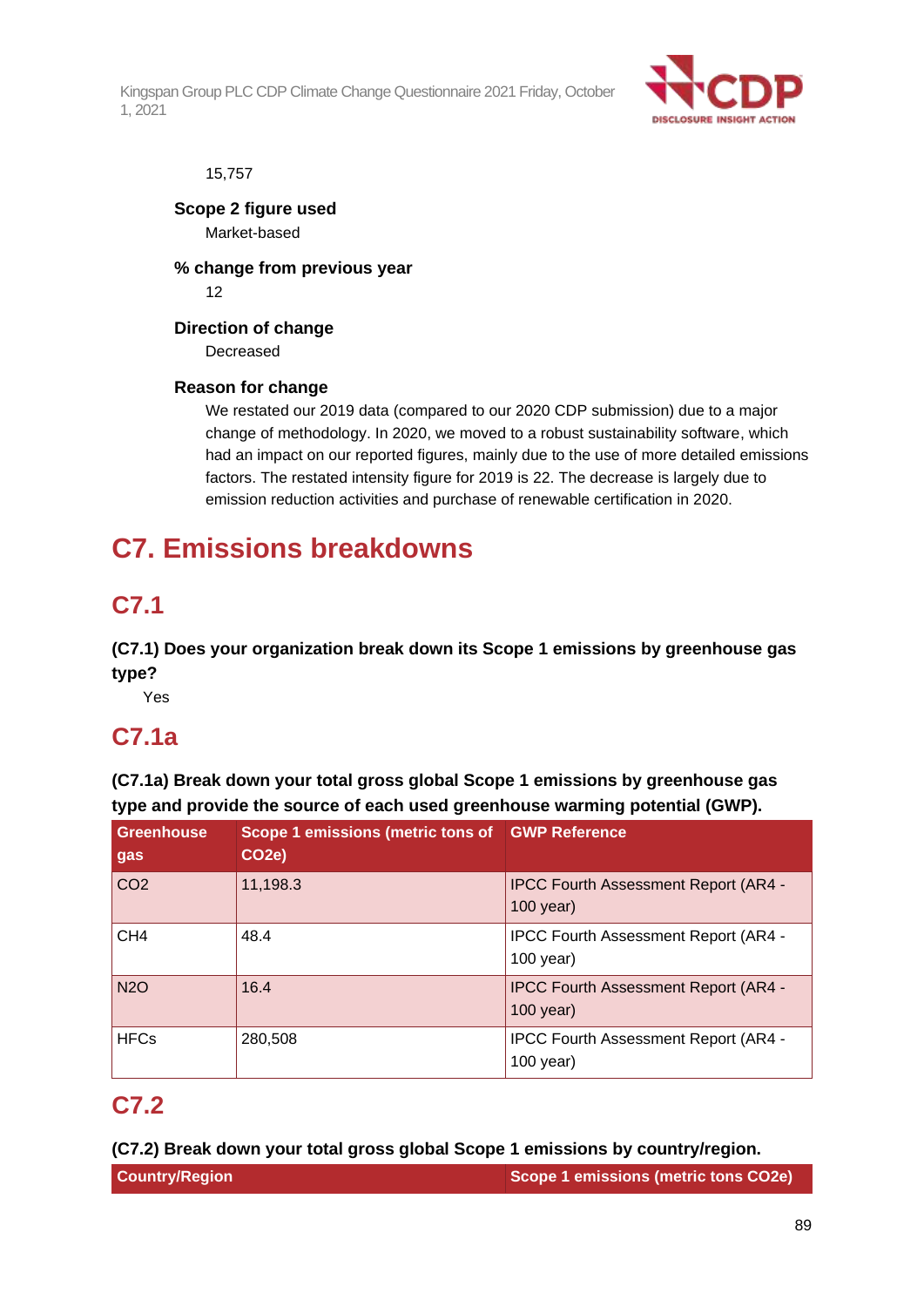

| Ireland                                              | $\pmb{0}$      |
|------------------------------------------------------|----------------|
| United Kingdom of Great Britain and Northern Ireland | 35             |
| Belgium                                              | $\pmb{0}$      |
| Australia                                            | 451            |
| <b>United Arab Emirates</b>                          | 156            |
| Iran (Islamic Republic of)                           | 26             |
| India                                                | 202            |
| France                                               | $\pmb{0}$      |
| Czechia                                              | $\pmb{0}$      |
| Poland                                               | $\pmb{0}$      |
| Hungary                                              | $\mathbf 0$    |
| <b>Turkey</b>                                        | 455            |
| Germany                                              | $\pmb{0}$      |
| Finland                                              | $\pmb{0}$      |
| Norway                                               | $\pmb{0}$      |
| Romania                                              | $\pmb{0}$      |
| <b>Russian Federation</b>                            | 260            |
| Slovakia                                             | $\pmb{0}$      |
| Latvia                                               | $\pmb{0}$      |
| <b>United States of America</b>                      | 279,223        |
| Canada                                               | 393            |
| Mexico                                               | 92             |
| Colombia                                             | 195            |
| <b>Brazil</b>                                        | 8,329          |
| Panama                                               | 8              |
| Spain                                                | 1,944          |
| Netherlands                                          | $\pmb{0}$      |
| China                                                | $\overline{2}$ |
| Saudi Arabia                                         | $\mathbf 0$    |

## **C7.3**

### **(C7.3) Indicate which gross global Scope 1 emissions breakdowns you are able to provide.**

By business division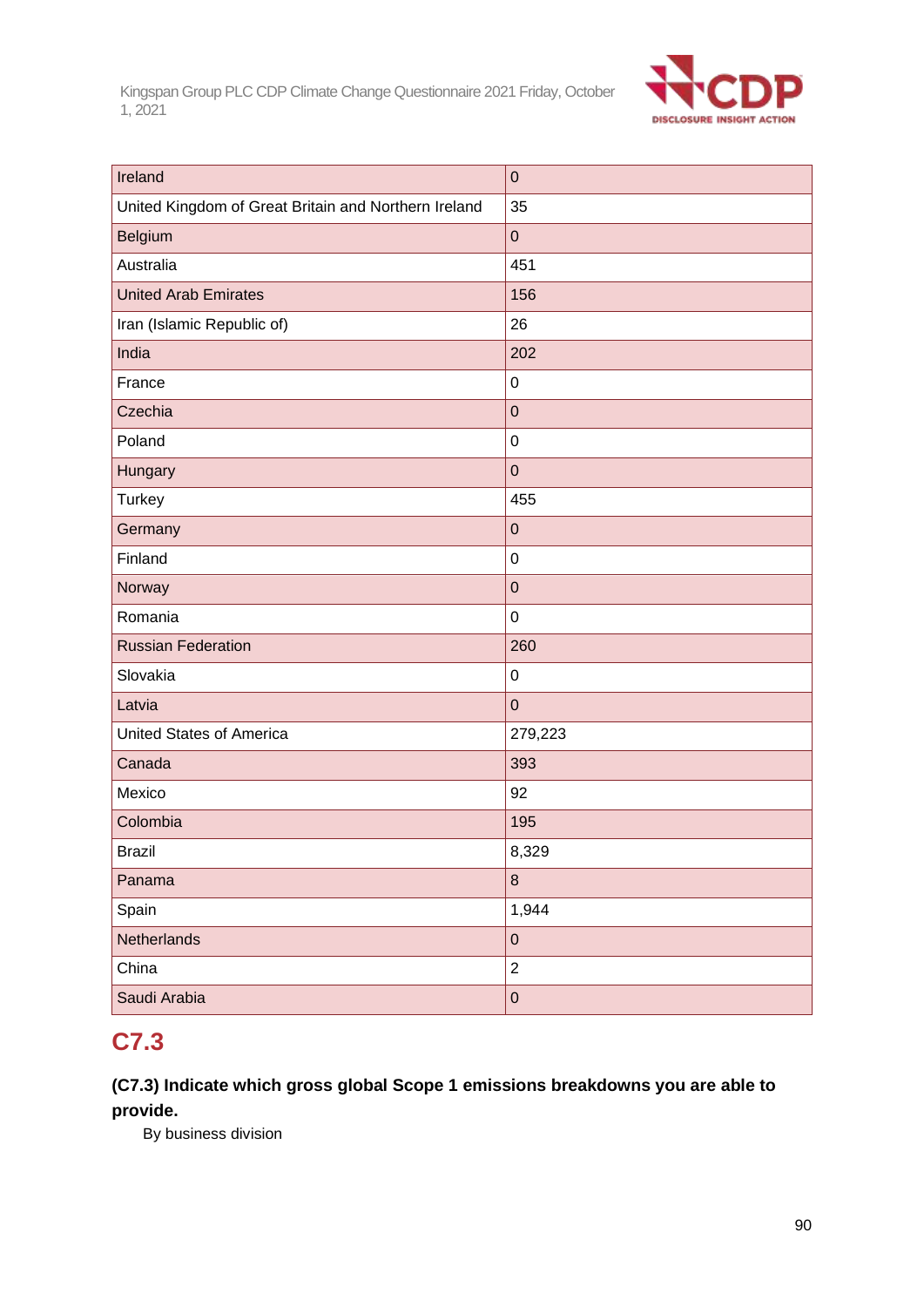

## **C7.3a**

### **(C7.3a) Break down your total gross global Scope 1 emissions by business division.**

| <b>Business division</b> | <b>Scope 1 emissions (metric ton CO2e)</b> |
|--------------------------|--------------------------------------------|
| <b>Insulated Panels</b>  | 15,946.62                                  |
| <b>Insulation Boards</b> | 273,232.38                                 |
| Water & Energy           | 45                                         |
| Light and Air            | 728                                        |
| <b>Access Floors</b>     | 1,819                                      |

## **C7.5**

### **(C7.5) Break down your total gross global Scope 2 emissions by country/region.**

| <b>Country/Region</b>                                             | Scope 2,<br>location-<br>based<br>(metric tons<br>CO <sub>2</sub> e) | Scope 2,<br>market-<br>based<br>CO <sub>2</sub> e) | <b>Purchased and</b><br>consumed<br>electricity, heat,<br>(metric tons steam or cooling<br>(MWh) | <b>Purchased and</b><br>consumed low-carbon<br>electricity, heat, steam or<br>cooling accounted for in<br><b>Scope 2 market-based</b><br>approach (MWh) |
|-------------------------------------------------------------------|----------------------------------------------------------------------|----------------------------------------------------|--------------------------------------------------------------------------------------------------|---------------------------------------------------------------------------------------------------------------------------------------------------------|
| Ireland                                                           | 3,062                                                                | $\overline{0}$                                     | 9,434                                                                                            | 9,434                                                                                                                                                   |
| United Kingdom of<br><b>Great Britain and</b><br>Northern Ireland | 9,475                                                                | $\overline{0}$                                     | 40,639                                                                                           | 40,639                                                                                                                                                  |
| Belgium                                                           | 3,145                                                                | $\mathbf 0$                                        | 15,040                                                                                           | 15,040                                                                                                                                                  |
| Australia                                                         | 1,995                                                                | 1,996                                              | 2,484                                                                                            | $\mathbf 0$                                                                                                                                             |
| United Arab Emirates 2,123                                        |                                                                      | 2,122                                              | 4,080                                                                                            | $\overline{0}$                                                                                                                                          |
| India                                                             | 928                                                                  | 928                                                | 1,234                                                                                            | $\mathbf 0$                                                                                                                                             |
| France                                                            | 609                                                                  | $\overline{0}$                                     | 10,387                                                                                           | 10,387                                                                                                                                                  |
| Czechia                                                           | 2,423                                                                | $\mathbf 0$                                        | 6,467                                                                                            | 6,467                                                                                                                                                   |
| Poland                                                            | 7,261                                                                | $\mathbf 0$                                        | 10,387                                                                                           | 10,387                                                                                                                                                  |
| Hungary                                                           | 534                                                                  | $\mathbf 0$                                        | 2,068                                                                                            | 2,068                                                                                                                                                   |
| <b>Turkey</b>                                                     | 607                                                                  | 607                                                | 1,304                                                                                            | $\overline{0}$                                                                                                                                          |
| Germany                                                           | 3,375                                                                | $\pmb{0}$                                          | 9,008                                                                                            | 9,008                                                                                                                                                   |
| Finland                                                           | 931                                                                  | $\overline{0}$                                     | 6,845                                                                                            | 6,845                                                                                                                                                   |
| Romania                                                           | 334                                                                  | $\mathbf 0$                                        | 998                                                                                              | 998                                                                                                                                                     |
| <b>Russian Federation</b>                                         | 596                                                                  | 596                                                | 1,670                                                                                            | $\overline{0}$                                                                                                                                          |
| United States of<br>America                                       | 13,125                                                               | $\mathbf 0$                                        | 39,466                                                                                           | 39,466                                                                                                                                                  |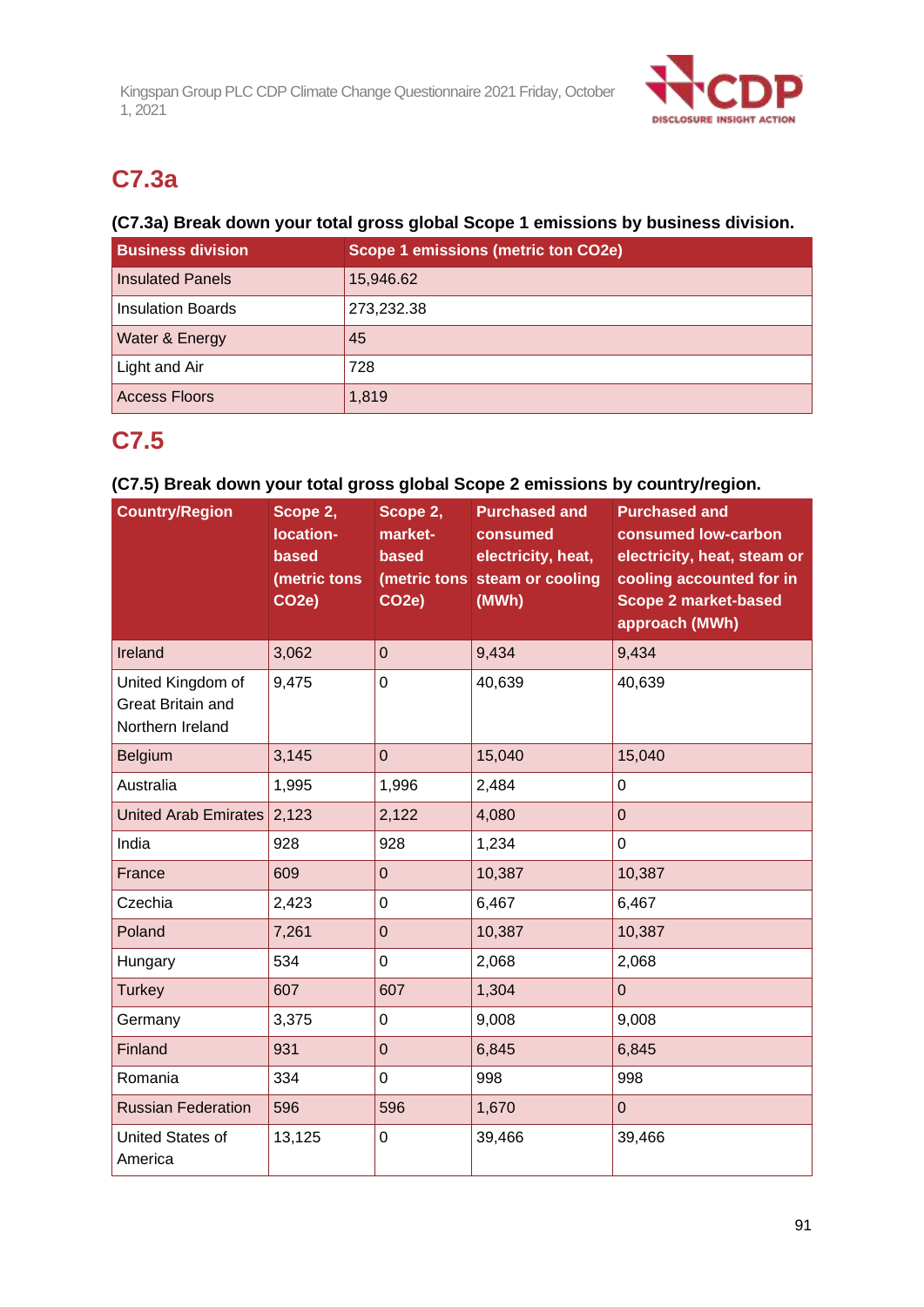

| Canada                        | 516            | $\mathbf 0$    | 6,496          | 6,496          |
|-------------------------------|----------------|----------------|----------------|----------------|
| Mexico                        | 216            | 22             | 475            | 427            |
| Colombia                      | 81             | $\overline{7}$ | 504            | 461            |
| <b>Brazil</b>                 | 1,149          | $\mathbf 0$    | 11,517         | 11,517         |
| <b>Netherlands</b>            | 6,660          | $\mathbf 0$    | 16,605         | 16,605         |
| Iran (Islamic<br>Republic of) | 67             | 67             | 127            | $\mathbf 0$    |
| Norway                        | 12             | $\overline{0}$ | 981            | 981            |
| Slovakia                      | 144            | $\Omega$       | 510            | 510            |
| Latvia                        | 53             | $\overline{0}$ | 151            | 151            |
| Panama                        | 27             | 27             | 157            | $\mathbf 0$    |
| Spain                         | 6,287          | $\mathbf 0$    | 25,176         | 25,176         |
| Saudi Arabia                  | $\overline{4}$ | $\overline{4}$ | $\overline{7}$ | $\overline{0}$ |
| China                         | 34             | 34             | 55             | $\mathbf 0$    |

## **C7.6**

### **(C7.6) Indicate which gross global Scope 2 emissions breakdowns you are able to provide.**

By business division

## **C7.6a**

### **(C7.6a) Break down your total gross global Scope 2 emissions by business division.**

| <b>Business division</b>      | Scope 2, location-based (metric<br>tons CO2e) | Scope 2, market-based (metric<br>tons CO2e) |
|-------------------------------|-----------------------------------------------|---------------------------------------------|
| <b>Insulated Panels</b>       | 32,053                                        | 3,625                                       |
| <b>Insulation Boards</b>      | 23,728                                        | 2,385                                       |
| Water & Energy                | 2,750                                         | 362                                         |
| Light and Air                 | 2,749                                         | 38                                          |
| Data & Flooring<br>Technology | 4,492                                         | 0                                           |

## **C7.9**

### **(C7.9) How do your gross global emissions (Scope 1 and 2 combined) for the reporting year compare to those of the previous reporting year?**

Decreased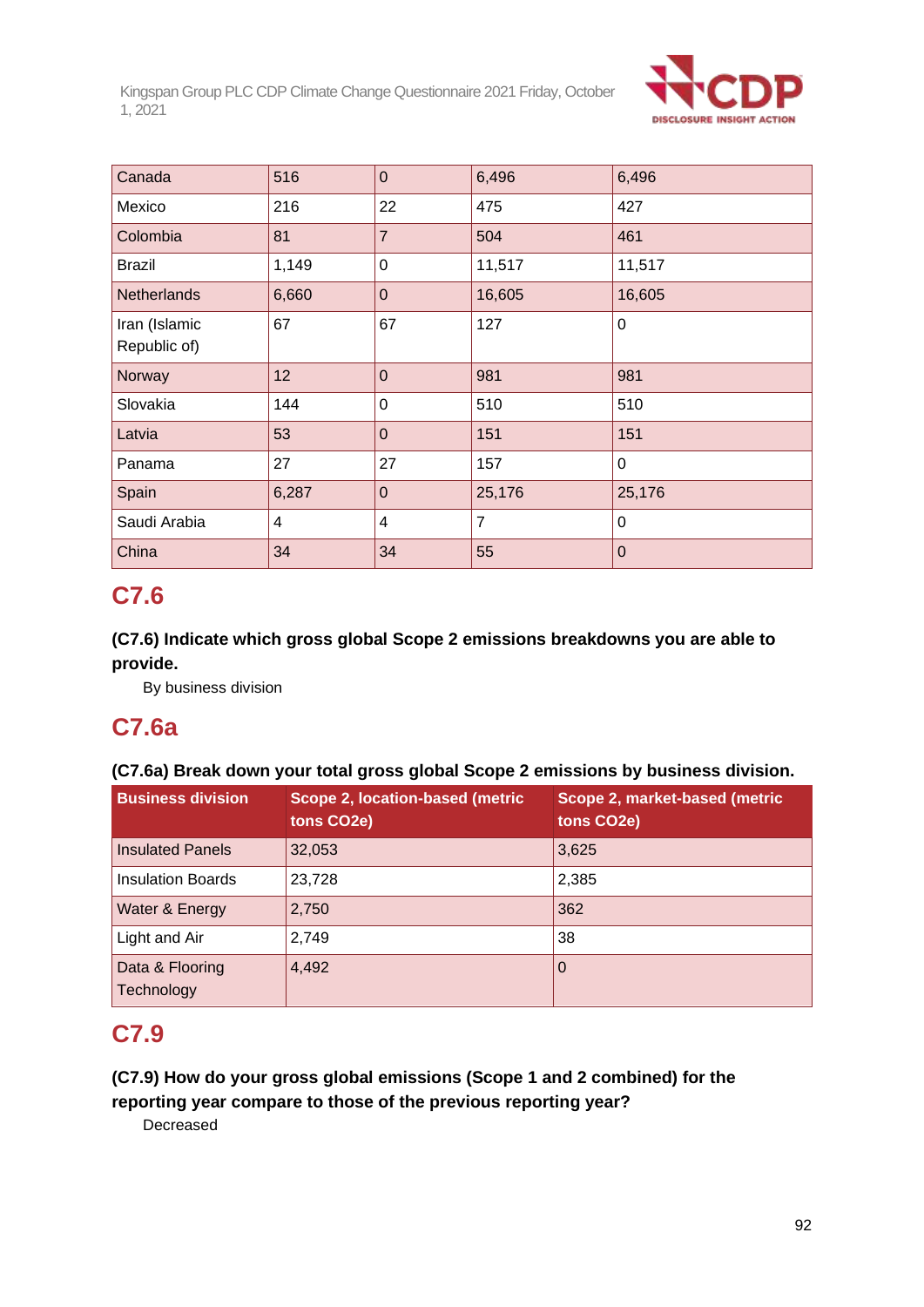

## **C7.9a**

**(C7.9a) Identify the reasons for any change in your gross global emissions (Scope 1 and 2 combined), and for each of them specify how your emissions compare to the previous year.**

|                                                 | <b>Change in</b><br>emissions<br>(metric tons<br>CO <sub>2</sub> e) | <b>Direction</b><br>of change | <b>Emissions</b><br>value<br>(percentage) | <b>Please explain calculation</b>                                                                                                                                                                                                                                                                                                                                                                                   |
|-------------------------------------------------|---------------------------------------------------------------------|-------------------------------|-------------------------------------------|---------------------------------------------------------------------------------------------------------------------------------------------------------------------------------------------------------------------------------------------------------------------------------------------------------------------------------------------------------------------------------------------------------------------|
| Change in<br>renewable<br>energy<br>consumption | 8,310                                                               | Decreased                     | 2.6                                       | In 2020, there was a reduction of 8,310<br>tCO2e in respect of changes in<br>renewable energy consumption. Scope 1<br>and 2 emissions in the previous<br>year were 314,380 tCO2e (restated 2019<br>emissions). Therefore the calculation was<br>$(-8,310/314,380)$ <sup>*</sup> 100 =-2.6%. The<br>reduction related to the purchase of<br>renewable energy (both directly from the<br>grid and via certification). |
| Other<br>emissions<br>reduction<br>activities   | 17,404                                                              | Decreased                     | 5.5                                       | In 2020, there was a reduction of 17,404<br>tCO2e due to emission reduction<br>activities. Scope 1 and 2 emissions in the<br>previous year were 314,380 tCO2e<br>(restated 2019 emissions). Therefore the<br>calculation was (-17,404/314,380)*100 =-<br>5.5%. The reduction related to the<br>various emissions reduction initiatives,<br>including the substitution of process<br>materials -see 4.3b).           |
| <b>Divestment</b>                               | 396                                                                 | Decreased                     | 0.13                                      | In 2020, there was a reduction of 396<br>tCO2e related to divestment. Scope 1<br>and 2 emissions in the previous<br>year were 314,380 tCO2e (restated 2019<br>emissions). Therefore the calculation was<br>(-396/314,380)*100 =-0.13%. The tCO2e<br>saved is as a result of the sale of several<br>sites during the year.                                                                                           |
| Acquisitions                                    | 88                                                                  | Increased                     | 0.03                                      | In 2020, there was an increase n of 88<br>tCO2e related to the acquisition of new<br>sites. Scope 1 and 2 emissions in the<br>previous year were 314,380 tCO2e<br>(restated 2019 emissions). Therefore the<br>calculation was $(88/314,380)*100 =$<br>$0.03%$ .                                                                                                                                                     |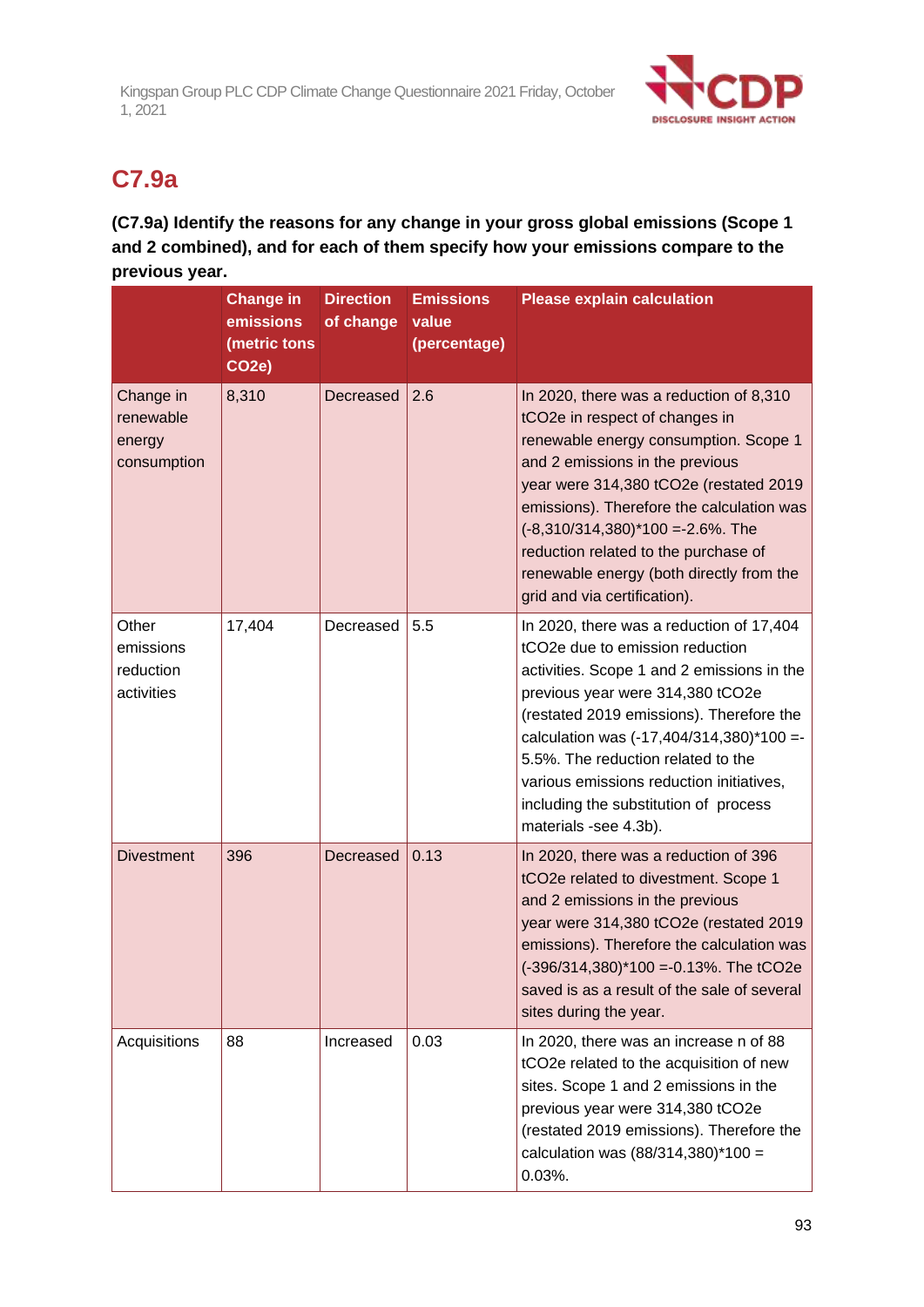

| <b>Mergers</b>                                   | 0           | No change | $\mathbf 0$ | not applicable                                                                                                                                                                                                                                                                                                                                                               |
|--------------------------------------------------|-------------|-----------|-------------|------------------------------------------------------------------------------------------------------------------------------------------------------------------------------------------------------------------------------------------------------------------------------------------------------------------------------------------------------------------------------|
| Change in<br>output                              | 8,684       | Increased | 2.8         | In 2020, there was an increase n of 8,684<br>tCO2e related to change in output. Scope<br>1 and 2 emissions in the previous<br>year were 314,380 tCO2e (restated 2019<br>emissions). Therefore the calculation was<br>$(8,684/314,380)^*100 = 2.8\%$ . The<br>increase can be attributed to an increase<br>in demand leading to increased output.                             |
| Change in<br>methodology                         | 1,062       | Increased | 0.3         | In 2020, there was an increase n of 1,062<br>tCO2e related to change in methodology.<br>Scope 1 and 2 emissions in the previous<br>year were 314,380 tCO2e (restated 2019<br>emissions). Therefore the calculation was<br>$(1,062/314,380)^*100 = 0.3%$ . The<br>increase can be attributed to a change in<br>emission factor sources (we moved to a<br>new system in 2020). |
| Change in<br>boundary                            | 0           | No change | $\pmb{0}$   | Not applicable                                                                                                                                                                                                                                                                                                                                                               |
| Change in<br>physical<br>operating<br>conditions | $\mathbf 0$ | No change | $\pmb{0}$   | Not applicable                                                                                                                                                                                                                                                                                                                                                               |
| Unidentified                                     | 5           | Increased | 0.002       | In 2020, there was an increase n of 5<br>tCO2e related to unidentified reasons.<br>Scope 1 and 2 emissions in the previous<br>year were 314,380 tCO2e (restated 2019<br>emissions). Therefore the calculation was<br>$(5/314,380)^*100 = 0.002\%$ .                                                                                                                          |
| Other                                            | 73          | Increased | 0.02        | In 2020, there was an increase n of 73<br>tCO2e related to other reasons. Scope 1<br>and 2 emissions in the previous<br>year were 314,380 tCO2e (restated 2019<br>emissions). Therefore the calculation was<br>$(73/314,380)^*100 = 0.02\%$ .                                                                                                                                |

## **C7.9b**

**(C7.9b) Are your emissions performance calculations in C7.9 and C7.9a based on a location-based Scope 2 emissions figure or a market-based Scope 2 emissions figure?**

Market-based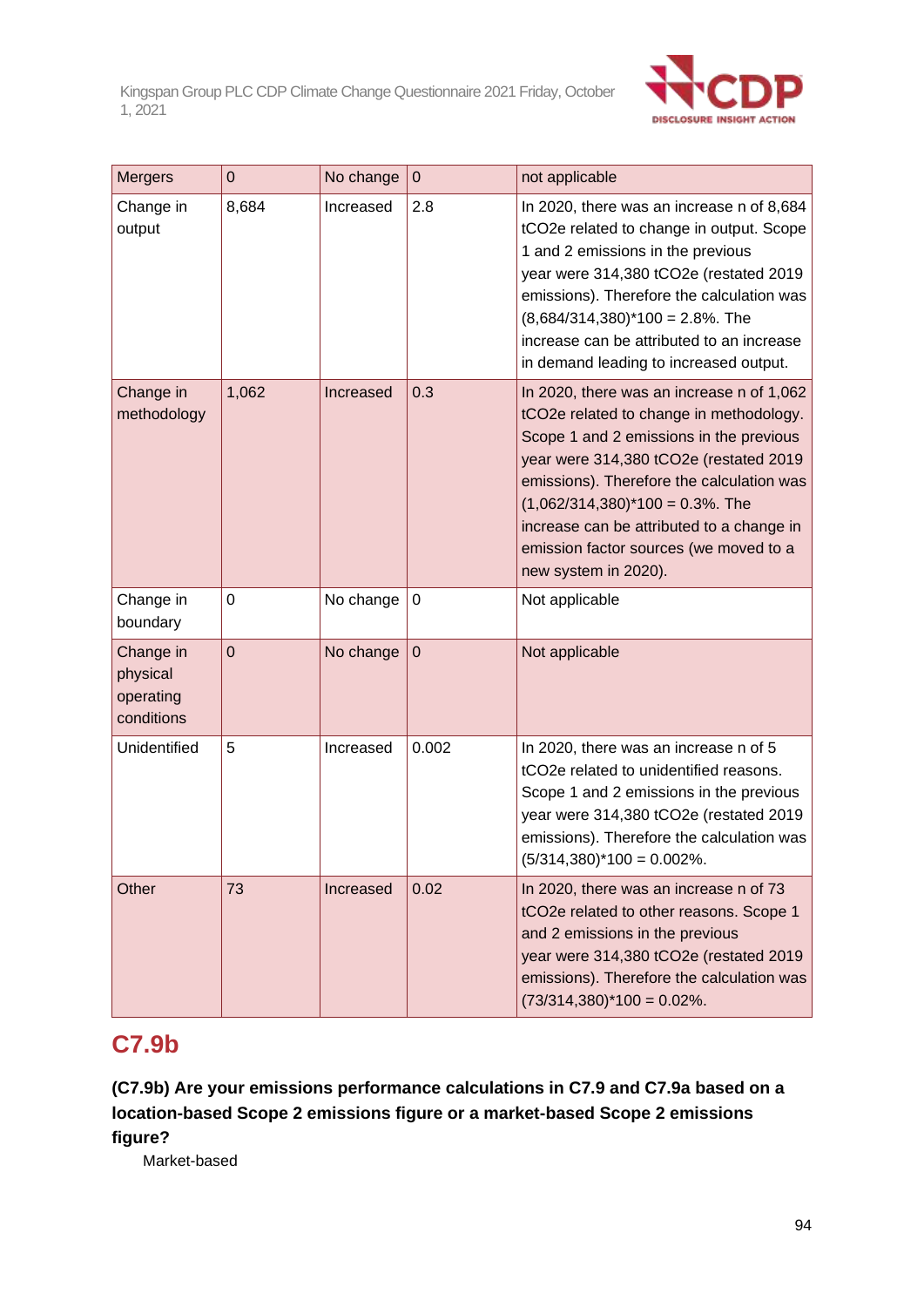

# **C8. Energy**

## **C8.1**

### **(C8.1) What percentage of your total operational spend in the reporting year was on energy?**

More than 0% but less than or equal to 5%

## **C8.2**

### **(C8.2) Select which energy-related activities your organization has undertaken.**

|                                                       | Indicate whether your organization undertook this energy-<br>related activity in the reporting year |
|-------------------------------------------------------|-----------------------------------------------------------------------------------------------------|
| Consumption of fuel (excluding<br>feedstocks)         | Yes                                                                                                 |
| Consumption of purchased or<br>acquired electricity   | Yes                                                                                                 |
| Consumption of purchased or<br>acquired heat          | Yes                                                                                                 |
| Consumption of purchased or<br>acquired steam         | N <sub>o</sub>                                                                                      |
| Consumption of purchased or<br>acquired cooling       | <b>No</b>                                                                                           |
| Generation of electricity, heat,<br>steam, or cooling | Yes                                                                                                 |

## **C8.2a**

### **(C8.2a) Report your organization's energy consumption totals (excluding feedstocks) in MWh.**

|                                                        | <b>Heating</b><br>value          | <b>MWh from</b><br>renewable<br><b>sources</b> | <b>MWh from non-</b><br>renewable<br><b>sources</b> | <b>Total (renewable</b><br>and non-<br>renewable) MWh |
|--------------------------------------------------------|----------------------------------|------------------------------------------------|-----------------------------------------------------|-------------------------------------------------------|
| Consumption of fuel<br>(excluding feedstock)           | HHV (higher<br>heating<br>value) | 18,300                                         | 365,300                                             | 383,600                                               |
| Consumption of<br>purchased or acquired<br>electricity |                                  | 144,200                                        | 76,300                                              | 220,500                                               |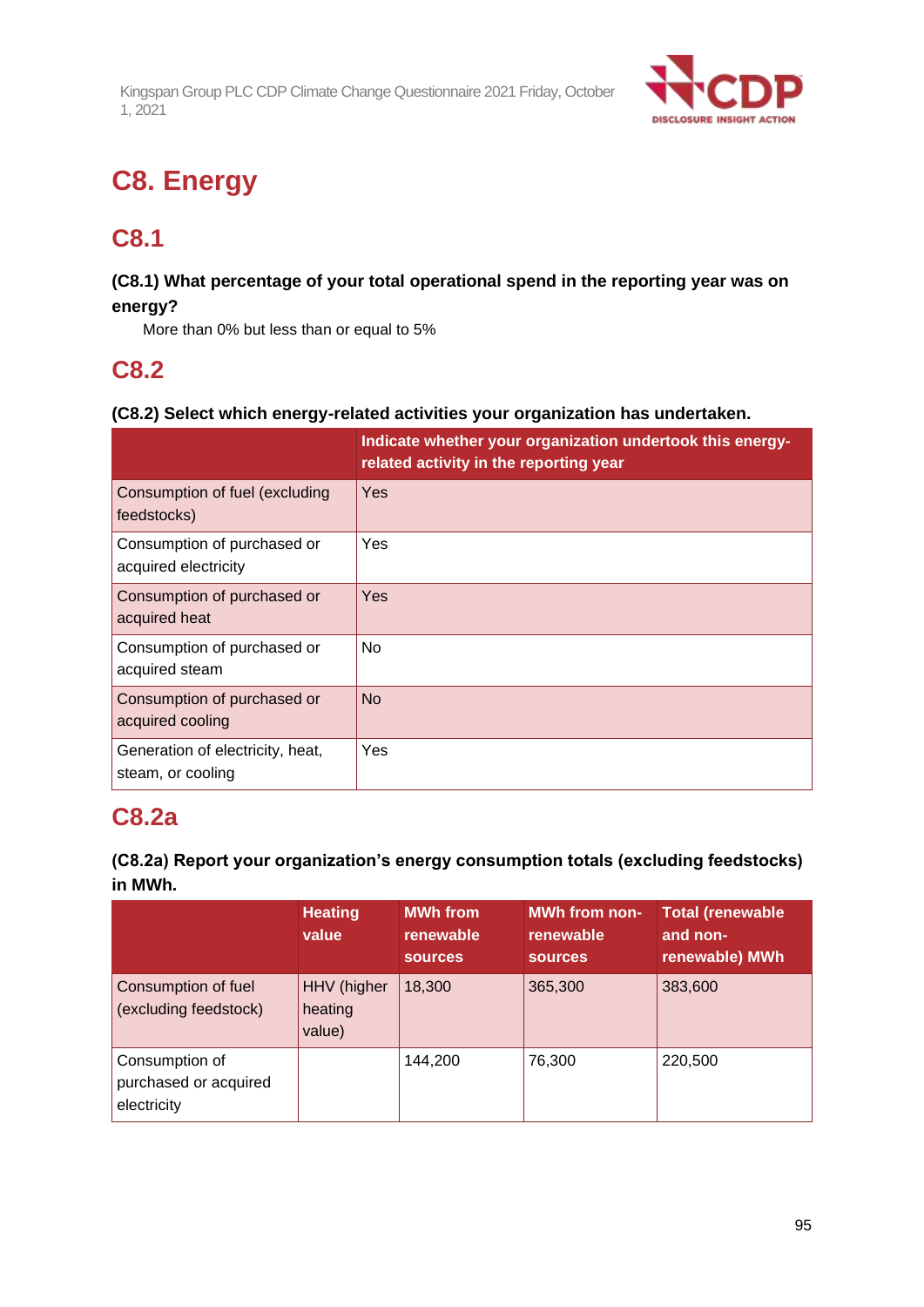

| Consumption of<br>purchased or acquired<br>heat                | 1,500   | 2,600   | 4,100   |
|----------------------------------------------------------------|---------|---------|---------|
| Consumption of self-<br>generated non-fuel<br>renewable energy | 11,020  |         | 11,020  |
| Total energy<br>consumption                                    | 175,020 | 444,200 | 619,220 |

## **C8.2b**

### **(C8.2b) Select the applications of your organization's consumption of fuel.**

|                                                            | Indicate whether your organization undertakes this<br>fuel application |
|------------------------------------------------------------|------------------------------------------------------------------------|
| Consumption of fuel for the generation of<br>electricity   | <b>No</b>                                                              |
| Consumption of fuel for the generation of<br>heat          | Yes                                                                    |
| Consumption of fuel for the generation of<br>steam         | <b>No</b>                                                              |
| Consumption of fuel for the generation of<br>cooling       | No                                                                     |
| Consumption of fuel for co-generation or<br>tri-generation | <b>No</b>                                                              |

## **C8.2c**

**(C8.2c) State how much fuel in MWh your organization has consumed (excluding feedstocks) by fuel type.**

**Fuels (excluding feedstocks)** Natural Gas

## **Heating value**

HHV (higher heating value)

### **Total fuel MWh consumed by the organization** 276,953

**Emission factor** 0.18162

**Unit**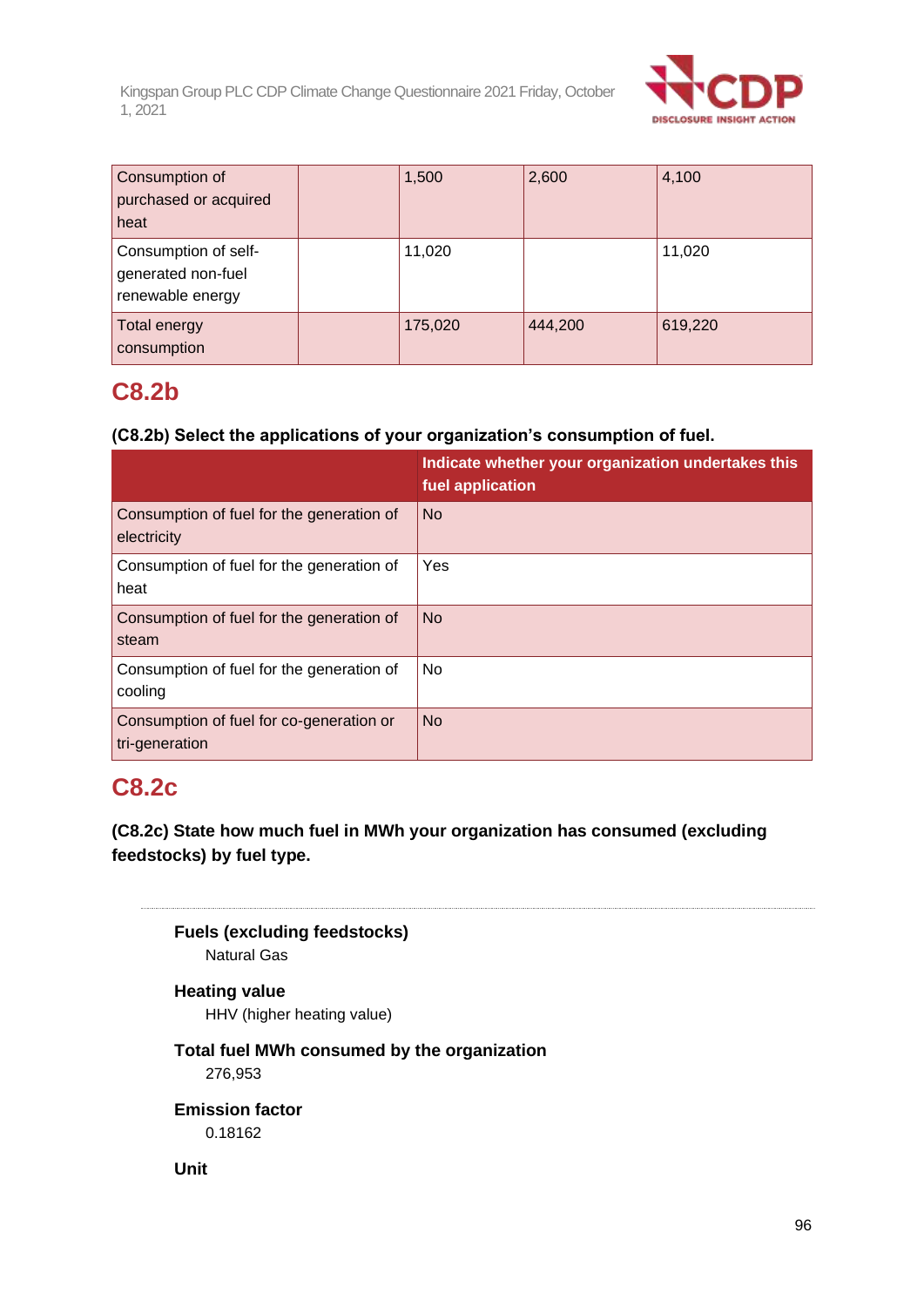

metric tons CO2 per MWh

### **Emissions factor source**

- 1. 2020 UK Government GHG Conversion Factors for Company Reporting
- 2. Australian National Greenhouse Accounts Factors. August 2019.
- 3. Energy in Ireland. 2019 Report

4. EPA Center for Corporate Climate Leadership. Emission Factors for Greenhouse Inventories

5. National Inventory Report 1990-2018: Greenhouse Gas Sources and Sinks in Canada.

6. World Resources Institute (2015). GHG Protocol tool for stationary combustion. Version 4.1

### **Comment**

Emission factor is a weighted average.

**Fuels (excluding feedstocks)**

Diesel

### **Heating value**

HHV (higher heating value)

### **Total fuel MWh consumed by the organization** 22,245

### **Emission factor**

0.25511

### **Unit**

metric tons CO2e per MWh

### **Emissions factor source**

1. 2020 UK Government GHG Conversion Factors for Company Reporting

2. Energy in Ireland. 2019 Report

3. EPA Center for Corporate Climate Leadership. Emission Factors for Greenhouse Inventories

4. National Inventory Report 1990-2018: Greenhouse Gas Sources and Sinks in Canada.

5. World Resources Institute (2015). GHG Protocol tool for stationary combustion. Version 4.1.

### **Comment**

Emission factor is a weighted average.

**Fuels (excluding feedstocks)** Residual Fuel Oil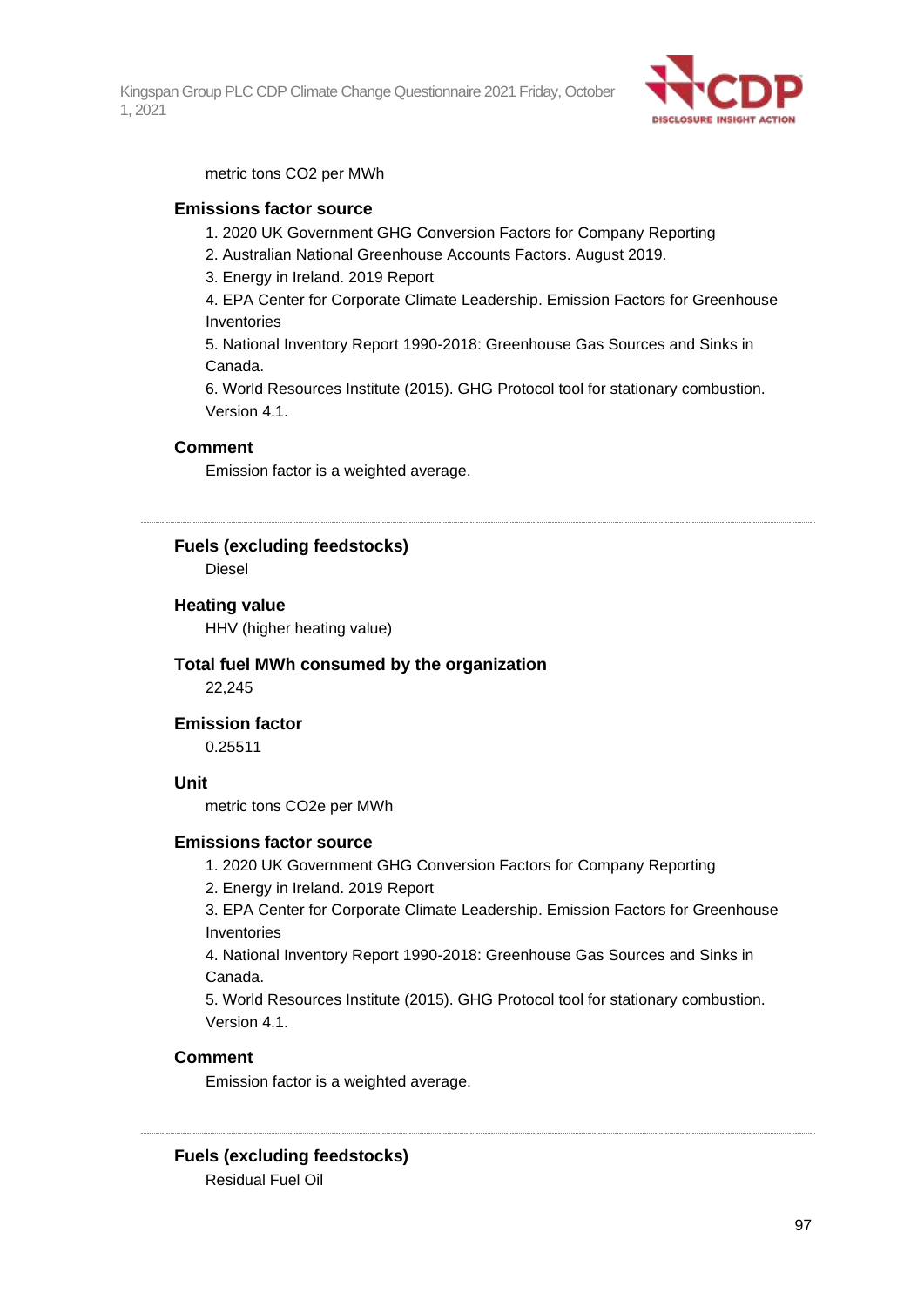

### **Heating value**

HHV (higher heating value)

## **Total fuel MWh consumed by the organization**

23,806

### **Emission factor**

0.2668

### **Unit**

metric tons CO2 per MWh

### **Emissions factor source**

- 1. 2020 UK Government GHG Conversion Factors for Company Reporting
- 2. Energy in Ireland. 2019 Report

3. World Resources Institute (2015). GHG Protocol tool for stationary combustion. Version 4.1.

### **Comment**

Emission factor is a weighted average.

### **Fuels (excluding feedstocks)**

Liquefied Petroleum Gas (LPG)

### **Heating value**

HHV (higher heating value)

### **Total fuel MWh consumed by the organization**

39,355

### **Emission factor**

0.2085

### **Unit**

metric tons CO2 per MWh

### **Emissions factor source**

- 1. 2020 UK Government GHG Conversion Factors for Company Reporting
- 2. Australian National Greenhouse Accounts Factors. August 2019.
- 3. Energy in Ireland. 2019 Report

4. EPA Center for Corporate Climate Leadership. Emission Factors for Greenhouse Inventories

5. National Inventory Report 1990-2018: Greenhouse Gas Sources and Sinks in Canada.

6. World Resources Institute (2015). GHG Protocol tool for stationary combustion. Version 4.1

### **Comment**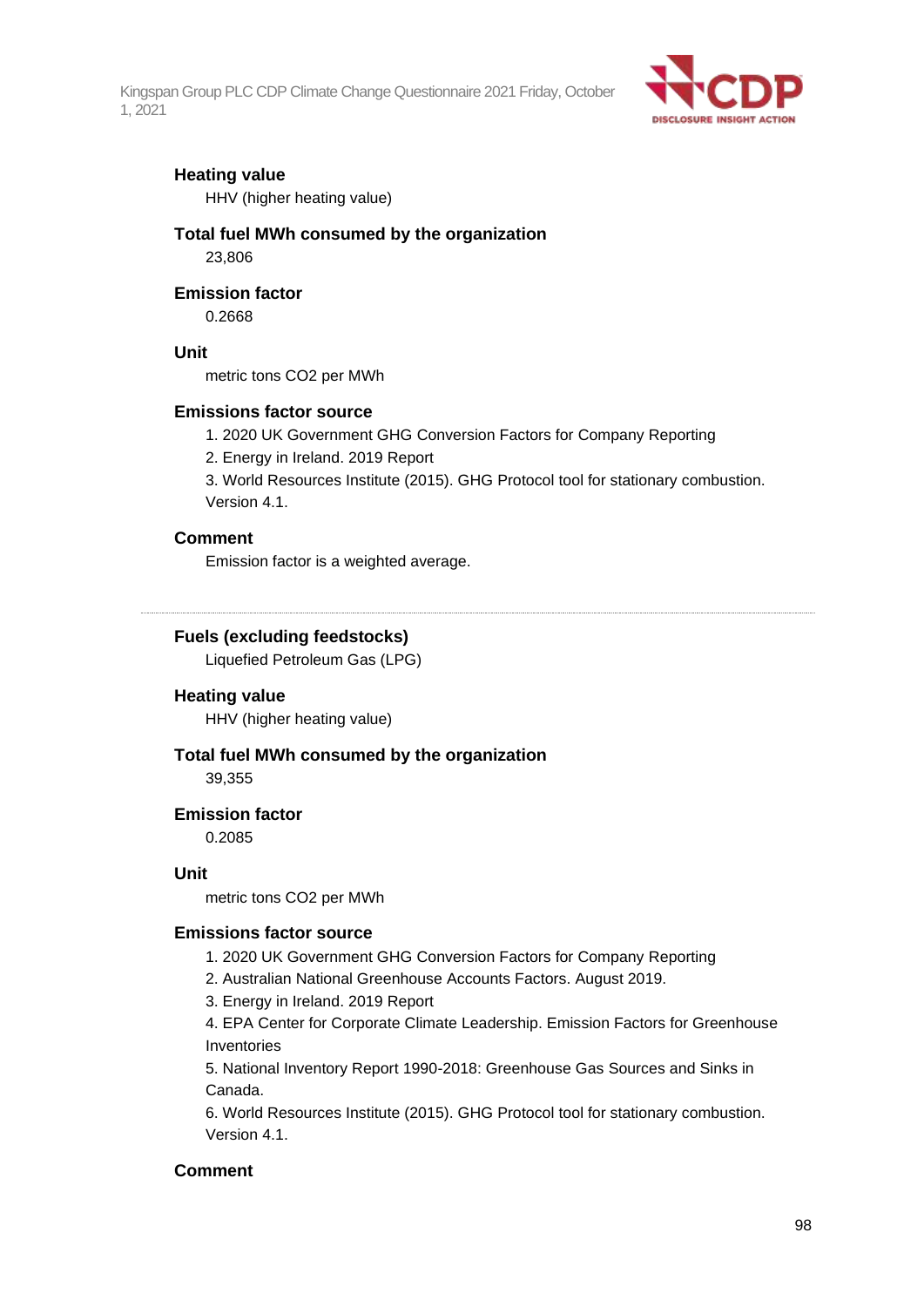

Emission factor is a weighted average.

## **Fuels (excluding feedstocks)**

Biogas

### **Heating value**

HHV (higher heating value)

### **Total fuel MWh consumed by the organization** 8,776

**Emission factor**

0.00021

**Unit**

kg CO2 per KWh

### **Emissions factor source**

2020 UK Government GHG Conversion Factors for Company Reporting

### **Comment**

**Fuels (excluding feedstocks)**

Kerosene

#### **Heating value**

HHV (higher heating value)

#### **Total fuel MWh consumed by the organization**

2,309

### **Emission factor**

0.2466

#### **Unit**

metric tons CO2 per MWh

### **Emissions factor source**

1. 2020 UK Government GHG Conversion Factors for Company Reporting

2. Energy in Ireland. 2019 Report

3. World Resources Institute (2015). GHG Protocol tool for stationary combustion. Version 4.1.

### **Comment**

Emission factor is a weighted average.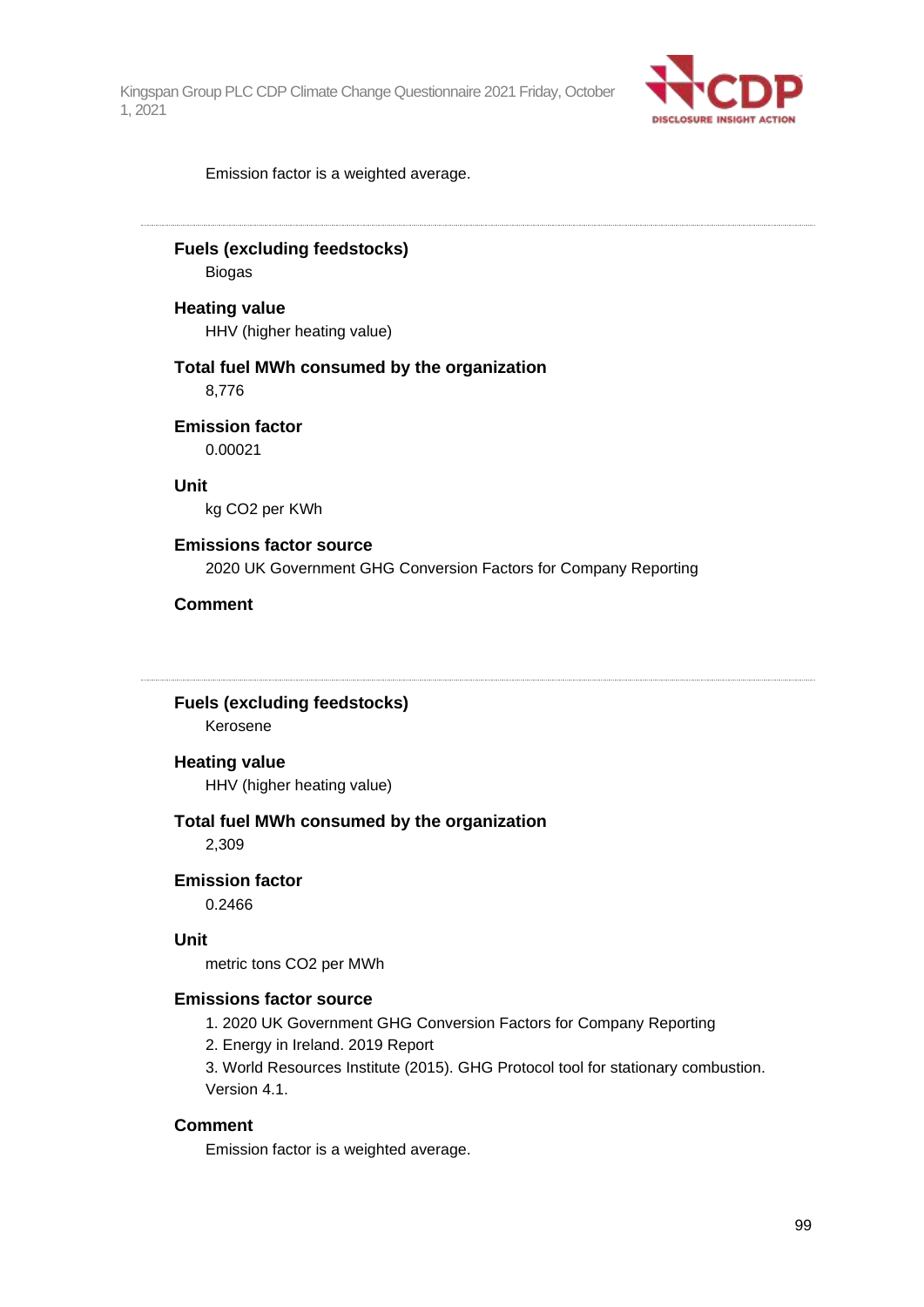

## **C8.2d**

### **(C8.2d) Provide details on the electricity, heat, steam, and cooling your organization has generated and consumed in the reporting year.**

|              | <b>Total Gross</b><br>generation<br>(MWh) | <b>Generation that is</b><br>consumed by the<br>organization (MWh) | <b>Gross generation</b><br>from renewable<br>sources (MWh) | <b>Generation from</b><br>renewable sources that is<br>consumed by the<br>organization (MWh) |
|--------------|-------------------------------------------|--------------------------------------------------------------------|------------------------------------------------------------|----------------------------------------------------------------------------------------------|
| Electricity  | 15,820                                    | 11,020                                                             | 15,820                                                     | 11,020                                                                                       |
| Heat         | 13,200                                    | 13,200                                                             | 13,200                                                     | 13,200                                                                                       |
| <b>Steam</b> | $\Omega$                                  |                                                                    | O                                                          | 0                                                                                            |
| Cooling      | 0                                         | 0                                                                  | O                                                          | Ü                                                                                            |

## **C8.2e**

**(C8.2e) Provide details on the electricity, heat, steam, and/or cooling amounts that were accounted for at a zero emission factor in the market-based Scope 2 figure reported in C6.3.**

### **Sourcing method**

Unbundled energy attribute certificates, Guarantees of Origin

### **Low-carbon technology type**

Low-carbon energy mix

**Country/area of consumption of low-carbon electricity, heat, steam or cooling** Poland

### **MWh consumed accounted for at a zero emission factor**

41,950

**Comment**

### **Sourcing method**

Unbundled energy attribute certificates, Guarantees of Origin

### **Low-carbon technology type**

Low-carbon energy mix

**Country/area of consumption of low-carbon electricity, heat, steam or cooling** United Kingdom of Great Britain and Northern Ireland

### **MWh consumed accounted for at a zero emission factor**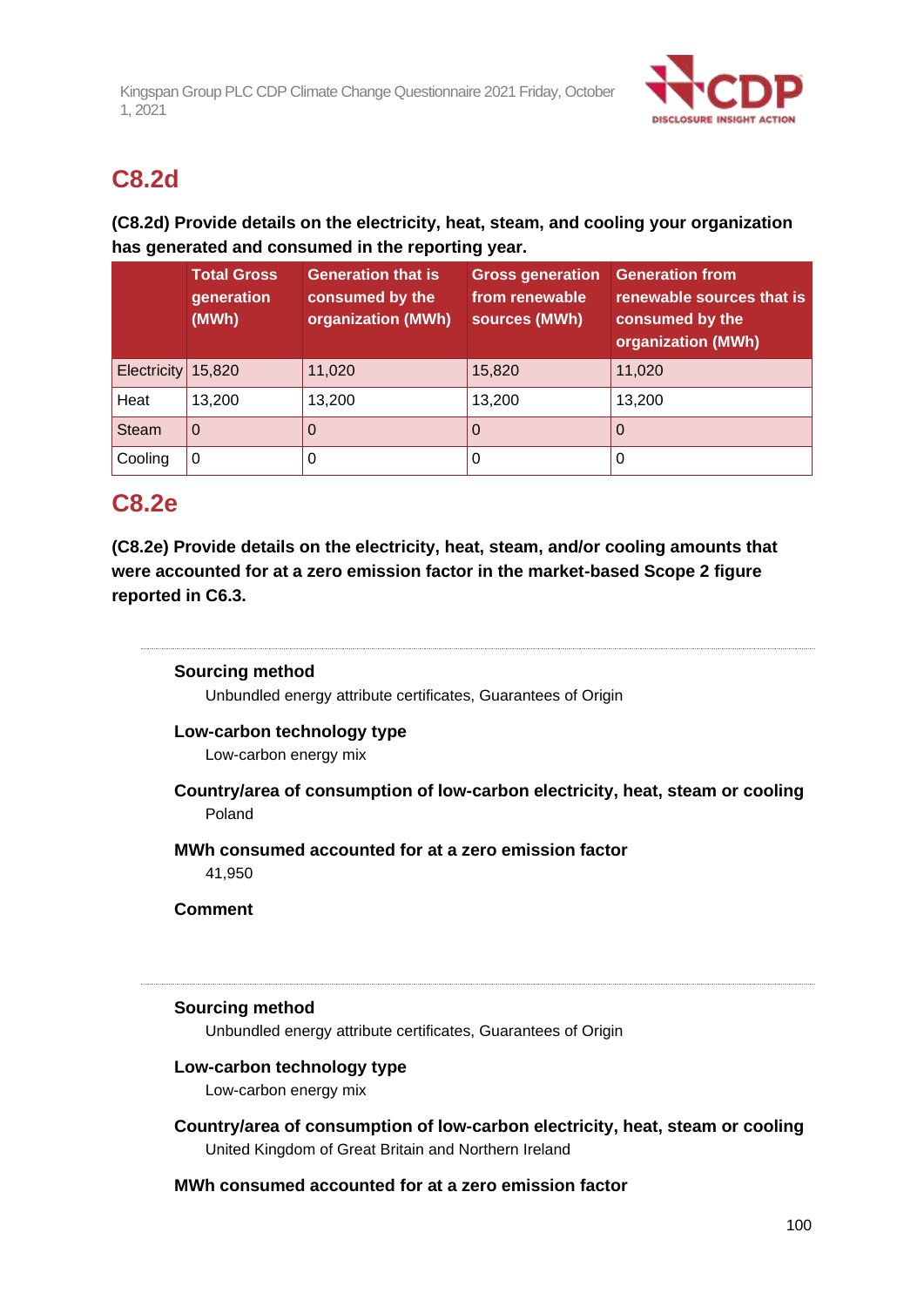

#### 6,766

**Comment**

#### **Sourcing method**

Unbundled energy attribute certificates, International REC Standard (I-RECs)

### **Low-carbon technology type**

Low-carbon energy mix

**Country/area of consumption of low-carbon electricity, heat, steam or cooling** United States of America

## **MWh consumed accounted for at a zero emission factor**

12,500

**Comment**

### **Sourcing method**

Unbundled energy attribute certificates, International REC Standard (I-RECs)

### **Low-carbon technology type**

Low-carbon energy mix

**Country/area of consumption of low-carbon electricity, heat, steam or cooling** Colombia

### **MWh consumed accounted for at a zero emission factor**

461

**Comment**

#### **Sourcing method**

Unbundled energy attribute certificates, International REC Standard (I-RECs)

### **Low-carbon technology type**

Low-carbon energy mix

### **Country/area of consumption of low-carbon electricity, heat, steam or cooling** Canada

### **MWh consumed accounted for at a zero emission factor**

1,437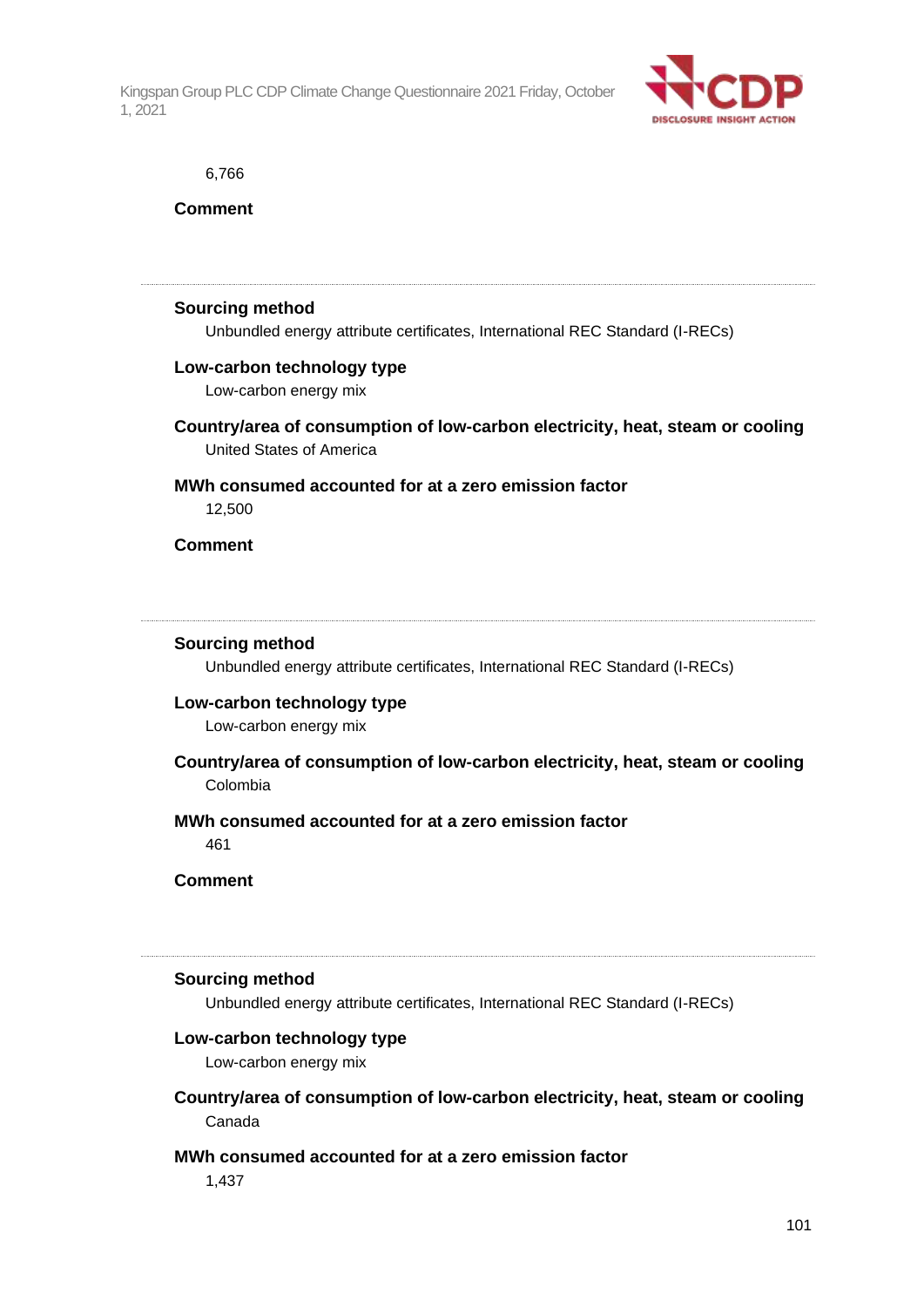

### **Comment**

#### **Sourcing method**

Unbundled energy attribute certificates, International REC Standard (I-RECs)

### **Low-carbon technology type**

Low-carbon energy mix

**Country/area of consumption of low-carbon electricity, heat, steam or cooling** Mexico

## **MWh consumed accounted for at a zero emission factor**

427

### **Comment**

#### **Sourcing method**

Green electricity products (e.g. green tariffs) from an energy supplier, supported by energy attribute certificates

### **Low-carbon technology type**

Low-carbon energy mix

**Country/area of consumption of low-carbon electricity, heat, steam or cooling** Belgium

### **MWh consumed accounted for at a zero emission factor**

10,887

**Comment**

#### **Sourcing method**

Green electricity products (e.g. green tariffs) from an energy supplier, supported by energy attribute certificates

### **Low-carbon technology type**

Low-carbon energy mix

**Country/area of consumption of low-carbon electricity, heat, steam or cooling** Brazil

### **MWh consumed accounted for at a zero emission factor**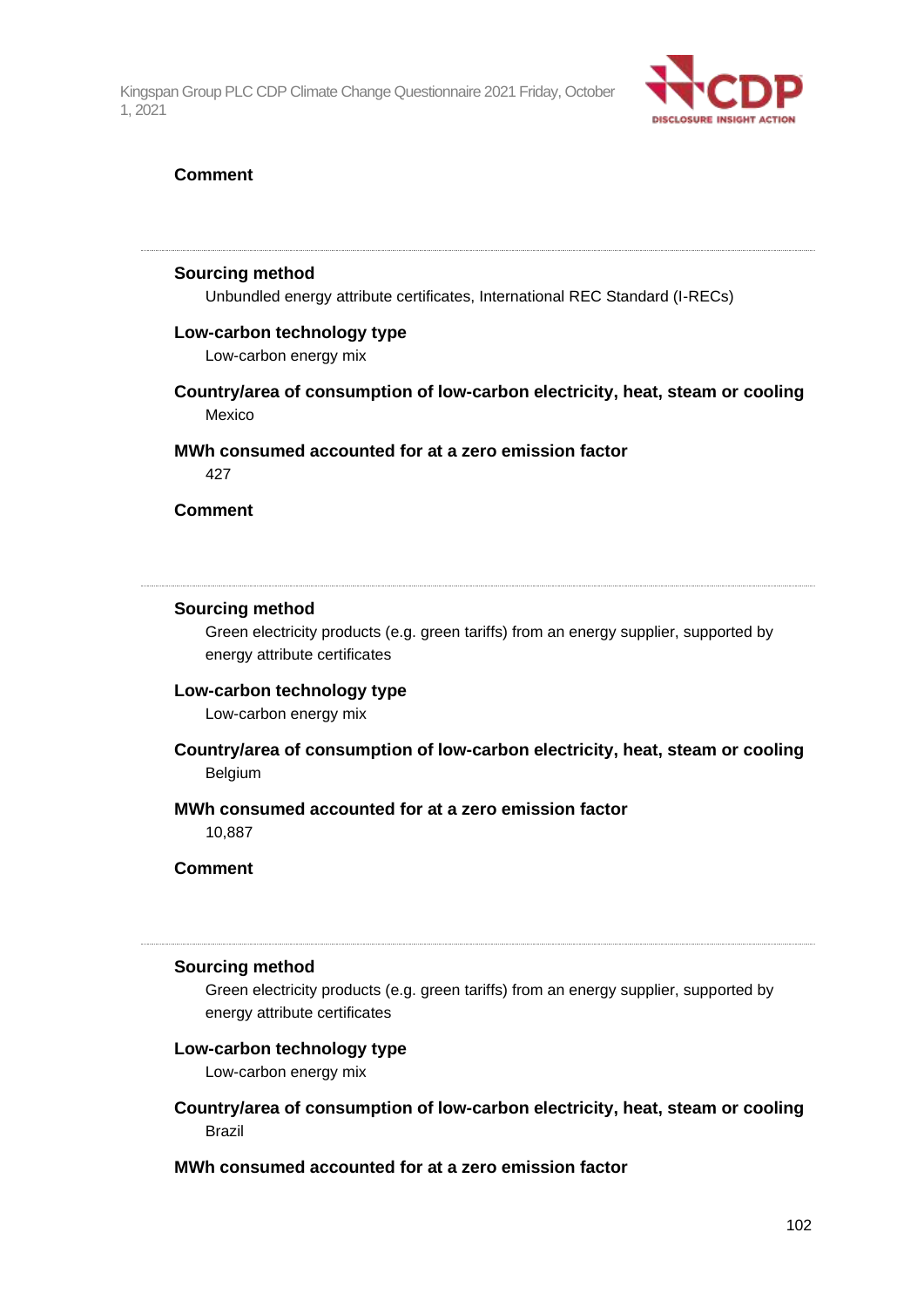

#### 2,672

### **Comment**

#### **Sourcing method**

Green electricity products (e.g. green tariffs) from an energy supplier, supported by energy attribute certificates

### **Low-carbon technology type**

Low-carbon energy mix

### **Country/area of consumption of low-carbon electricity, heat, steam or cooling** Canada

### **MWh consumed accounted for at a zero emission factor**

2,021

### **Comment**

#### **Sourcing method**

Green electricity products (e.g. green tariffs) from an energy supplier, supported by energy attribute certificates

### **Low-carbon technology type**

Low-carbon energy mix

### **Country/area of consumption of low-carbon electricity, heat, steam or cooling** Czechia

#### **MWh consumed accounted for at a zero emission factor**

4,045

### **Comment**

### **Sourcing method**

Green electricity products (e.g. green tariffs) from an energy supplier, supported by energy attribute certificates

### **Low-carbon technology type**

Low-carbon energy mix

### **Country/area of consumption of low-carbon electricity, heat, steam or cooling**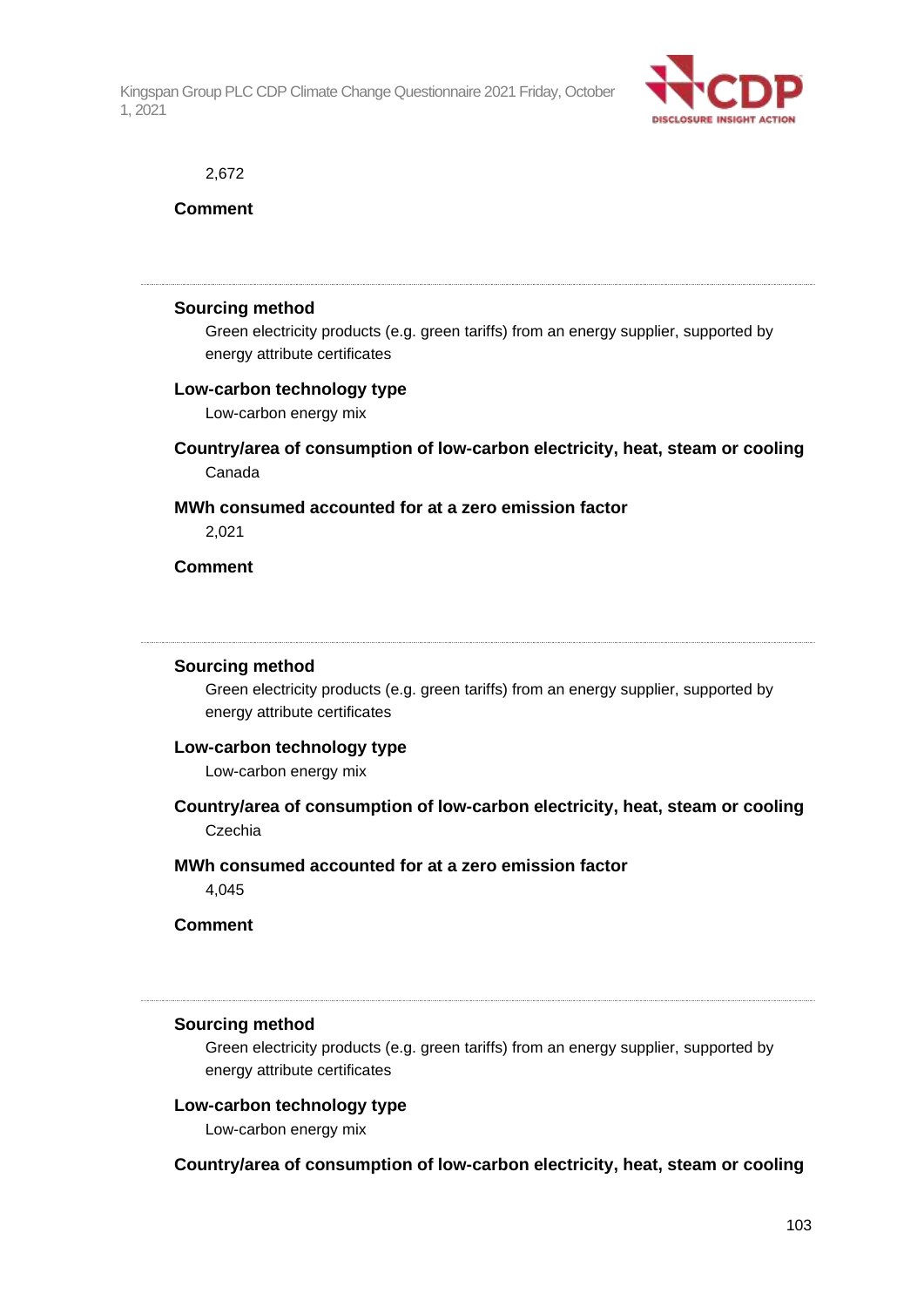

#### Finland

### **MWh consumed accounted for at a zero emission factor**

5,767

**Comment**

### **Sourcing method**

Green electricity products (e.g. green tariffs) from an energy supplier, supported by energy attribute certificates

### **Low-carbon technology type**

Low-carbon energy mix

### **Country/area of consumption of low-carbon electricity, heat, steam or cooling** Germany

### **MWh consumed accounted for at a zero emission factor**

7,199

### **Comment**

### **Sourcing method**

Green electricity products (e.g. green tariffs) from an energy supplier, supported by energy attribute certificates

### **Low-carbon technology type**

Low-carbon energy mix

- **Country/area of consumption of low-carbon electricity, heat, steam or cooling Hungary**
- **MWh consumed accounted for at a zero emission factor**

2,069

### **Comment**

### **Sourcing method**

Green electricity products (e.g. green tariffs) from an energy supplier, supported by energy attribute certificates

### **Low-carbon technology type**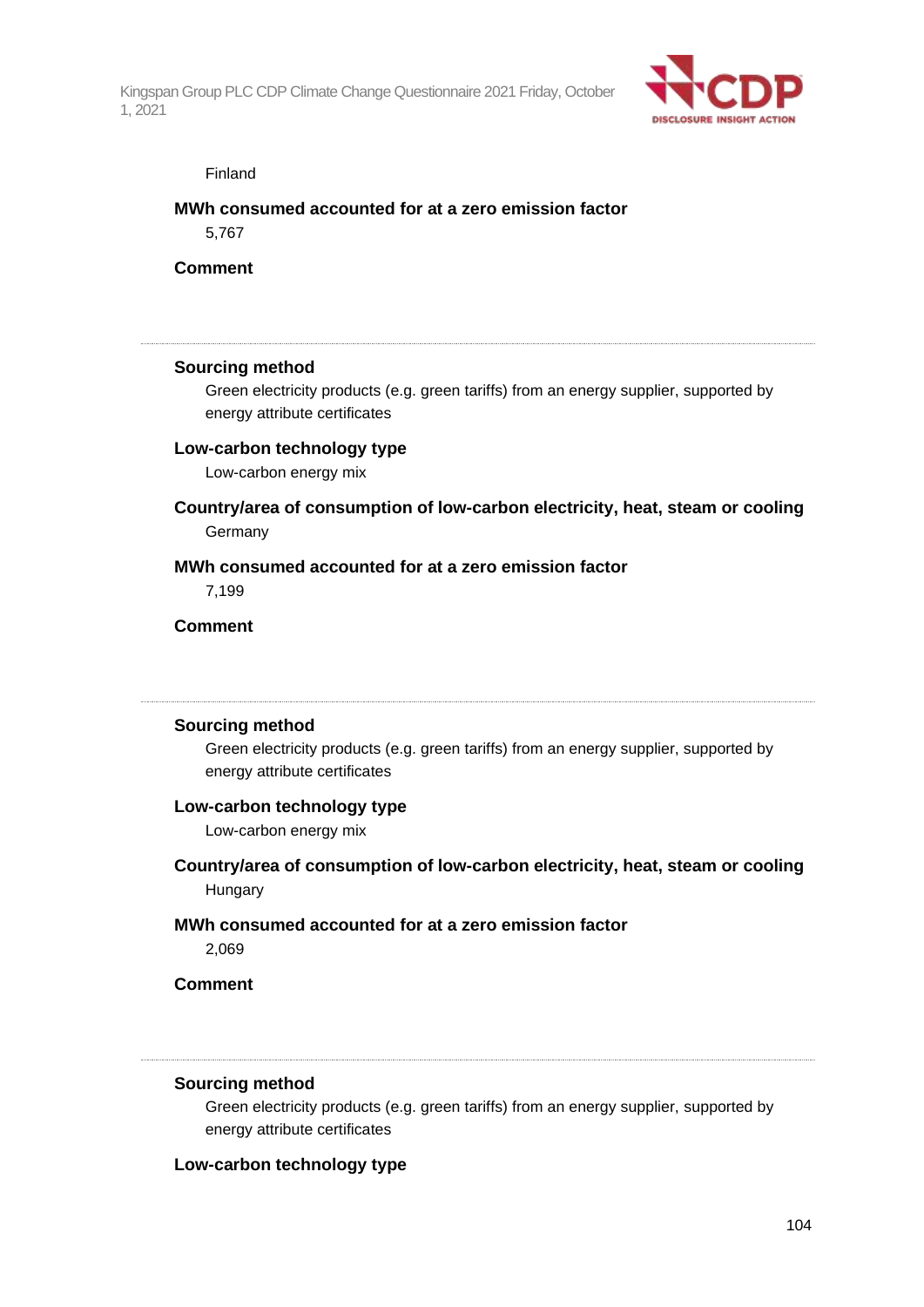

#### Low-carbon energy mix

**Country/area of consumption of low-carbon electricity, heat, steam or cooling** Ireland

### **MWh consumed accounted for at a zero emission factor**

9,435

### **Comment**

#### **Sourcing method**

Green electricity products (e.g. green tariffs) from an energy supplier, supported by energy attribute certificates

#### **Low-carbon technology type**

Low-carbon energy mix

**Country/area of consumption of low-carbon electricity, heat, steam or cooling Netherlands** 

### **MWh consumed accounted for at a zero emission factor**

16,216

**Comment**

### **Sourcing method**

Green electricity products (e.g. green tariffs) from an energy supplier, supported by energy attribute certificates

#### **Low-carbon technology type**

Low-carbon energy mix

**Country/area of consumption of low-carbon electricity, heat, steam or cooling** Norway

### **MWh consumed accounted for at a zero emission factor**

981

**Comment**

**Sourcing method**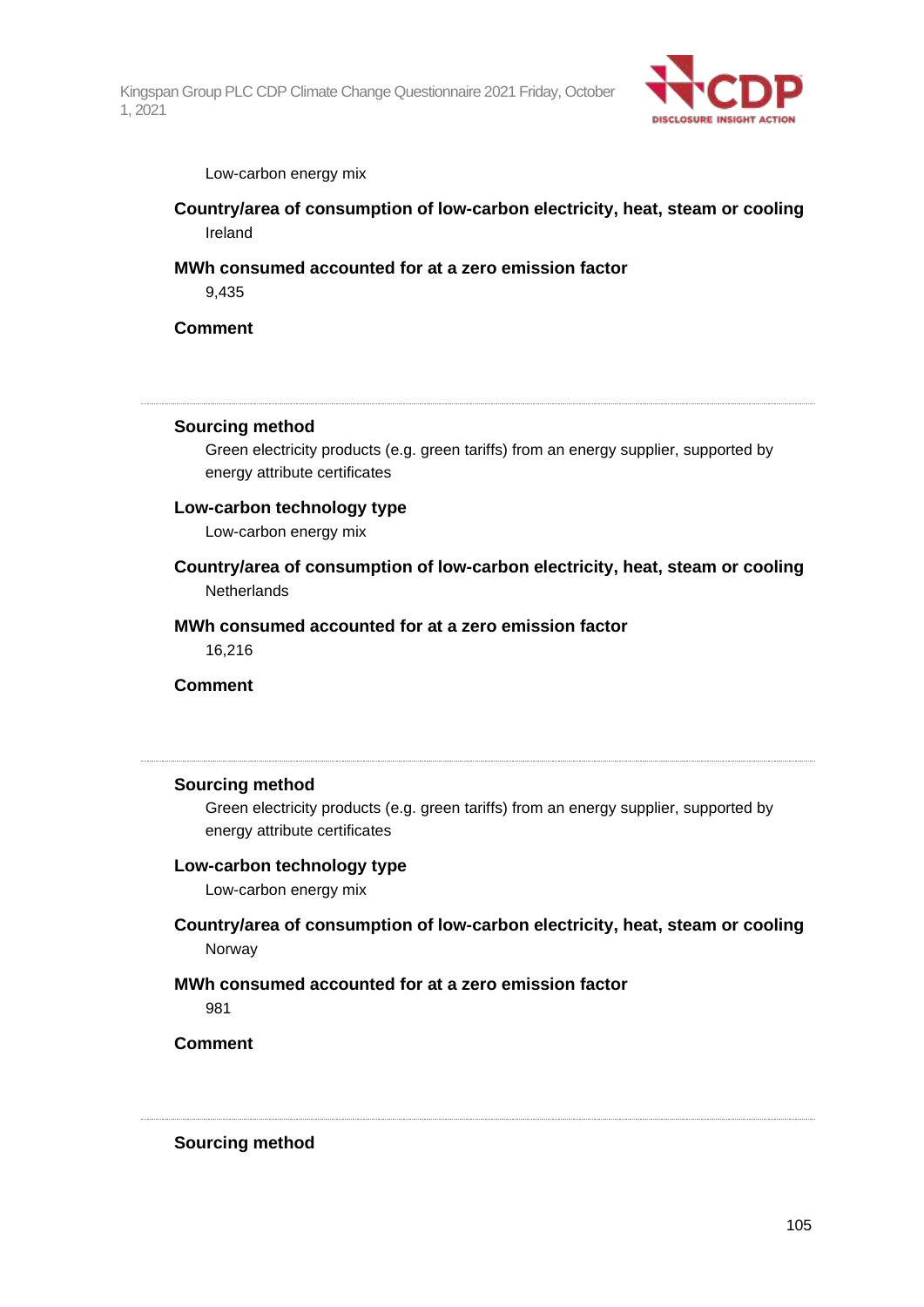

Green electricity products (e.g. green tariffs) from an energy supplier, supported by energy attribute certificates

### **Low-carbon technology type**

Low-carbon energy mix

**Country/area of consumption of low-carbon electricity, heat, steam or cooling** Poland

### **MWh consumed accounted for at a zero emission factor**

4,395

### **Comment**

#### **Sourcing method**

Green electricity products (e.g. green tariffs) from an energy supplier, supported by energy attribute certificates

### **Low-carbon technology type**

Low-carbon energy mix

**Country/area of consumption of low-carbon electricity, heat, steam or cooling** Spain

### **MWh consumed accounted for at a zero emission factor**

9,431

### **Comment**

#### **Sourcing method**

Green electricity products (e.g. green tariffs) from an energy supplier, supported by energy attribute certificates

### **Low-carbon technology type**

Low-carbon energy mix

**Country/area of consumption of low-carbon electricity, heat, steam or cooling**

United Kingdom of Great Britain and Northern Ireland

### **MWh consumed accounted for at a zero emission factor**

38,933

### **Comment**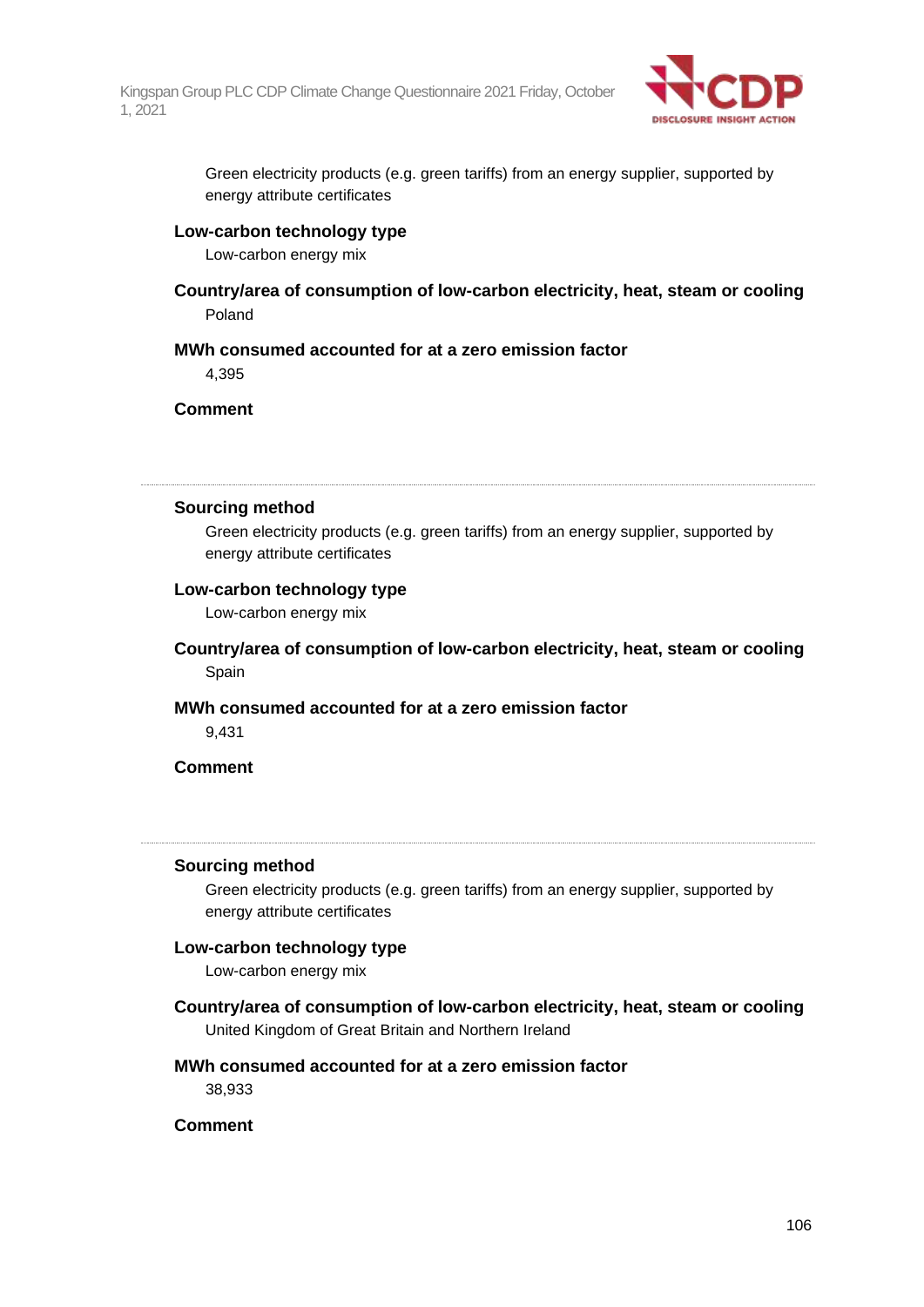

### **Sourcing method**

Green electricity products (e.g. green tariffs) from an energy supplier, supported by energy attribute certificates

### **Low-carbon technology type**

Low-carbon energy mix

**Country/area of consumption of low-carbon electricity, heat, steam or cooling** United States of America

### **MWh consumed accounted for at a zero emission factor**

30,004

**Comment**

### **Sourcing method**

Unbundled energy attribute certificates, International REC Standard (I-RECs)

### **Low-carbon technology type**

Low-carbon energy mix

### **Country/area of consumption of low-carbon electricity, heat, steam or cooling** Brazil

### **MWh consumed accounted for at a zero emission factor** 8,845

**Comment**

## **C9. Additional metrics**

## **C9.1**

**(C9.1) Provide any additional climate-related metrics relevant to your business.**

**Description**

Other, please specify Non-HFC process emissions

### **Metric value**

8,747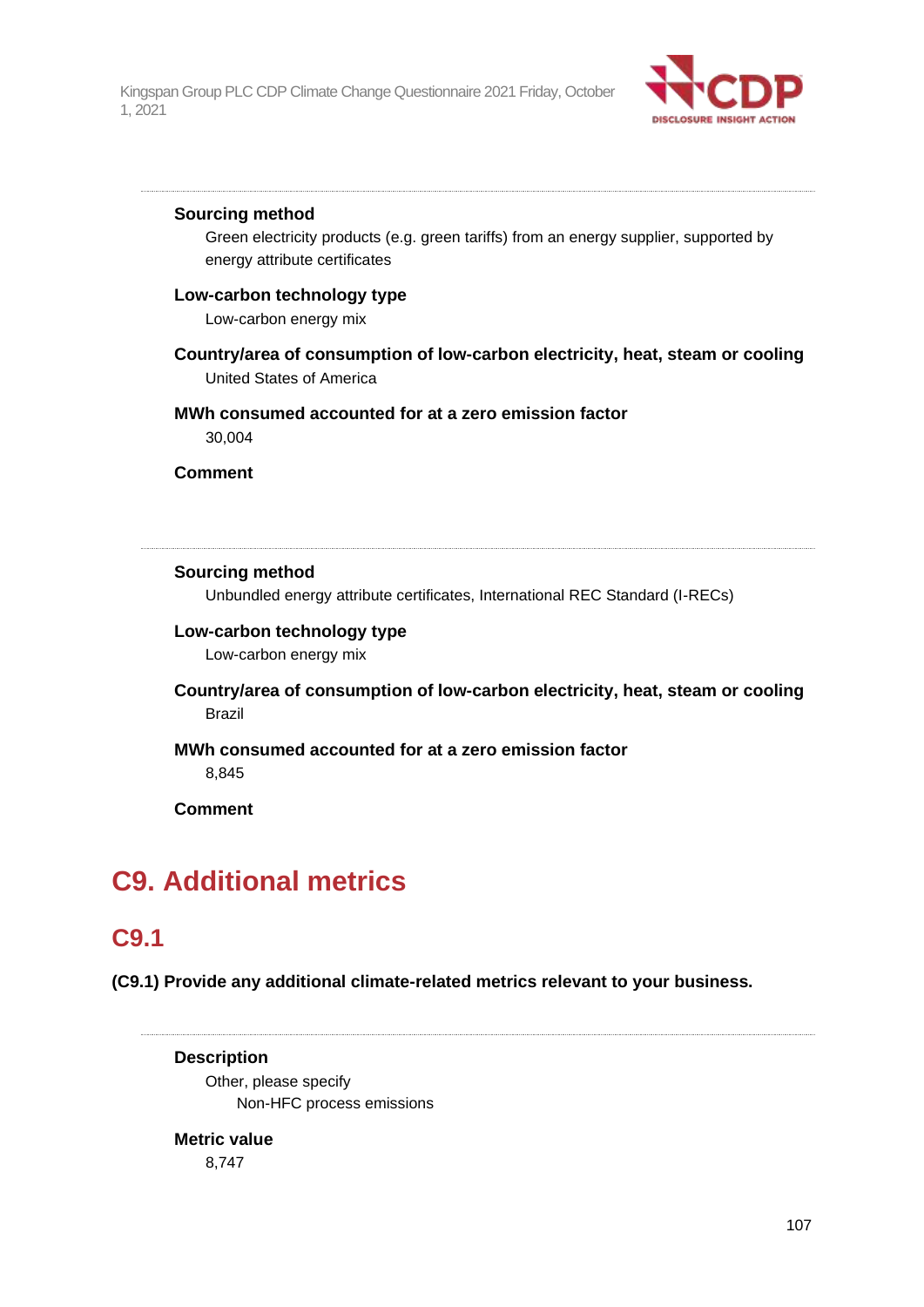

## **Metric numerator**

tCO2e

### **Metric denominator (intensity metric only)**

**% change from previous year**

### **Direction of change**

### **Please explain**

According to the WRI GHG Protocol, non-HFC process emissions (which are non-Kyoto Protocol greenhouse gases), should not be included in Scope 1 emissions and should be reported separately.

# **C10. Verification**

## **C10.1**

### **(C10.1) Indicate the verification/assurance status that applies to your reported emissions.**

|                                          | <b>Verification/assurance status</b>                   |
|------------------------------------------|--------------------------------------------------------|
| Scope 1                                  | Third-party verification or assurance process in place |
| Scope 2 (location-based or market-based) | Third-party verification or assurance process in place |
| Scope 3                                  | Third-party verification or assurance process in place |

## **C10.1a**

**(C10.1a) Provide further details of the verification/assurance undertaken for your Scope 1 emissions, and attach the relevant statements.**

**Verification or assurance cycle in place** Annual process **Status in the current reporting year** Complete **Type of verification or assurance** Limited assurance **Attach the statement**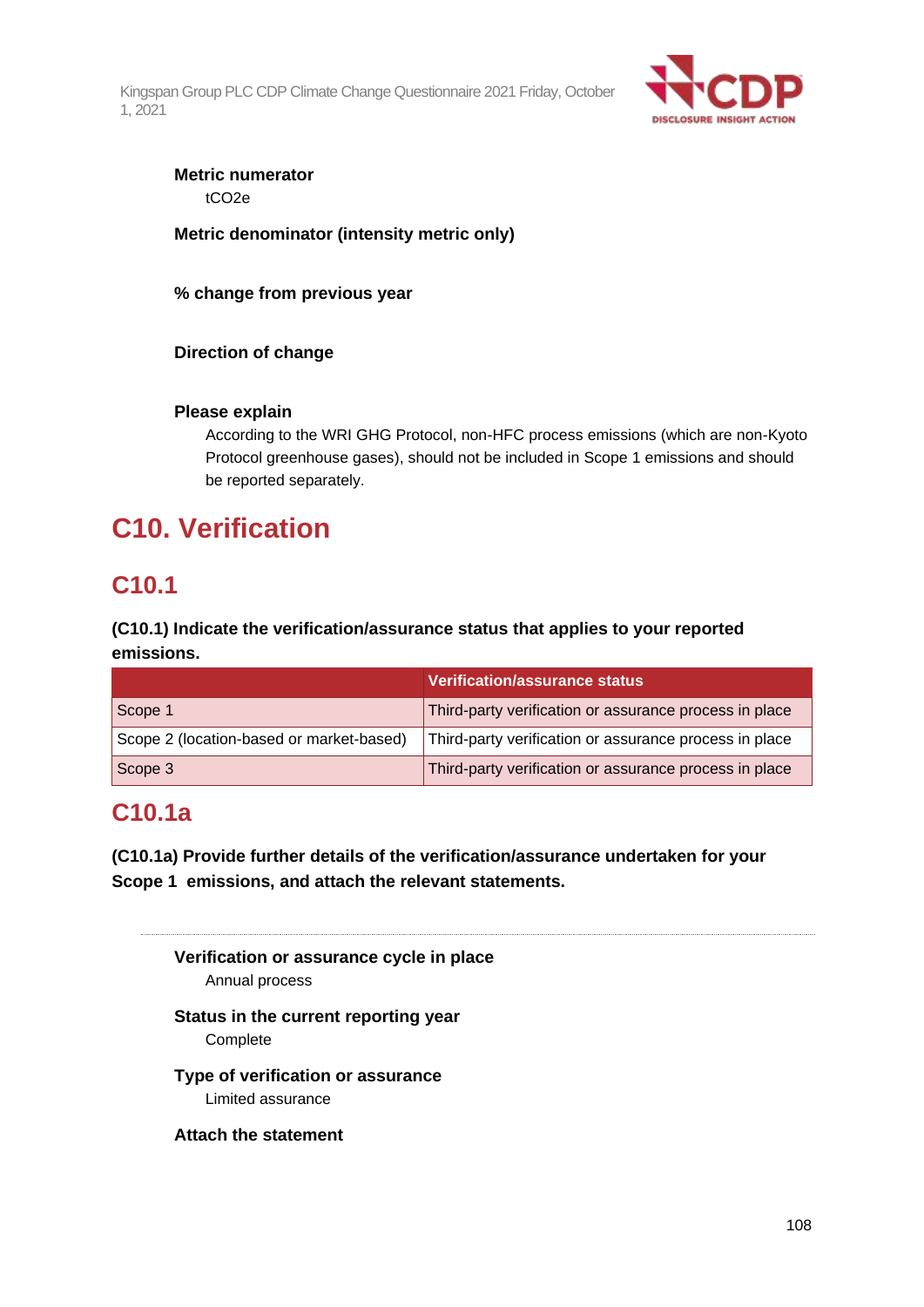

FY20 Kingspan Assurance Statement-ASRauthorized.pdf

**Page/ section reference** pages 1&2

**Relevant standard** ISO14064-3

**Proportion of reported emissions verified (%)** 100

### **C10.1b**

**(C10.1b) Provide further details of the verification/assurance undertaken for your Scope 2 emissions and attach the relevant statements.**

**Scope 2 approach** Scope 2 market-based

**Verification or assurance cycle in place**

Annual process

**Status in the current reporting year Complete** 

**Type of verification or assurance** Limited assurance

**Attach the statement**

U FY20 Kingspan Assurance Statement-ASRauthorized.pdf

**Page/ section reference** Pages 1&2

**Relevant standard** ISO14064-3

**Proportion of reported emissions verified (%)** 100

### **C10.1c**

**(C10.1c) Provide further details of the verification/assurance undertaken for your Scope 3 emissions and attach the relevant statements.**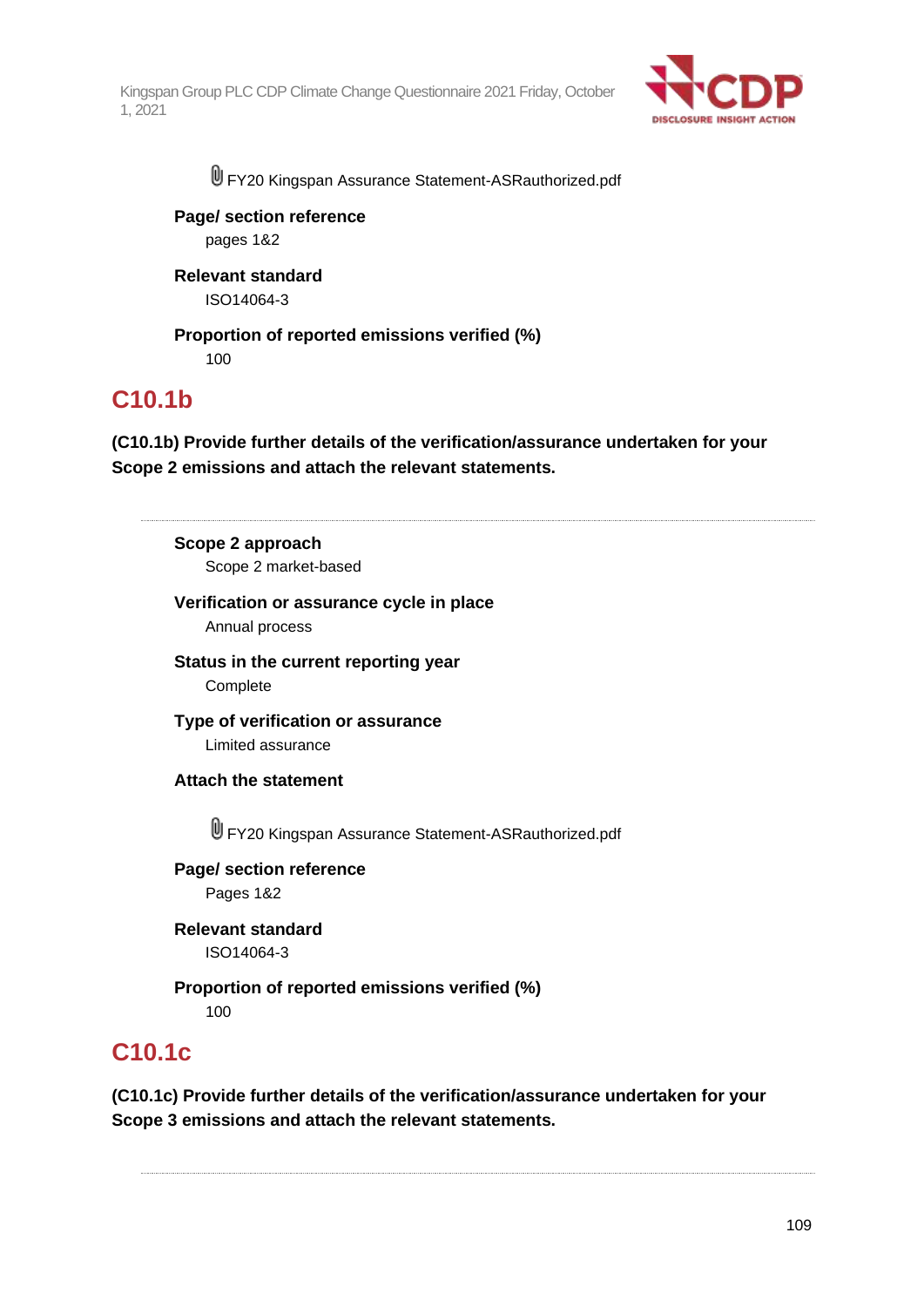

### **Scope 3 category**

Scope 3 (upstream & downstream)

### **Verification or assurance cycle in place**

Annual process

### **Status in the current reporting year**

**Complete** 

### **Type of verification or assurance**

Limited assurance

### **Attach the statement**

FY20 Kingspan Assurance Statement-ASRauthorized.pdf

**Page/section reference** Pages 1&2

**Relevant standard** ISO14064-3

**Proportion of reported emissions verified (%)** 100

### **C10.2**

**(C10.2) Do you verify any climate-related information reported in your CDP disclosure other than the emissions figures reported in C6.1, C6.3, and C6.5?**

No, but we are actively considering verifying within the next two years

# **C11. Carbon pricing**

# **C11.1**

**(C11.1) Are any of your operations or activities regulated by a carbon pricing system (i.e. ETS, Cap & Trade or Carbon Tax)?**

No, and we do not anticipate being regulated in the next three years

### **C11.2**

### **(C11.2) Has your organization originated or purchased any project-based carbon credits within the reporting period?**

No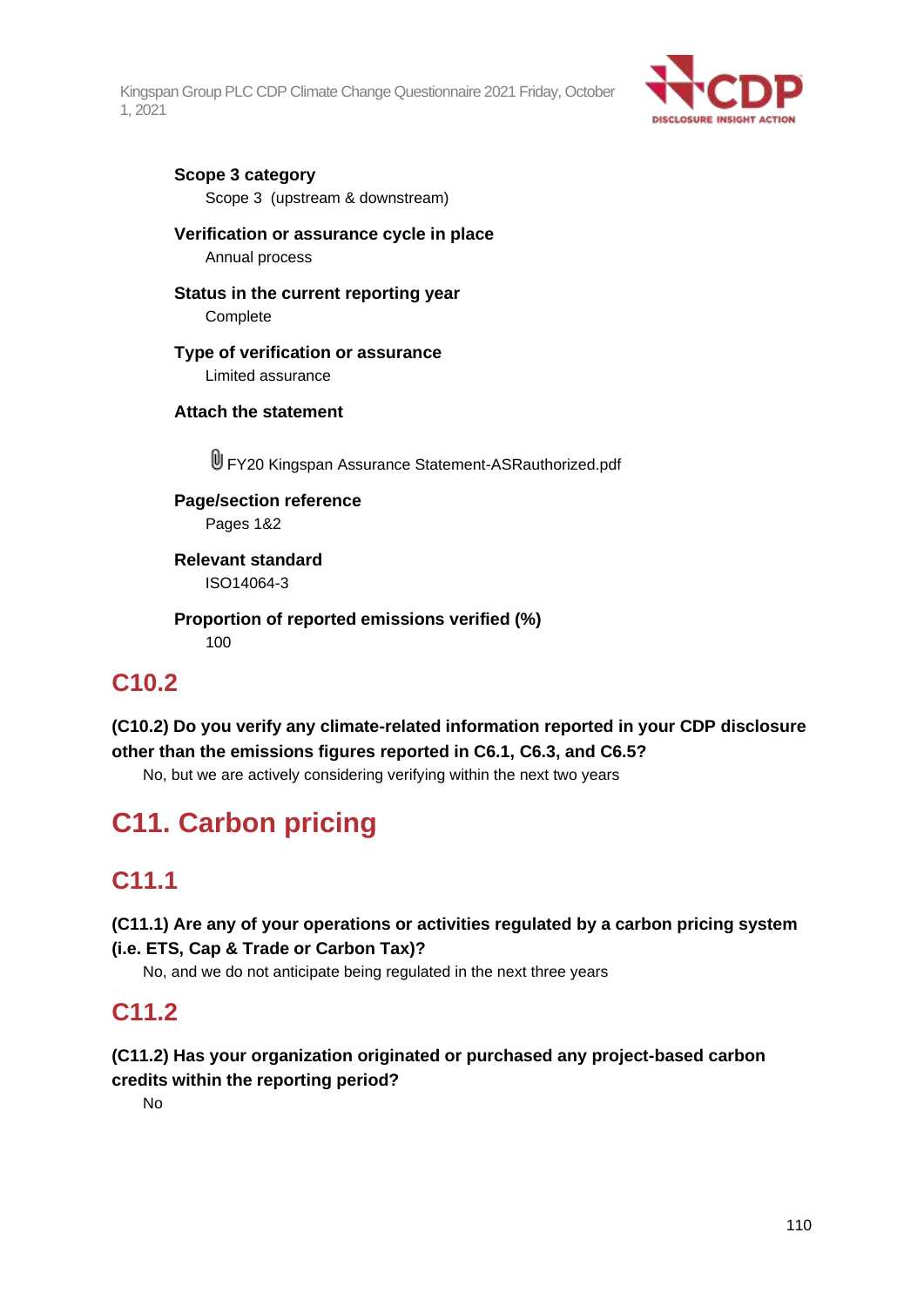

### **C11.3**

**(C11.3) Does your organization use an internal price on carbon?** Yes

### **C11.3a**

### **(C11.3a) Provide details of how your organization uses an internal price on carbon.**

**Objective for implementing an internal carbon price** Drive energy efficiency

### **GHG Scope**

Scope 1 Scope 2

### **Application**

An internal carbon pricing is used in decision making processes related to driving energy efficiency improvements throughout the business. An implicit carbon price is used for capital expenditure projects related to energy efficiency measured at manufacturing site level, its use can influence the viability of the project and its ultimate approval based on potential energy and carbon savings to the business.

### **Actual price(s) used (Currency /metric ton)**

30

### **Variance of price(s) used**

A differentiated pricing approach is used owing to the global nature of the business. The pricing may vary depending on the region, business unit or type of decision.

### **Type of internal carbon price**

Implicit price

### **Impact & implication**

An internal carbon pricing is used in decision making processes related to driving energy efficiency improvements throughout the business: When considering investment in energy efficiency projects the full realisable financial benefit to the company is considered in the assessment. The standard payback period of 2 years is extended in some cases when the project provides significant energy and carbon saving opportunities. An example of this is a LED lighting project at our site in Poland. The project had a 3 year payback on investment but achieved an estimated annually savings of 206 tC02e and over €44,000. Using an internal carbon price helped to influence the viability of the project and its ultimate approval based on the potential annual energy/carbon savings and its contribution towards achieving our Group climate related goal of reach net zero energy by 2020.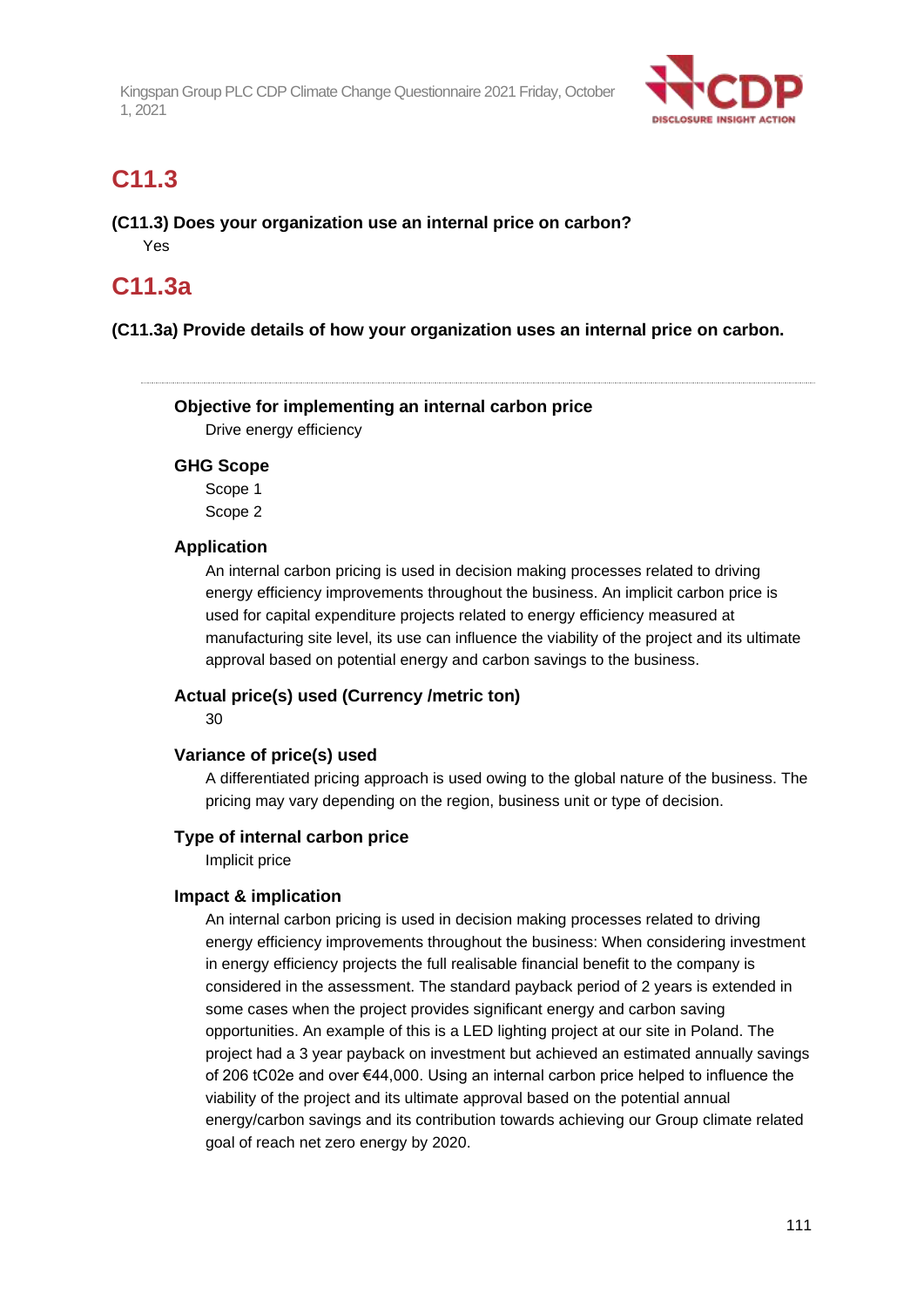

# **C12. Engagement**

## **C12.1**

**(C12.1) Do you engage with your value chain on climate-related issues?**

- Yes, our suppliers
- Yes, our customers
- Yes, other partners in the value chain

### **C12.1a**

**(C12.1a) Provide details of your climate-related supplier engagement strategy.**

### **Type of engagement**

Compliance & onboarding

### **Details of engagement**

Included climate change in supplier selection / management mechanism

### **% of suppliers by number**

38

**% total procurement spend (direct and indirect)**

70

**% of supplier-related Scope 3 emissions as reported in C6.5** 88

### **Rationale for the coverage of your engagement**

Kingspan believes all suppliers should have a climate change mitigation strategy and greenhouse gas emission (GHG) reduction targets as part of their performance objectives and measure progress against those targets annually. Suppliers are a critical partner in Kingspan's value chain and significantly impact our ability to deliver on our value chain carbon reduction targets and climate change mitigation strategies. It is therefore critical that Kingspan addresses climate related issues within its supply chain.

Kingspan has made two public commitments to reduce scope 3 GHG emissions: o Verified (existing) Science Based Scope 3 Target:

o 10% absolute reduction in Scope 3 emissions by 2025 from a 2017 baseline.

o Verified (new – June 2021\*) Science Based Scope 3 Target: 42% reduction in scope 3 emissions by 2030 from a 2020 baseline)

o Planet Passionate target: 50% C02 intensity reduction in products from primary supply partners by 2030 from a 2020 baseline.

Failure to engage with our suppliers and actively work towards reducing upstream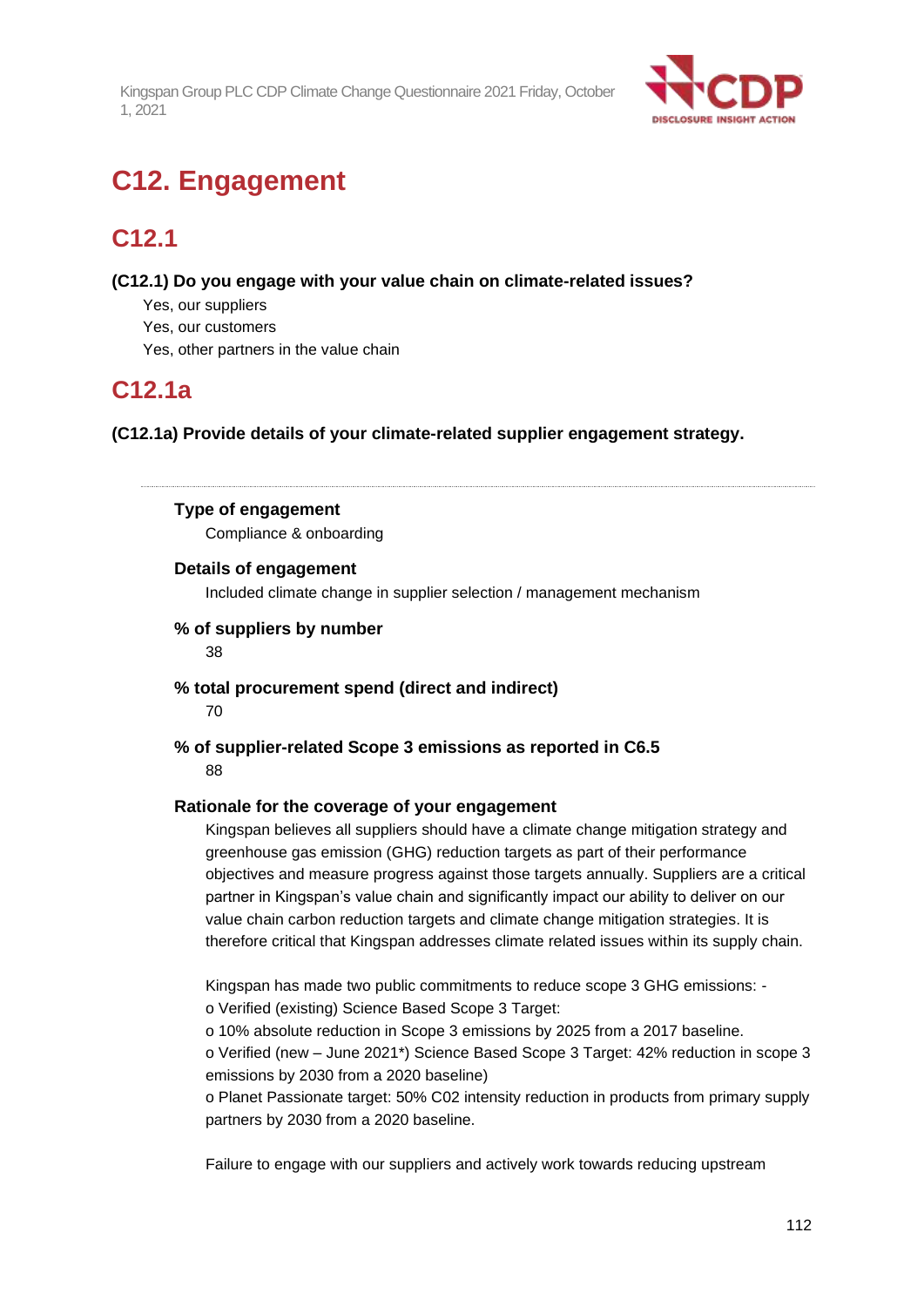

carbon emissions could negatively impact customer preferences in the future. Supply chain transparency helps Kingspan to evaluate impact, foresee risks, and identify opportunities to improve environmental, social, and economic performance. All suppliers are evaluated by the same process and includes areas such as quality, environmental management and CSR commitments. Suppliers must adhere by our divisional ethical purchasing policies which outlines the expectations on suppliers on environmental protection, labour practices, and human rights.

### **Impact of engagement, including measures of success**

Kingspan prioritises engagement with critical raw material suppliers who represent over 70% of the Group's total spend and 88% of its scope 3 emissions and are therefore critical to the successful achievement of its verified science-based scope 3 emissions target. Kingspan's supplier engagement strategy involves strong cross functional working relationships between our procurement and sustainability functions, along with support from the senior management teams as required.

The procurement and sustainability teams have bi-weekly progress reviews (reviewing supplier data, target trajectory mapping etc) and quarterly meetings with the senior management team. Together they conduct supplier meetings, electronic communications and when possible, site visits.

Kingspan works closely with the sustainability departments of its suppliers to better understand their sustainability goals and future plans to reduce their environmental impacts. Kingspan also proactively provides customer feedback on the urgent need to rapidly reduce carbon intensity.

Measures of Success: In 2020 Kingspan measures of success are an indication of: - • Develop better understanding of the carbon emissions profile of key suppliers across different regions and mapping of target trajectory scenarios to 2030. This has been successfully achieved based on the information available today, we expect to revisit theses discussions annually as our supplier's strategy advance.

• Stronger business relationships across geographical regions have been formed with ongoing bi-weekly dialogue between Procurement and Sustainability teams along with direct discussion at CEO level.

• Kingspan Supplier Day: In November 2019 we held our annual Supplier Forum with specific focus given to our new sustainability programme. Productive discussions and workshops were held throughout the day with a range of suppliers resulting in some collaborative projects that will support the delivery of our supply chain targets.

Unfortunately, due to COVID-19, we were unable to have a supplier day in 2020. To ensure continued progress throughout 2020 we continued our engagement via video conference meetings. Our next Supplier Day is scheduled for Q4 2021.

### **Comment**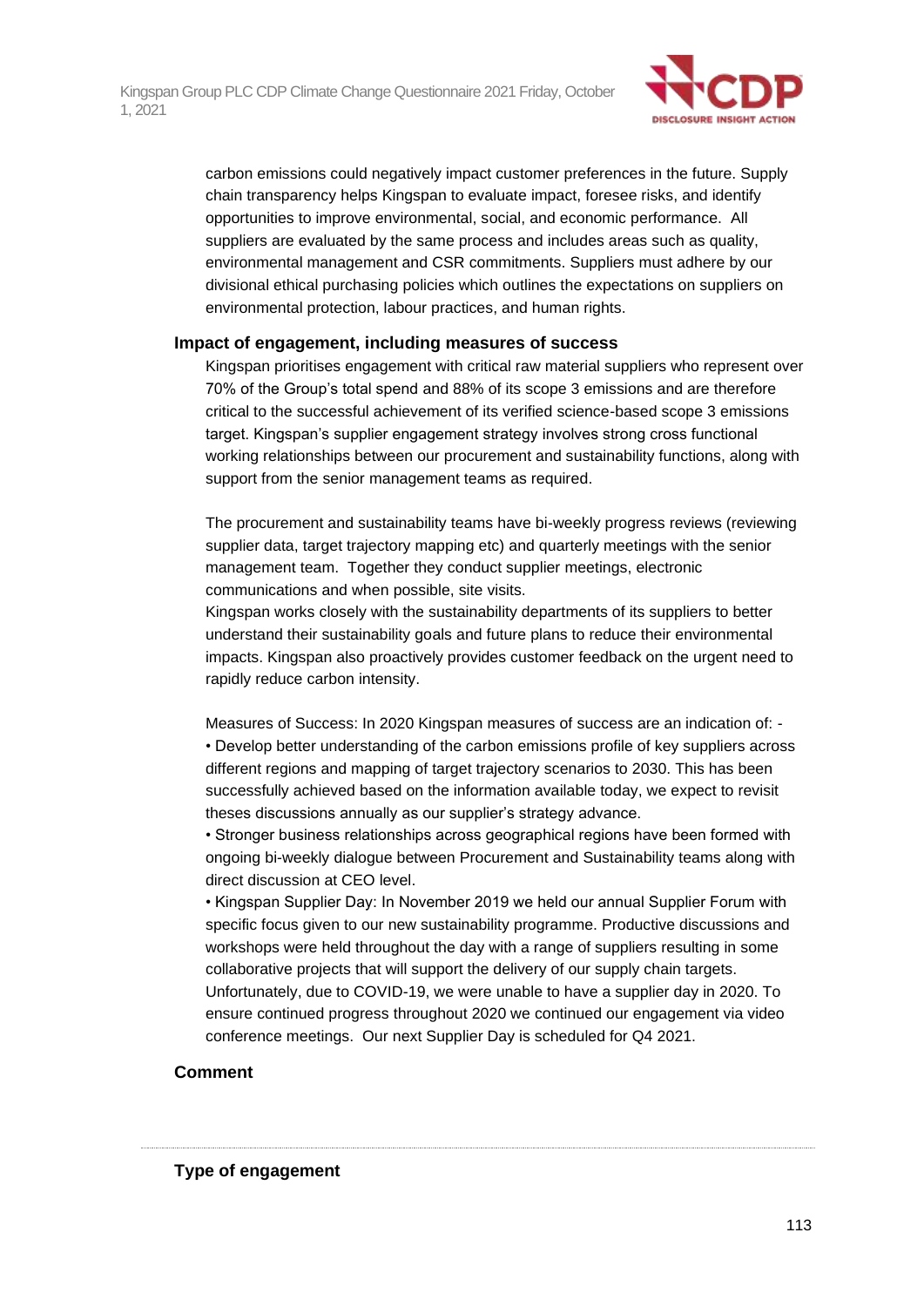

Information collection (understanding supplier behavior)

### **Details of engagement**

Collect climate change and carbon information at least annually from suppliers

### **% of suppliers by number**

38

### **% total procurement spend (direct and indirect)**

70

### **% of supplier-related Scope 3 emissions as reported in C6.5** 88

### **Rationale for the coverage of your engagement**

Suppliers are a critical partner in Kingspan's value chain and significantly impact our ability to deliver on our value chain carbon reduction targets and climate change mitigation strategies. It is therefore critical that Kingspan addresses climate related issues within its supply chain. Kingspan has made two public commitments to reduce scope 3 GHG emissions:

o Verified (existing) Science Based Scope 3 Target: 10% absolute reduction in Scope 3 emissions by 2025 from a 2017 baseline.

o Verified (new – June 2021\*) Science Based Scope 3 Target: 42% reduction in scope 3 emissions by 2030 from a 2020 baseline)

o Planet Passionate target: 50% C02 intensity reduction in products from primary supply partners by 2030 from a 2020 baseline.

In order to meaningful progress towards our target Kingspan must actively engage with these suppliers on an ongoing basis to obtain company and product level carbon emissions data, obtain updates on each supplier's progress towards their GHG emission goals and monitor progress towards its scope 3 target. Supplier engagement is generally prioritised by magnitude of expenditure.

Kingspan's focus is on its critical suppliers who make up over 70% of our total spend and 88% of scope 3 emissions. Failure to engage with our suppliers and actively work towards reducing upstream carbon emissions could negatively impact customer preferences in the future. Supply chain transparency helps Kingspan to evaluate impact, foresee risks, and identify opportunities to improve environmental, social, and economic performance. All suppliers are evaluated by the same process and includes areas such as quality, environmental management and CSR commitments. Suppliers must adhere by our divisional ethical purchasing policies which outlines the expectations on suppliers on environmental protection, labour practises, and human rights.

### **Impact of engagement, including measures of success**

Measures of Success: In 2020, Kingspan measures of success are an indication of:

• Group Level: Supplier Data Requests: Some suppliers are at different stages of their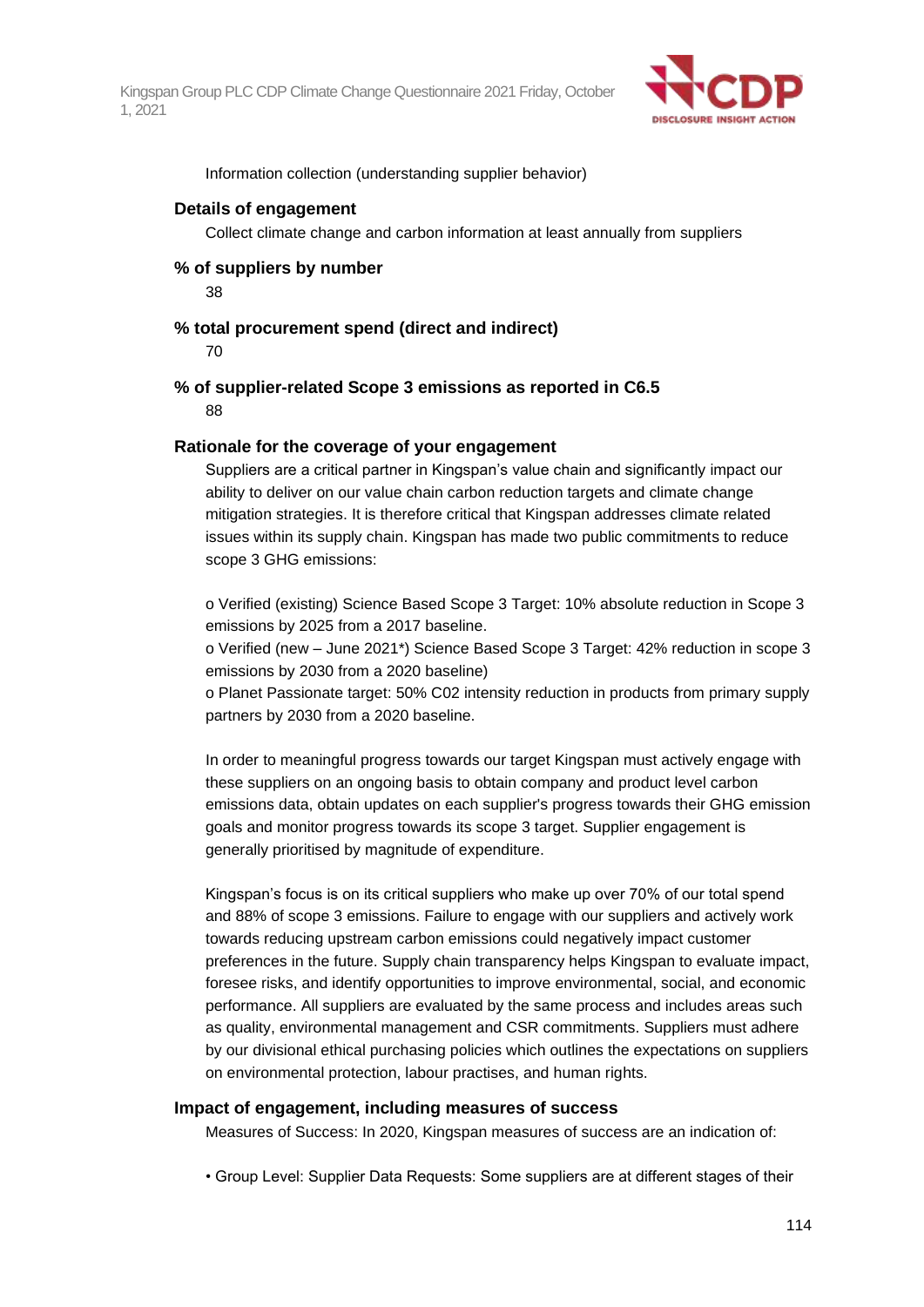

company level carbon reporting and greenhouse gas emission target setting journey. Kingspan has actively worked with these suppliers to explain why reporting this information is important for their customers to track their progress towards emissions reduction goals. We believe this has been successful engagement to date as more suppliers have now committed to developing and providing Kingspan with the data required to track progress against our targets. We will continue to work with all suppliers and work towards closing any data gaps as we progress.

• Divisional Level: Questionnaires and/or requests are sent to selected suppliers to capture GHG/carbon emission data and to understand their strategy to reduce emissions. In particular, related to the products that they supply to Kingspan. By way of example, Kingspan Insulation and Kingspan Panels UK have gained BES 6001 accreditation which contains within it a supply chain management module.

Understanding Supplier Behaviour: Measures of Success:

In 2020 Kingspan measures of success are an indication of: Better oversight of the GHG emissions profile of different suppliers across different regions. The climate related success of this engagement is that it enables Kingspan to make more informed decisions based on the data we have obtained from our suppliers, this enables us to advocate for lower emissions products based on knowledge of GHG emissions quantities per material type across different regions and suppliers. Based on the information obtained, we will use information to develop material specific benchmarks that will be monitored year on year.

### **Comment**

### **C12.1b**

### **(C12.1b) Give details of your climate-related engagement strategy with your customers.**

### **Type of engagement**

Education/information sharing

### **Details of engagement**

Share information about your products and relevant certification schemes (i.e. Energy STAR)

### **% of customers by number**

62

### **% of customer - related Scope 3 emissions as reported in C6.5**

15.6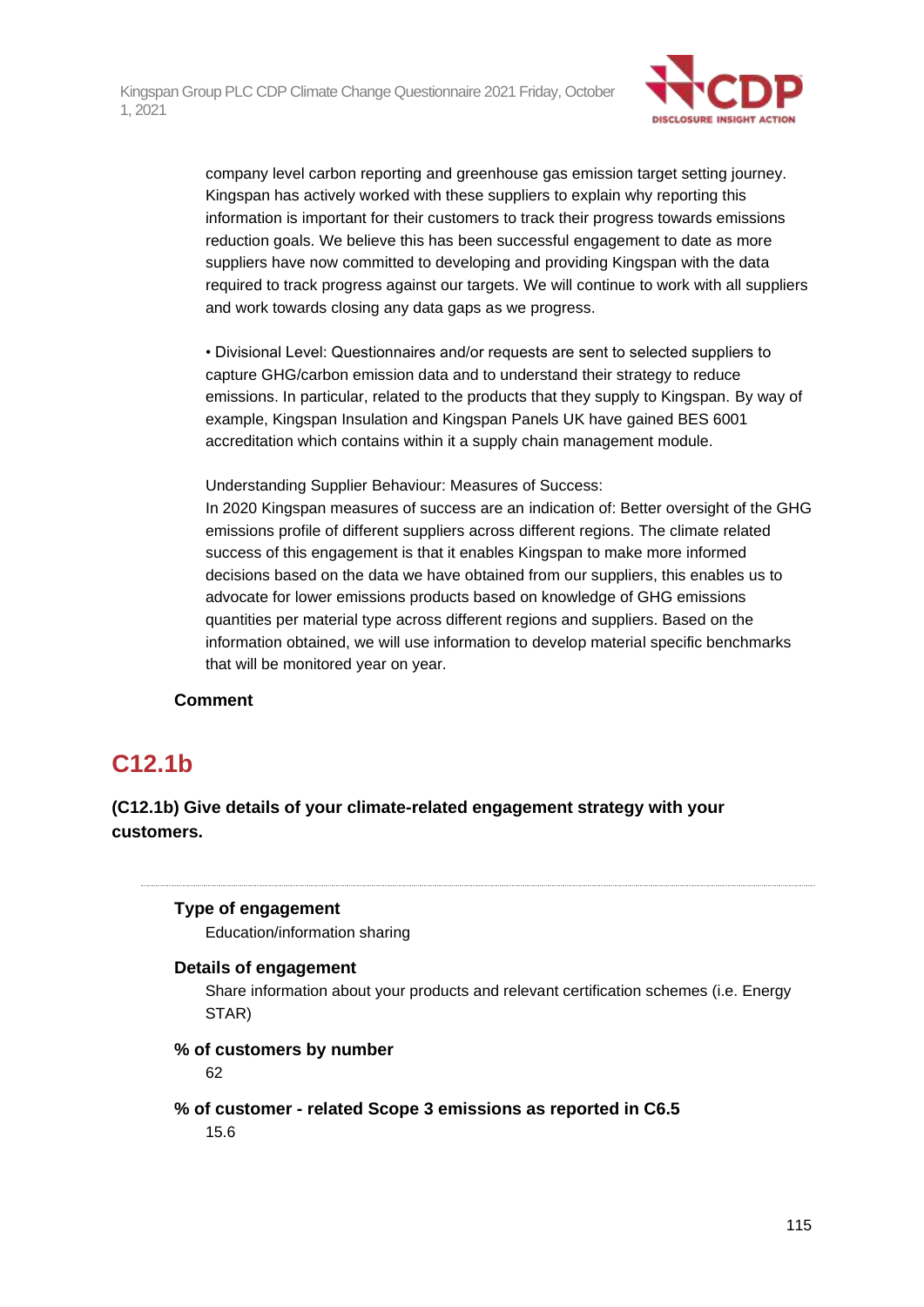

### **Please explain the rationale for selecting this group of customers and scope of engagement**

We aim to educate and inform customers about how our products can help to reduce the overall energy demand of buildings throughout their lifespan, helping to combat climate change through sustainable building design. Our target customer audience for this type of education includes but is not limited to design teams, building owners and developers.

The rationale for educating these customers is that they are actively involved in the design, development and procurement of new and existing buildings and therefore can directly impact the sustainable development of the built environment. This should ultimately help to mitigate the impacts of climate change associated to the built environment.

The scope of our educational initiatives are delivered by the sales, sustainability and technical teams with different levels of coverage (estimated at 62%) across the 5 global divisions through multiple mediums include continued professional development (CPD) presentations, industry conferences, literature, reporting, website and our ESG commitments.

### **Impact of engagement, including measures of success**

A positive measure of success from our climate related engagement strategy has been the increased use and contribution of our solutions on multiple BREEAM rated projects across Europe including a BREEAM 'Outstanding' rated project at Chatterley Valley, Staffordshire, UK. The project utilised multiple Kingspan products on the distribution centre and office buildings and helps to demonstrate the business case for going beyond building regulations backstop U values. Certified buildings like this help to increase awareness and set precedent for building beyond building code and will help to achieve our collective industry goal of net zero carbon buildings globally by 2050.

Another successful outcome has been the creation of differentiation in the marketplace through increased customer awareness related to Kingspan's independently verified EN 15804 environmental product declarations (EPD's) across the global business. We have experienced increased demand for product EPD information year on year which has informed our EPD development programs across the divisions.

This information helps to inform customers of the environment impacts of our products. EPD's also contribute towards points in all major environmental assessment methods and rating systems including BREEAM, LEED, GreenStar, HQE, the WELL Standard and the Living Building Challenge. Energy and carbon emissions are covered in depth in most of these rating systems. Kingspan's engagement with customers helps them to better understand how best to utilise their solutions and how they can achieve enhanced green building ratings for their building projects.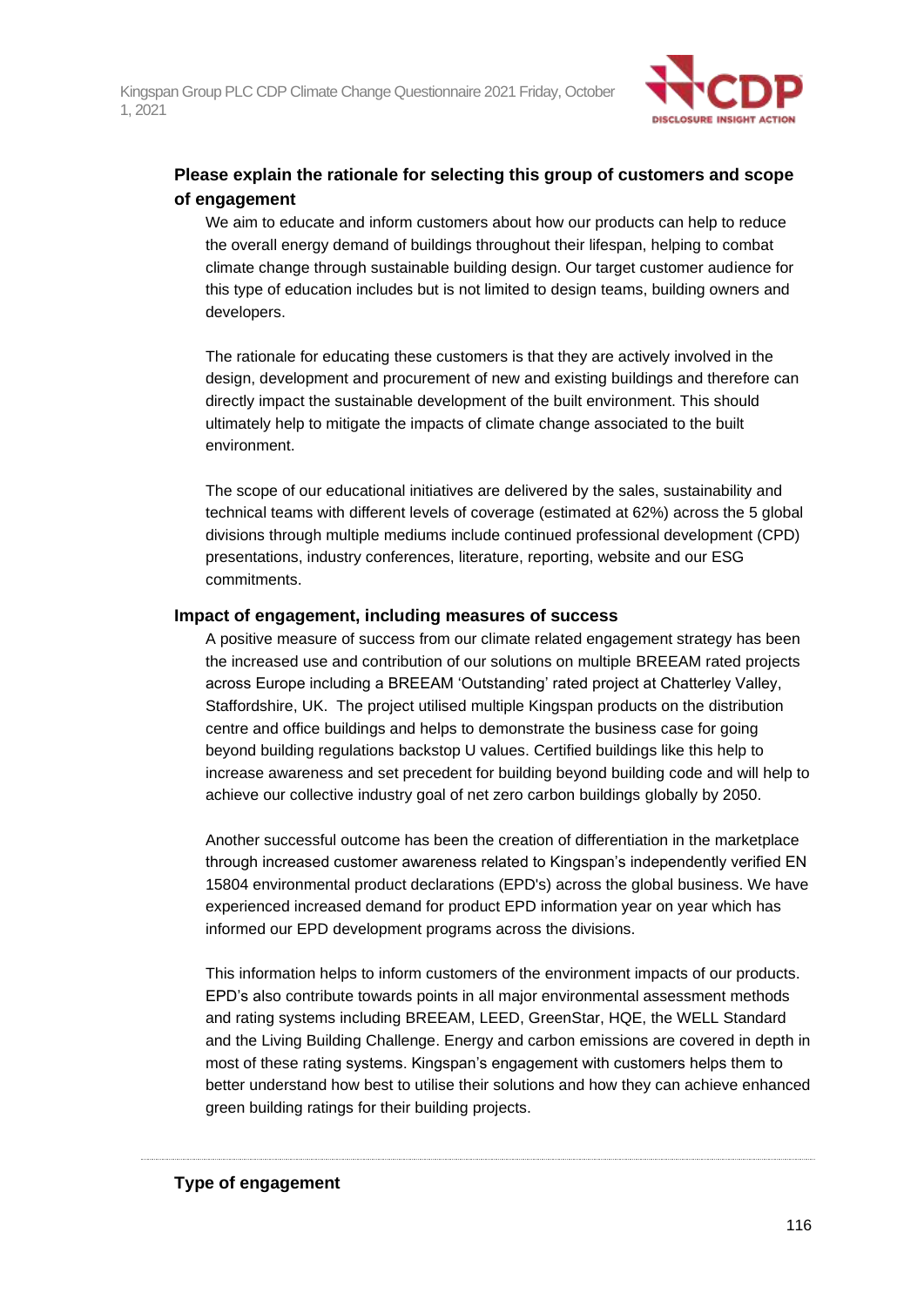

Other, please specify Ongoing educational updates

### **Details of engagement**

Other, please specify Ongoing educational updates

### **% of customers by number**

62

### **% of customer - related Scope 3 emissions as reported in C6.5** 15.6

### **Please explain the rationale for selecting this group of customers and scope of engagement**

We encourage our customers to help reduce the climate change impacts associated with the built environment through use of our products/services. Kingspan provides ongoing educational updates to its customers to ensure they are informed about our latest product innovations and how they can help them to deliver more energy efficient buildings.

Its target customer audience for this type of education includes but is not limited to design teams, building owners, developers and contractors. The rationale for providing ongoing educational information to these customers is that they are actively involved in the design, development and construction/refurbishment of new and existing buildings and therefore are in a position to directly impact the sustainable development of the built environment. The scope of our engagement is delivered by the sales, sustainability, field services and technical teams with different levels of coverage (estimated at 62%) across the 5 global divisions through multiple mediums including formal campaigns, industry conferences, product and installation training, technical updates, calls for partnerships and informal opportunities to reduce negative impacts.

### **Impact of engagement, including measures of success**

Kingspan works with selected design teams, building owners, developers and contractors to provide services such as building energy modelling, embodied carbon analysis, product/ installation training and technical updates to help create energy efficient buildings. A successful outcome of our climate related engagement strategy includes increased dialogue and stronger collaborative relationships with our key clients who have specific company level carbon emissions reduction goals for their construction projects. We are working closely with several of our key clients to develop solutions to help reduce the operational and embodied carbon of their buildings. We are also exploring product innovation opportunities together to support our clients to achieve their long-term objectives.

Another positive outcome of our climate related engagement strategy with customers has been the successful ongoing growth of the business at a compound annual revenue growth rate of 10.5% over the past five years.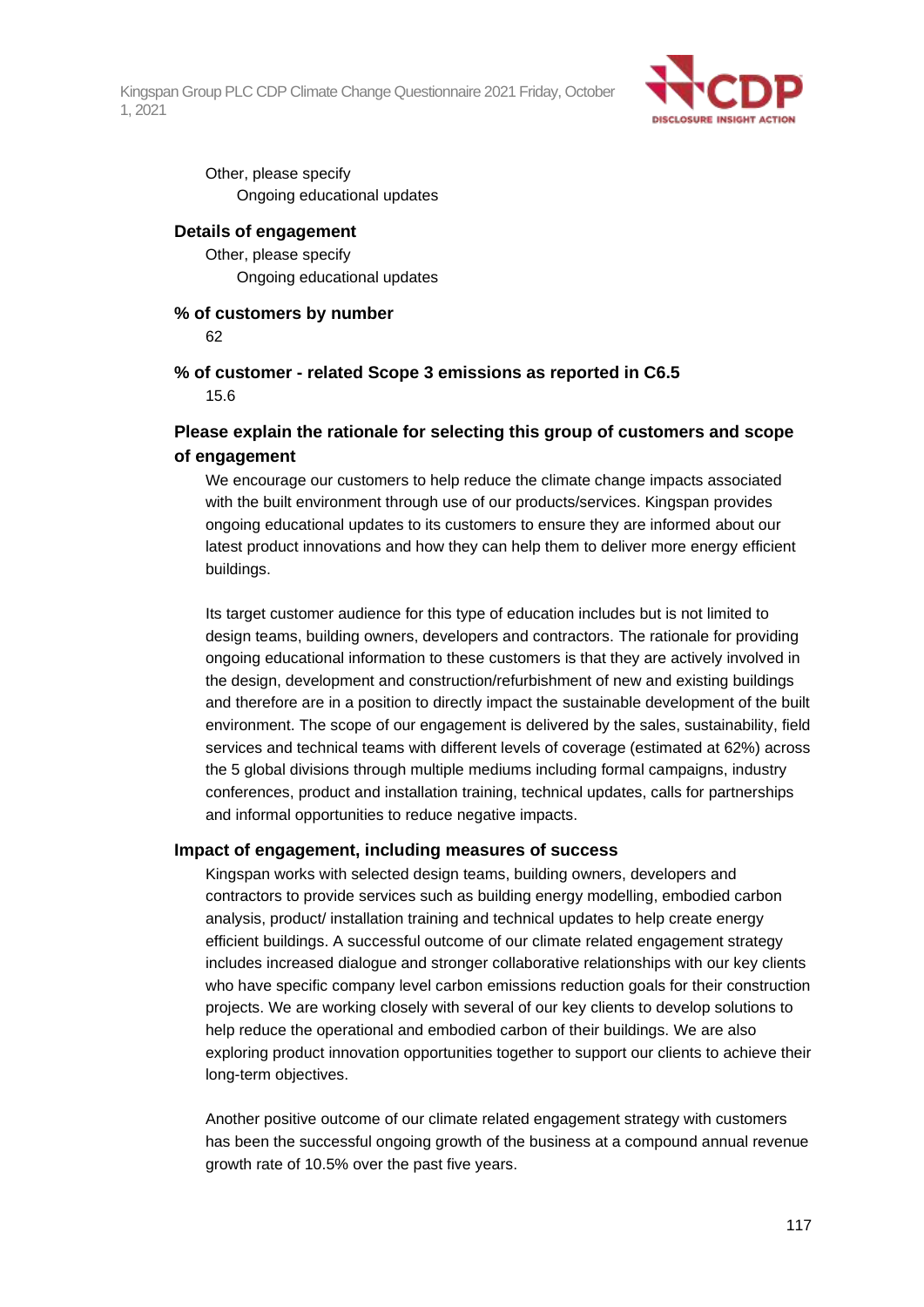

# **C12.1d**

### **(C12.1d) Give details of your climate-related engagement strategy with other partners in the value chain.**

Kingspan's climate related engagement strategy with other partners in the value chain is centered around increasing awareness and action on climate related issues in the built environment. We engage with multiple partners across our value chain including (but are not limited to) architects, engineers, developers, sustainability professionals, climate scientists and end clients. We aim to educate and inform value chain partners about how our products and energy efficiency in general can help to reduce the overall energy demand of buildings throughout their lifespan, helping to combat climate change through sustainable building design. We engage with value chain partners through different mediums including meetings, collaborative projects, and events. We regularly run professional accredited (such as RIBA, RIAI, CIBSE and Engineers Ireland) continued professional development presentation programs to educate our partners on climate related issues and how are solutions can help to create sustainable low carbon buildings. We generally prioritise engagement based on the strength of the business case benefit to Kingspan and our partners.

CASE STUDY: An example of our engagement with our value chain partners was in the development of our Planet Passionate programme focus areas and targets. We gain feedback from multiple value chain partners that helped to reinforce our internal feedback on the most material environmental topics to the business in the short, medium and long term. Management and awareness of climate related issues is central to our product offering, sustainability reporting, marketing and communication strategy. A positive outcome of this engagement is that our partners provided input into in our climate change strategy. In April 2021, we launched our inaugural Planet Passionate report. The report details our progress in 2020 and steps we are taking to achieve our targets. We will continue to engage with our value chain stakeholders as we progress our strategy over the coming years.

# **C12.3**

### **(C12.3) Do you engage in activities that could either directly or indirectly influence public policy on climate-related issues through any of the following?**

Direct engagement with policy makers

Trade associations

Funding research organizations

# **C12.3a**

| <b>Focus of</b><br>legislation position |         | <b>Corporate Details of engagement</b>                                                                   | <b>Proposed legislative solution</b>  |
|-----------------------------------------|---------|----------------------------------------------------------------------------------------------------------|---------------------------------------|
| Carbon tax                              | Support | Kingspan has been active through its Extension of carbon taxation or<br>trade association connections in | other fuel/energy tax based on        |
|                                         |         | seeking to promote the adoption of                                                                       | some relief for high energy intensity |

### **(C12.3a) On what issues have you been engaging directly with policy makers?**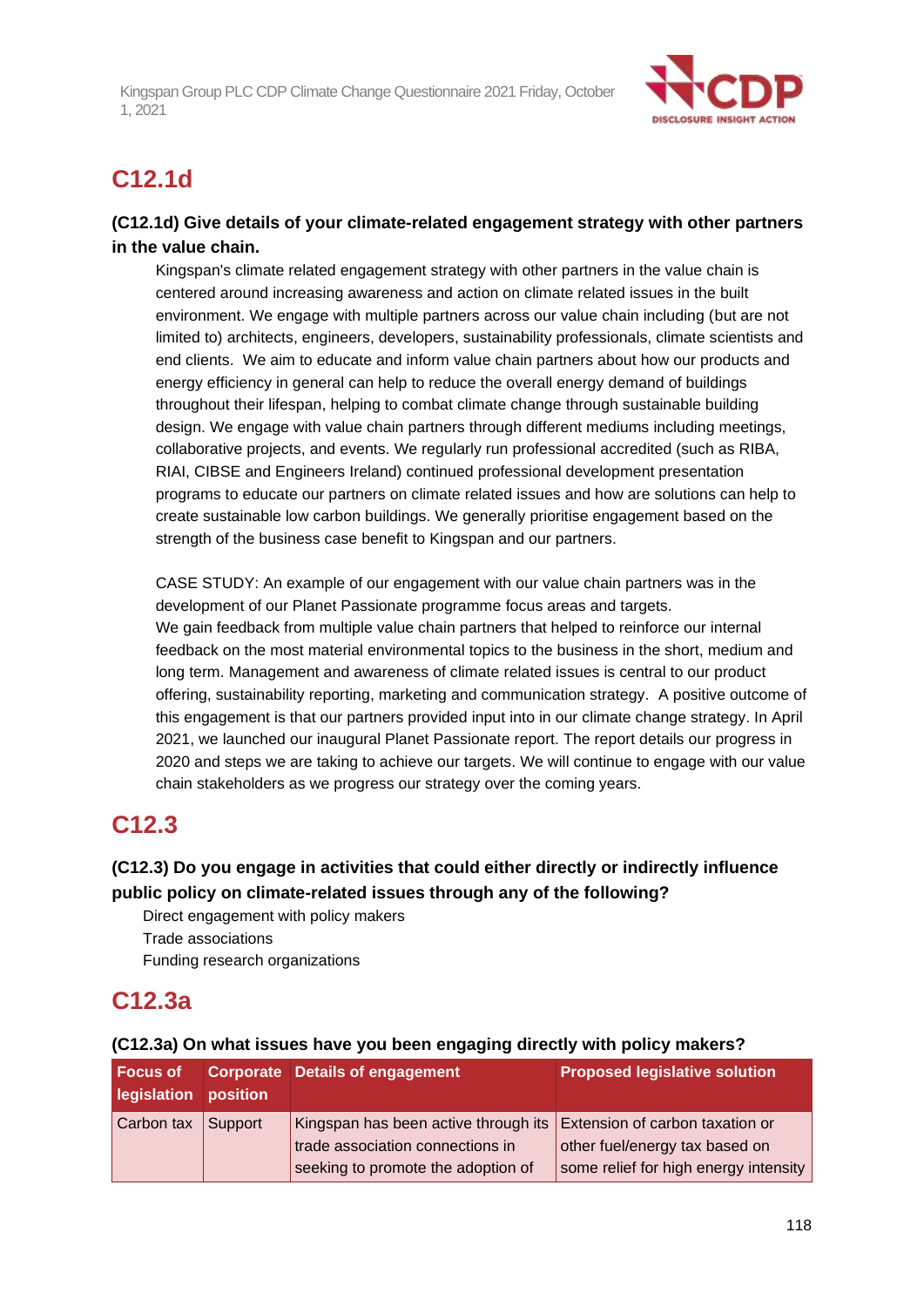

|                                |         | an internalised cost of energy/fuels<br>to compensate for artificially low<br>prices of the last 20 years.                                                                                                                                                                                                                                                                                                                                                                                                                                                                                                                                             | processes in order to focus on the<br>lower level wider built environment.<br>Carbon taxation at the asset level<br>might offer better focus, where<br>appropriate benchmarks can be<br>established.                                                                                                                                                                                        |
|--------------------------------|---------|--------------------------------------------------------------------------------------------------------------------------------------------------------------------------------------------------------------------------------------------------------------------------------------------------------------------------------------------------------------------------------------------------------------------------------------------------------------------------------------------------------------------------------------------------------------------------------------------------------------------------------------------------------|---------------------------------------------------------------------------------------------------------------------------------------------------------------------------------------------------------------------------------------------------------------------------------------------------------------------------------------------------------------------------------------------|
| Energy<br>efficiency           | Support | Kingspan is active in promoting a<br>Fabric First approach to the built<br>environment in all jurisdictions in<br>which it operates. This is often<br>through direct responses to<br>government consultation on future<br>building regulations. Kingspan bases<br>its responses on the fact that fabric<br>upgrades are the most reliable and<br>long-lasting mitigation measure,<br>particularly in new buildings and<br>deep refurbishments, where they can<br>also be amongst the most cost-<br>effective measures.                                                                                                                                 | Increased recognition within<br>government legislation of the need<br>for fabric upgrades across all areas<br>of the building environment,<br>including public, commercial,<br>industrial and residential sectors.<br>The case for this is set out in terms<br>of lifetime costing principles in order<br>to overcome the short-comings of<br>traditional payback justification<br>methods. |
| Clean<br>energy<br>generation  | Support | Kingspan has first and foremost<br>sought to lead by example. In this<br>regard, further investment has<br>occurred on substantial on-site<br>renewable energy facilities at key<br>sites (e.g. anaerobic digestion at<br>Pembridge, solar PV on a number of<br>sites, and biomass generation at<br>Hull). The company has also<br>invested heavily in the development<br>of roof-mounted solar PV systems for<br>the wider market through Kingspan<br>Energy. These activities provide case<br>studies which are being used to<br>support trade association inputs to<br>governments on the capabilities and<br>practicality of low-carbon solutions. | Kingspan is seeking to build<br>confidence within local and national<br>governments in order to promote<br>further supportive legislation<br>towards the implementation of<br>building-integrated renewables.<br>This may involve the further<br>deployment of Feed-in-Tariffs,<br>ROCs etc.                                                                                                |
| Adaptation<br>or<br>resilience | Support | Kingspan Environmental has<br>increased the focus on developing<br>sustainable water solutions through<br>its involvement with the Rainwater<br>Harvesting Association. In parallel,<br>and consistent with its approach<br>provide exemplars, the company<br>continues to manufacture and install                                                                                                                                                                                                                                                                                                                                                     | From a legislative perspective,<br>Kingspan would like to see<br>regulation that seeks to highlight<br>the true societal value of water and<br>the need to actively manage the<br>resource - recognising that this will<br>vary worldwide by region.                                                                                                                                        |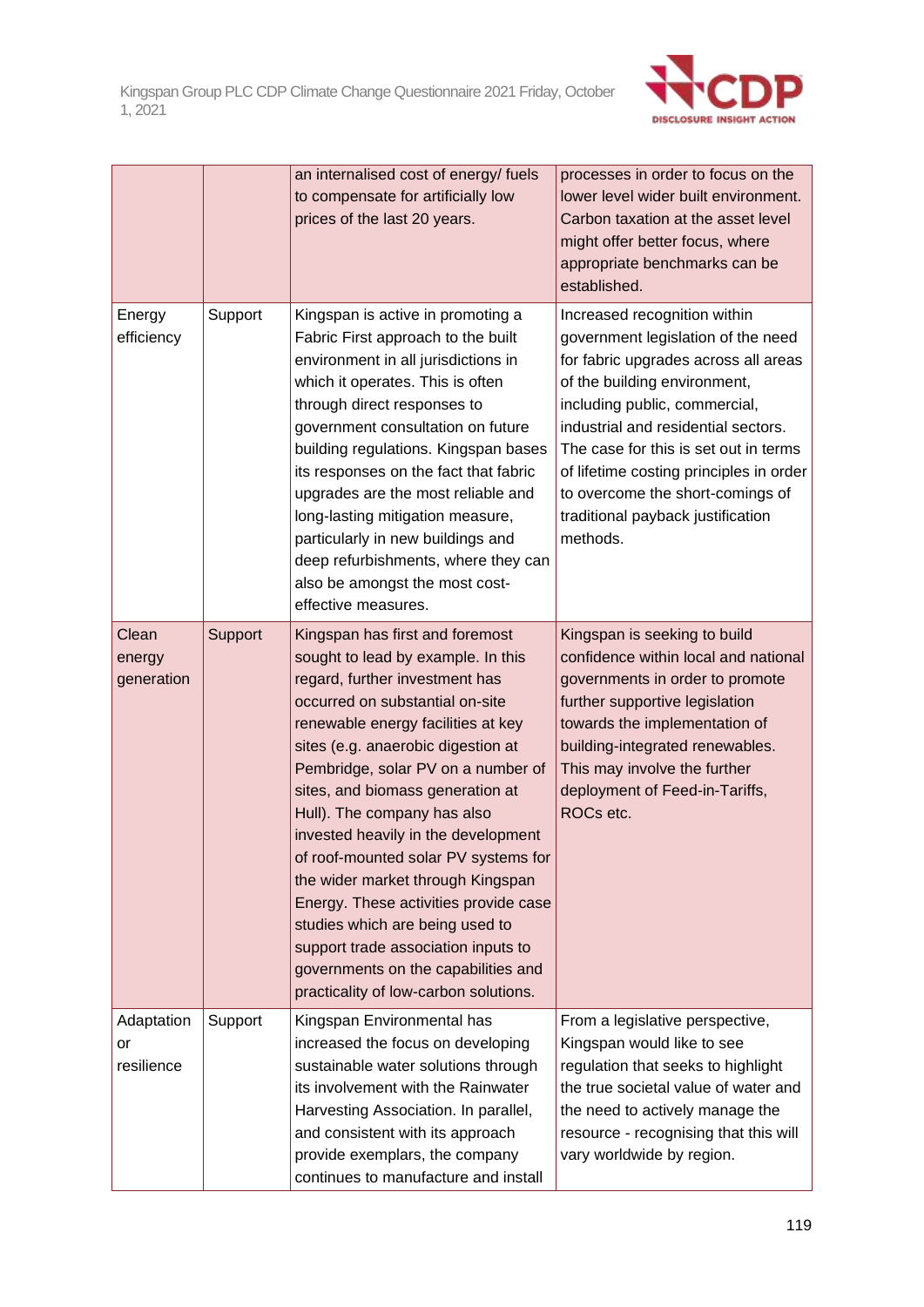

| rainwater harvesting and storm water |  |
|--------------------------------------|--|
| attenuation systems.                 |  |

### **C12.3b**

**(C12.3b) Are you on the board of any trade associations or do you provide funding beyond membership?**

Yes

### **C12.3c**

**(C12.3c) Enter the details of those trade associations that are likely to take a position on climate change legislation.**

# **Trade association**

EPIC (UK)

# **Is your position on climate change consistent with theirs?**

**Consistent** 

### **Please explain the trade association's position**

Engineered Panels in Construction (EPIC) supports an integrated approach to achieving building energy efficiency and sees well-engineered fabric as a key component of this agenda. It is therefore an advocate of the fabric first approach.

**How have you influenced, or are you attempting to influence their position?**

Yes. Currently acting as director & Chairman.

### **Trade association**

EPFA (Europe)

**Is your position on climate change consistent with theirs?**

**Consistent** 

### **Please explain the trade association's position**

European Phenolic Foam Association (EPFA) supports the use of highly efficient fabric insulation in the construction of new buildings and the refurbishment of existing buildings. Particular efforts are made to influence European Building Regulations for both new build and refurbishment.

**How have you influenced, or are you attempting to influence their position?** Yes. Acting as an officer at trade association level

**Trade association**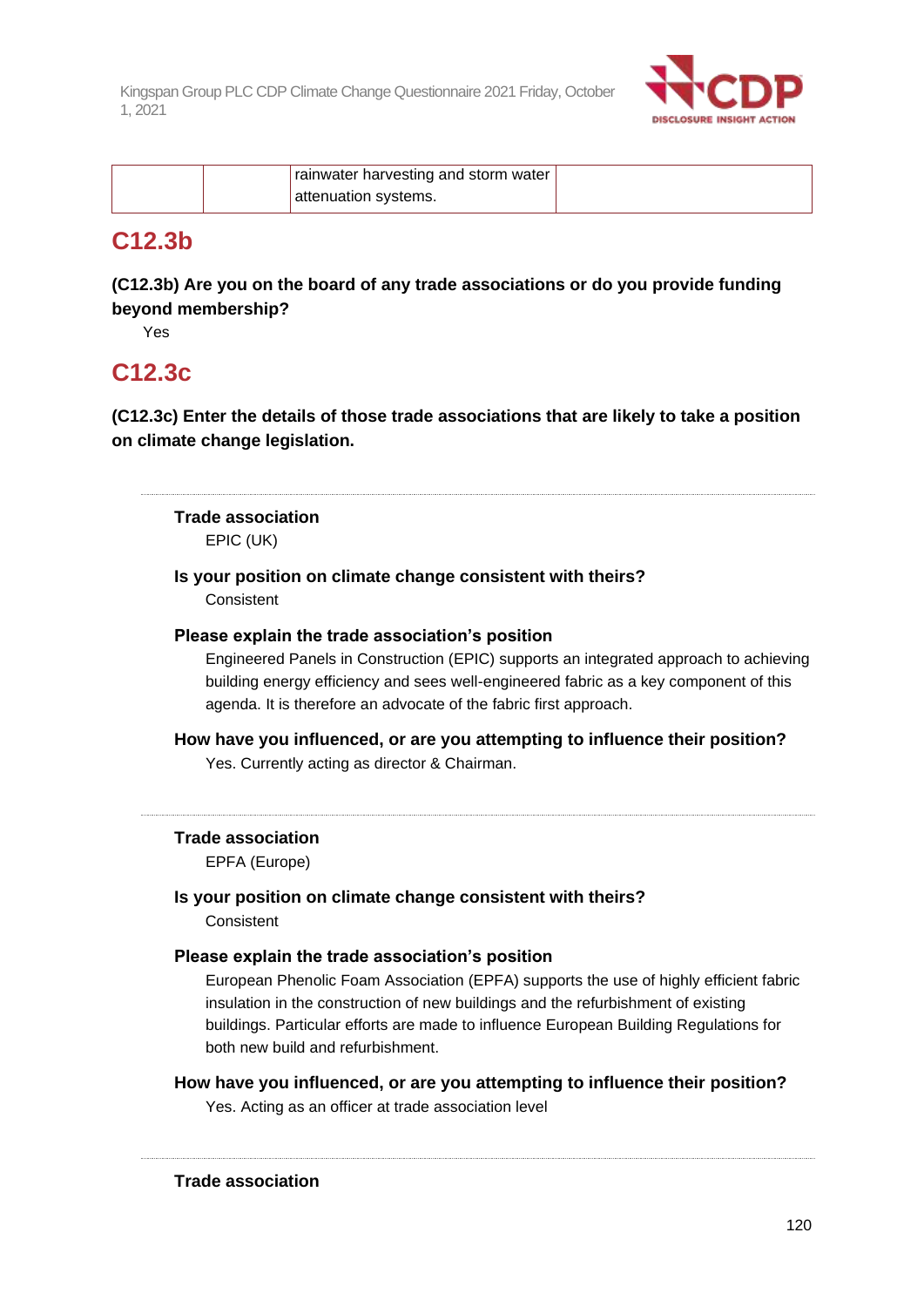

Insulation Manufacturers Association - IMA (UK)

### **Is your position on climate change consistent with theirs?** Consistent

### **Please explain the trade association's position**

The Insulation Manufacturers Association (IMA) supports the use of highly efficient fabric insulation in the construction of new buildings and the refurbishment of existing buildings. Particular efforts are made to influence UK Building Regulations for both new build and refurbishment.

### **How have you influenced, or are you attempting to influence their position?**

Yes. Acting as an officer at trade association level

### **Trade association**

PU Europe (Europe)

### **Is your position on climate change consistent with theirs?** Consistent

### **Please explain the trade association's position**

PU Europe supports the use of highly efficient fabric insulation in the construction of new buildings and the refurbishment of existing buildings. Particular efforts are made to influence European Building Regulations for both new build and refurbishment.

### **How have you influenced, or are you attempting to influence their position?**

Yes. Currently two Kingspan personnel are acting as Managing Board members.

#### **Trade association**

EuroACE (Europe)

### **Is your position on climate change consistent with theirs?**

**Consistent** 

### **Please explain the trade association's position**

EuroACE promotes greater focus on the built environment across the EU as a source of energy and carbon savings for both energy security and climate mitigation purposes. As an organisation, it pays close attention to the comparative performance of Member States in their efforts to reduce carbon emissions related to the built environment.

### **How have you influenced, or are you attempting to influence their position?**

Yes. Membership and active contribution. Acting as board member.

# **Trade association**

EU-ASE (Europe)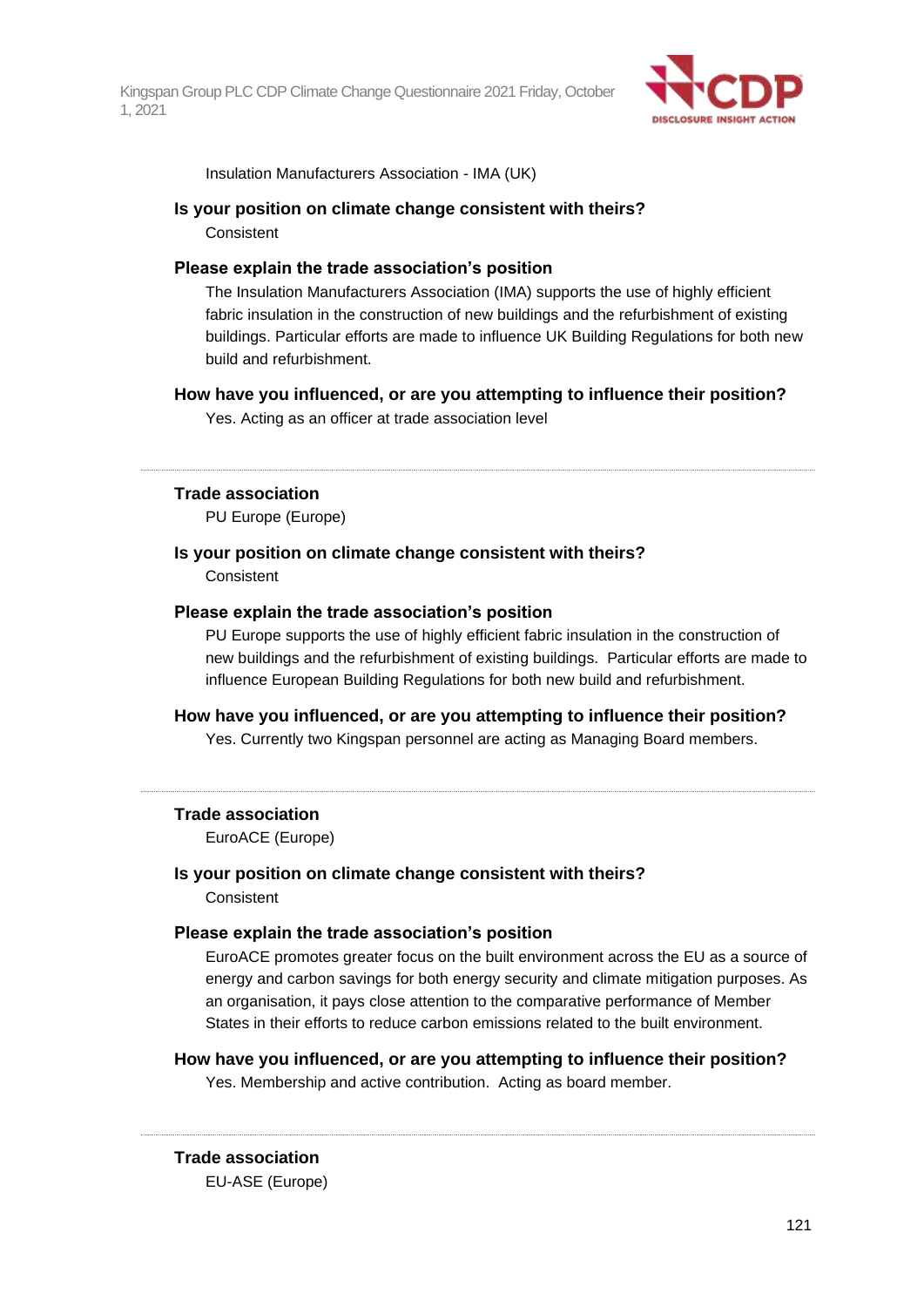

### **Is your position on climate change consistent with theirs? Consistent**

### **Please explain the trade association's position**

EU-ASE, the European Alliance for Saving Energy supports energy efficiency improvements across Europe and is particularly involved in lobbying in Brussels for energy efficiency targets to be included in the 2030 EU Climate & Energy Policy Framework.

### **How have you influenced, or are you attempting to influence their position?**

Yes. Membership and our CEO is a Board Member.

### **Trade association**

Insulation Australasia

### **Is your position on climate change consistent with theirs?**

Consistent

### **Please explain the trade association's position**

Insulation Australasia supports energy efficiency improvements.

### **How have you influenced, or are you attempting to influence their position?**

Yes. Membership and acting as President.

#### **Trade association**

AFIA (Australia)

### **Is your position on climate change consistent with theirs? Consistent**

#### **Please explain the trade association's position**

Australia Foil Insulation Association Supports energy efficiency improvements.

### **How have you influenced, or are you attempting to influence their position?** Yes. Membership and active contribution.

### **Trade association**

Pan & Pro Europe (Europe)

### **Is your position on climate change consistent with theirs?**

**Consistent** 

### **Please explain the trade association's position**

PAN and PRO EUROPE is an international insulated sandwich-panels and steel profiles manufacturers association founded to promote the interest of its members and to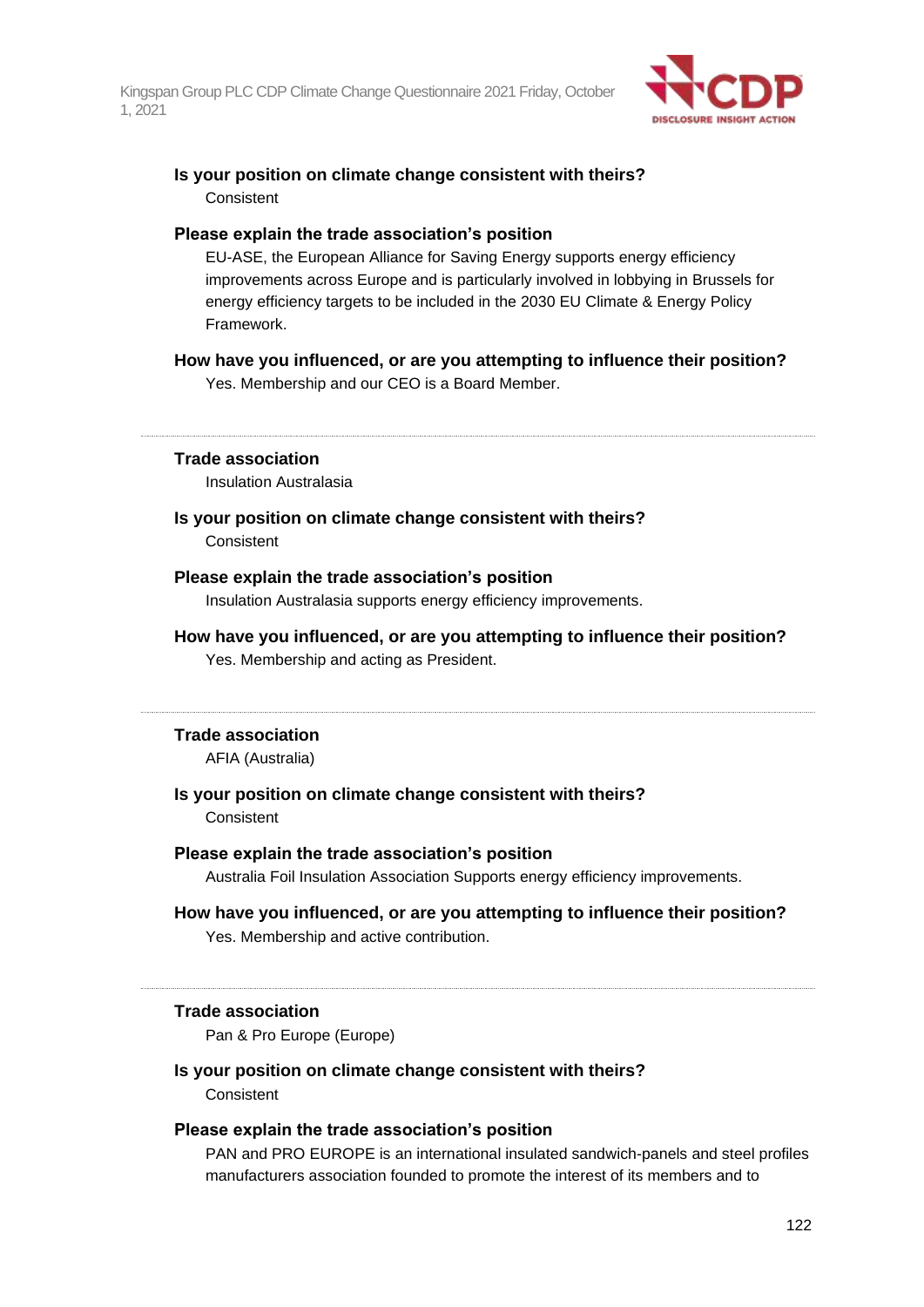

contribute to their continuous technical and commercial development. The association contribute to a better co-operation among its members in every respect. Pan & Pro is involved in several initiatives from the European Commission and National Authorities to develop regulation on the issue of sustainability & climate change including Ecodesign directive, ecolabel, energy labelling & Energy Performance of Buildings Directive.

### **How have you influenced, or are you attempting to influence their position?** Managing Committee member

**Trade association**

CPA (UK)

### **Is your position on climate change consistent with theirs? Consistent**

### **Please explain the trade association's position**

The Construction Products Association covers a broad range of issues relating to the marketing and use of construction products, but has technical and sustainable construction committees which focus on issues related to climate change impact in the built environment.

### **How have you influenced, or are you attempting to influence their position?**

Yes. Members of both the Technical Committee and the Sustainable Construction Committee.

#### **Trade association**

SPRA (UK)

### **Is your position on climate change consistent with theirs?** Consistent

### **Please explain the trade association's position**

Single Ply Roofing Association is promoting and supporting a particularly energy efficient means of roofing which integrates insulation into the structure.

### **How have you influenced, or are you attempting to influence their position?**

Yes. Kingspan hold a Directorship, which facilitates significant influence on the direction of the Association.

### **Trade association**

ACE (UK)

### **Is your position on climate change consistent with theirs?**

**Consistent**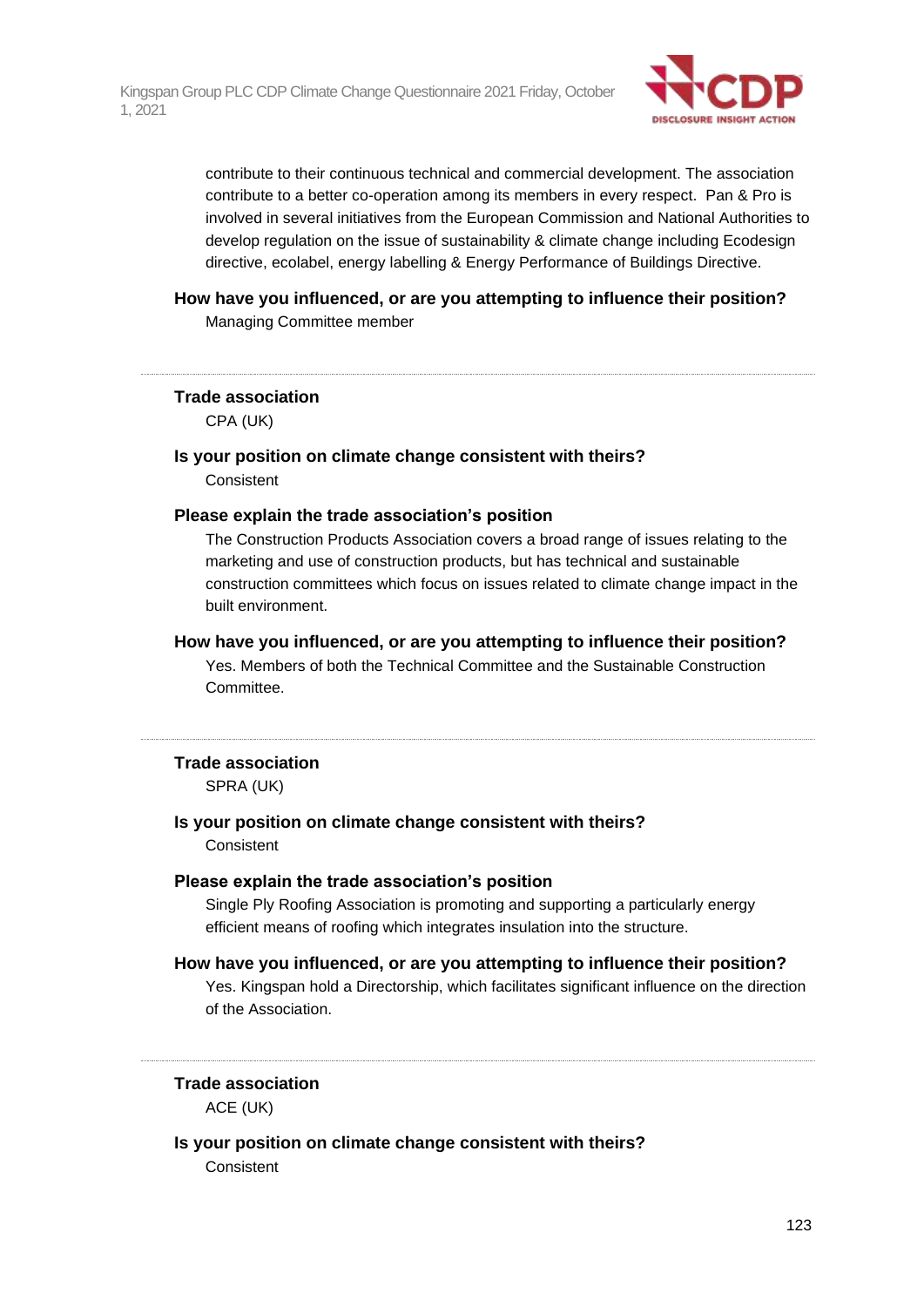

### **Please explain the trade association's position**

The Association for the Conservation of Energy (ACE) is a lobbying organisation seeking to provide data to support energy efficiency measures of all types. It is extremely active, in part through its role as Secretariat to the British Energy Efficiency Federation (BEEF) which has regular meetings with UK Government officials on energy and climate change issues.

### **How have you influenced, or are you attempting to influence their position?**

Yes. Kingspan is a member of the Governing Council and also sponsors appropriate events.

**Trade association**

SWIGA (UK)

**Is your position on climate change consistent with theirs?** Consistent

### **Please explain the trade association's position**

Solid Wall Insulation Guarantee Agency (SWIGA) is a body which promotes and supports the extension of solid wall insulation as a key strategic renovation strategy within property portfolios which were constructed prior to the advent of cavity construction.

**How have you influenced, or are you attempting to influence their position?** Yes. Kingspan is a Director of SWIGA.

### **Trade association**

INCA (UK)

### **Is your position on climate change consistent with theirs?** Consistent

### **Please explain the trade association's position**

The Insulated Render and Cladding Association (INCA) is specifically engaged in the promotion and support of the external wall insulation (EWI) industry, which is another key strategy for insulating older properties during renovation.

### **How have you influenced, or are you attempting to influence their position?**

Yes. Kingspan is a Technical, Marketing and Strategy Committee member

### **Trade association**

OFTEC (UK)

### **Is your position on climate change consistent with theirs?**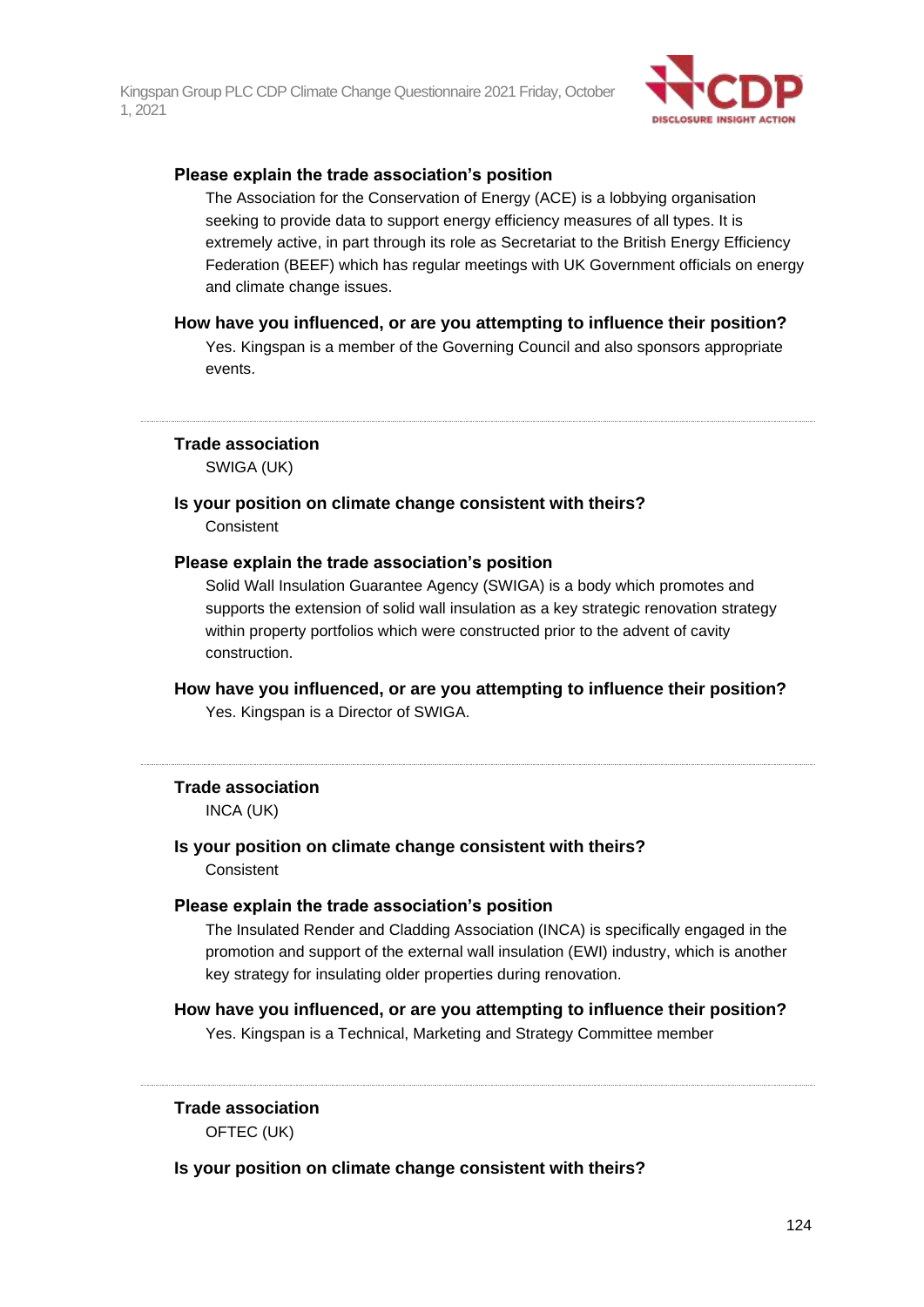

#### Mixed

### **Please explain the trade association's position**

Although its history was in oil heating, and particularly the certification of installation staff, the Association has branched successfully into promoting renewable heating technologies.

### **How have you influenced, or are you attempting to influence their position?**

Yes. Kingspan are Co-opted Board Members

### **Trade association**

RHA (UK)

### **Is your position on climate change consistent with theirs? Consistent**

### **Please explain the trade association's position**

The Rainwater Harvesting Association is promoting the wider consideration of efficient use of water resources which can be scarce in some areas.

### **How have you influenced, or are you attempting to influence their position?**

Yes. Kingspan, as a manufacturer of rainwater management equipment is assisting in developing the growth strategy for this sector.

#### **Trade association**

Micropower Council (UK)

### **Is your position on climate change consistent with theirs? Consistent**

#### **Please explain the trade association's position**

The Micropower Council has recently re-branded as the Sustainable Energy Association and is responsible for promoting the case for micro-generation in the built environment, often by commissioning landmark studies and reports in the sector.

### **How have you influenced, or are you attempting to influence their position?**

Yes. Kingspan is an active member.

### **Trade association**

Irish GBC (Ireland)

**Is your position on climate change consistent with theirs?** Consistent

### **Please explain the trade association's position**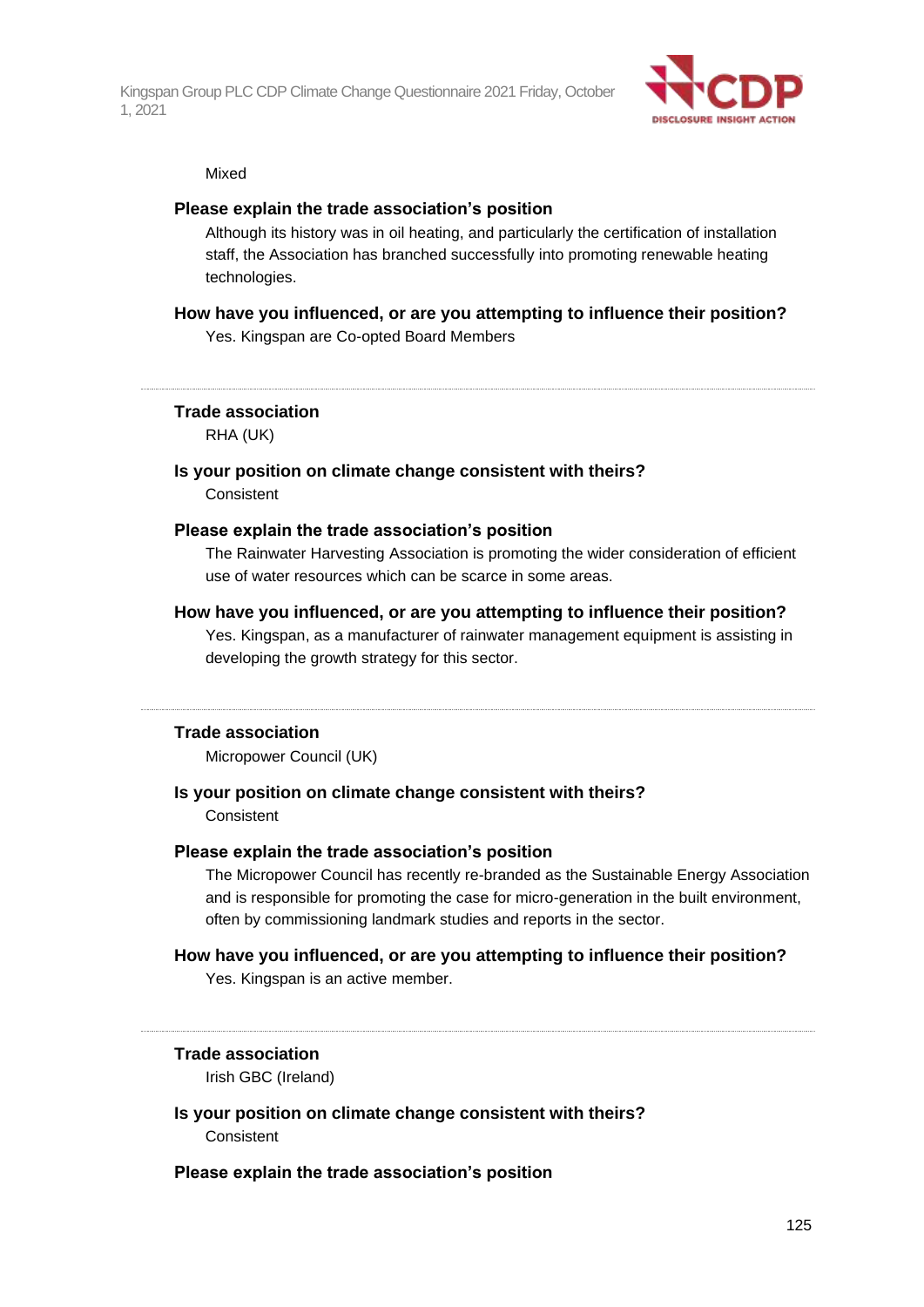

The Irish Green Building Council (GBC) is, like its various sister organisations around the world, seeking to promote excellence in sustainable buildings through LEED and other related initiatives.

**How have you influenced, or are you attempting to influence their position?** Yes. Kingspan is an active member.

### **Trade association**

DWEA (USA)

**Is your position on climate change consistent with theirs? Consistent** 

### **Please explain the trade association's position**

The Distributed Wind Energy Association (DWEA) seeks to promote and represent the installation and functioning of independent wind turbines and other non-grid wind energy devices.

### **How have you influenced, or are you attempting to influence their position?** Yes. Kingspan is an active member.

### **Trade association**

RenewableUK (UK)

### **Is your position on climate change consistent with theirs? Consistent**

### **Please explain the trade association's position**

RenewableUK is the most significant non-for-profit trade association in the country seeking to promote the uptake of renewable energy generation across the country.

### **How have you influenced, or are you attempting to influence their position?**

Yes. Kingspan is an active member.

### **Trade association**

Scottish Renewables (UK)

### **Is your position on climate change consistent with theirs? Consistent**

### **Please explain the trade association's position**

The representative body of the Scottish Renewable Energy industry since 1996.

### **How have you influenced, or are you attempting to influence their position?**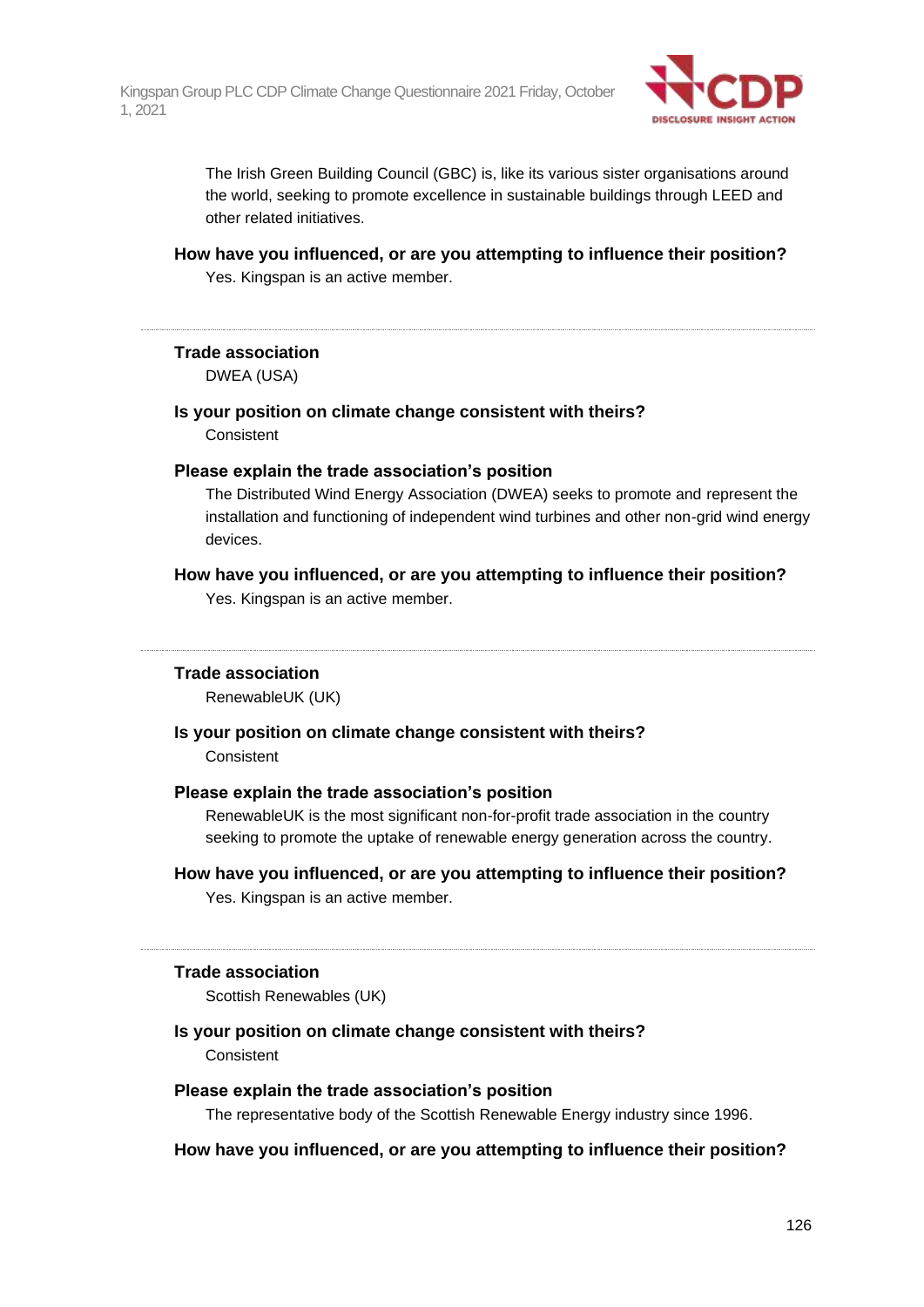

Yes. Kingspan is an active member and seeking to support the growth of the sector in Scotland.

### **Trade association**

USEPA GPLC (USA)

### **Is your position on climate change consistent with theirs?**

**Consistent** 

### **Please explain the trade association's position**

The US Environmental Protection Agency Green Power Leadership Club is a partnership program facilitated by the US EPA. Its primary purpose is to promote the attainment of high levels of green power purchasing across organisations. Kingspan is ranked in the Leadership Club within this scheme.

### **How have you influenced, or are you attempting to influence their position?**

Yes. Kingspan is an active participant.

### **Trade association**

US GBC (USA)

### **Is your position on climate change consistent with theirs? Consistent**

#### **Please explain the trade association's position**

The US Green Building Council is the originator of the LEED program and promotes the construction, renovation and operation of sustainable buildings across the USA and beyond.

### **How have you influenced, or are you attempting to influence their position?**

Yes. Kingspan is a Charter Member and actively participates in the Environmental Product Declaration (EPD) Coalition.

#### **Trade association**

Canadian GBC (Canada)

### **Is your position on climate change consistent with theirs? Consistent**

### **Please explain the trade association's position**

The Canadian Green Building Council (GBC) is, like its various sister organisations around the world, seeking to promote excellence in sustainable buildings

### **How have you influenced, or are you attempting to influence their position?** Yes. Kingspan is a Charter Member.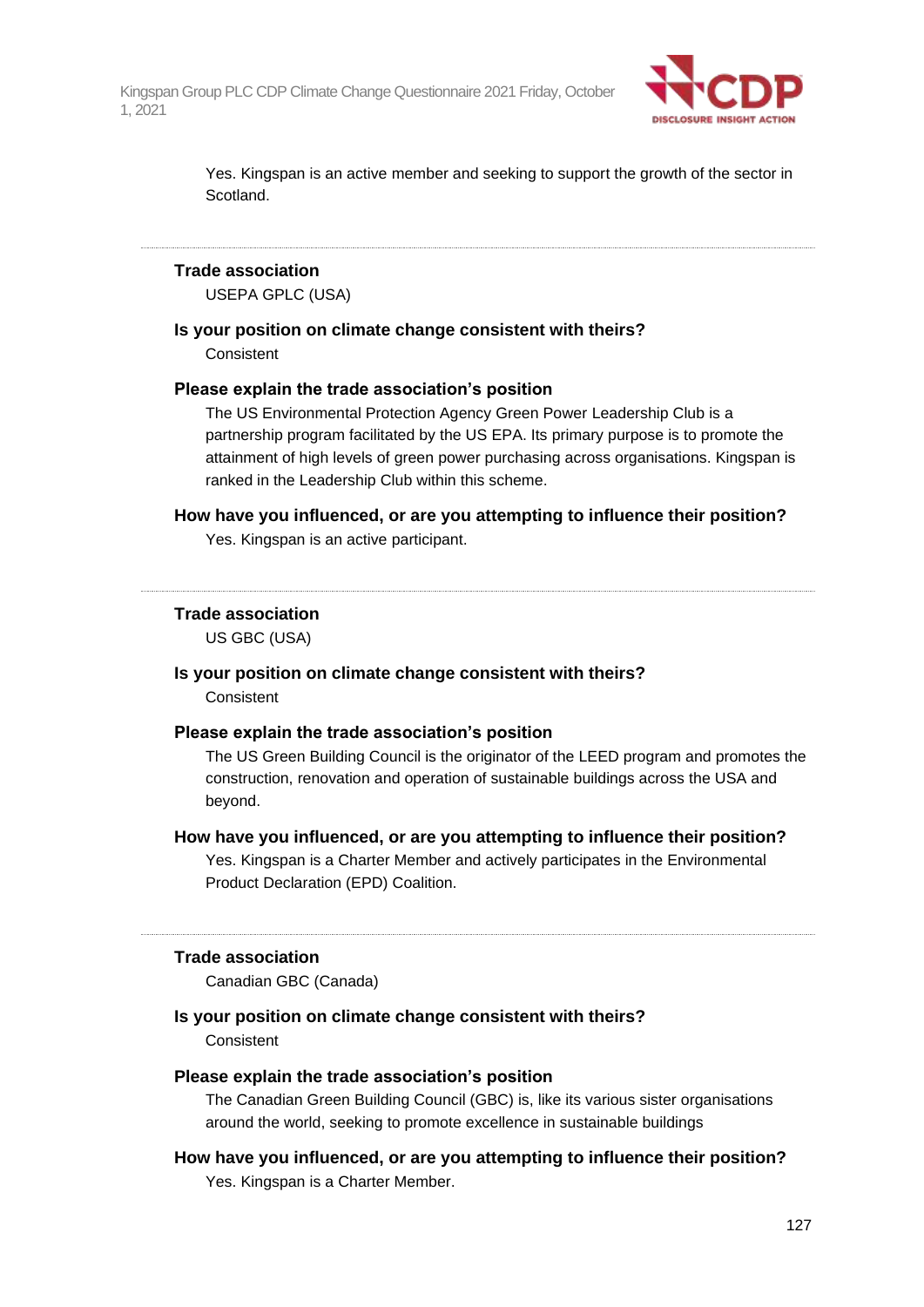

### **Trade association**

CBE (USA)

**Is your position on climate change consistent with theirs? Consistent** 

### **Please explain the trade association's position**

Center for the Built Environment is an active collaboration between Industry and Universities which was launched originally through UCA Berkeley. The mission is to improve environmental quality and energy efficiency of buildings.

### **How have you influenced, or are you attempting to influence their position?**

Yes. Kingspan is a Founder Member of this collaborative activity.

### **Trade association**

ASHRAE (USA)

### **Is your position on climate change consistent with theirs?** Mixed

### **Please explain the trade association's position**

American Society of Heat, Refrigeration and Air-conditioning Engineers (ASHRAE) is globally influential in assessing environmental impacts of building services and also setting standards to drive improvements in efficiency.

### **How have you influenced, or are you attempting to influence their position?**

Yes. Kingspan is an active member.

### **Trade association**

MCA (USA)

### **Is your position on climate change consistent with theirs?** Mixed

### **Please explain the trade association's position**

Metal Construction Association (MCA) is a fairly broad organisation targeted at promoting the use of metal products in buildings. It covers metal-faced insulating panels manufactured by Kingspan as part of its remit under the Insulated Metal Panel Council.

### **How have you influenced, or are you attempting to influence their position?** Yes. Kingspan is an active member.

**Trade association**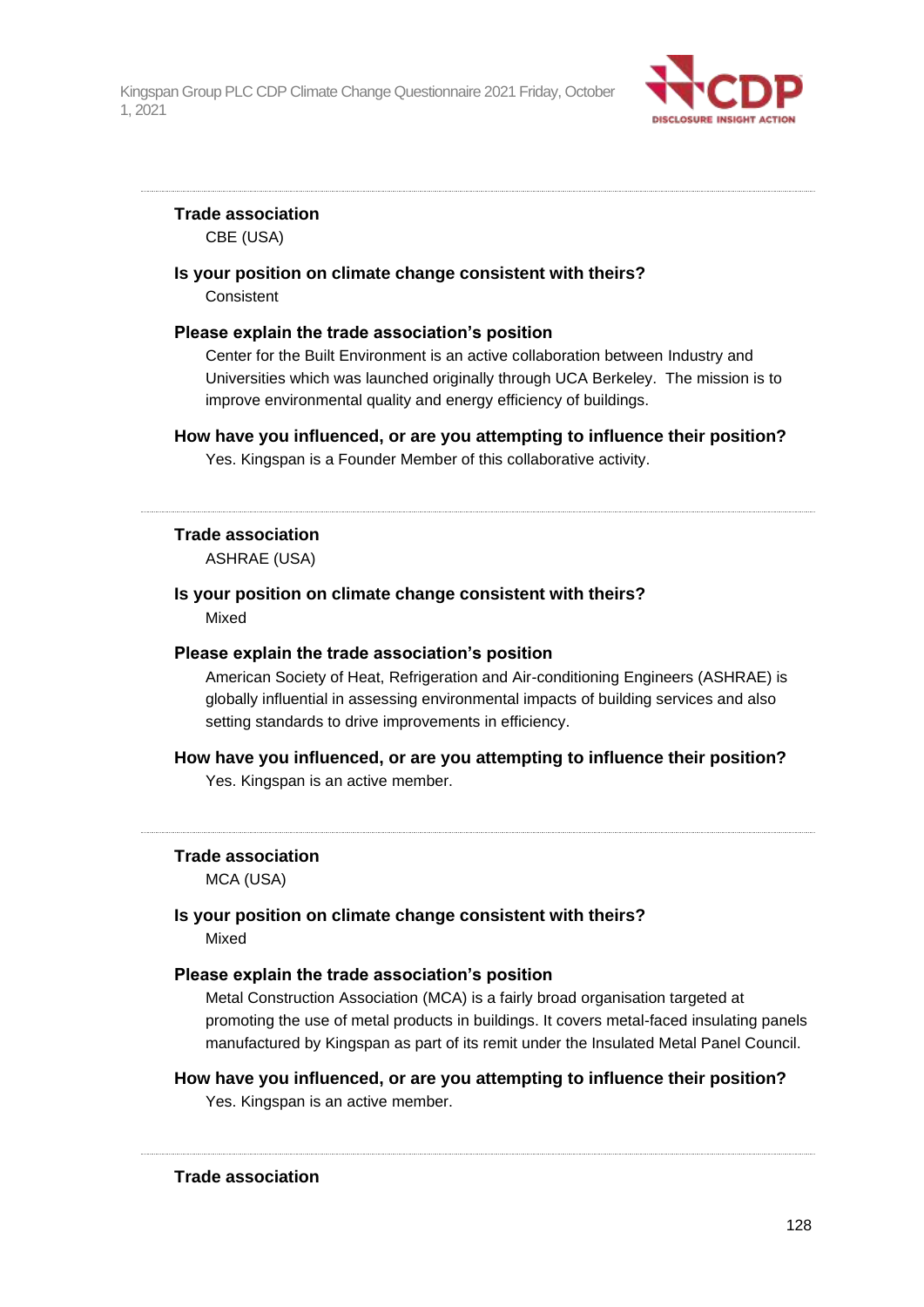

### BCSE (USA)

### **Is your position on climate change consistent with theirs? Consistent**

### **Please explain the trade association's position**

The Business Council for Sustainable Energy (BCSE) addresses energy efficiency, natural gas and renewable energy initiatives right across the USA.

### **How have you influenced, or are you attempting to influence their position?**

Yes. Kingspan is an active member and has sponsored the 2015 edition of the Sustainable Energy in America Factbook.

#### **Trade association**

HPBCCC (USA)

### **Is your position on climate change consistent with theirs? Consistent**

### **Please explain the trade association's position**

The High Performance Building Congressional Caucus Coalition (HPCCC) was formed to heighten awareness and inform policymakers about the major impact of buildings have on our health, safety and welfare and the opportunities to incorporate solutions.

### **How have you influenced, or are you attempting to influence their position?** Yes. Kingspan has sponsored Caucus meetings as well as engaging in a number of

discussions on potential solutions.

#### **Trade association**

GBI (USA)

# **Is your position on climate change consistent with theirs?**

**Consistent** 

### **Please explain the trade association's position**

The Green Buildings Initiative is seeking to bring forward new standards (e.g. GreenGlobes) in the field of sustainable construction in order to augment those being practiced under LEED.

#### **How have you influenced, or are you attempting to influence their position?**

Yes. Kingspan has been actively involved in the revision of GreenGlobes (an ANSI standard) and engages in other support activities for GBI.

### **Trade association**

TIPSASA (South Africa)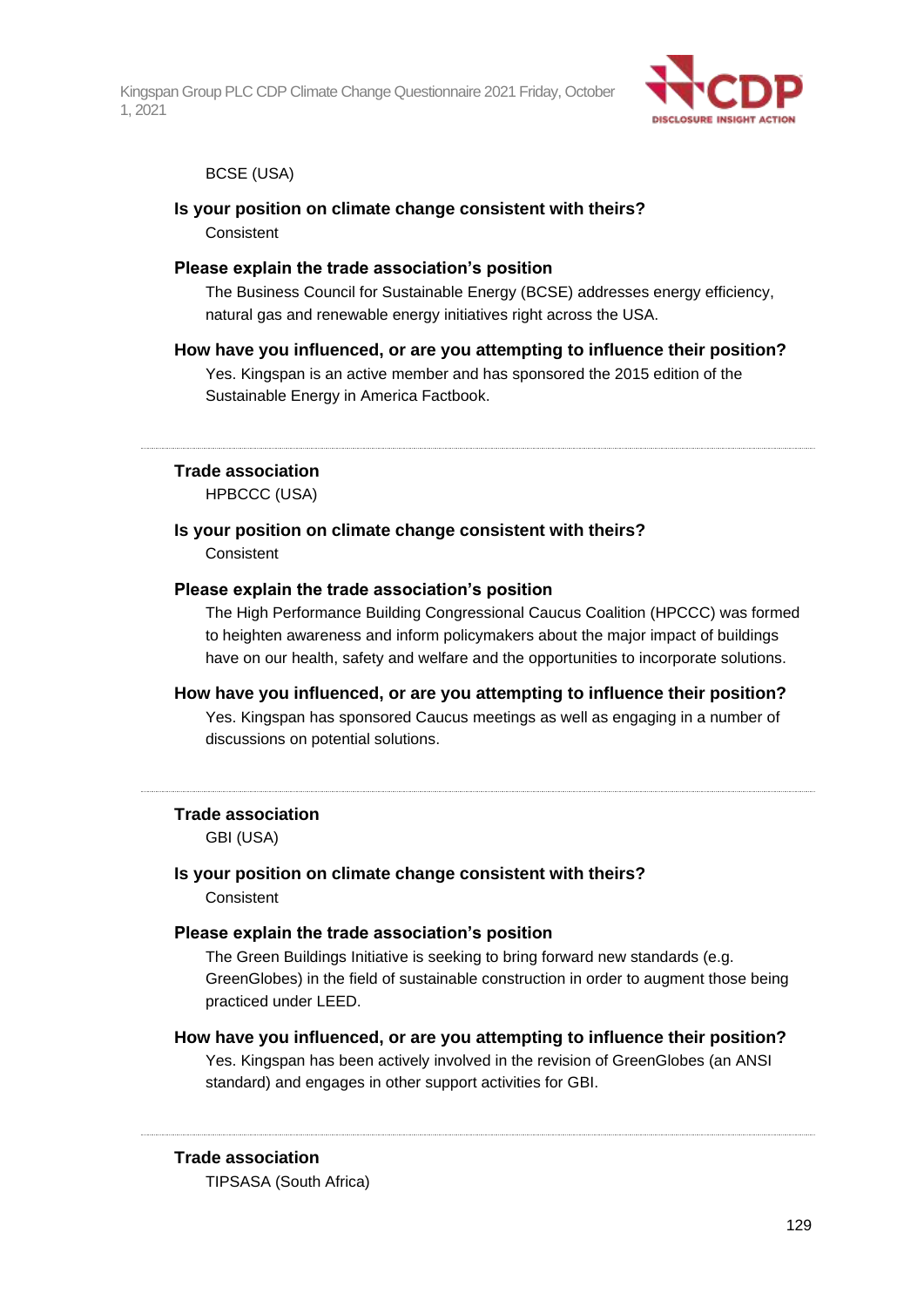

### **Is your position on climate change consistent with theirs? Consistent**

### **Please explain the trade association's position**

TIPSASA focuses on the Thermal Insulation Industry with particular emphasis on promotion of energy saving products and systems.

### **How have you influenced, or are you attempting to influence their position?**

Yes. Kingspan is an active member of the Technical Committee and is a National Executive Council member.

**Trade association**

XPSA

### **Is your position on climate change consistent with theirs?**

**Consistent** 

### **Please explain the trade association's position**

XPXA promotes the benefits of extruded polystyrene in North America. XPS has net positive energy conservation and air emission benefits when used in residential and commercial buildings over their normal life spans (typically between 15 to 50 years).

### **How have you influenced, or are you attempting to influence their position?**

Kingspan is an active member.

### **Trade association**

PUR-Gruppen

### **Is your position on climate change consistent with theirs?**

**Consistent** 

### **Please explain the trade association's position**

PUR-Gruppen promotes the energy efficiency benefits of polyurethanes / polyisocyanurate insulation in Sweden. They want to show that PUR can be an important part of a sustainable society and the PUR industry takes responsibility for safe production.

### **How have you influenced, or are you attempting to influence their position?**

Kingspan is an active member and acts as a board member.

**Trade association**

**NVPU** 

### **Is your position on climate change consistent with theirs?**

**Consistent**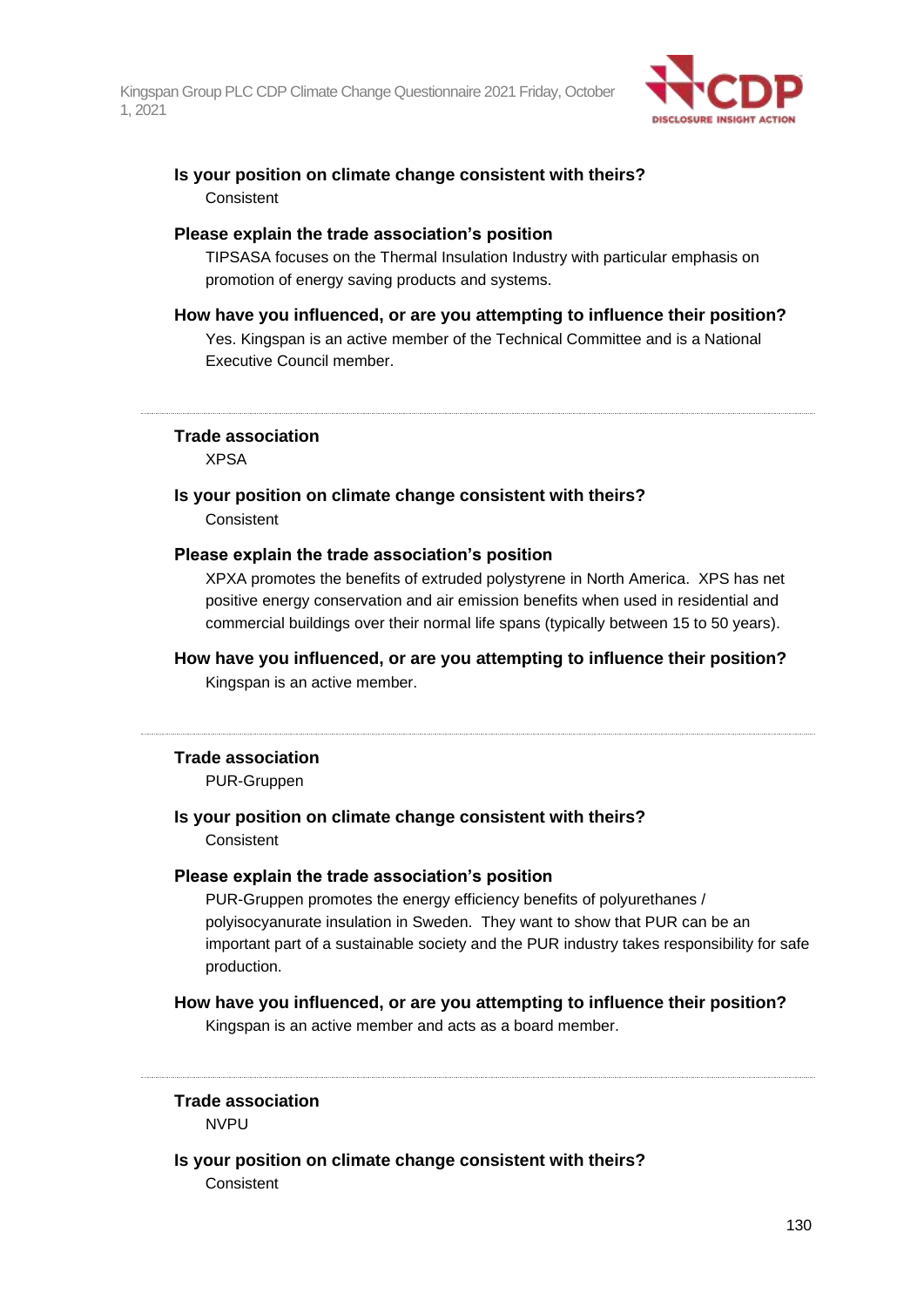

### **Please explain the trade association's position**

NVPU promotes the use of rigid urethane insulation in the Netherlands. The NVPU strives for a healthy business environment, the sustainable use of raw materials and products and focuses on reducing the use of energy.

### **How have you influenced, or are you attempting to influence their position?** Yes. Kingspan is a board member.

#### **Trade association**

**Stybenex** 

### **Is your position on climate change consistent with theirs?**

**Consistent** 

### **Please explain the trade association's position**

Stybenex promotes the use of styrene based insulation in the Netherlands as an energy saving product.

### **How have you influenced, or are you attempting to influence their position?**

Yes. Kingspan is a the Chairman

#### **Trade association**

IVPU

**Is your position on climate change consistent with theirs?**

**Consistent** 

### **Please explain the trade association's position**

IVPU promotes the use of rigid urethane insulation in Germany. IVPU states the most important prerequisite for energy-efficient houses is an excellent thermal insulation.

### **How have you influenced, or are you attempting to influence their position?**

Yes. Kingspan is a board member.

### **Trade association**

Modern Building Alliance (Europe)

### **Is your position on climate change consistent with theirs?**

**Consistent** 

#### **Please explain the trade association's position**

The Modern Building Allliance is an alliance of trade associations and companies representing the plastics industry in the construction sector. By engaging with policy makers and stakeholders, we are committed to supporting the EU in ensuring safe and sustainable construction for people across Europe.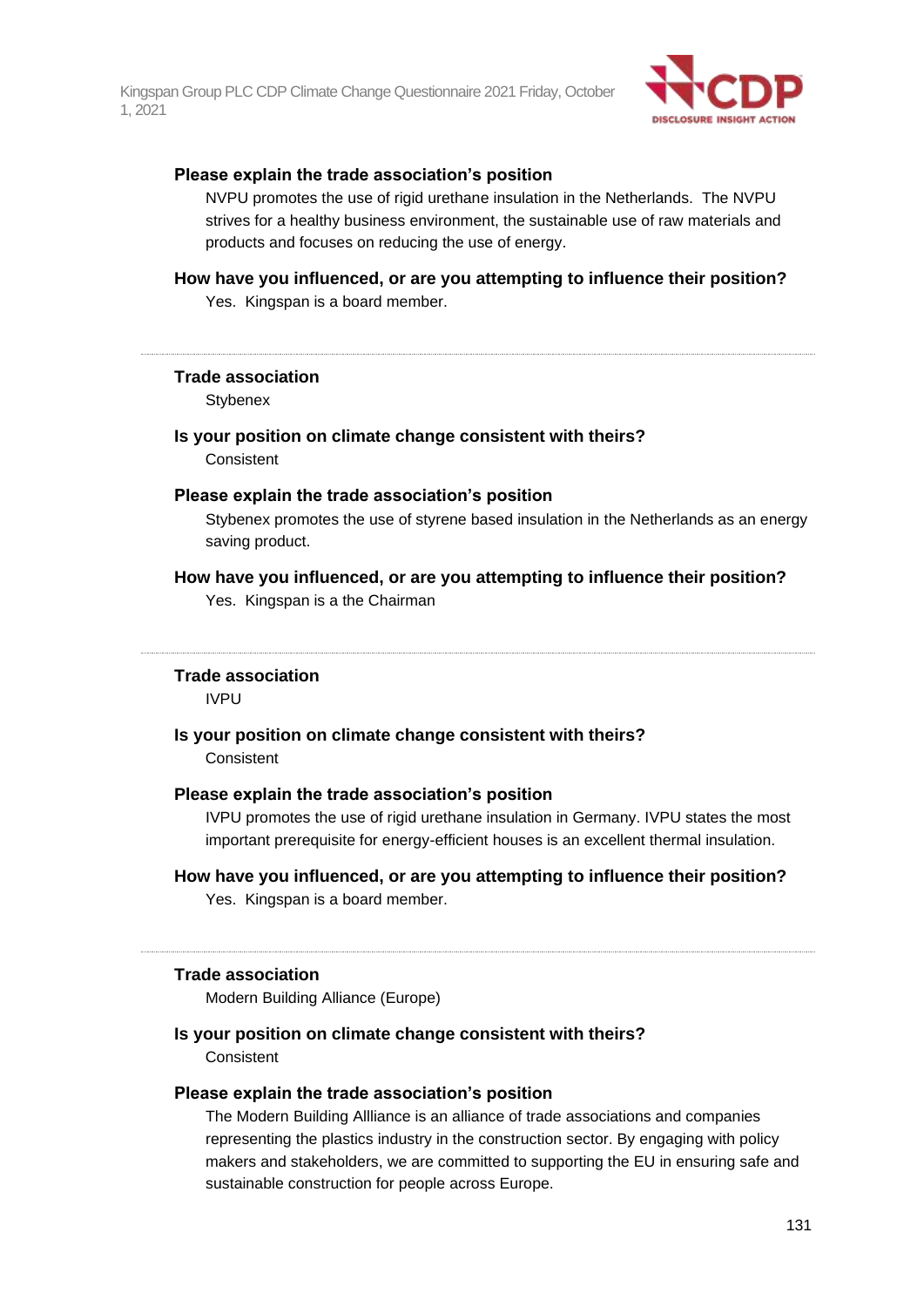

**How have you influenced, or are you attempting to influence their position?** Yes. Kingspan is a board member.

### **C12.3d**

**(C12.3d) Do you publicly disclose a list of all research organizations that you fund?** No

# **C12.3f**

### **(C12.3f) What processes do you have in place to ensure that all of your direct and indirect activities that influence policy are consistent with your overall climate change strategy?**

The focus of the Kingspan Group businesses is such that the 'direction of travel' with respect to climate change strategy is critically important to the Group and this is implemented as a key part of the annual strategic planning process at both Group and divisional level. Reporting on progress and plans to deliver our all Planet Passionate targets are a mandatory part of strategic planning on an annual basis. Since the approach to climate change is integrated into the overall business plan, even down to the asset level, the objectives are consistently reviewed by all management teams. Indeed, the strategic alignment of the divisions around a central statement is regularly checked. The company seeks to use its own facilities as exemplars of what can and should be done elsewhere. The culture is to be sure to 'walk the talk'. However, when evaluating solutions, whether for internal use or for the wider market, the company recognises that solutions are situation-specific and therefore seeks to promote a range of solutions, without pre-judging the outcome. That said, the overall view is that efforts to reduce energy demand/intensity (e.g. energy efficiency) should come first, before efforts are made to deliver the remaining energy requirement from low-carbon sources. Specific strategies for the reduction of the carbon footprint of the Group via the planet Passionate programme and our science-based targets are fully coordinated at Group level through quarterly meetings involving representatives from all divisions representing every site across the globe.

### **C12.4**

**(C12.4) Have you published information about your organization's response to climate change and GHG emissions performance for this reporting year in places other than in your CDP response? If so, please attach the publication(s).**

**Publication** In voluntary sustainability report

**Status Complete** 

**Attach the document**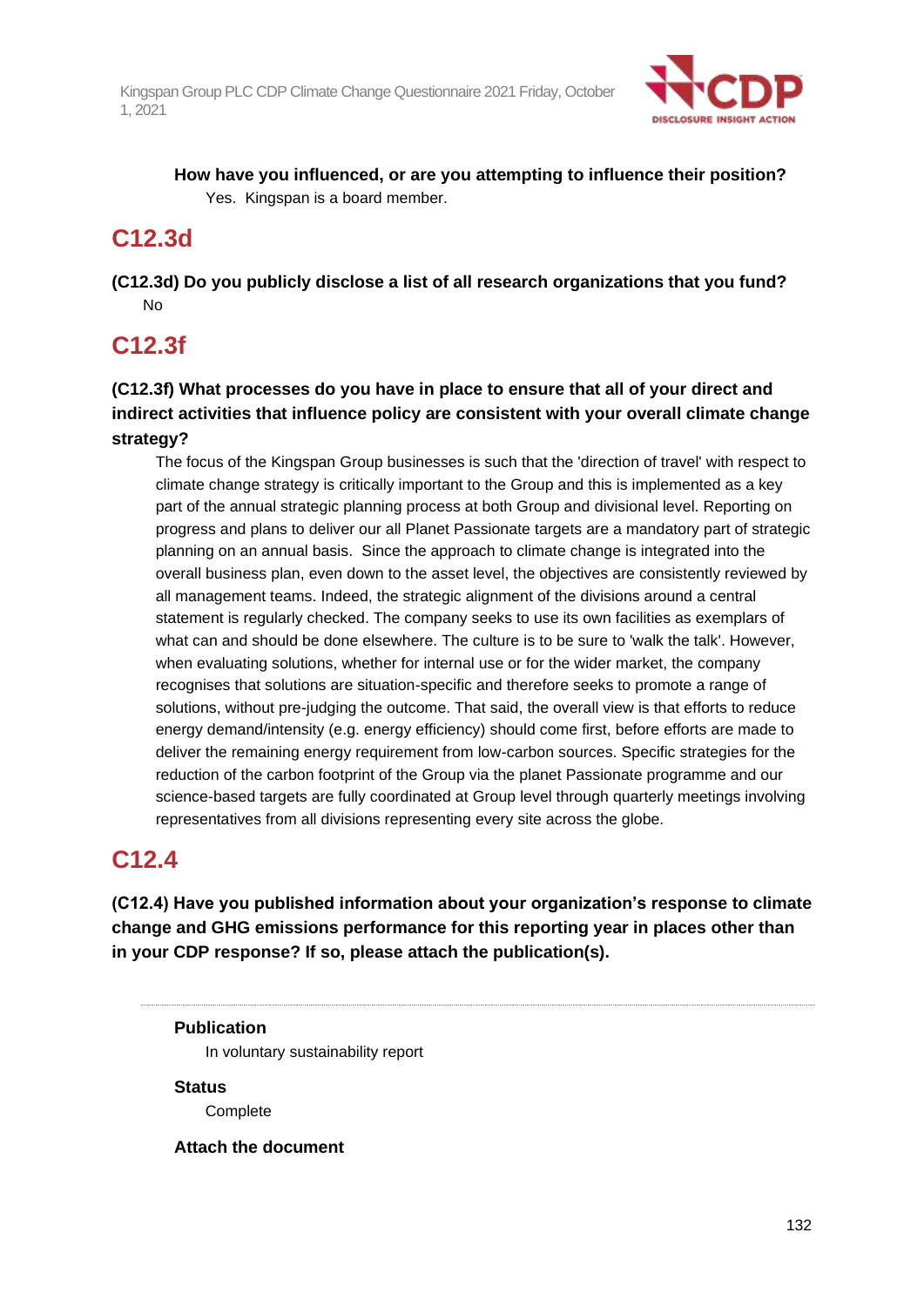

U Kinsgpan Planet Passionate Report 2020 ipaper.pdf

### **Page/Section reference**

Our Planet Passionate report is a live ipaper document - link: https://viewer.ipaper.io/kingspan/planet-planet-passionate-annual-report/?page=80

Our climate change governance, strategy, risk & opportunities, emission's figures and targets feature throughout the report and appendices.

### **Content elements**

Governance **Strategy** Risks & opportunities Emissions figures Emission targets Other metrics

### **Comment**

# **C15. Signoff**

### **C-FI**

**(C-FI) Use this field to provide any additional information or context that you feel is relevant to your organization's response. Please note that this field is optional and is not scored.**

# **C15.1**

**(C15.1) Provide details for the person that has signed off (approved) your CDP climate change response.**

|            | <b>Job title</b>               | <b>Corresponding job category</b>    |
|------------|--------------------------------|--------------------------------------|
| <b>Row</b> | <b>Chief Executive Officer</b> | <b>Chief Executive Officer (CEO)</b> |

# **Submit your response**

**In which language are you submitting your response? English** 

**Please confirm how your response should be handled by CDP**